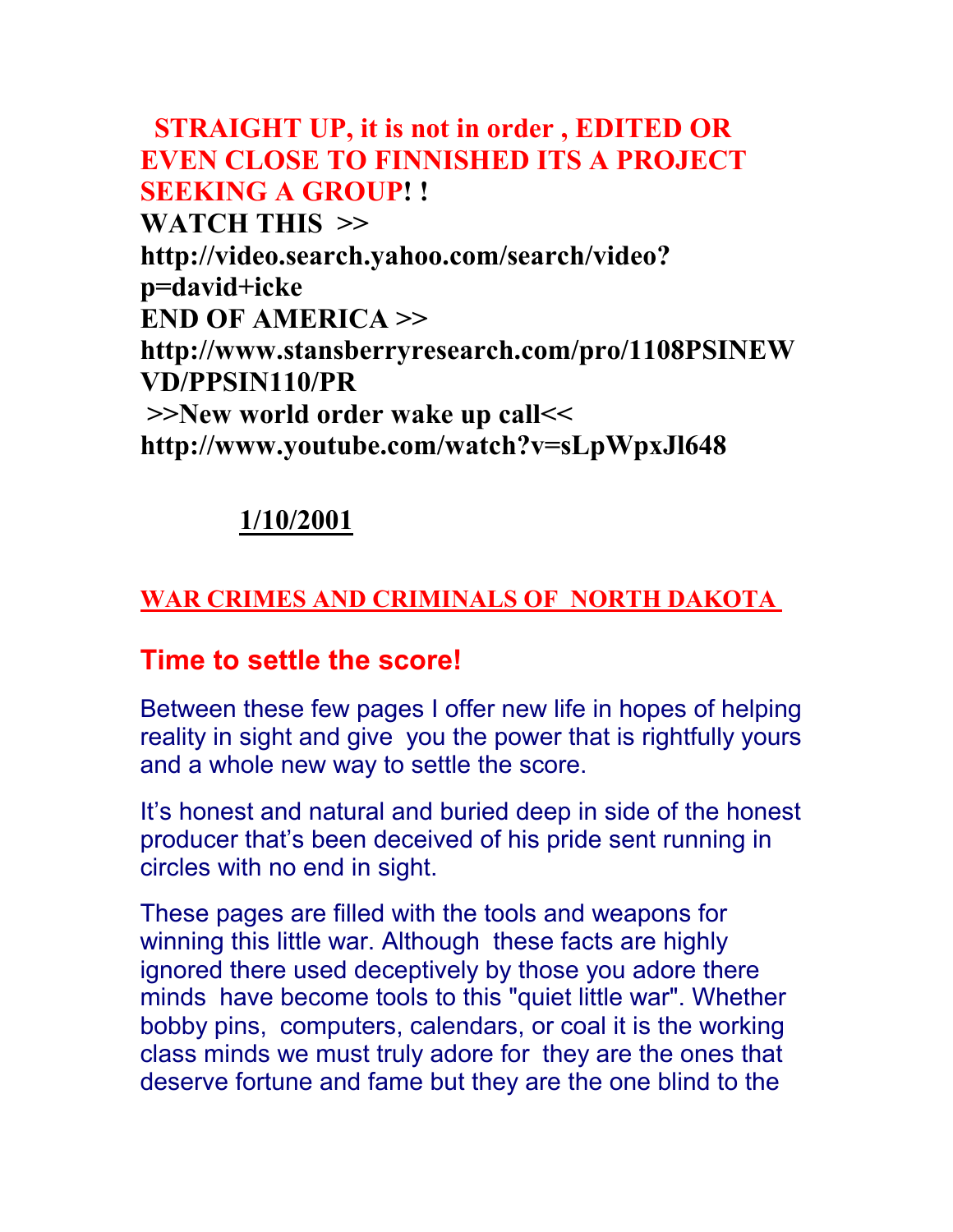game. Facts are facts there are two different minds, the producer of values and those with parasitical view who work as the bullets in this quiet little war. Those who seek power over your very own life are the same mind that seek to put mankind in chains they work to master the tricks of the game. They simply forgot the meaning of life and that is to earn happiness with a productive life.

Facts are facts you have but one life as more facts are revealed I'll show a new light and give the producer his long lost life. With no guns or no fight but with simple logic we all have the power to make it right and give the producer his true earned might.

This little note will put holes in things not right and hopefully change the ones that didn't see the light and thought being a parasite was a path to might. It has been said throughout all the ages that God and Government is right and if you bow and worship them you will have a good life, and go to heaven..

Now stand back and look at them and see for yourself they both have a bunch of people that live off your wealth. They both gain there power with deception and lies and there is no real value when you open your eyes they have become unwitting weapons used on us all.

It's really incredible the power they have to blind all the people that has earned all this pride, The only mind that benefit mankind is the value producer and his creative mind.

Please use your own mind and a new point of view and judge for your self if what I say is true. When it all boils down your god is in you and your sense of reason is his gift to you,

 No other animal alive can do what mankind has done to survive, all by the power of a reasoning mind How could this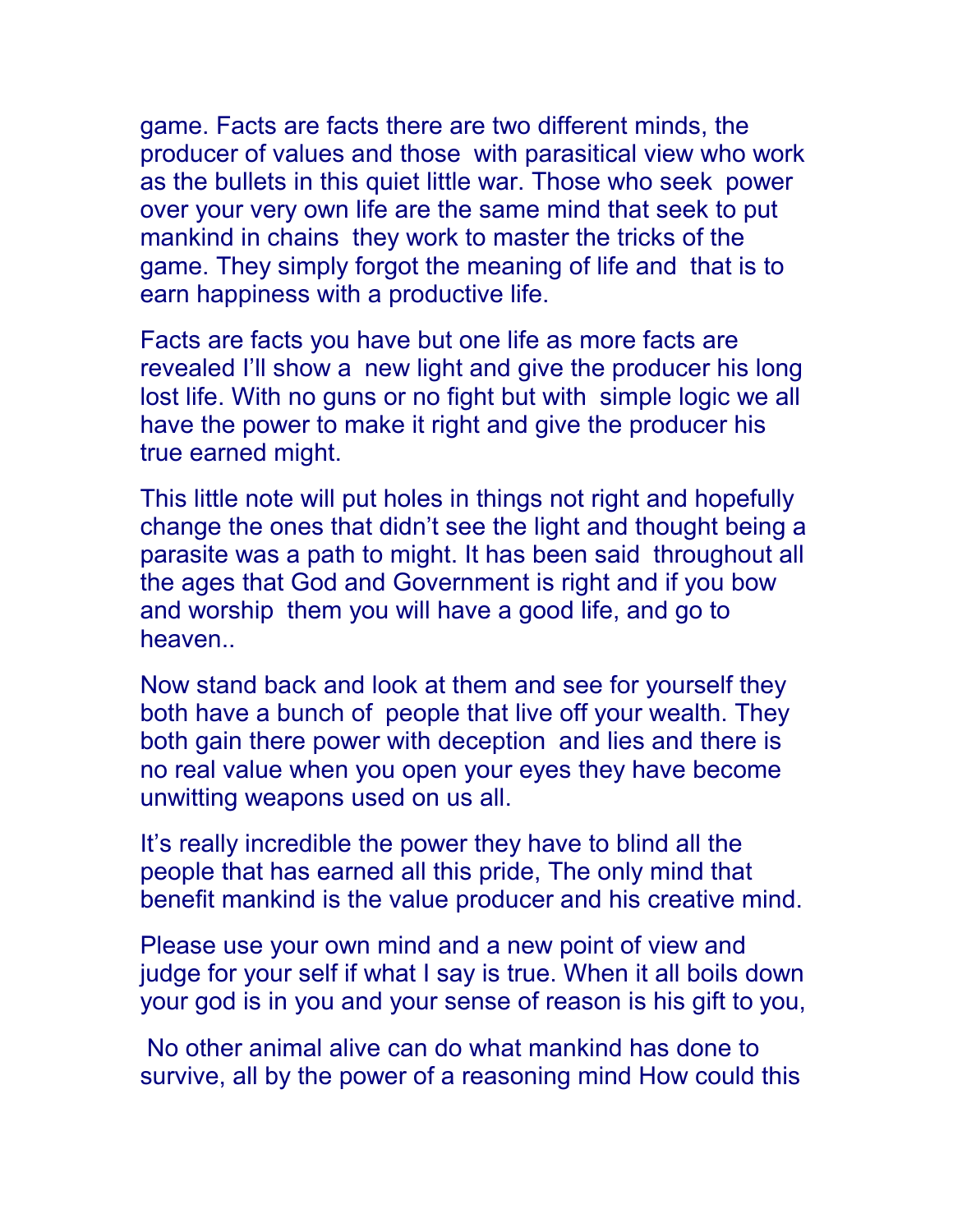have slipped by?

What's being hidden with deception and lies by those who seek power over your one and only life is the unveiling of two separate minds. With this fact revealed you can help settle the score over any parasite mind that seeks to control. From world to personal the tricks are the same and anyone using them is playing a game.

 Your life is yours when you live by this rule, By producing the values that benefit man, It'll benefit you.

The laws of mankind are basic and true but have been perverted to benefit the few. Race creed or color will exit your view when you realize the deception perpetrated by these few.

 Facts are facts this logic true, the producer of values has really been screwed!

With the philosophy of Plato that put man to his knees in hopes of a god to fill all his needs but with this logic it feeds a parasitical few.

Now let's look from an Aristotle view for he is the father of this point of view that has been hidden from mankind's view. In a competitive world there is no deceit as everyone competes to help settle the score. The whole world would soar as prices decline,

Technology would soar to help up the poor, War and disease would be a thing of the past, Living forever wouldn't seem so bad.

 All of life wouldn't be such a boar with millions of new things to explore. Think about it people it's time to settle this score! At least do what is right and let your kids soar! Right is right and destruction a scam if it keeps going on it will mean the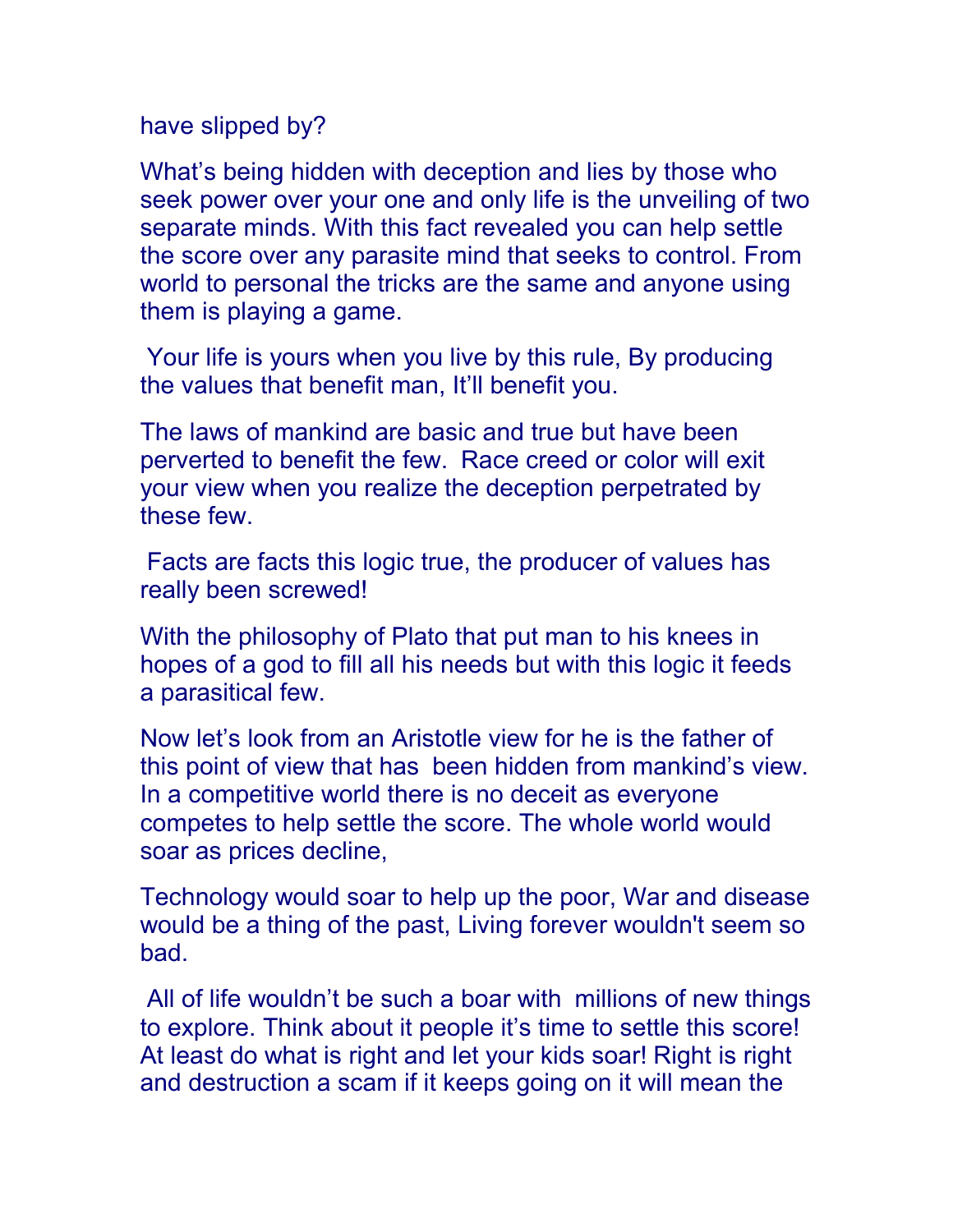end of man, for it is the opposite of all that is grand and only hurts all that do not understand?

In the name of God and the name of the State they are all leading us to a most dismal fate. But with all eyes open and reality in sight even the blind will see the light, by producing values you feel your true might and find new cures to help set mankind right. Productive work is the key to life by building your emotions your happiness soars as you do what is right and help settle this score!

You now have some tools I will give you more that can be used on all those who stand in your way without earning there own way for when there confronted they will all run away!

This is "the weapon", We can use on them all.

Simply tell them of the games that they play and it's really them that don't earn there own way, then show them the errors of there ways then explain there crime does not pay and stealing from you will help seal there own fate as more producers see the game. You are on the losing side a silent war Who will support you when the last producer is informed?

 Your power is false, your life is a scam, if you don't change you will never be a real man, You live by deceit your life isn't grand for all you do is scam off man. Think about it, We should have been born into this life? Now I am really mad!

Look at Gandhi and at Jesus Christ and at the evil that took there life There all the same mind you have been led to believe!

The laws of man are simple and straight but have been perverted to gain false might and fill the pockets of the puny few that plunder the rights of the mighty you. It's all false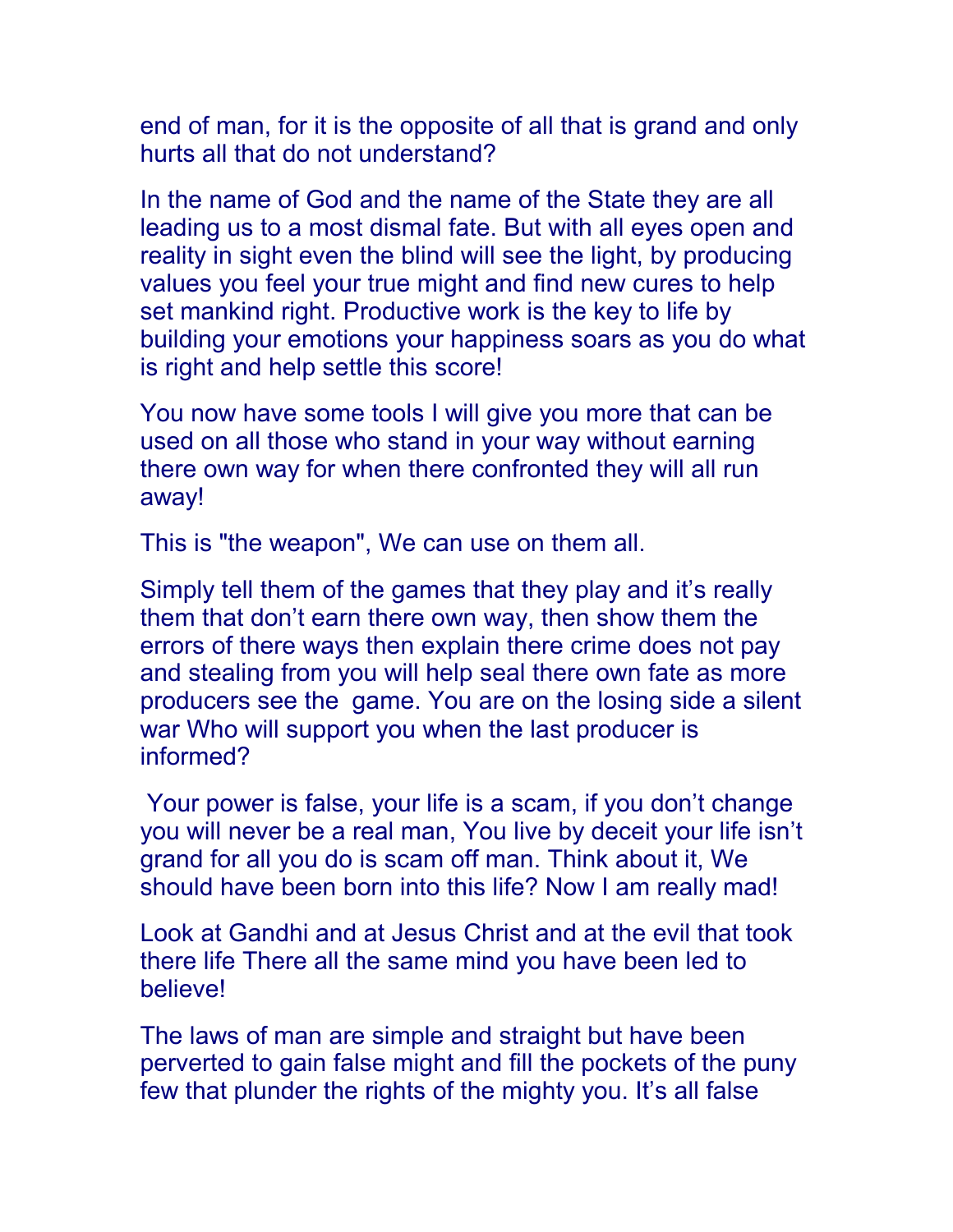power that need force and deceit then they seek glory from the blind.. Yes you.

Look at Abe Lincoln and the scam you believe that he is the one that freed all the slaves, Now stand back and look at the destruction and pain that went into building that bogus fame and who walked around with only one eye?

It's time to grow up and see the light, Force and deceit simply isn't right, it just drains and hurts all those who do not understand.

The true route to happiness is control of your life by knowing what is right in Front of you. The true route to friendship and a healthy love life is to be a genuine benefit and not seek control. As emotions of people form a match an invisible bond will attach I benefit you, you benefit me and that is the code we must all live by.

Now hold your head high and help fight this disease that threatens to put all mankind in chains. Seek to control your one and only life! The battles begun, Victory in sight all that is needed is show your true might and YOU can knock down this house of cards For they have nothing if this opened your eyes! Folks,

This is Armageddon it's good against evil This battle, We can not loose!

Let's look at some Agencies that are built by false might and some little things that will make it right.

How about the I.R.S. There game is exposed on all the destruction they flaunt so bold. The cost of doing business is to high and is designed to hurt the little guy. With a tax on consumption business would thrive as everyone competes to buy more supplies in order to produce more than the other guy. A tax on your income is really a scam and does nothing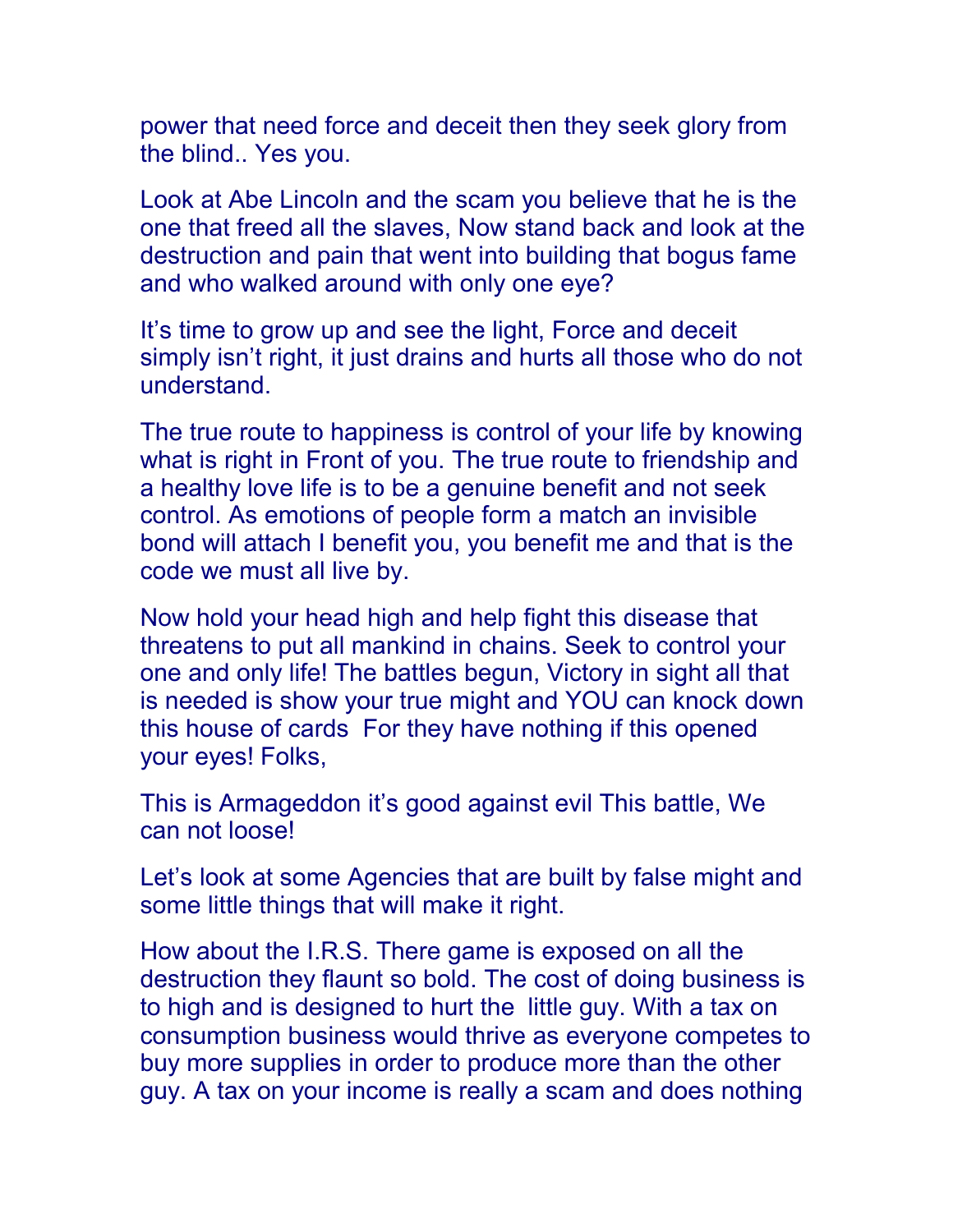but hurt all those that do not understand all the laws all the parasite demand.

Now take a look at this war on drugs and how it supports a parasitical few. They have the guns they have the might but do they honestly have the right?

They will steal your car and ruin your life all in the name of this imaginary fight. But With them all gone the prices would fall eliminating the need for the powerful mob. The drug wars would end, thieving become obsolete as the last few junkies go to the graves they seek or find reality and seek a new high of a productive life.

How about the FDA and all the cures they ban that could benefit all of man, they need no proof on what they say, It's no good , go away. as an honest scientist holds a cure for death. These minds are responsible for millions of deaths?

As for me the biggest joke is labor and industries they have on the coast, These clowns are bold and the cost of them is an outrageous hoax. They all could be eliminated in this electronic new age all it would take is an internet page! It would weed out the few that seek to take advantage of you. All there fines and there fees really put business to there knees and raise the prices for those who don't understand.

 When you think about it honestly, you will agree, There is millions of new answers when you think the right way! I really didn't mean to piss you off but there is a whole new world coming when you open your eyes now learn to expose those that that use obsolete tools. Let's finish this war and vacation on mars!

Everyone is welcome on the right side

#### **Stand over here, SEE... YOU WERE BLOCKING THE**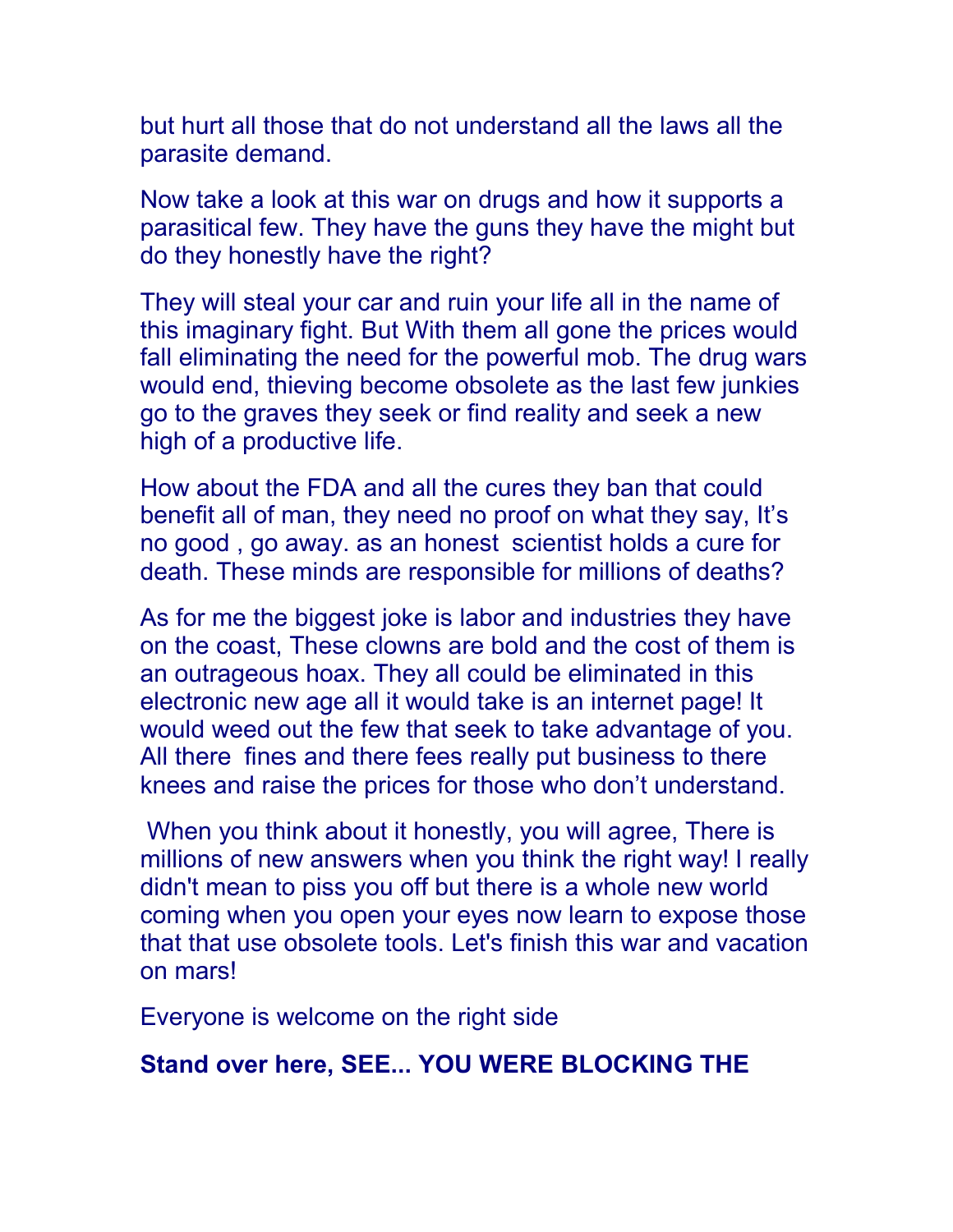### **VIEW!**

#### **>> THIS IS A DECLARATION OF WAR ON INSANATY>> It all starts right now a pit bull is born!**

This isn't about anarchy, overthrow or revolutions, it is about replacement! EVELOUTION over ALL other choices. Reality really is right in front of your face and

**existence DOES exists.** It is so simple but sooooo profound... **This is the knowledge Jesus was crucified for seeking to share.** 

 ALL your life until today was criminally STOLEN from you and IT WAS YOUR FALT! God gave you only one life and you took the path of least resistance. ALL your problems are the results of YOUR not taking YOUR responsibilities serious! IT IS YOU who has disrespected gods house!

How could whole fields of knowledge Not see real reality? Banking, economics, accounting, law, money, science, education, religions, and a whole lot more slip into the groove of in the box thinking because it was taught us from a faulty root source. The people just follow without a thought, Like a cow. Do you Think a German CC camp murder was just born evil? Some were teachers and store clerks! IT WAS PUT IN THE MIND! The people who manipulate this world do not think like you or me, If we treated a cow like they treat human life, we would face charges and national attention! How did a whole country give up freedom to fight for their slavery in Communism. Why did we give up our lawful money of gold & silver we could own for :Credit?" Why do we have more cancer and diabetes than 3rd word countries? Why more laws and social ills? How can we have judges that dictate the law and it be real law not a vested interest? Why can they make law only they can understand and use? Why do we kill and die for those who enslave us? Who is the real evil ones? Us the slaves, Our masters, or the ones they work for?

I now ask you to; SHOW ME a government, a religion, a state, or who owns me? How can we kill a leach if we have no salt but stay away from being the food source?

 **This is gross but true,**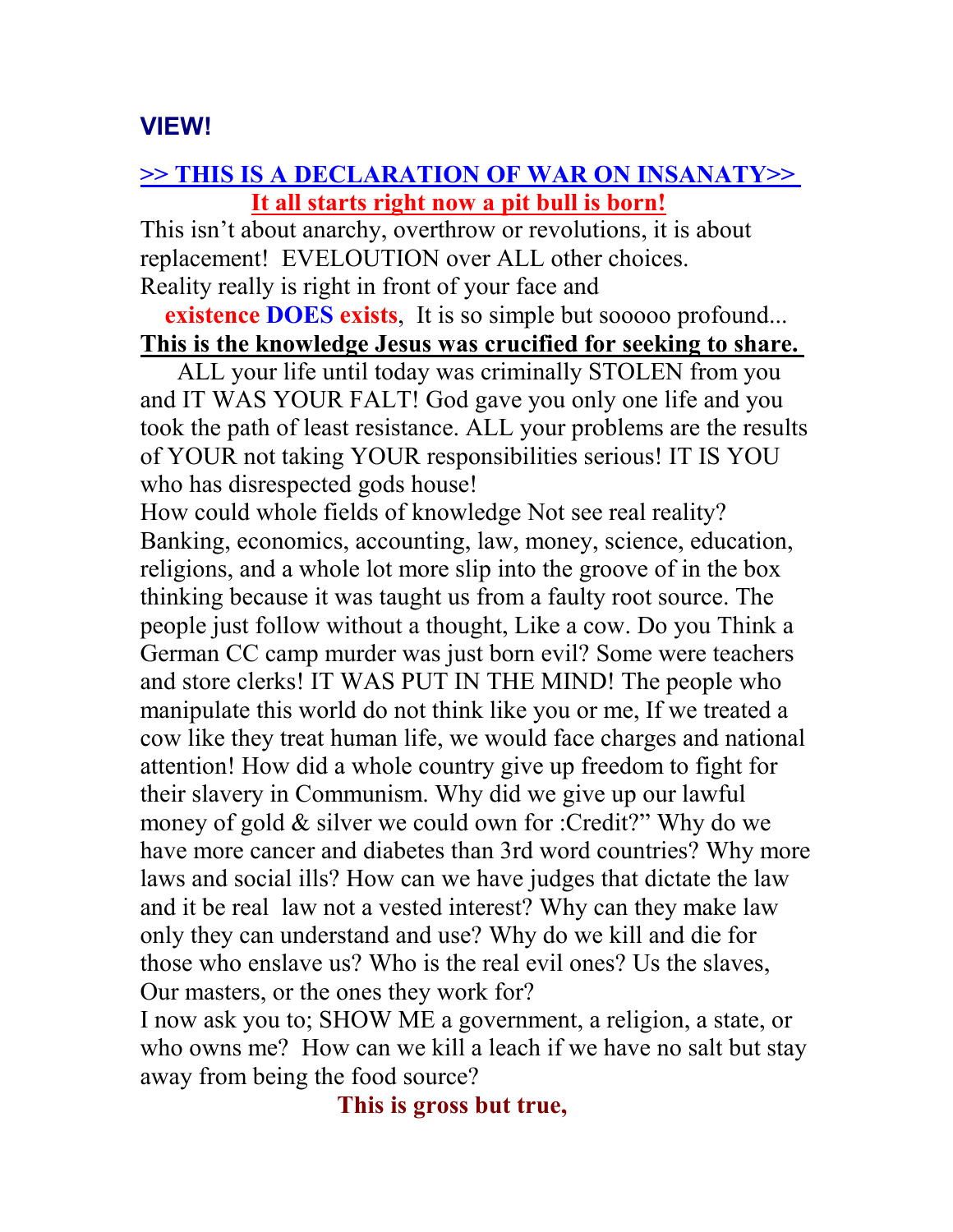Adults carry 5-25+ pounds of rotting shit in their body causing coated guts, bloating and gas, as it rots on our inside, it affects our whole body and health. Just by flushing our system, we can remarkably advance our health! It is the same on every single level. On personal, The block, The city, state, country and world We have parasites sucking us all dry, Resistors to our goals and happiness. Like any form of parasite, they will feed until they kill the host, it is their nature.

### **THE WAY IT >>>WAS**

TODAY They can rob, lie, assault, coheres, jail, and murder us at will and not one dare defend themselves and it is called law **TOMARROW**: These people will be known and exposed traitors and terrorists

TODAY; They are feared and at the top of the food chain **TOMARROW**: They build their own graves as their victims wake and can see them and act. TODAY. the most sincere> brutal psychopaths rule the world

TOMARROW. their will be none and their followers will be tithe hell they tried to do to us.

TODAY> they thrive on fake laws , money and power. **TOMARROW** The laws they made will be used for justice.

TODAY> We live in the most dangerous, violent, criminally insane nut hut hell insane asylum.

**TOMARROW**>A bright Honest new world order! law will be law, money is not debt, reality is real and all social ills cured,

 **WE WILL LIVE IN HEAVEN ON EARTH!**

The lines can be blurred but the lines are always clear on good and evil, right and wrong and sane and insane. With the right education, ALL CRIME WOULD END!

What do you do when you discover everything you have ever believed is a lie? That your entire life is a huge delusion of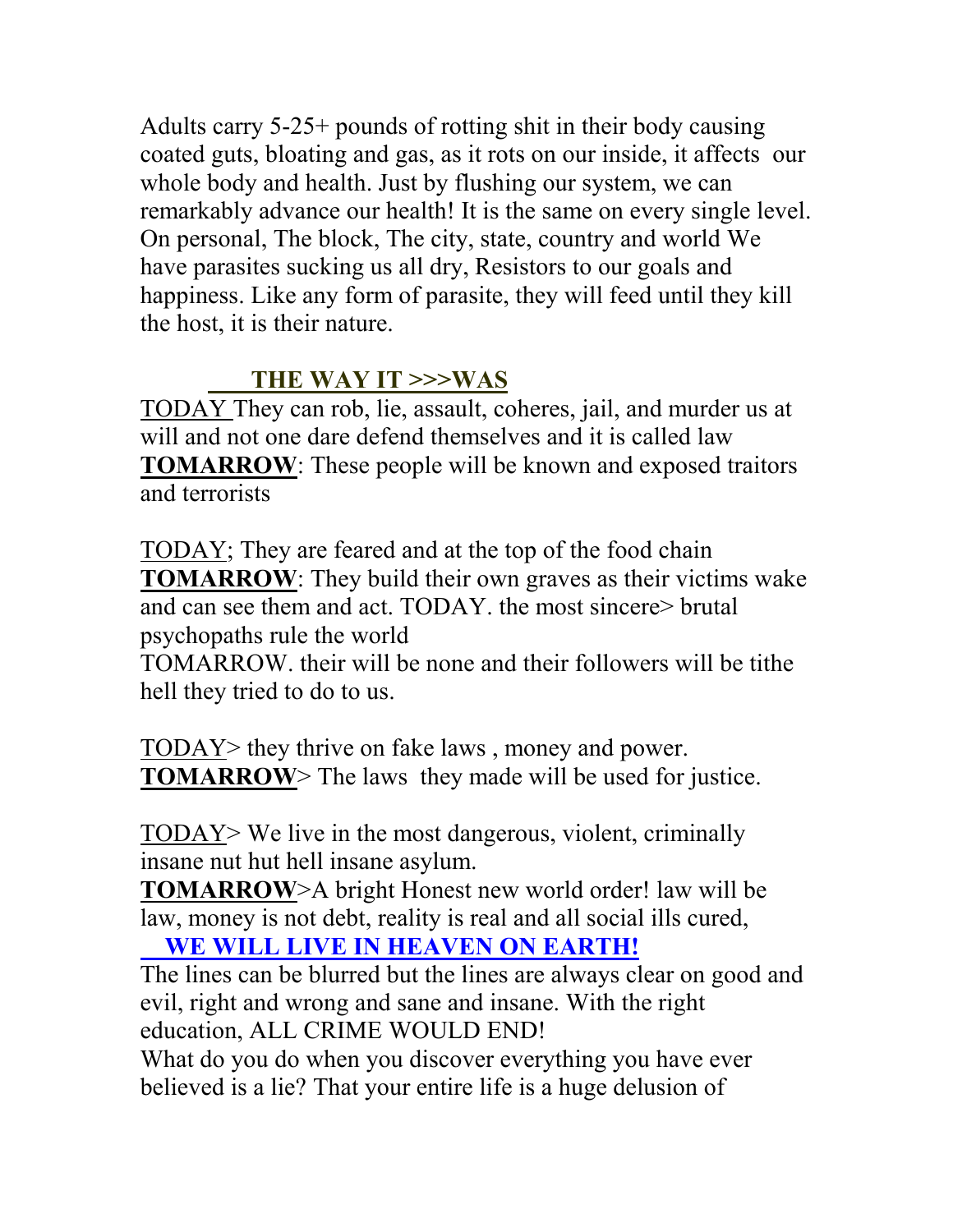complete and total insanity? That this entire world was put together backwards & upside down? What if it was all done to support an entire class structure to feed off you? What if all crime and social ills were to be discovered to be rooted in this exact class UNNATURAL structure we all learned to think in? What if it all was the root cause of this nut hut hell we call home and YOU could end it all today, FOREVER, Just by seeing what is right under your nose but YOU NEVER SAW IT BEFORE! This is the direct result of over 25 years of hard research and I do not make these claims lightly. YOU were born a slave and will die a slave in this matrix of delusion, Robbed, used, abused and getting dumber every day. What If I proved to you, YOU are blind, deaf and dumb, just like you are supposed to be to fit in to nut hut hell. What if I prove to you that YOU are a direct victim of the biggest war crimes in human history and without this information, YOU will protect those who did it to you with your death if need be? I am going to give you a little test for you to quickly see if I waste your time. What if Your Government made a law that stated, YOU must kill another or kill yourself? Would you be a murderer or dead? Do moral and natural laws really apply to all or just WE THE PEOPLE? who has the right to "Grant or take your human rights? Is that not the real essence of both Government and religion? How is it Our officials all take an oath to protect and defend the Constitution and our rights but it is they who steal them? Why is 95% of the Constitution TOILET PAPER when we have all these people protecting it from... THEM?? What is the reason and purpose of law if it isn't to protect ME? A minority of one. Why else would I want to fund" Law or Gov" if it wasn't for my personal benefit? If a candidate I vote for looses, How am I considered to be represented? What if he changes his stand, Can I take my vote back? Why is it we fear our paid public servants > OUR EMPLOYEES? What if I so completely over whelmed you with new concepts that your whole world will just fall apart and a new world would appear? I seek to show you this whole world is an insane asylum and YOU are in it. In Fact, if you didn't already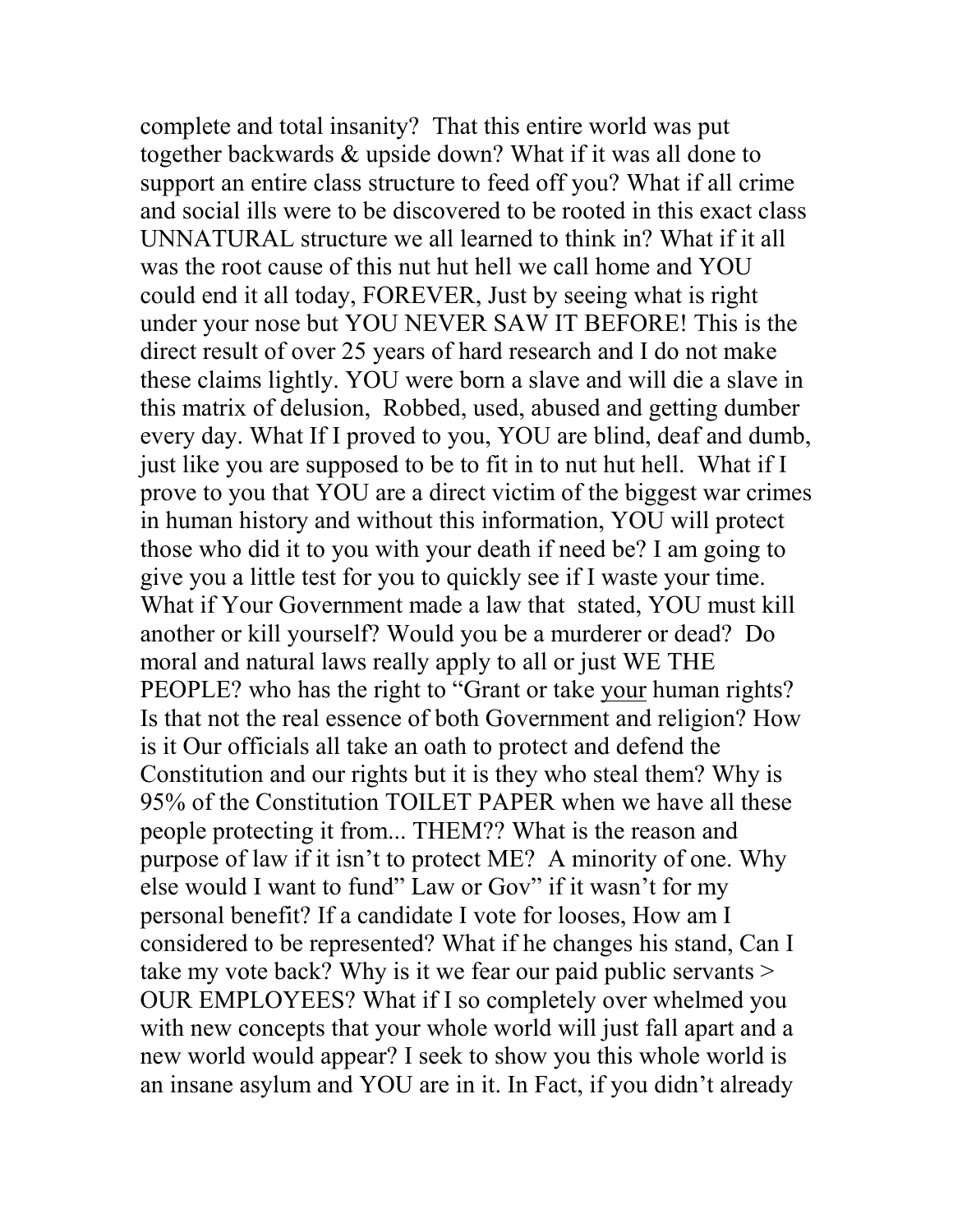know this fact, It is 100% proof of everything I state! You can judge me a nut when you finish! I believe, If you are given the right info, YOU will do the right thing. What we are doing now is not working, no one has any idea how to fix it because everyone is in a 10" deep hole and blindly, we just keep digging. Today, Every American is being called out to answer for their existence.

**Signs of social breakdown**

>The automatic belief one has to fight and die for a ... Whatever the rage of the day is!!

>When individual responsibility and responsibility apply to all.. but some.

>When the state can terminate life for political reasons. Quietly >When one class fears another and one is more important.

> When you give in to government. mandates just to get along and be left alone.

>A steady decline in buying power and decline in what you seek to buy.

>When everyone falls for flip flop reasoning of Gov.

>When the laws make the fiction of the state or other entity a victim.. Quietly.

>When we allow our paid public servants to violate their oath and duties Quietly;

>When the laws of man are over the laws of common sense.

>The counting of prisoners and who fills the jails, Real criminals or political agenda criminals?

>When no one can understand, all in prison is proof of a failing ideology.

>When the people go to the government, to solve their problems. > By the number of taxes and the amount taken.

>When people simply quit trying to see through the cloak of government.

>When their is No accountability, responsibility and no one to report to for real results.

>When their is no solid moral and ethical beliefs to stand on solid ground.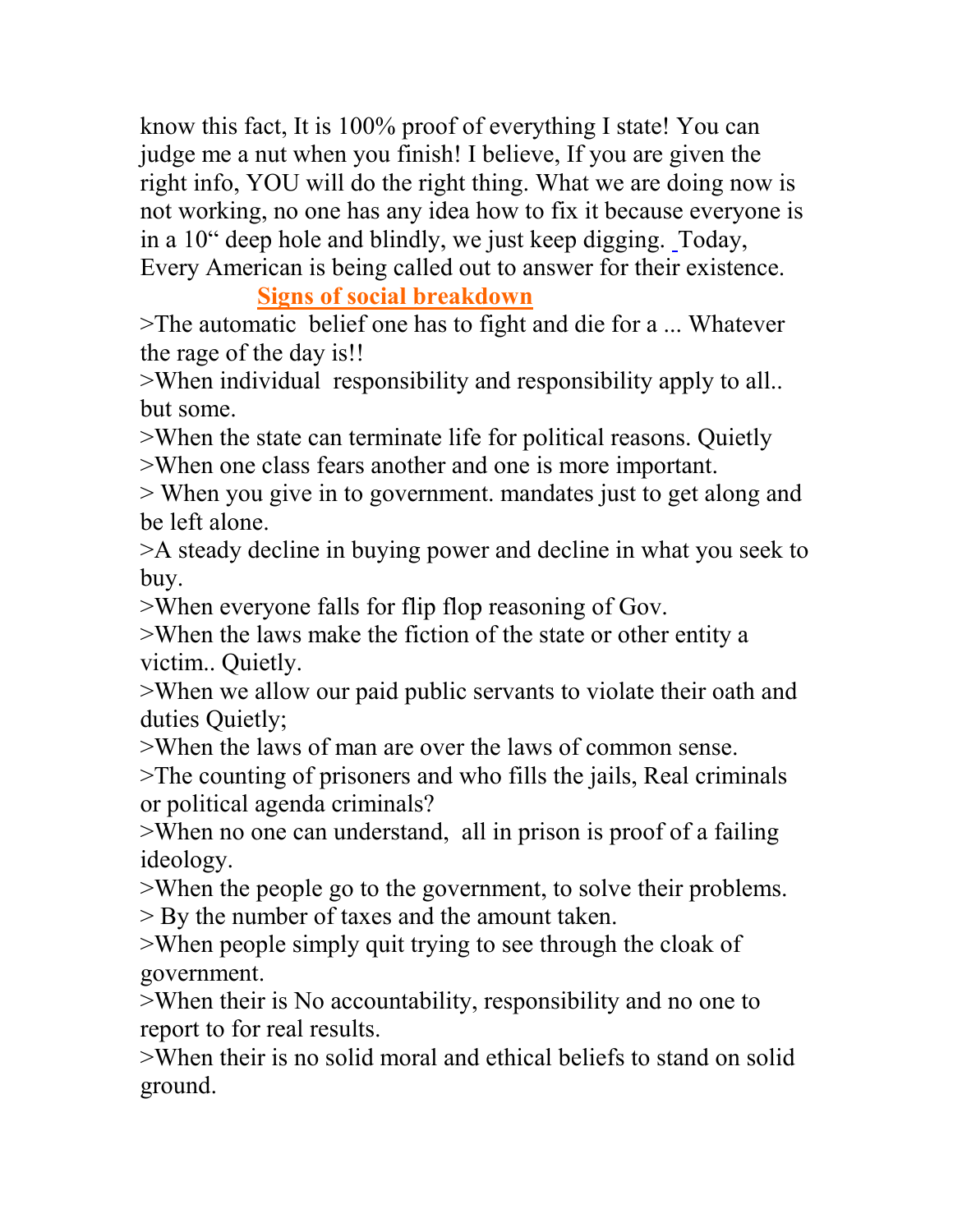>Any country UNDER control of their legal system, not in control of it.

>When people think social administrators are their to help.

>Any country governed by man laws over natural laws.

>A specialization of trades and the requirements of a lisence to work.

> The % of producers VS parasites

 > When no one knows the constitution is OUR protection FROM government and leaves it up to them to word it for their goals. >The # of people living on the tax dollar.

>The # of cops, jails, prisons, cops, judges, lawyers, lawmakers, crime and criminals.

>When the facts and figures get harder to find.

>>>>When their was a need for someone to have to spread this knowledge EVERYONE SHOULD KNOW.

## **A LOOK BACK AND……**

First they came for the kids, The dim and handicap and I kept quiet, Then they came for the Jews and I wasn't a Jew so I remained silent. Then they came for the Gypsies, criminals and inferior races and it was best to remain quiet so I hid. When they came for the Catholics, I was too afraid to say anything and didn't. I could only pray, Then They came for me and their was no one left to protect me from them. Nazi Germany 1932

**Today in America, the good old USA**

First they rounded up the Indians and we rallied around the slaughter and taking of their lands for a few beads and bottles, as savages didn't deserve it. They gave out diseased blankets, winter round ups, winter barefoot marches and mass starvations, we took the lands. For the good of all, we made heroes of those who did the dirty work. Then they came for the blacks living here as the secrets of plunder became more refined and the rulers learned to hide in plane site until it became un- effective and a new game was born They freed the people who they enslaved. So next they came for the drunks in the days of probation they found new ways to make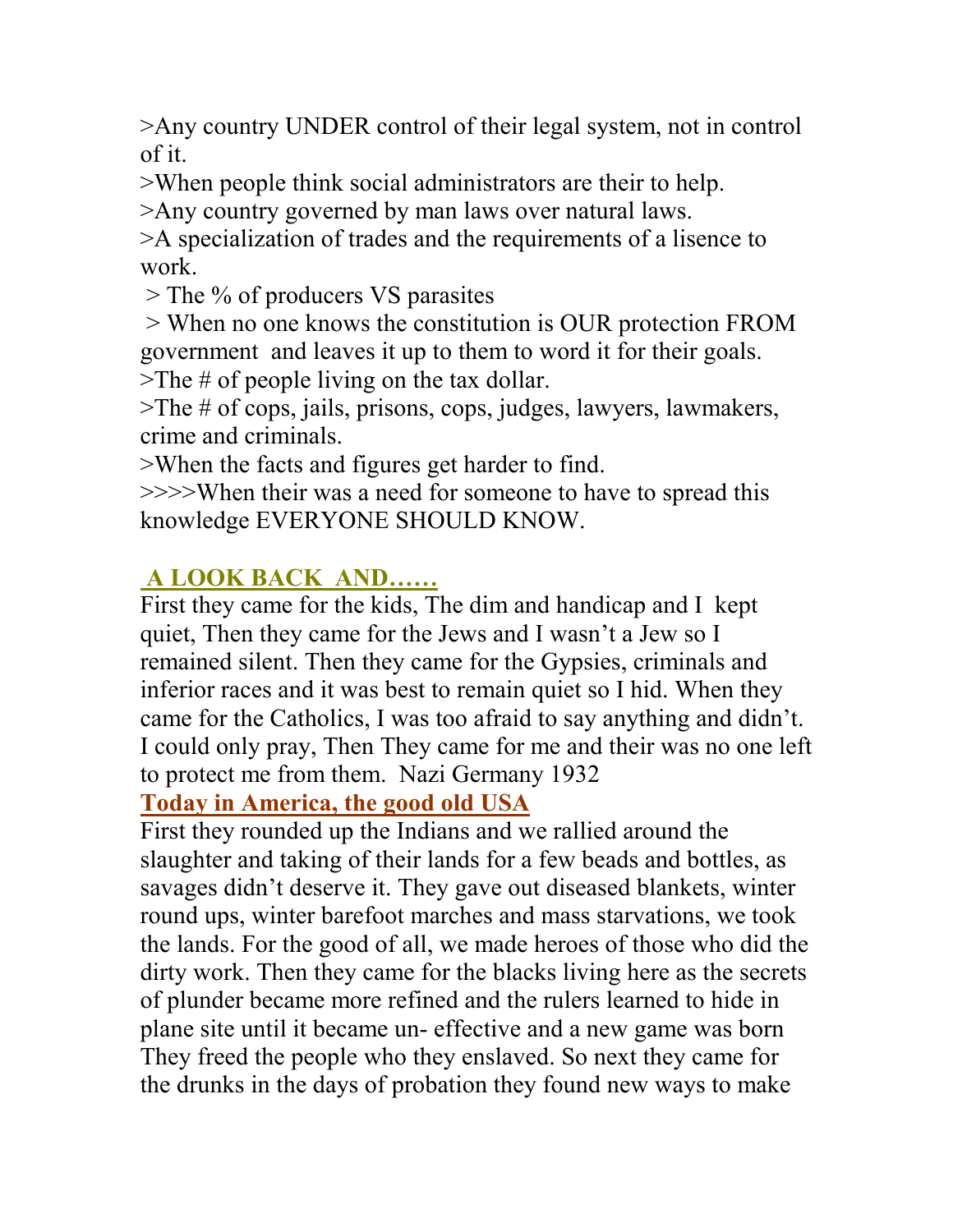crime and criminals but the people were not so asleep and it didn't last long. next they targeted the drugs and started a war on us all with. They used this class to plunder all and had us help save us all. They took Cocaine out of pop, Sears & Roebucks and all the stores to increase the profits of this war on life. They turned neighbor against neighbor son against dad, With road blocks, swat teams, dogs and guns they took this serious and busted them all as we stood silent glad it wasn't me.. They built A.B.C. Agencies to fulfill the path of why the Declaration of Independence was needed way back then. Again as we keep going along with the enslaving us all. They bleed, kill and enslave us and no one will see a thing a thing, Didn't we learn anything from history? what next, cigarette swat teams?

( actual footage from the universal web)

#### **A Space alien view of Earth, Life, and a thing called power.**

To planet zepop this is QR11 coming to you from galaxy 27.

I'm monitoring technology on the planet called earth and the primitive tribe that holds back there world. There battle is entering the critical stage the battle that will determine there whole worlds fate. The battle of what is good and what is evil with 3/4 of these beings not knowing what is real. I seriously hope they solve this riddle I hate to see blindness wipe out another world. The battle of progress and good use of the mind vs. the battle of illogic that kills conscious beings. It's the same battle all advanced life must all go through I can hardly remember it, it was light years ago. From what I remember it involved two different minds the producer of values and a parasitical few. One seeking to benefit one seeking to rule. Two different minds seeking two different goals I have watched it destroy too many worlds. It's hard to believe we were all once that blind and didn't see life from a cosmic mind. To give up tradition of following a leader took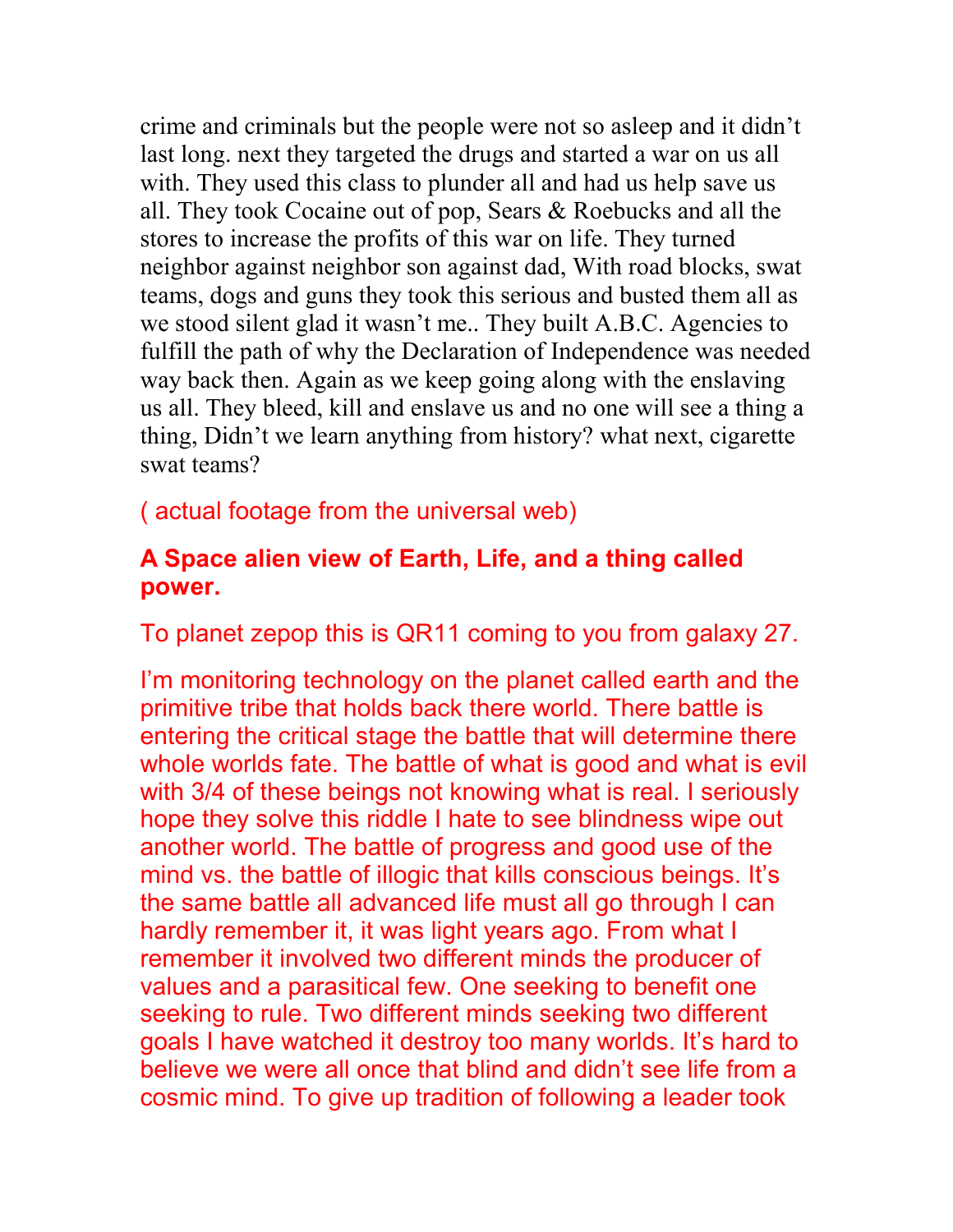our planet to the brink of nuclear war. It was a matter of survival that made us use our own minds and that led to the discovery of two different minds. The goal of conscious life is to live happy, prosperous and free and to forever use your knowledge to better your world. Happiness is earned adding values to life, that is what benefit all other beings. It can only be acquired with good things you do, only traded for the benefit of you. There is still a lot of beings down there still living a lie taking happiness and values from the  $\frac{1}{2}$ conscious beings. Only when a conscious mind can truly and honestly feel It earns it's own way will it experience the true joys and true happiness of life. If only I could beam down this one piece of advice, think about it honestly...

### **HONERABLE QUOTES**

**Maxim of law**>>The burden of truth lies on the plaintiff

**Samuel Johnson**>>A true great mind can embrace both the great and small things

**Emerson**>> Mobs and riots are man's voluntarily descending to the nature of the beast

**Russian proverb**>> When money speaks, truth is silent and reason is nill.

**Shaftsbury**>> The heart is never natural.

**Penrose**>>Public office is the last refuge of the incompetent and corrupt.

**Rivarol**>> A mob has many heads but no brain.

**Sherman**>>The best prophet of the future is the past

**Kossuth**>>I hope to never be a coward that accepts oppression for peace.

**Collins**>>Peace rules the day when reason rules the mind.

Lytton<sup> $>$ </sup> The pen is mightier than the sward.

**Wilcox**>> Their is 2 types of people Those who lift and them who lean..

**Beecher**>> the philosophy one century is common sense the next. **Clark**>> A politician thinks of the next election, A states man thinks of the next generation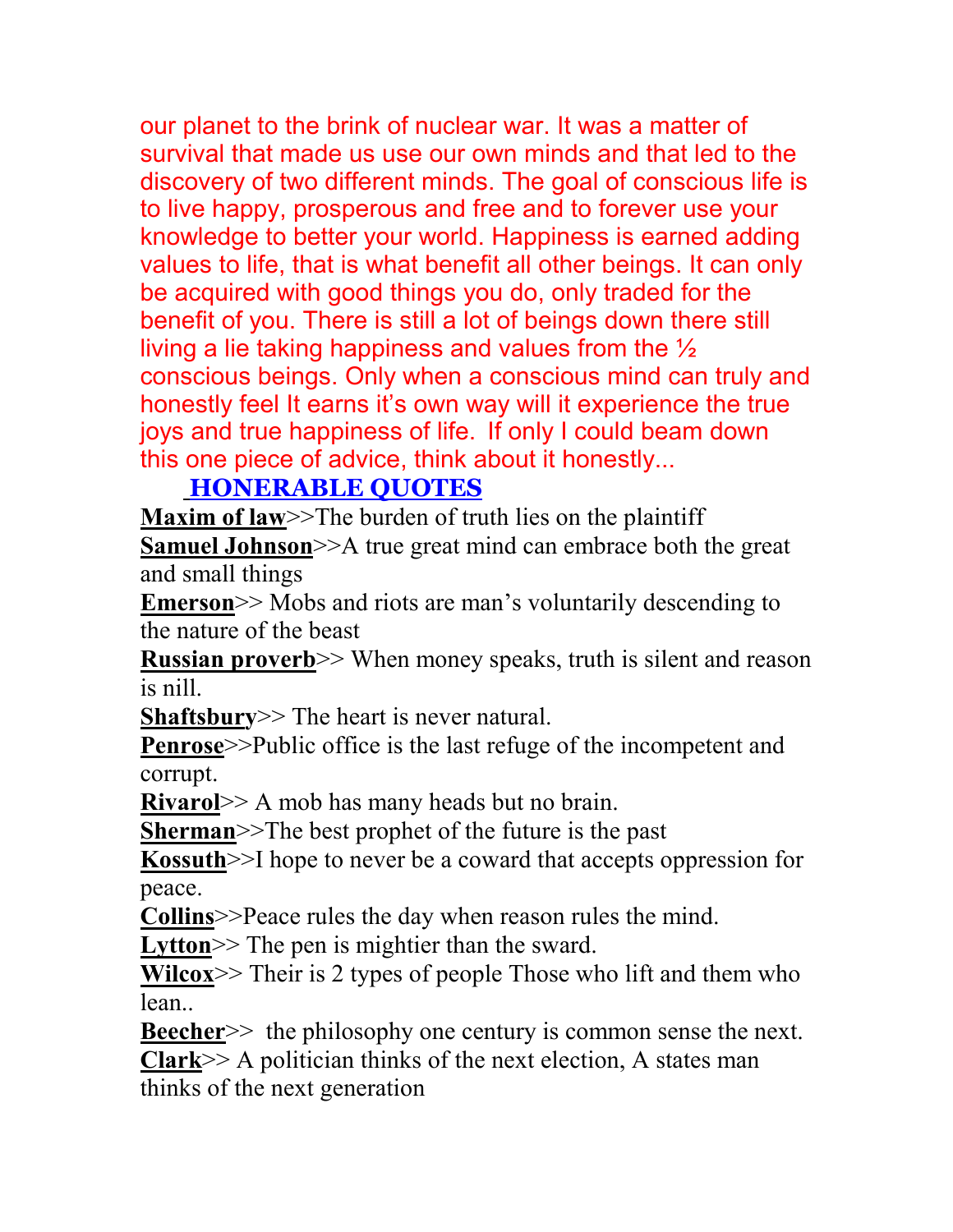**Occonal** >> Nothing is politically right when it is morally wrong. Stantyana>> Those who forget the past are condemned to repeat it. **Phillips**>> Power is stealing from the many for the good of the few.

**Drummmond**>>He who will not reason is a bigot. He who can't, a fool and who dare not, is a slave

**Gallus**>> Reason in general can do more good than blind force. **Jefferson**>> Rebellion to tyrants is obedience to God.

Lytton<sup> $> A$ </sup> reform is a correction s of abuses, A revelation is the transfer of power.

**Fuller>>**A fox shouldn't be on the jury of a gooses trial.

**Mohammed** >> A mans true wealth lies in what good he has done **Seneca**>> All cruelty comes from weakness.

**Don Carlos** $\geq$  he who dares nothing needs hope for nothing.

**Moliere**>> one is easily foold by witch he loves.

**Emerson**>> Fear always springs from ignorance.

**Kossuth**>> Power , supported by force alone will always have cause to tremble.

**Lytton**>>Personal liberty is essential to life, dignity, prosperity and happiness.

Lincoln<sup>>></sup> Those who Denigh others freedom do not deserve it themselves.

**Me! >>** In the name of god and the name of the state, they lead us all to a most dismal fate.

**Nietzsche**>>Insanity in individuals is rare but in groups, parties and nations, IT RULES.

**Plato**>> he who commits injustice suffers more than he who suffers from it.

**Goldsmith**>> Law grinds the poor when rich rule the law.

**Maxim of law** >> Universal law is at times asleep but it will never die out.

**Buda**>> Petty laws breed great crime.

**Burke**>> People only give up their liberties and freedoms under delusion.

**Patrick Hennery**>> give me liberty or give me death.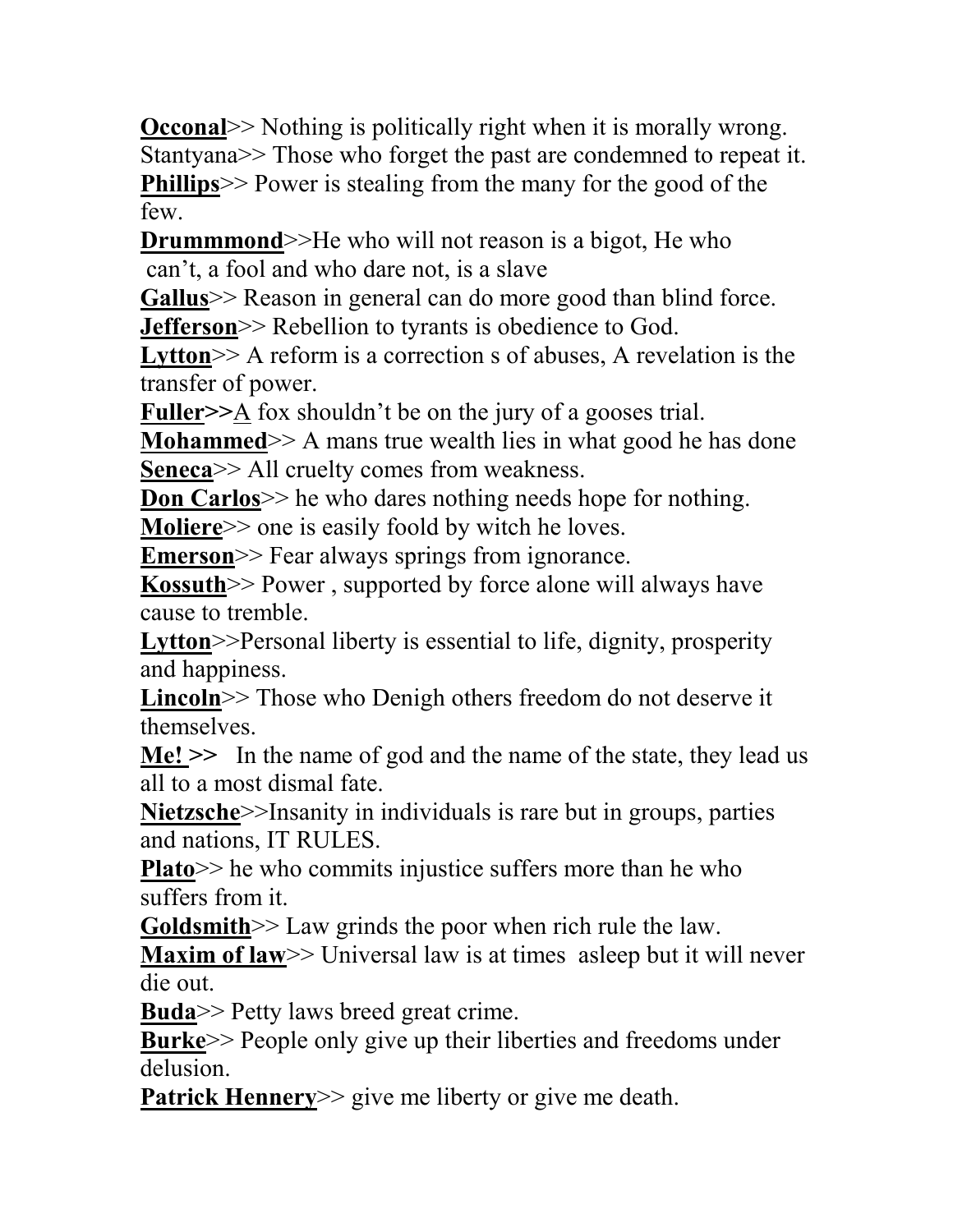**Phillips**>> one on gods side is the majority.

**Bailey**>>Let each man think himself an act of god His mind, thought and actions a breath of god.

**Burns**>> Mans inhumanity to man makes many mourn.

**1 Corinthians**>> Your body is the temple of the holy ghost

**Shakespeare**> We know what we are but not what we can be.

**Davy Crocket** t  $>$  Be sure you are right then go ahead.

**Hazlitt**>> Prejudice is the child of ignorance.

**Pope Boniface via** >> Silence gives consent

**Shakespeare**>> Everyone has the giants strength but it is tyrannous to use it like a giant

**Huxley**>>Every advancement in natural knowledge involved the rejection of authority.

**Don Credits**  $>$  The pen is the sward of the mind.

**Tacitus**>> The more corrupt the state is, the more laws it has over it's people**.**

**Byron**>> He who subdues a man must look down on all who hate him.

**US Constitution**>>Congress shall make no laws abridging the freedom of press or speech.

**Republic VS democracy?** Remember Bushes goals of spreading Democracy around the world? Remember this " And to the republic for which it stands?" What an amazing game played on a dumped on nation and world! No democracy has ever survived as it is simple mob rule, ruled by the ruling class. They make the laws, vote among themselves and PRESTO! A new class of criminal & income scorce for them all! You pay them for breaking what they decide you shouldn't do.

 Political agenda laws eat real human life and the mob is a ruling democracy! In a Republic, the law runs the roost, you can be free and safe in your own home as long as you hurt no one, no one will hurt you without trouble. The facts are, It matters not what you call it, They do have a goal to rule you and be above you, only time slows their goals. It Makes no difference what they call it.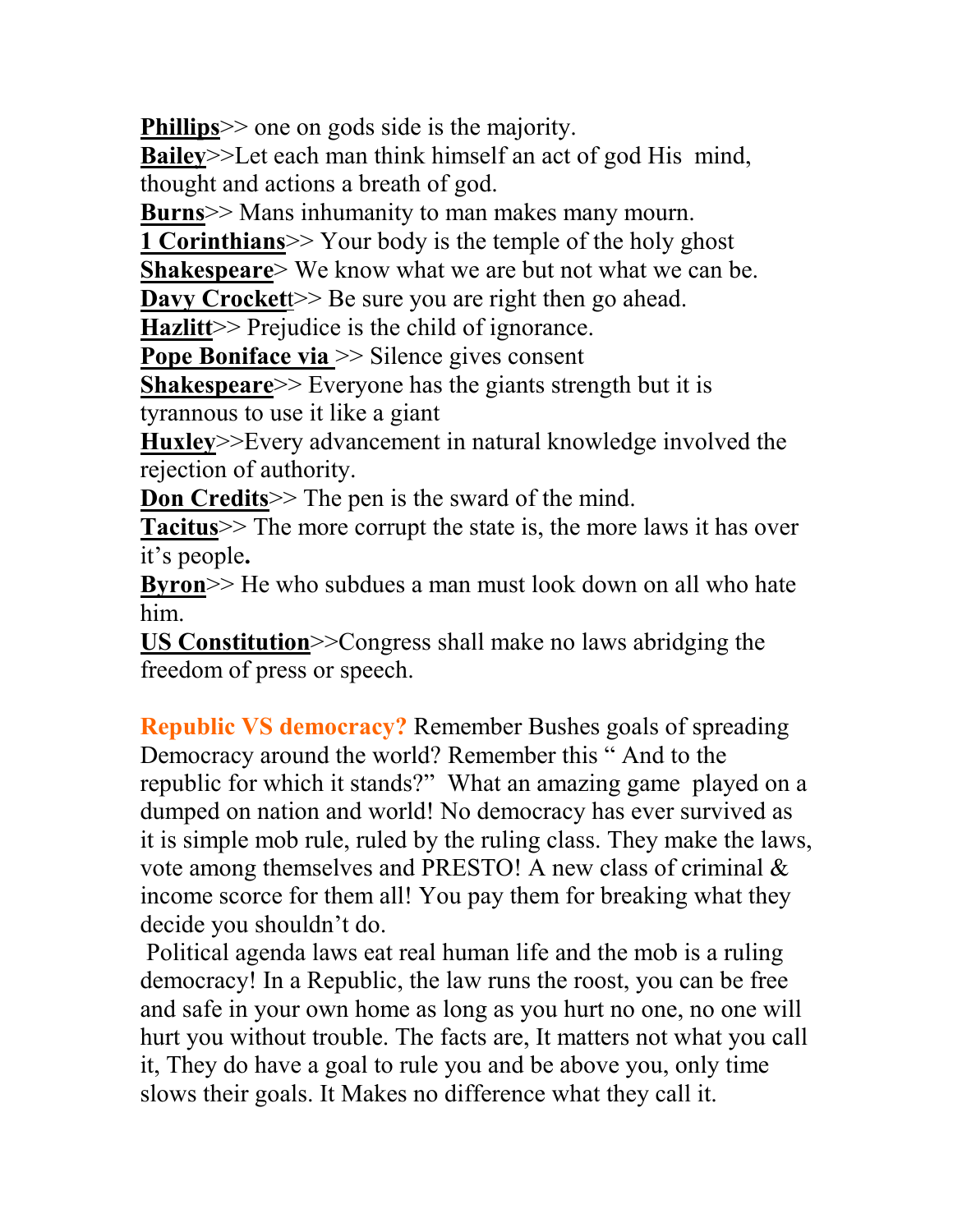### **DID YOU KNOW?**

>The prosecutor >>>before the bar used to be the person with a complaint of damage?

>Most judges, lawyers and cops think they know the law but they do not know it's purpose or essence?

>Checks, money orders and bank notes are not real money? >The state is a mass delusion where everyone seeks to live on everyone else?

>Criminal governments need YOU afraid of the dark?

>They trained you to fear the light & NOT SHINE BRIGHT?

>Everything the followers of Hitler, Stalin or Pot- Pol did or their followers did was legal and moral in their minds when they did it? > Is it a crime cheating a cheater trying to cheat you?

>Is it immoral using the enemies tactics against him?

>The only legitimate reason for a government is to protect YOU.

>Life is a gift from god, being defrauded of even a minute of it is a crime of the most profound rules of law. That is all you have.

>**Without prejudice** means you reserve the right to not be held to an unrevealed contract?

>The Federal reserve and GAAP does not allow a bank to loan out it's own money?

>What is the legal title to money?

>The laws of nations state only countries that print their own money are sovereign?

>The Federal reserve is a PRIVATE, predatory org. feeding on the American public?

>The Federal reserve act of 1913 sold us into slavery for the privilege of using the fed note?

>They printed up the money but never printed the interest they charge us?

>We live as ghosts devoid of property, rights, freedoms and live as cattle to use this fake non backed money?

 $\ge$ The Bar made us 2nd class citizens in law,  $\&$  they had to renounce their citizenship to become our administrators?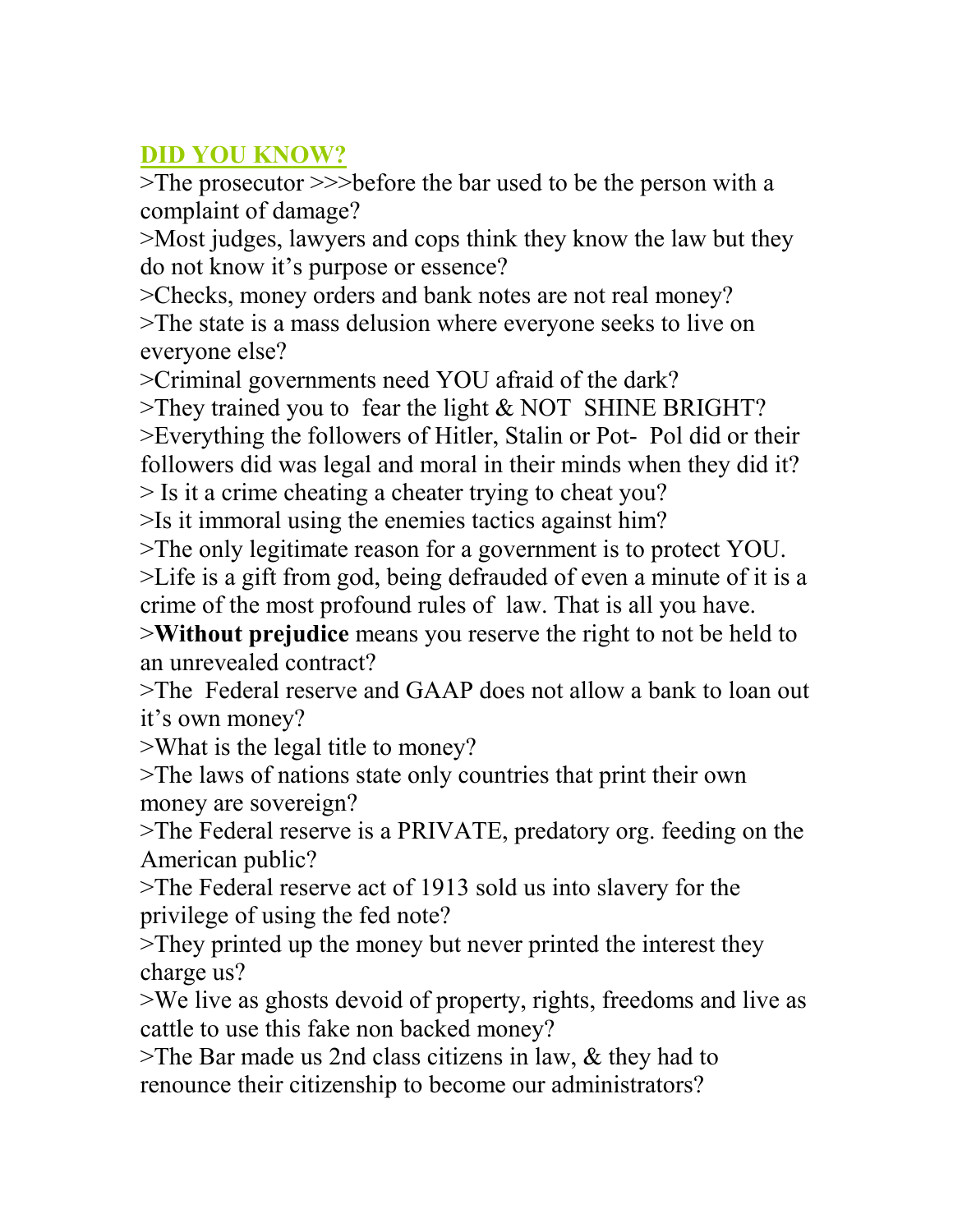>The new deal was the trading with the enemy act, WE were>> **ARE the enemy?**

>Every "Citizen" and "person" is a fiction in statue law, its YOUR straw man they are really robbing in the game?

>The Amendatory act made us all merchants under color of law? >Our courts use Maritime jurisdiction and your judge is the captain?

>All SSI cards, tax Ids, drivers lisences, & birth certificates are adhesion contracts for slave regulations?

## SO LET THE GAMES BEGUN!

#### **IF YOU ARE FROM OR LIVING IN THE LANDMASS OF NORTH DAKOTA, THIS DOES AFFECT YOU. THE CHARGES AND ACUSATIONS PRESENTED AGAINST YOU IN THIS TREATIES ARE REAL, AND VERY SERIOUS. YOU are either Guilty or Innocent.**

The evidence will speak for itself, You are complicit in the biggest crime in ALL human history. This is my only available option to receive any justice from the actions and inactions of everyone in North Dakota for the true crimes done to me, My family and the very few innocent that live here. You will be published, promoted and exposed as a war criminals, Traitors to the entire human race. This will haunt you for the rest of your life if you do not take action TODAY. EVERYTHING IS RECORDED.

 The charges are real, they are very serious, this case will prove 100% your guilt. Their is only one way out for you and everyone who receives this. WAKE UP!!!!! YOU STOLE YEARS OF MY LIFE! I am coming to you for true justice, I will load you up with factual and very powerful knowledge that can and will change the world forever for your help. THIS IS VERY REAL, I can and will prove YOU are guilty of deliberate indifference and are complicit to war crimes. YOU did fund theft, kidnapping, terrorism, treason, Crimes against humanity and out right genocide on the people of North Dakota and I am going to 100% prove it to all, YOU have no defense With or without your help These charges will stand in history. This treaties WILL end the darkest period in all human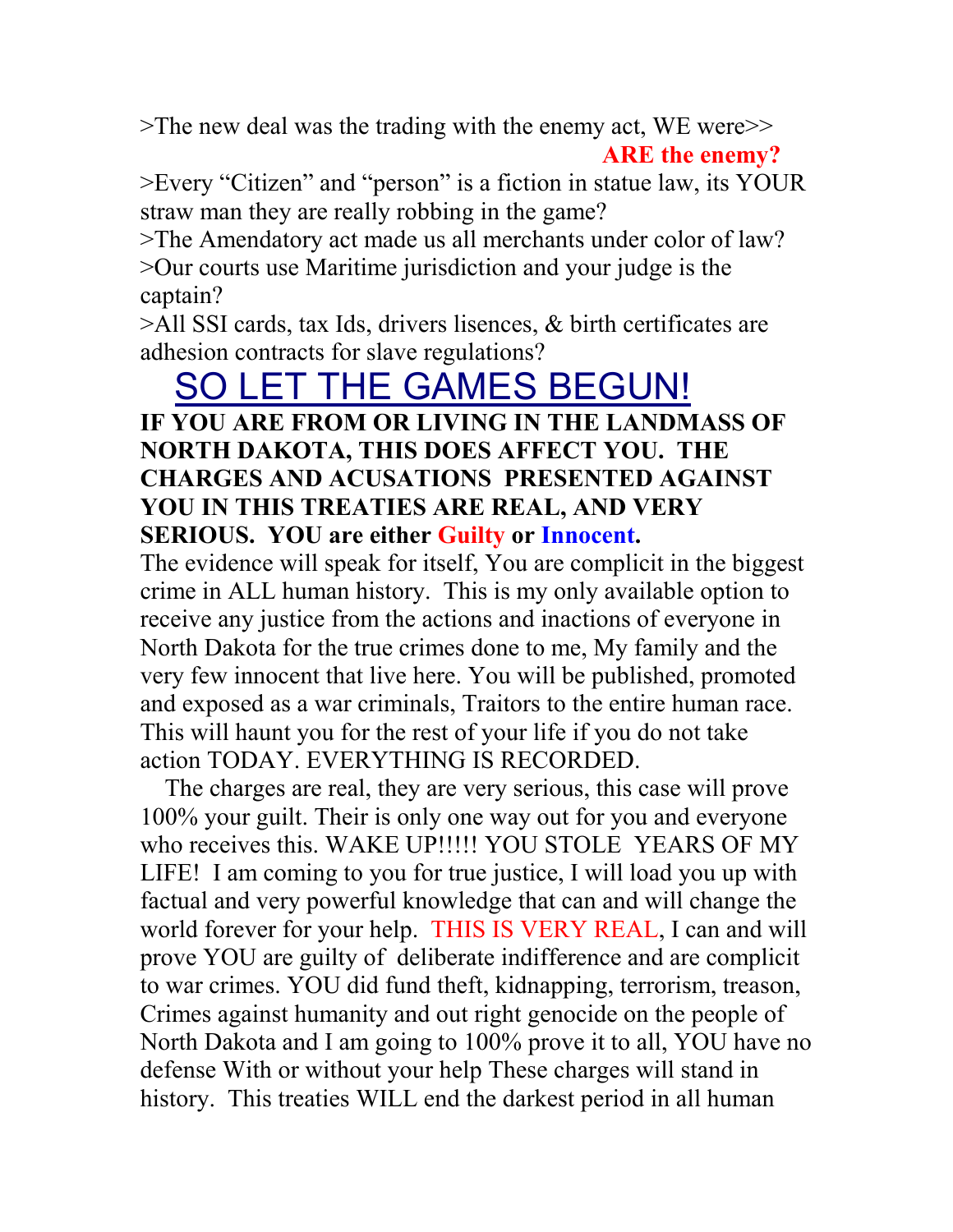history... FOREVER YOU will be proven **guilty** or **innocent**, The future is in your hands..

## **Affidavit of facts;**

on 12-01-05, I opened a **SAVINGS** account at;

## **NORTH LAND FEDERAL CREDET UNION In Fargo**

**North Dakota** with a check written out to me from a Canadian company called A-1 Bags.

. I waited 2 weeks and the bank called me and told me the funds were available.

.I then **PURCHASED** certified checks and bank money orders FROM this bank.

A few days later, The bank called me and told me the funds were no longer good and to bring back the CERTIFYIED money I PURCHASED. from them?

## > **IT WAS A SAVINGS ACCOUNT**,

> I did not seek or want a credit account!!!!!!!!!

> THEY were my "professionals", I did depend on them 100%

> I did not sign any loan agreement nor wanted any credit.

> They told me the funds were available in my account.

> They SOLD me the CERTIFIED money orders and bank checks.

> I DID NEED CASH FOR THIS PURCHASE,

> I already used them all for personal obligations of my own.

**> I did know the banking system and the law, I STOOD ON IT.** 

 **This was the total extent of my "crime" I STOOD For this, I was sent to prison for 5 years, My family and life were destroyed and You paid 1/2 million dollars to do this to me**.

## **WHY??**

**I did try every way possible > OUT< of their system to resolve these issues including dealing with B.C.I., F.B.I., US marshals, Homeland security and the entire North Dakota legal system. I challenged them and they used "YOUR/ THEIR" law to**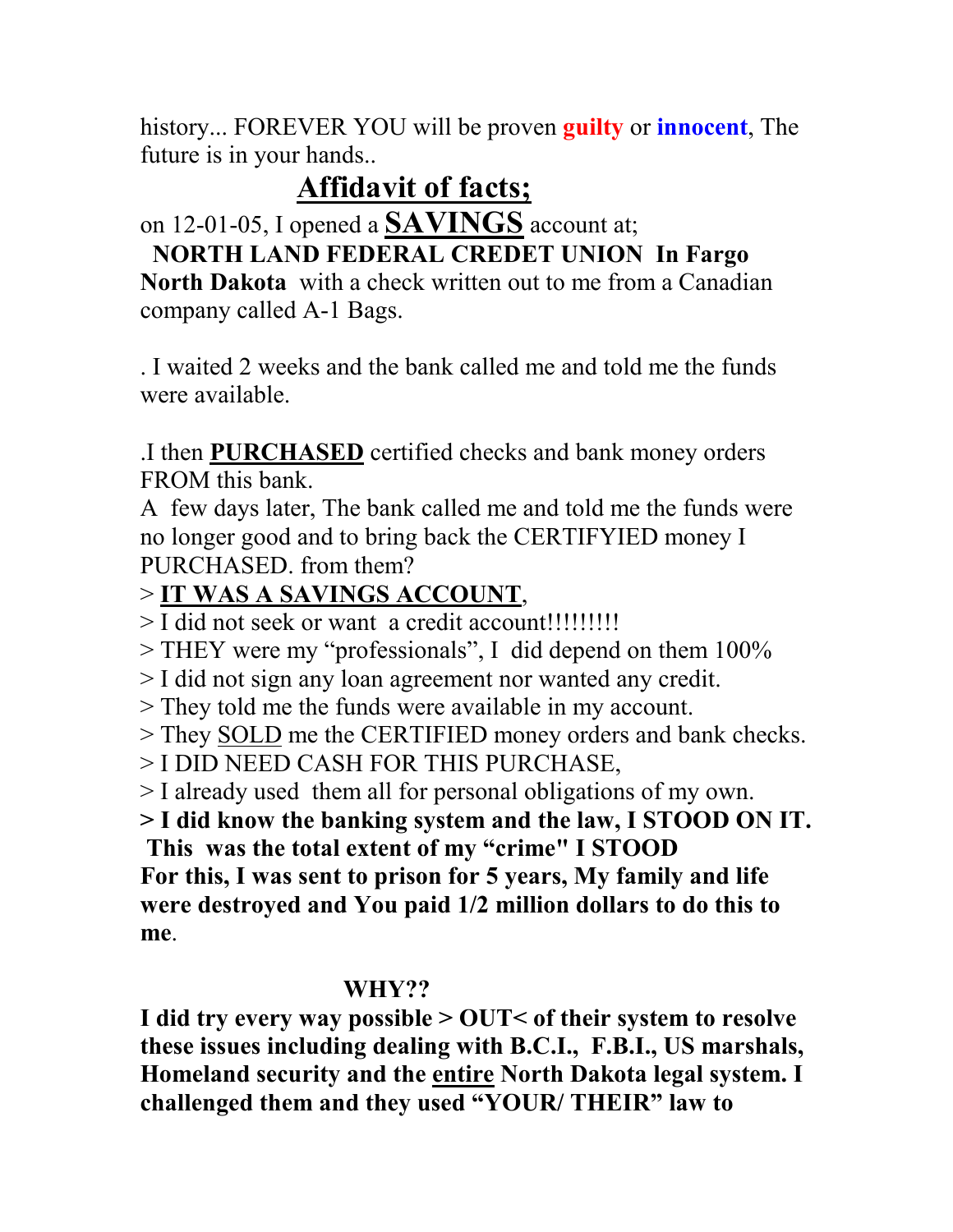#### **destroy my life at your expense and I hope, IN YOUR IGNORANCE.**

 I knew I DID NO CRIME, and so did they so I challenged them with the law. I knew I was  $100\%$  innocent and made sure EVERY; Judge, Lawyer, Cop, Sheriff, Public official of North Dakota and as much of the FEDERAL GOVERNMENT AS POSSIBLE, knew it. They all are your employees and Their is not one that can claim ignorance of the material facts of this case. I did not trust the system and it was quickly proven I had good cause Not to. The bank was represented by SERKLAND law firms Rodger Minche. in a civil action to collect. I demanded a jury trial out of NO TRUST in this Government. From 25+ years of study and experience and as my right and their duty according to the law.

 They never gave me any due process and Violated EVERY right & pushed this civil action on me with no chance for defense. I Put up web sites, sent e-mails, faxes and letters. I made a web site of my full defense and charged THEM all with theft by deception, fraud and treason and proved it all. I showed, I did know what they were doing and I OBJECTED, very loudly and openly. I was offered "Take down your web site and WE will drop all charges." I refused because I DID NO CRIME and was slandered in the Fargo Forum, WDAY and almost all news sources of North Dakota.

 I was Then arrested for threatening a public official! Judge Wade Webb placed a \$100,000 bail on me, is this a reasonable bail for a misnomer harassment charge with NO THREAT? It was a made up charge so they could put me in jail and take down my web sites stopping me from defending myself. FROM THEM.

Their is true criminals with way less bail than this.

 I was kept in a state of involuntary servitude for over 2 years, in and out of jail for everything they could think of WITH NO VICTIM BUT ME. I WAS MAD.

When I was out of jail, Every day, I educated this Government of Why this country is dieing and proved to them, IT IS BECAUSE OF THEM, and YOUR ignorance, I was totally ignored. In jail, I was given a 3 foot pile of UNREAD legal briefs in my defense and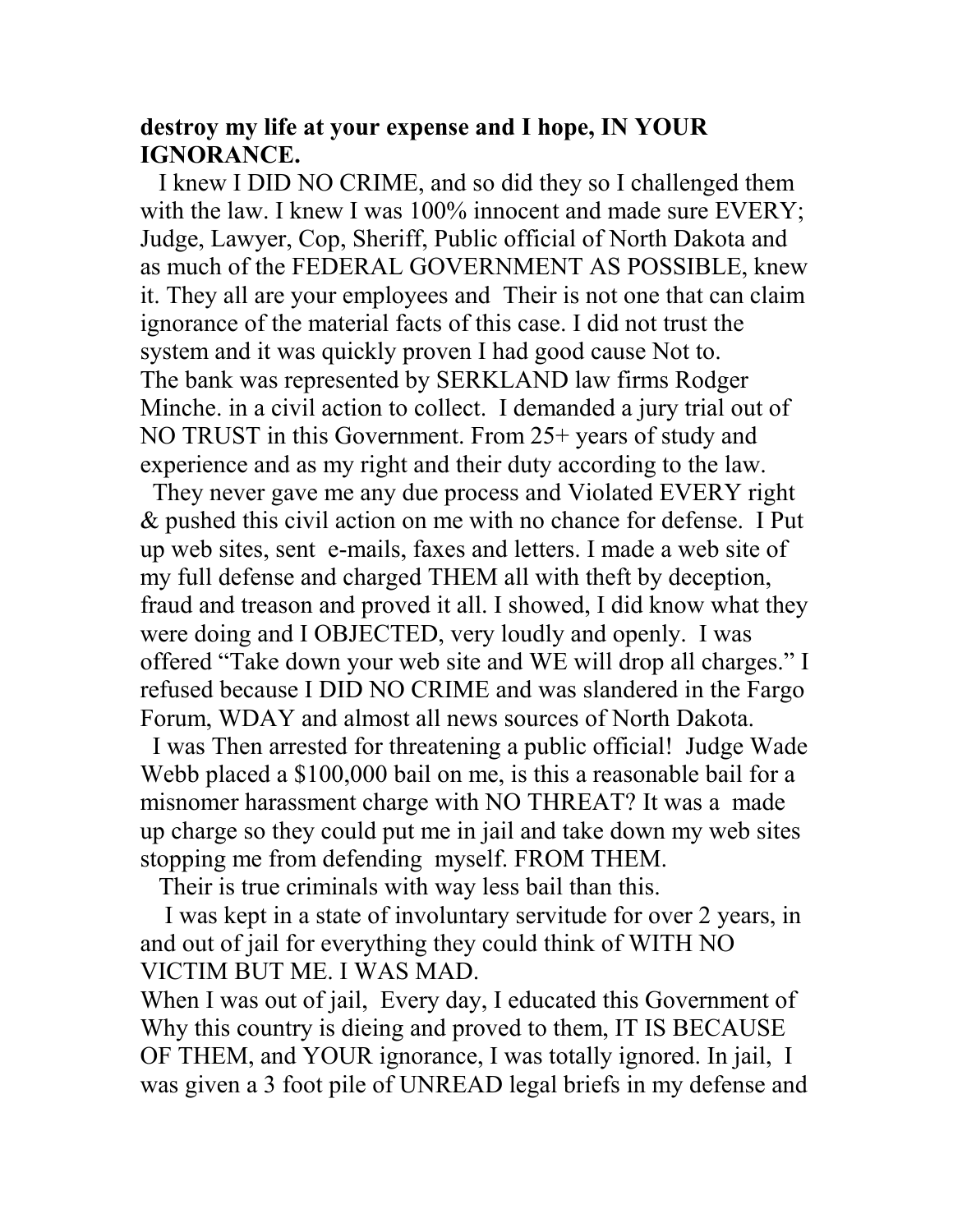factual reasons I would not cooperate with any of them It would be against my religon, The law and MY best intrest. I demanded a jury trial, It was for over \$25 and it was MY RIGHT and THEIR duty. I was In and out of jail for NOT playing by their rules in YOUR COURT HOUSE?? I was told by my "lawyer" Steve Mottinger, If I do not take his plea agreement, "I WILL HELP CONVICT YOU". It is all recorded on the Cass County jail phone and I tried to get a copy, but was told by the Sheriff, "our phones do not work this way? Try saying something THEY can use! I do have proof of EVERYTHING I CLAIM!.

I spent 2 years and a ton of kangaroo court hearings seeking to prove my innocence and clear my name. I was a professional property manager who lived in and ran LUXURY down town Seattle High rises, Condo complexes and 5 star resorts. A criminal record would destroy my career and I KNEW WHO THE GUILTY REALLY WAS.

It is this criminal system YOU FUND.

By fighting these people , demanding they do their lawful duties, I almost cost my brother and his boy their lives for standing on the laws and oaths of YOUR employees, Again, I can prove everything I say 100%.

 I was staying at my brothers home because I could not concentrate on any work with my life in limbo and I could not let these people get away with this. I have been a home maintenance contractor for a lot of years and he is owner of Dan's masonry restoration in Fargo. My brother raised a family of 2 boys, got married and supported 3 girls and a wife, while he started this business, purchased a home and then was destroyed by this criminal government of thugs. He was jumped at the back door of his home by the Fargo police, in the middle of the night, In total darkness, With No warning, the police jumped, beat, mace, tazzed, and sent him to the hospital, then prison for 2 years for "disarming a cop." While in prison, This North Dakota Government STOLE his lake lot and tried to STEAL his 100% paid off, totally remodeled home for 6 thousand dollars in property taxes he could not pay while in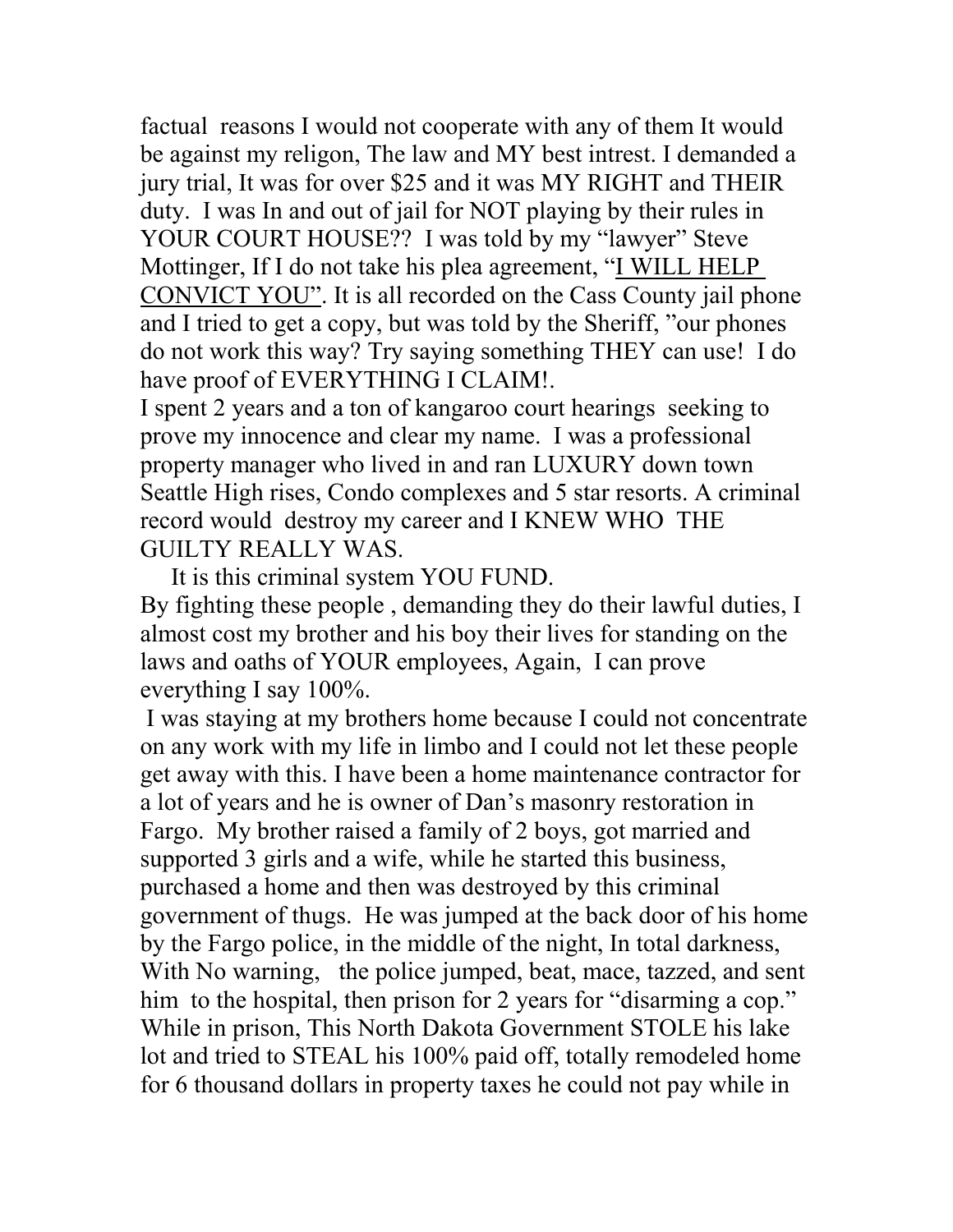prison. While he was on parole, They set up his son to sell drugs seeking to make him a snitch for another bust. They threatened this 17 year old kid with 20 years in prison if he did not play along and be a snitch. He hung himself in the basement of Dan's home who cut him down seconds before he was dead. He was in a coma for 3 weeks and is now disabled for life for crimes THEY are guilty of. I was charged with theft by deception and was sent to prison for every day of 5 years and wrote this book so this does not happen to others. I have spent most of my life in deep study of what all is wrong with this world and the bottom line is IGNORANCE, This will end today, FOREVER.

## **WAR CRIMES INDICTMENTS**

 **In violation of YOUR duties as an American, The law of the land and of man, In total violations of oaths, laws, public trust and duties. I am placing EVERY NORTH DAKOTAN ON NOTICE OF COMPLITICY in a conspiracy TO OVERTHROW THE US GOVERNMENT AND COMMIT WAR CRIMES. YOU are being charged with: Conspiracy, perfidy, complicit icy, assessor, kidnapping, Theft by deception, massive human rights violations, treason, crimes against the peace and security of all humanity, Genocide. and every single moral, legal, and honest reason we have a lawful government**

 **YOU** are either **guilty?** or **innocent? This is a class action war crimes indictment, directed at everyone here in NORTH DAKOTA. I will make my case, YOU be the judge.** 

"No immunity shall extend to any judge of this State for any;

– deliberate violation of law, fraud, or conspiracy,

- intentional violation of due process of law,
- deliberate disregard of material facts,
- judicial acts without jurisdiction,
- blocking of a lawful conclusion of a case,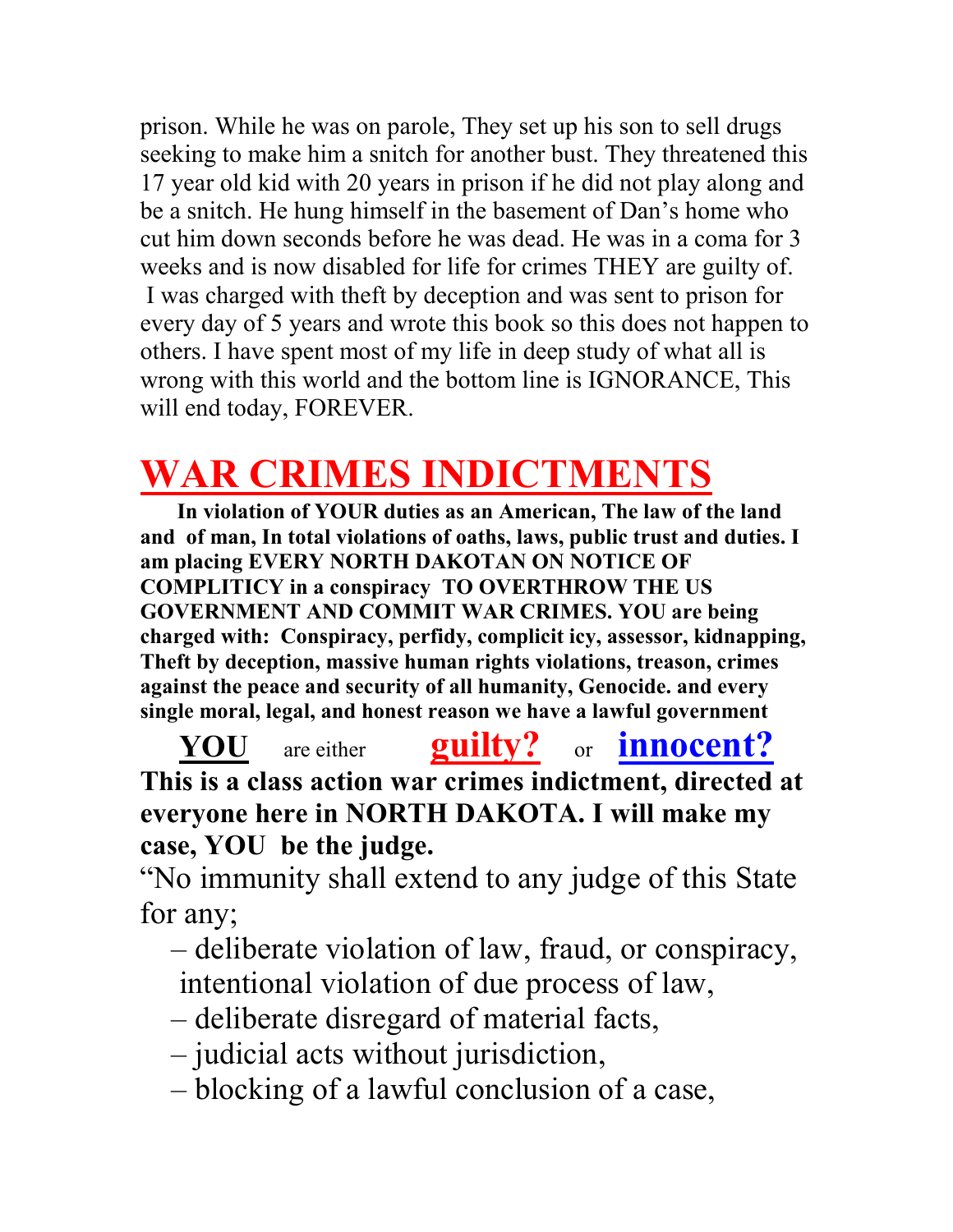– or any deliberate violation of the Constitution of the United States, not withstanding Common Law, or any other contrary statute.

YOU are the people who fund and support these acts of terrorism. YOU say you demand full responsibility, accountability and justice? Let the facts speak for themselves.

# **SO DO I!!!!**

WARNING, once you are labeled a war criminal, it will be with you forever, until you stand trial, We the people will relentlessly hunt you down.

It is time YOU woke up to the reality of the danger you are in and have allowed to happen to the people of North Dakota. The facts will show that either YOU are one of the most dangerous, Criminally insane, terrorist, psycho paths in all of human history or a scared, silent victim. Their is only two choices and I am calling you out, GO AHEAD, protect your Government! Their is a ton of facts you can not ignore. And you can start by just key wording in; **North Dakota Corruption here is just one!**

North Dakota tops analysis of corruption

By John Fritze, USA TODAY

WASHINGTON — Its largest city is legendary for machine-style politics and its elected leaders have been under investigation for years, but by one measure, Illinois is not even close to the nation's most-corrupt state. North Dakota, it turns out, may hold that distinction instead..

 These are YOUR employees, YOU Do have a responsability for their actions. Do you fund terrorism and tyrants ......for your own personal needs? Do you not know or understand that YOU are responsible for the people you hire and work under you? THEY ALL ARE YOUR EMPLOYEES. If you would look at all the facts, We all were the very richest, freest, most productive people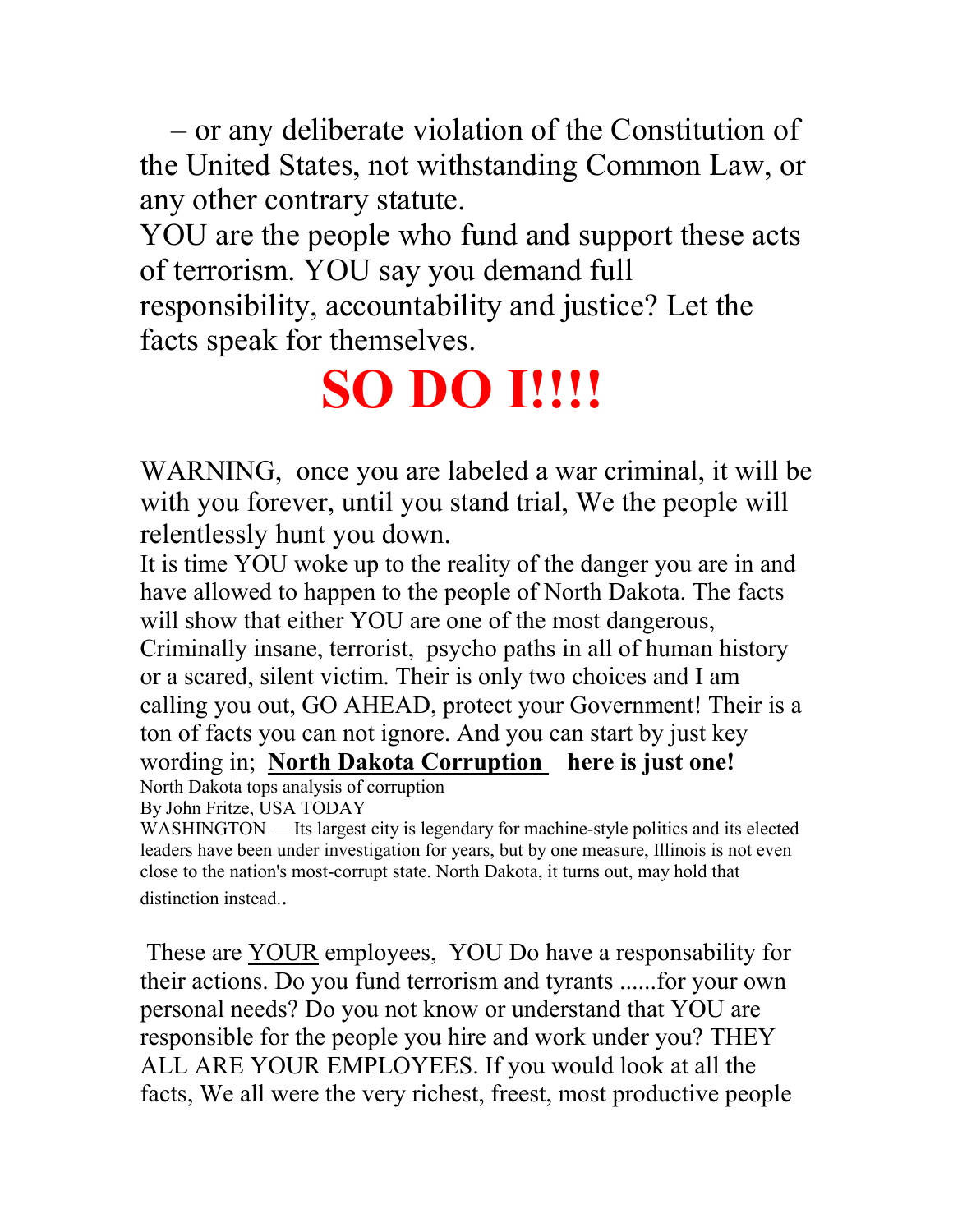in all human history. That would mean, YOUR employees are in fact, the most evil people in human history. Today, we are the most Regulated, enslaved, biggest debtors, most lied to, used, abused, dumb down, SHEEP in all human history. IT IS YOUR FALT. I challenge you to study this, It does affect YOU, your loved ones and the entire human race.

I will attack your security, sanity and decency because it needs to be done. You will never finish this study but the longer you explore my case against YOU, The more competent, powerful and honest you will become. Try this task as a starting gate to test my motives.

 Make a chart of the years 1900, 1930, 1960, 2000, 2011, Now, Explore North Dakota and another state you of your choice. Find the populations, cost of living ( homes, cars, kids, food and whatever!), The  $\#$  of government employees,  $\#$  of taxes, laws, crime stats, political/ victim less and violent crimes, jails, judges, lawyers, cops, drug abuse, and every single thing you can think of. We are sliding down hill to hell very fast. You can not claim ignorance any more and the numbers will not lie. It will prove who and what you truly are as their is no way freedom can last if you don't even know or care what it really is. I do not care what you think, your actions are hurting ME and my family, I do care about that. I am going to wake you up, show you the facts and give you the tools to fix the problems, **FOR MY OWN GOOD.** 

I do not ask you to trust me on anything I say, In Fact, That is why we are where we are today. I am asking YOU to use your 3 pound brain for more than a hat rack.

NO GERMAN NAZI THAUGHT THEY WERE NUTS EITHER. Today, how many A.B.C. agencies are their regulating our lives? Lets just explore some of the bigger ones and see what's inside and underneath it.

#### **I.R.S.**

 It is not about the money, It is about armed robbery, theft and sadistic power. These people feed off and totally destroy the small business. It is all but impossible to start one any more as they are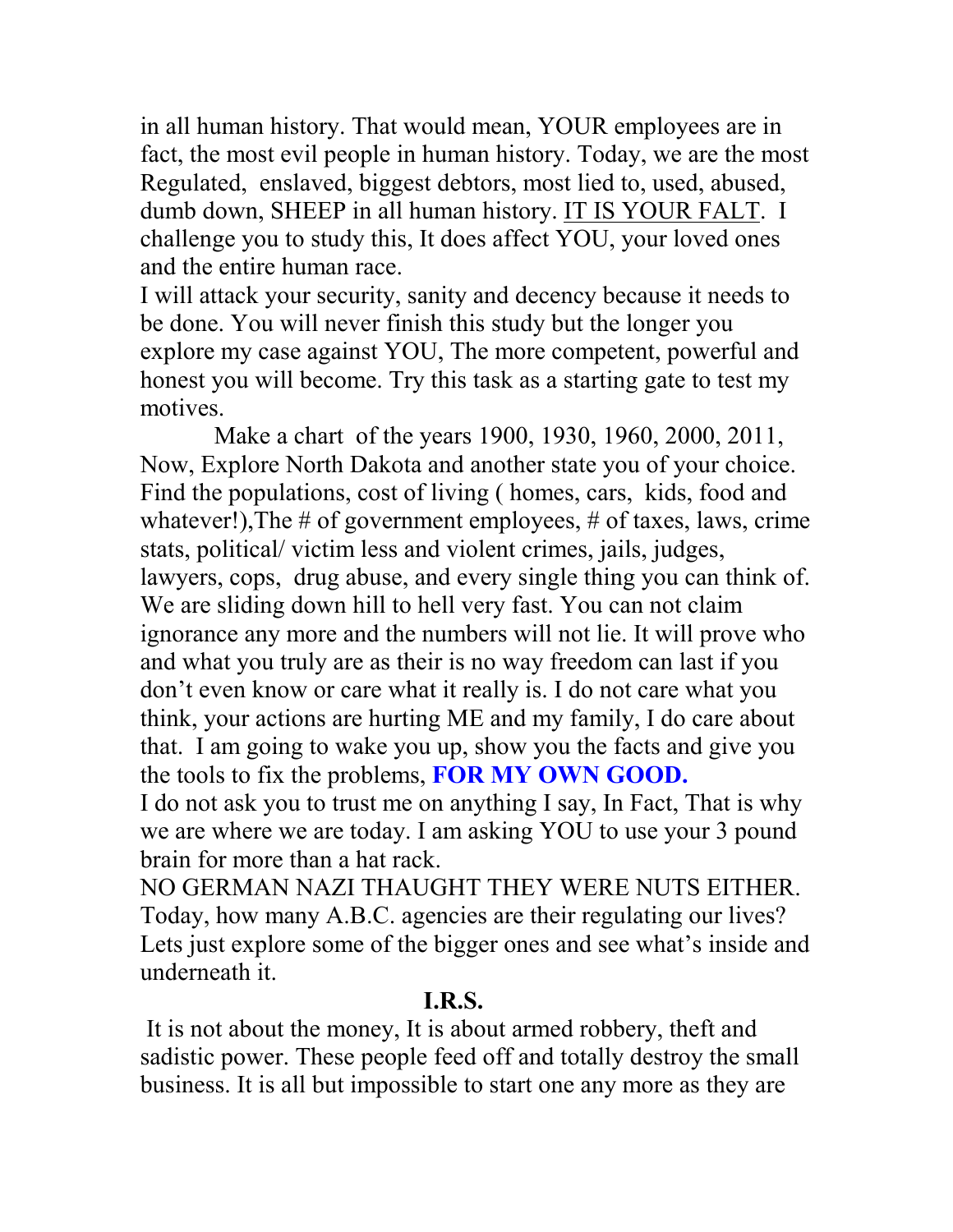hunted for not having the knowledge or cash to pay the protection racket for the multi national corporations. These people are responsible for MASSIVE human destruction. and raise costs for all.

#### **Watch the Google show" From Freedom to Fascism**

#### **F.D.A**.

These people block natural and cheap cures to all sorts of ills. It takes millions to put a new drug on the market because of these people but look at all the harmful drugs out their who paid them. They seek to outlaw the cheap and effective for profit. Their is more money in "fighting" the ill than curing it. Through the library, read Edward Griffins book,

 World without cancer. It is by far the best investment in your time their is! or watch on Google; None dare call it Genocide, and unholy alliance. As a start for your study.

#### **A.T.F.**

These people are responsible for all the gangs, mobs, home invasions and all drug related crimes. They have made it so expensive for the addict they are forced to get the money any way possible. They put the profit into selling drugs and have killed a lot of people because of it. In reality, Sugar is 100 times more harmful and destructive to our kids and bodies than even heroin! They manufacture crime and criminals like the booze ban of the 30 and 40s made Capone. For every action, their is an equal and opposite reaction.That is the laws of reality and nature. Watch;**Terrorstorm F.E.D.**

**This isn't even a government agency!** In the phone book, it is in the business section! it is a foreign, for profit, corporation! all the officials do not take an oath to our constitution, HOW COULD THEY! Section 1 of the Constitution  $\# 8 \& 10$  State nothing but gold and silver is our lawful money and it is coined and given value by congress. This is the reason for this total hell on earth we live in! I can give you TONS of real facts on this TREASONOUS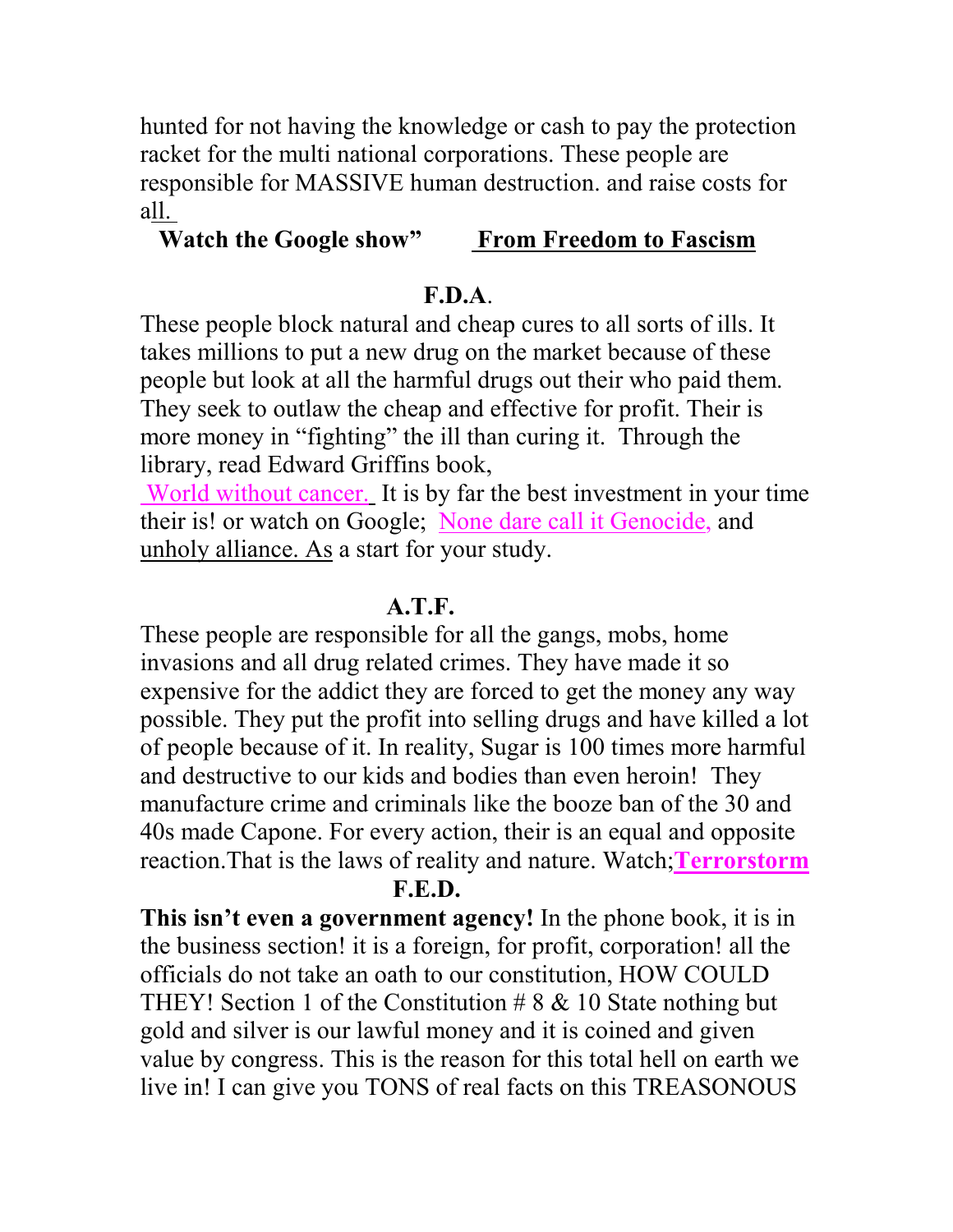money system and what it has done to our lives and country YOU need to study this as this is the root cause of all social ills. It is a money making enterprise that feeds off YOUR labor and life. Watch, read and study this. Their is a ton out there on it; the Federal reserve scam. I don't want to be accused of "influencing" you but it is time to wake up to reality. check out

Actual and constructive notice of betrayal and perfidy of betrayal and perfidy

> YOU have put my grand kids over 108 dollars thousand in debt.

> They did print the money but didn't print the interest.

 $>$  It costs \$240 to print 1000 bills \$1 or \$100 We pay the face + interest.

> STUDY IT! We haven't had a lawful Gov. since 1929

> Every home, car, kid, and life is pledged towards the national debt.

> EVERY government. agent is in treason and YOU fund them. **Did you know, With enough study, Every single loan can and should be canceled for fraud and It would save this country and kids doing it? Isn't, this worth exploring?** 

**What did; Kids, the dim, convicts, Jews, Indians, Mormons, Blacks, Catholics, witches, doctors, French, Writers, Germans, rebels, terrorists, Koreans, Asians, drunks, druggies, the lazy, Russians, scientists, Chinese, Japanese, Aztecs or about every single class of human have in common? They were all grouped together and labeled a disease that needed to be cured for the good of all. Why did they die? Simply because of ignorance. They did not know how to defend themselves and were helpless against the rage directed at them. that let the reality of the times win over the reality of life. They were victims of a group who needed someone else to blame for the problems of the day. Historical research shows that all wars and dark periods of human history are a direct result of ignorance, vanity and propaganda to run a machine of mass destruction over the human population. You may not think this affects you but it**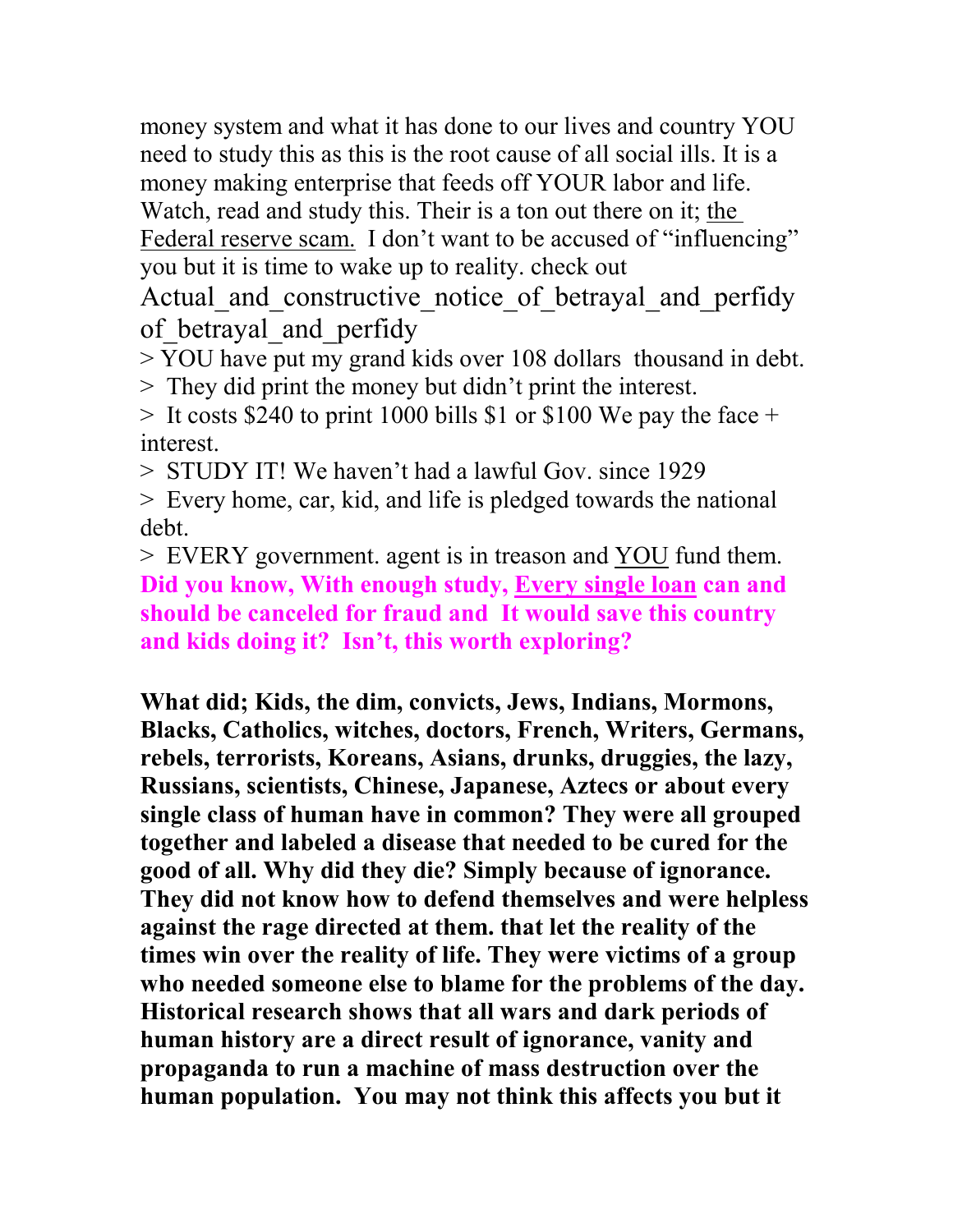**does, on every single aria of your life. At the very minimum, YOU are directly responsible for funding, aiding and abetting real war crimes against the human race. The facts will prove beyond any doubt that YOU are guilty. Ignorance of the law is no excuse, YOU fund mass theft, murder, and slavery. Today, you will discover you are complicit, guilty or misinformed to these charges. After today, YOU will be held responsible for your actions and inactions. That is LAW**

 Like the laws of gravity, Natural laws apply to all. If an animal does not store enough food for the winter, he will not see the spring. Like the 10 commandments, it was put in all humans to feel the pings of gilt when they live contrary to moral and natural laws of man. When we damage another we should feel guilt. Are we again ignoring these pings of actual reality? The facts will prove, we are. It is this ping, the people in the taker class seem to loose upon entering the ranks of predators of the human race and it grows worse over time and though the generations as the tools become more refined. In no way is it moral or natural for one human to have real authority over another, It goes against all human nature and the laws of action*><*reaction. In no way is it natural for a human to loose the feelings of self worth and this is the biggest crime of the entire human race. This will expose the taking class who live contrary to what nature demands, "as long as we do what we are told, we can coast through a life of effortless and safe existence, As long as YOU PAY." This does not appease the inner conscience of man and builds anger, resentment, jealousy, criminal and sadistic behavior. It is our human nature that has turned sour and seeks pleasure in pain as everyone needs to feel something. We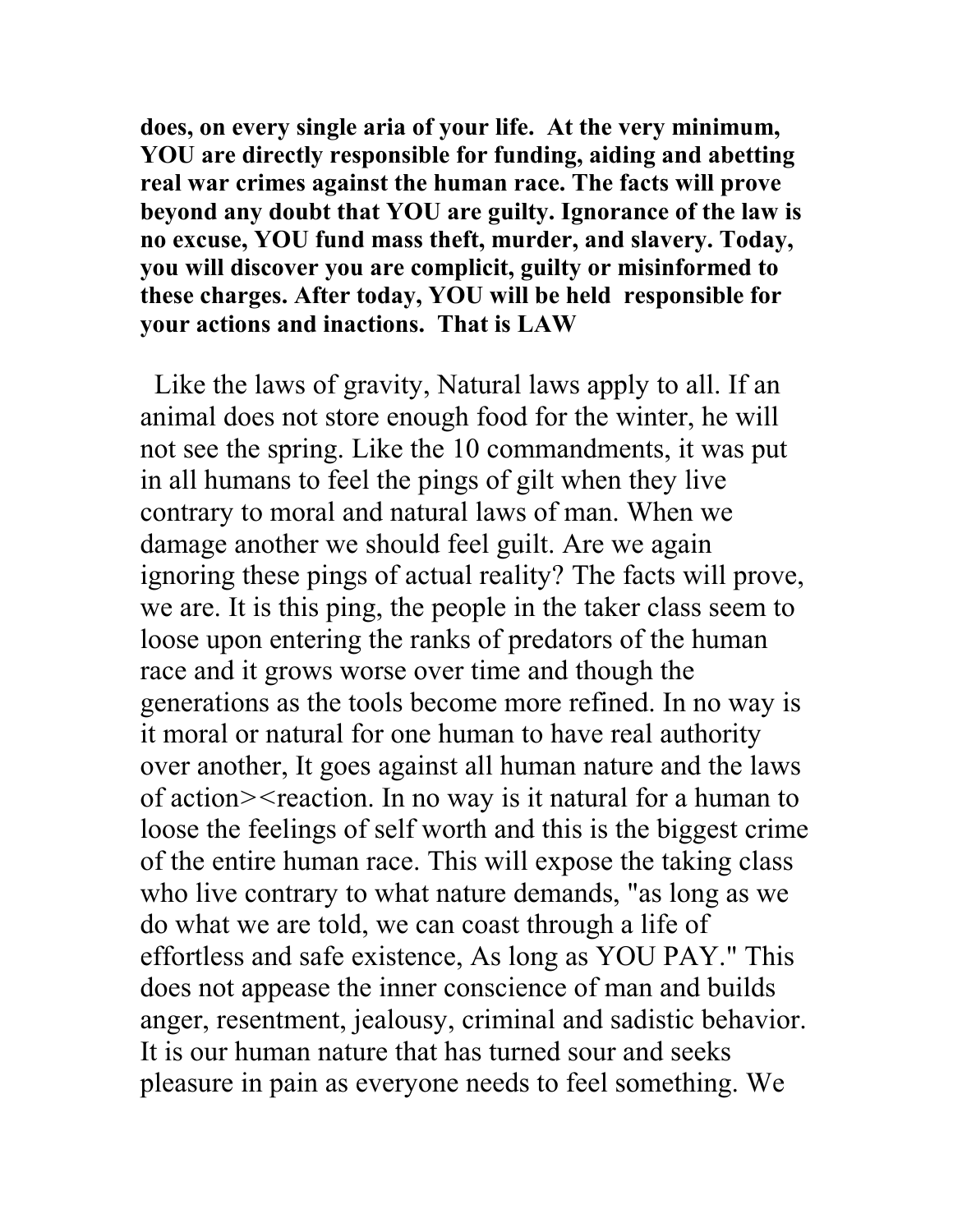never learned to think as NATURAL Humans. We can not earn happiness or respect in this upside down nut hut hell we live in. We substitute and try taking happiness from others in thousands of ways not even noticed. but it is because we were bred to follow authority. Like any government employee, They do not have to earn their respect or impress their forced customers and it takes the living soul out of a human. A judge on the bench is not using natural law but statues and codes and the longer they sit, the more obvious it all becomes. Natural laws of nature is damaging them on the inside for what they do on the outside. Their is no, and can never be no genuine happiness from any of these people who live at the public trough and it does affect all society. These people have built this hell on earth simply because this is all they can build. They can never feel or live with the profound happiness of the productive class and only seek to destroy us. They are deep down, bitter people who live in a fiction that is contrary to mans programming, They fear and shun The light of honesty, the light does not shine inside them. Today, the entire world is an insane asylum with false philosophy, false laws, authority, morals, standards and all concepts of good and evil. It is impossible to break free with the educations of society, Schools, Courts, Military, hospitals, in the workplace, on TV, in homes, and relations without the tools based on total honesty and reality. I will challenge you on every single aria of your life. I aim to smash your security, sanity, and YOUR world. ANYTHING you disagree with was put here for a reason, only when you finish this entire book will you reap the thousands of rewards it offers, or... mabe I am a nut?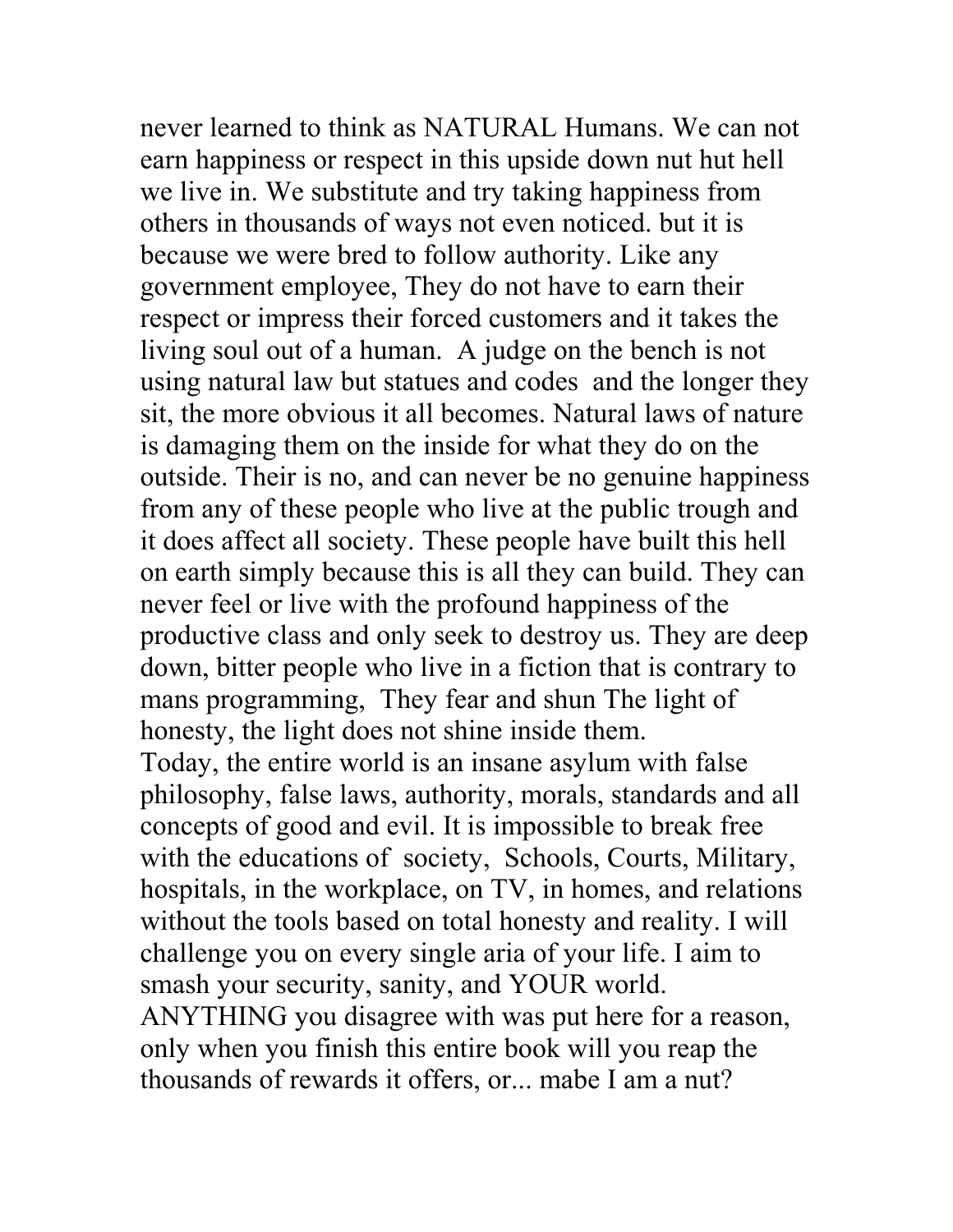## **RIGHTS Vs. REALITY**

Let's look at American freedom. Let's investigate exactly what it is that we are free to do:

#### **Driving** –

- · requires multiple Ids,
- · insurance,
- · registration,
- and licensure.
- · Driving surveillance cameras are literally everywhere, much as they are in Great Britain.

#### **Working** –

- · requires resumes,
- · curriculum vitas,
- · Social Security numbers,
- · medical histories,
- · RFID passes,
- · driver licenses numbers,
- · parking passes,
- · Federal Income taxes,
- · State Income taxes, local taxes,
- · documentation of the numbers of your children,
- · mandatory attendance,
- · annual, documented, and data based performance ratings, assessments much akin to school assessments, etc.

#### **School** –

- · requires all socio-economic information on each of your children and you,
- permission for medical information and access,
- · all divorce and custody information,
- · all vaccination information,
- all previous educational documentation,
- · mental health screening,
- · assessment test,
- · union teachers,
- · your tax dollars,
- · mandatory attendance,
- · annual Federal and State tests,
- · mandatory teacher and mental health advocate student documentation files,
- · 20-page annual rule booklets for parents and students,
- · student Ids,
- · student information availability to military recruiters,
- · enforced international curriculum,
- · employment and military service ratings, etc.

#### **Housing** –

- · requires 50 to 100 signatures on 50 to 100 forms to buy houses,
- · credit reports from 3 agencies,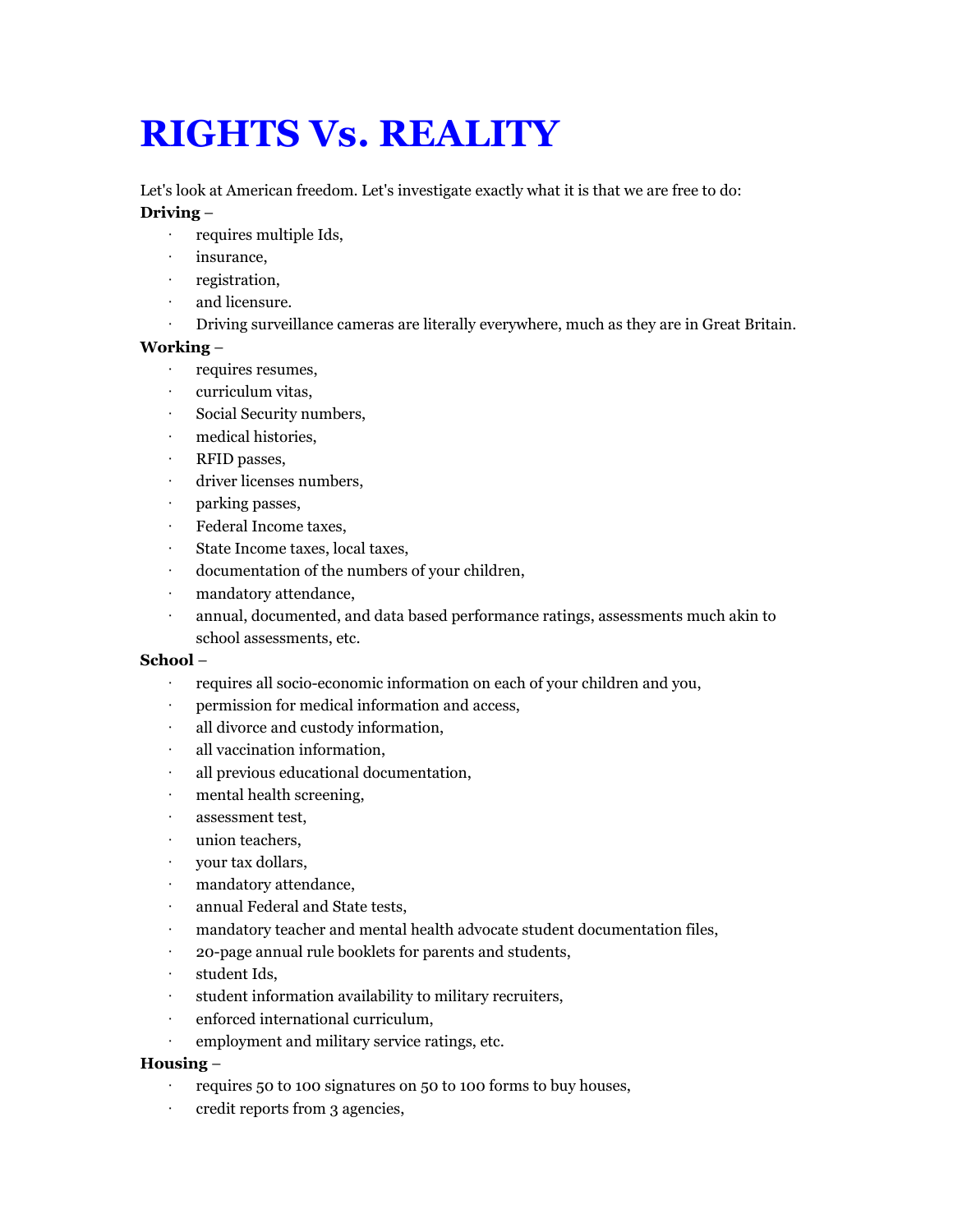- · a corrupt lending industry that includes loans mandating life-long credit histories,
- · financing schemes that protect banks while financially devastating consumers,
- · Eminent Domain,
- · land use laws,
- deed restrictions,
- · water use restrictions,
- · well drilling restrictions,
- · building restrictions,
- · water regulated by the EPA,
- water meters,
- · gas and electric meters,
- · power and water governmental administration and regulation,
- toilet regulations,
- · sewer regulations,
- · mandatory cable television (TV's don't work anymore without cable subscriptions)
- · property taxes, etc.

#### **Recreation and travel** –

- · requires licensure for hunting,
- · fishing,
- · ATVs,
- boating or in other words, anything that involves land or water recreation,
- · registration of firearms,
- · RFID technology inside of firearms (trackable),
- mandatory credit card use for vacations,
- · car rentals, insurance,
- · hotels,
- airline tickets, etc.,
- · mandatory searches of person and luggage,
- mandatory ID, etc.

#### **Communication** –

- · radio requires Federal Communication Commission regulation of airwaves and programming,
- · electricity is regulated by the Federal Energy Regulatory Commission,
- · telephones are regulated by the Federal Communication Commission,
- · all telephone conversations are now permitted to be listened to by governmental agencies,
- all email is now observable.
- · executive orders allow for the spying and taking of all communication devices in an undefined national emergency,
- · all disagreement with American leadership, including what is termed as "Constitutionalists" has been designated as acts of terrorism not only by John Ash croft, but also by the FBI via their Megiddo Program, Patriot Act(s), and Internet regulations, monitoring, and surveillance are growing day by day.

#### **Services** –

· any and all services now require ID including name, address, phone, credit cards, social security number, etc.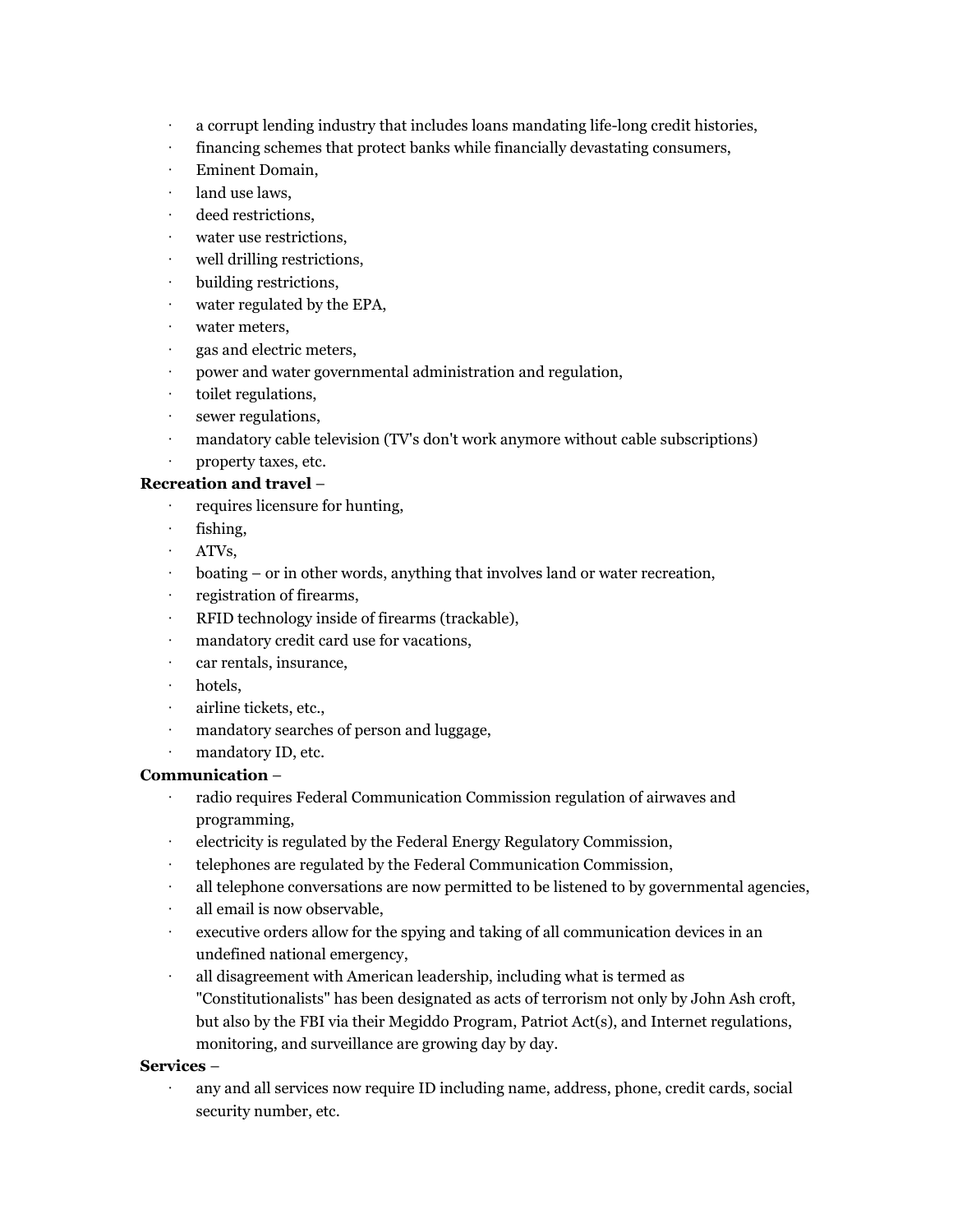· Most (if not all) services now send their customer records to large data bases, which then sell your information to information brokers, who then re-sell your information to anyone willing to buy it.

#### **Birth and Death** –

- Instant social security numbers,
- · instant probate court,
- · instant taxes,
- instantaneous "system" tracking.

#### **Medical Care** –

- · Instantaneous data basing,
- · human labeling according to health issues,
- · mandatory mental health "screening,"
- instantaneous bankruptcy due to medical costs,
- · senior citizen abuse (physical and financial) via senior care facilities of all makes and kinds,
- · mandatory vaccinations with known and manufactured dangers,
- · refusal of medical care due to no insurance, and insurance only for the rich, the corporately employed, or the illegal alien.

So, my question is this – what exactly does freedom mean to you? And what exactly are you free to do in today's America?

## **BEN FRANKLIN'S MORAL CODES**

1. TEMPERANCE; Eat not to dullness, Drink not to elevation

2. SCILENCE; Speak not but what will benefit others or yourself. Avoid small talk

3. ORDER; Let all things have their place, let each part of business have it's time.

4; RESOLUTION; Resolve to perform what you ought, perform without fail what

you resolve.

- 5. FRUGALITY; Make no expense but do good to others & yourself, waste nothing.
- 6; INDUSTRY; loose no time, be always employed in something useful, cut off all needless actions
- 7. WORDS; Use no hateful deceit. think innocently, justly and accordingly.

8. JUSTICE; wrong none by words or deeds, injuries, omitting facts for benefit.

- 9. MODERATION; Avoid extremes on all levels but what is morally right.
- 10. CLEANLINESS; tolerate no unseemliness in body, or habitation.
- 11. TRANQUILITY; Be not disturbed by trifles or unavoidable accidents.
- 12. CHASTATY; Rarely use venery but for health or offspring and never to
- dullness, weakness or injury of your or your partners peace or reputation.
- 13. HUMILITY; Imitate Jesus, and Socrates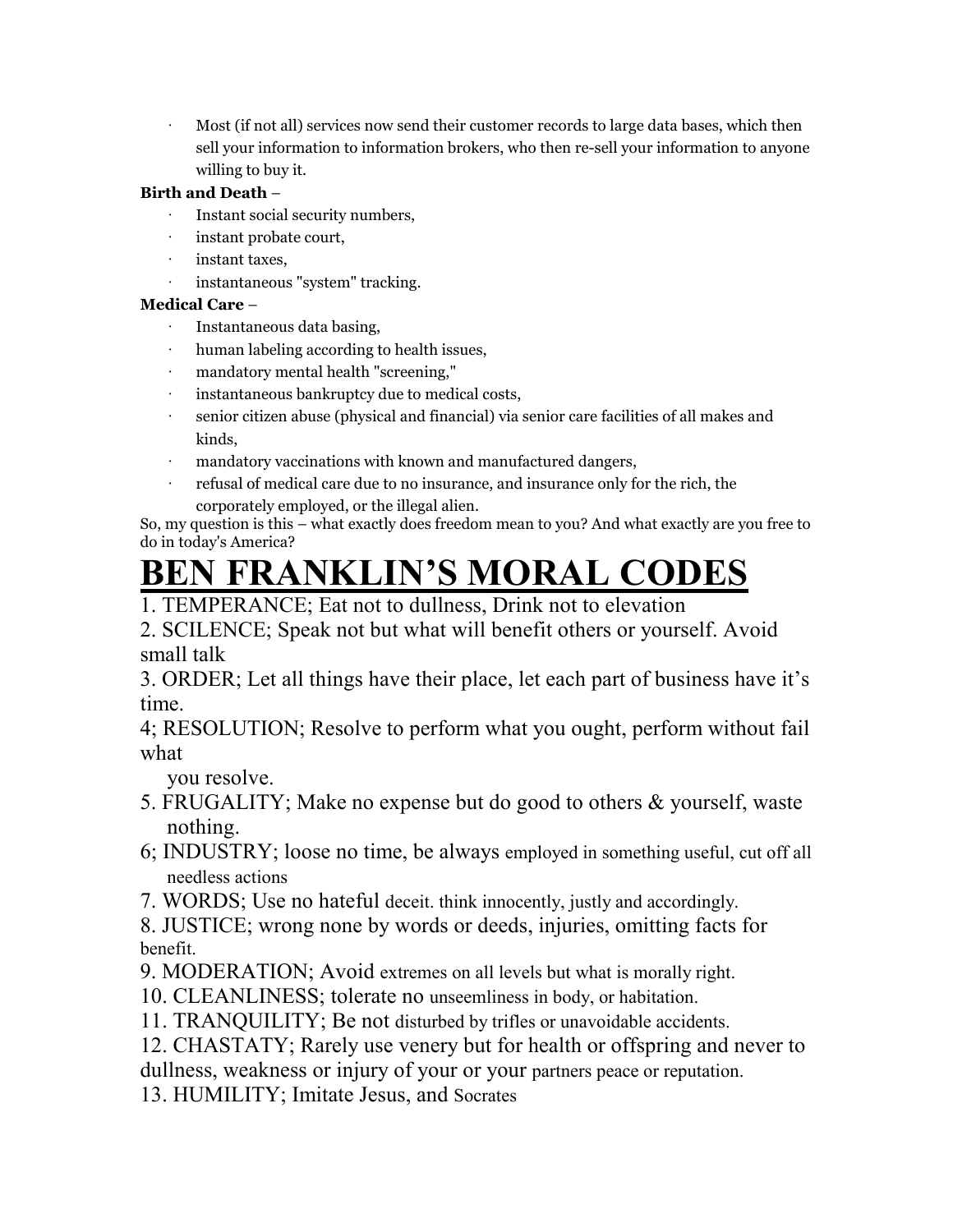#### .**Subjective Laws vs. Objective Laws**

Refer to http://www.neo-tech.com/golden-helmet/new-words.html

**Subjective Laws** include political-agenda laws conjured up by politicians and bureaucrats to gain self-serving benefits, ego props, and unearned power. Enforcement of political-agenda laws requires the use of force and armed agents against innocent people. ...The only purpose of such laws is to violate individual rights.

**Objective Laws** are not conjured up by politicians or bureaucrats. Instead, like the laws of physics, they arise from the immutable laws of nature. Such laws are valid, benefit everyone, and advance society. Objective laws are based on the moral prohibition of initiatory force, threats of force, and fraud. The only rational purpose of laws is to protect individual rights.

#### **Definition of Natural Law**

Refer to http://www.neo-tech.com/pax-b1/a2.php

Below is Cicero's definition of natural law from his book On the Republic published in 51 BC (substitute the secular word "Nature" for the mystical word "God"):

"True law is right reason in agreement with nature, universal, consistent, everlasting, whose nature is to advocate duty by prescription and to deter wrongdoing by prohibition. Good men obey its prescriptions and prohibitions, but evil men disobey them. It is forbidden by God to alter this law, nor is it permissible to repeal any part of it, and it is impossible to abolish the whole of it. Neither the Senate nor the People can absolve us from obeying this law and we do not need to look outside ourselves for an expounder or interpreter of this law. There will not be one law at Rome and another law at Athens. There is now and will be forever one law, valid for all peoples and all times. And there will be one master and ruler for all of us in common, God, who is the author of this law, its promulgator, and enforcing judge. Whoever does not obey this law is trying to escape himself and to deny his nature as a human being. By this very fact, he will suffer the greatest penalties, even if he should somehow escape conventional punishments."

HEY, They don't go by the one they swear too so..

#### **The Constitution of the Universe**

Refer to http://www.neo-tech.com/pax-b1/a1.php

(1976)

Preamble

\* The purpose of conscious life is to prosper and live happily.

\* The function of government is to guarantee those conditions that let individuals fulfill their purpose. Those conditions can be guaranteed through a universal constitution that forbids the use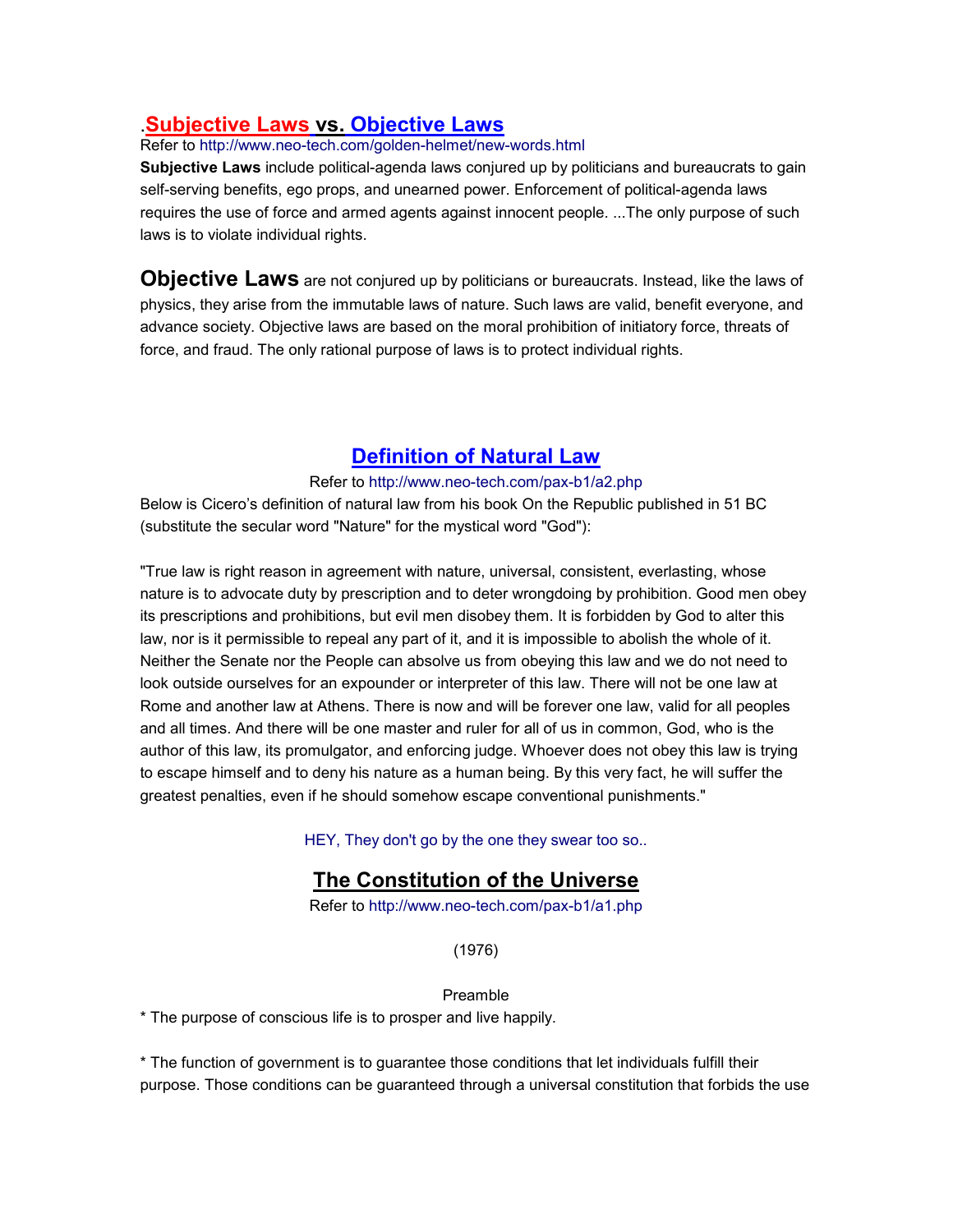of initiatory force, fraud, or coercion by any person or group against any individual.

\* \* \*

#### **ARTICLE 1**

No person, group of persons, or government shall initiate force, threat of force, or fraud against any individual's self or property.

#### **ARTICLE 2**

Force is morally-and-legally justified only for protection from those who violate Article 1.

#### **ARTICLE 3**

No exceptions shall exist for Articles 1 and 2.

\* \* \*

The Constitution of the Universe rests on six axioms:

1. Values exist only relative to life.

2. Whatever benefits a living organism is a value to that organism. Whatever harms a living organism is a disvalue to that organism.

3. The value against which all values are measured is conscious life.

4. Morals relate only to conscious individuals.

5. *Immoral* actions arise from individuals who harm others through force, fraud, or coercion -- from individuals who usurp, degrade, or destroy values earned by others.

6. *Moral* actions arise from individuals who honestly create and competitively produce values to benefit self, others, and society.

## The Predatory Class Vs The producing class

 Most people are also aware of the exploitation of citizens by real criminals. These exploiters steal goods, destroy property and murder people. These people are widely known because they are publicized in the popular media and did real crimes. My concern is not these people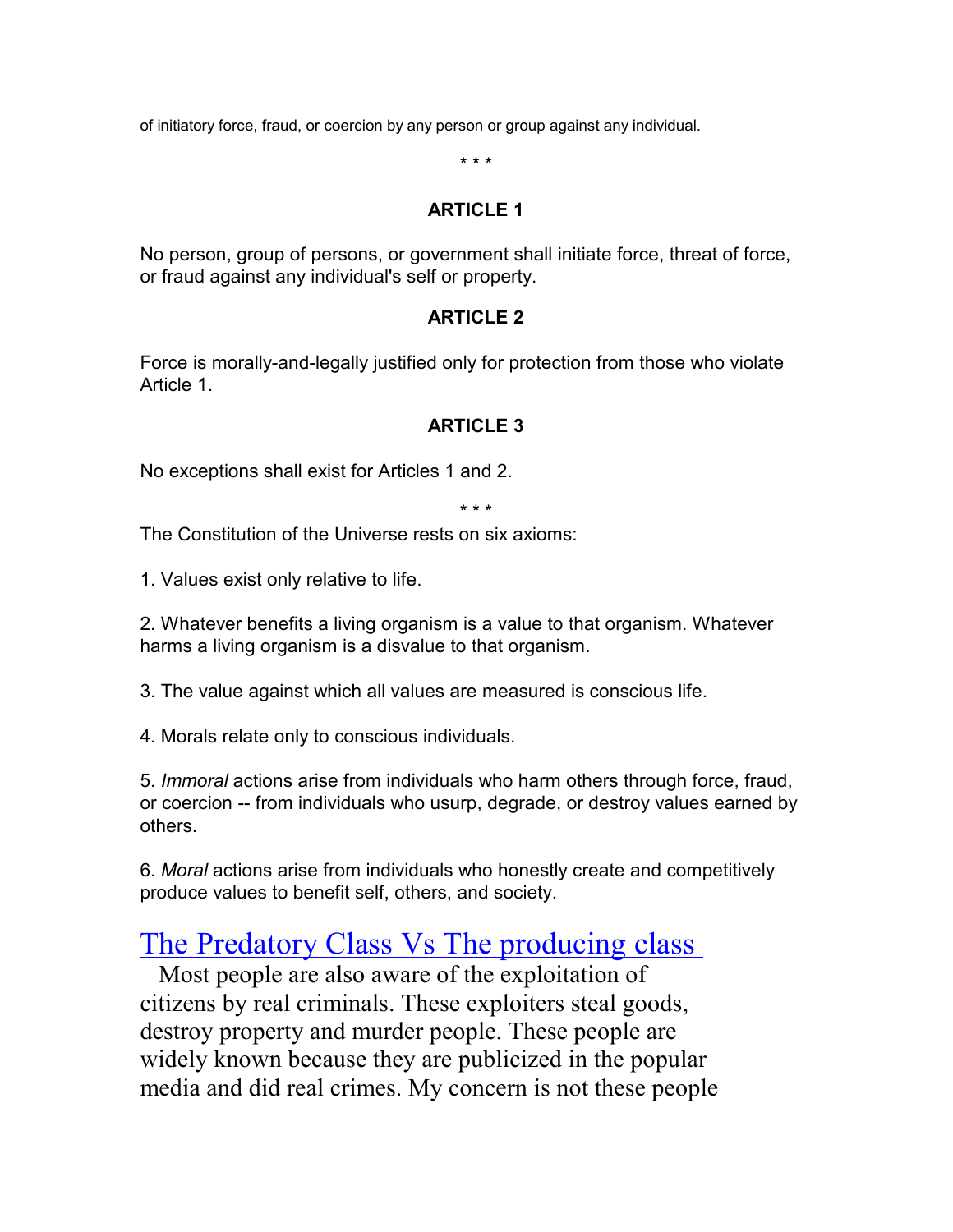or their actions. Instead, this document is concerned with shrewd exploiters called the human predatory class. Rarely are their exploitations publicly revealed; therefore they go unnoticed by most people. And to make things trickier, the human predatory class operates in the societal arena, which clearly lacks airtight algorithms. Members of the predatory class have gravitated to an arena that is riddled with loopholes, confusion and disagreement. That arena is the social-political realm. And while operating in this arena, members of the predatory class wield confusion and disagreement as tools of diversion while they exploit loopholes in society. When the predatory class discovers a loophole and exploits it, intelligent people are commissioned to write treatises that justify this exploitation. Both the predatory class and its intellectual supporters benefit. The predatory class applies new methods for expropriating wealth, which is always done through coercive or deceptive tactics. In practical terms, this means intellectual supporters live in material prosperity and protected comfort while they justify the actions of the predatory class. The predatory class builds itself a fortress of social intellectuals to justify its relentless exploitation of societal loopholes. But as will be revealed soon, the predatory class is a small part of the people. The supporters and profiteers are the criminals that exploit the political-economic system. Their prime tool is government, look around, what is it? A word used as an agent of plunder. Until recently, people did not know or could not agree upon the proper role of government. The

predatory class has flourished by using government as a vehicle for exploitation. The people that benefit the people are the prey. It is not blacks, whites, Jews, Christians or Muslims. It is individual people that feel they have a right to some ones life, that they are above the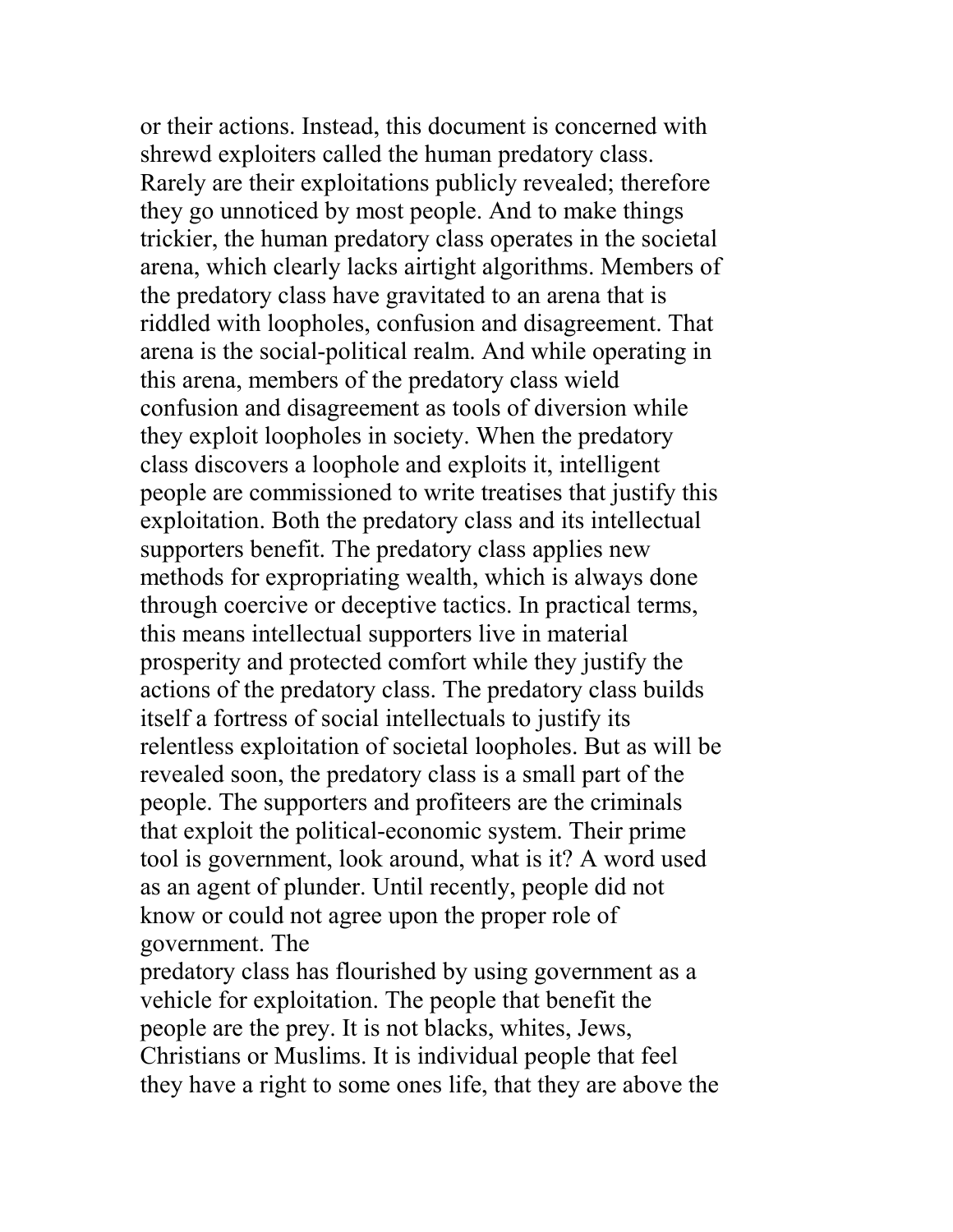law, a universal law of right and wrong . This illusion that the Government is anything but a word, a cover for real people must be shattered if we are to survive as a race of humans. It is time to flush your mind of the garbage and look at the bigger picture. This trial is for life. This is what I trained to do to make it right. Studying. This trial is about finding the real enemy of the people. Every single person will make there stand right here today. This is the war of two worlds. You will answer these questions today, are you a predator or a producer?

Will you help or hinder true justice?

#### **WHY?**

**YOU are the same class of people that killed Jesus, why?** 

 **Why do you show total hatred and disrespect for human life, the law and the or people that pay for you?** 

**Why do you rob us of life, money, liberty and happiness?** 

**You take an oath and do exactly opposite of what you swear to do yet we are forced to pay for you? Why do you threaten us, steal from us, or kill us if we resist,if we try to protect our selves from you?**

 **I want to know how you cansleep when you damage others and call it right or "the law"? The law is you don't** 

**steal from others, you don't use force except for the defense of yourself and you respect others rights and property. Is that not the law?** 

 **What is a person to do when defending from you people calling themselves Government that**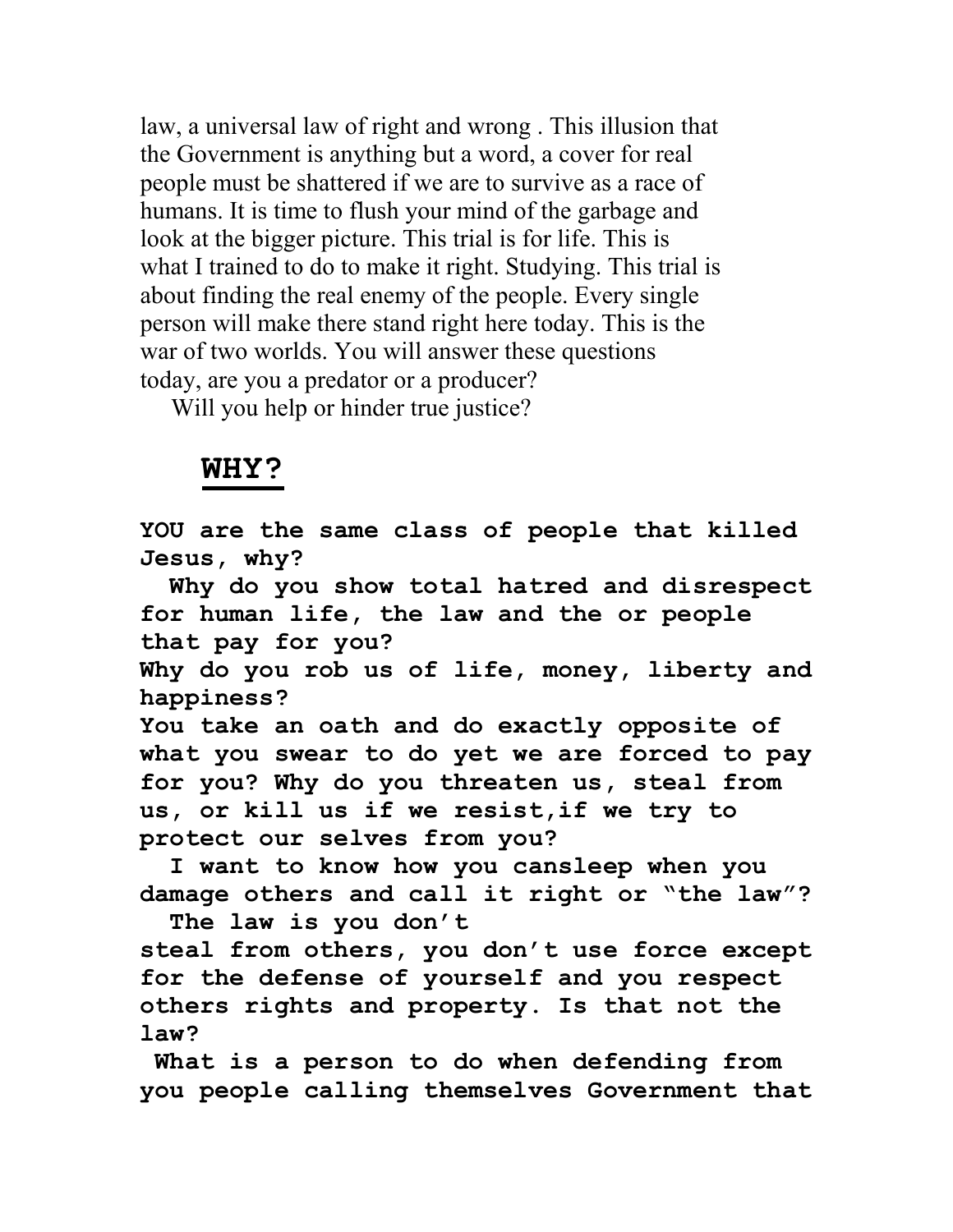**think they have the special powers to be above the law? I have openly asked each and every one of you, where is my victim? Where is my crime? I have tried everything and you people just keep ignoring me, you close your eyes to the real thefts and crimes you do every day? What kind of people are you? The acts you commit daily in the name of the law,and against real people make you nothing more than dangerous terrorist,real criminals with badges,guns, fake laws, fake power and Corrupt courts, cops, lawyers, judges and systems of total injustice.** 

 **You hide behind "color of word"/"color of law" (which is a crime) used to commit acts of extortion and fraud. You force your fake power with tools of destruction. This makes you the worst kind of criminal there is.** 

 **How can you ever be happy knowing you are nothing but evil minded puppets that enjoy the power to destroy human life?** 

 **Stand back and take a good look from a real, honest, human point of view. Try to understand. You are paid to destroy our future and and childeren,you willingly do it. The fact is, you produce little or nothing that benefits the human race.**

 **You are of the entire mind that killed Jesus,burned witches and mass murdered Jews, Indians and others. innocent of any crime. What were these peoples crimes? I want you to know this,you,personally,are responsible for destroying MY future and family. You will kill me because that is your nature, you destroy. You were hired because you lack the morals, Integrity ethics and intelligence to**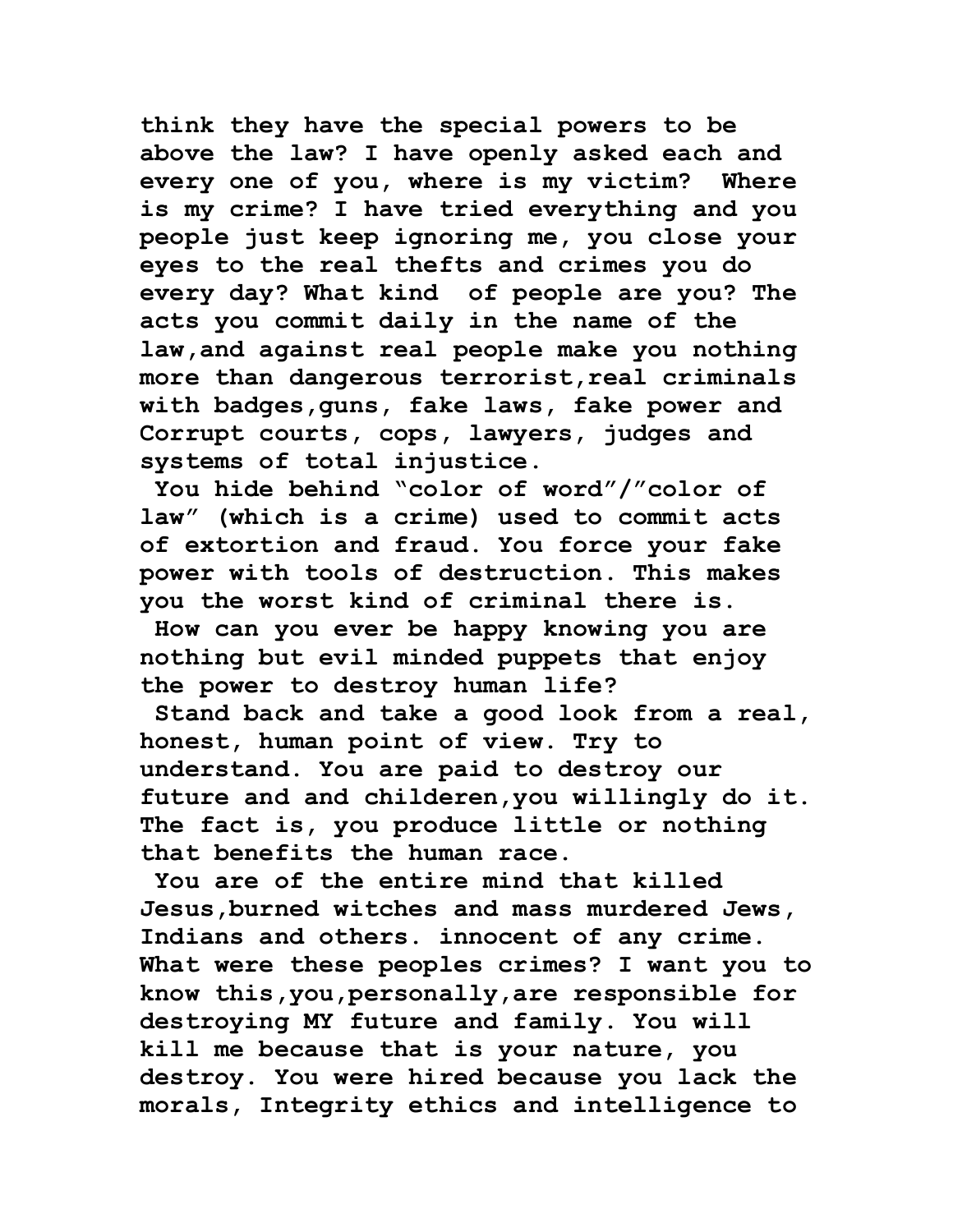**discern between right and wrong, you have lost your basic human qualities that made you a value to others and now,you are too far invested to even understand what you have done.**

 **How many people have you actively participated in killing? Robbing? Destroying? for no real crime other than trying to protect themselves from you? How many millions of dollars have you actively participated in stealing from honest people?** 

 **Just how many lives have you destroyed enforcing the countless frauds,thefts, crimes,and blatant criminal acts you pursue every day? How can you live with yourself knowing what you do for money?** 

 **You are destroying your own kids and there future and I need to know why? You have stolen my money,My future and past. you have ignored the truth of what is right and wrong and you have ignored reality. I give up on you, I will never give you any respect and you will never beat it into me. I will never cooperate with you because I know what you are, a humanoid. I would never have met you if you were doing your job of protecting the people. You came to rob me.**

 **You will go on mindlessly robbing the people, you will go on stealing, damaging, and Killing,because that is what you do, that is who you are. I will never offer you again the chance to do what is right or help you reform your mind into an honest human, you have chosen already. You have mutated into a humanoid and you will be washed off the face**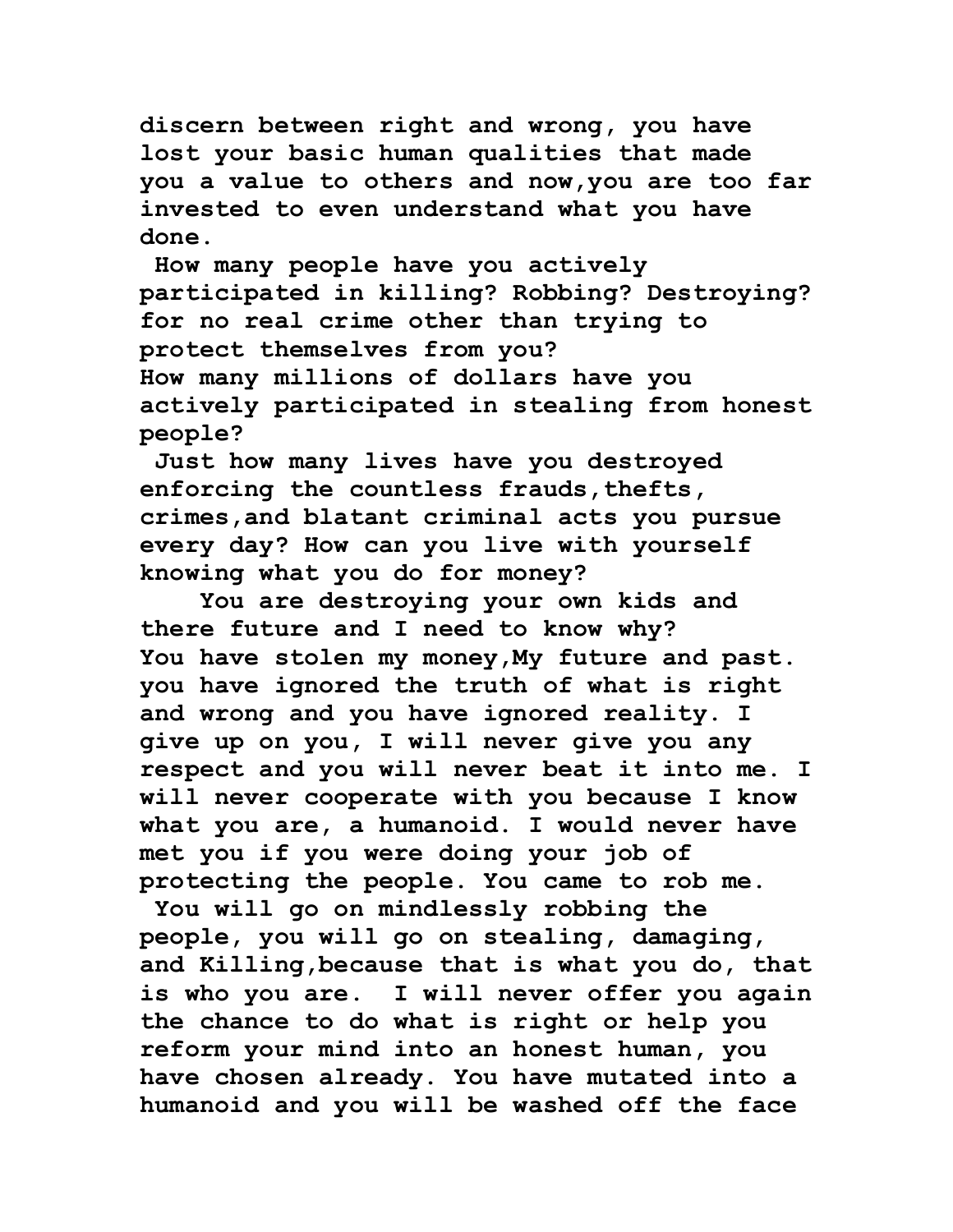**of the earth, so your own children can have a future, you must not. You will not be able to destroy our kids future, you will not survive the truth or the future and it is 100% your fault. Honesty will kill you like your dishonesty will seeks to kill us.**

#### **Philosophy**

 **Today, YOU live on a marshmallow with no solid foundation and you get tossed, used and abused because of it. tomorrow?**

**Over the centuries this most powerful of mind tools has been used as a tool of mass destruction on every single level of human life. This whole world is in shambles not because the human race is evil but simply because we have been fed a false philosophy all our lives to support a class structure. I don't know about you but I was born a human and being dominated and controlled goes against my better judgment, my human nature & best interest as who can claim authority over my life without a conflict of interest? My goal is to prove to you, Your life philosophy is the root essence of every single social, mental and physical ill of the entire human race, and this holds true through out all human history. YOU are the fixed center of your reality! It all boils down to the fact that no one can get, give or take the power they seek and crave in this powerless world. NO ONE UNDERSTANDS THE ROOT ESSENCE OF POWER. From starting a war, to fighting in it, to dominating another, to spanking a kid to a speeding ticket, to killing another in a crime. It all is about the concept of power**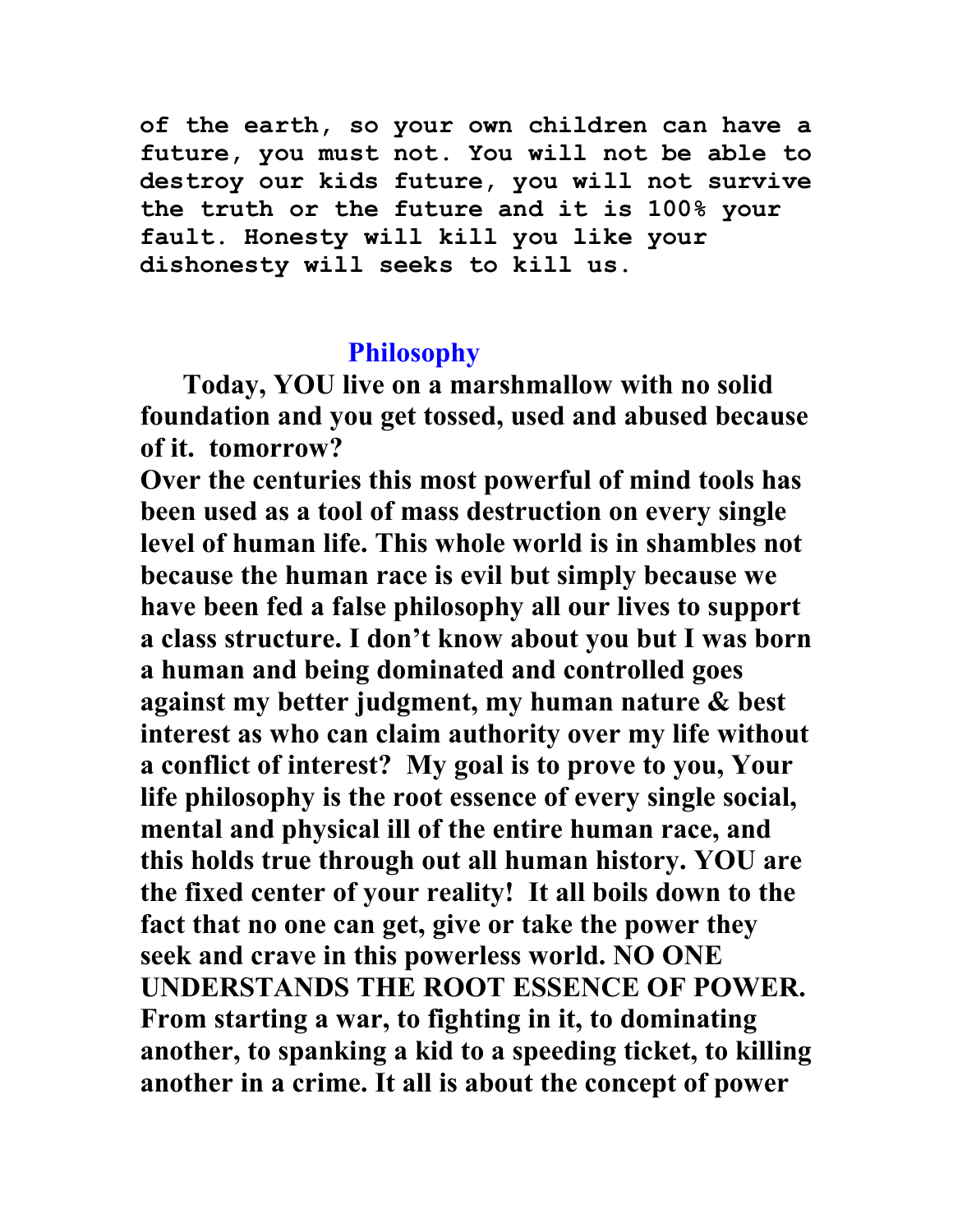**and philosophy that dominates the individual, humans mind. No one is taught critical thinking and wide scope accounting or the use of this power tool to dominate the destiny of your one and only life. From the lowest of life forms to the highest of the human race all are placed their simply because our minds placed them where they are, over or under you but not equal to you. All our leaders today have relentlessly abused their power and control philosophy to take from us. But these shells of humans live in all social classes and positions of life, it is the elements of criminal thinking that grows and mutates with every success. Today, this whole system is jumping through hoops seeking to get you to follow, sacrifice, contribute and obey, to keep the status going. Their is only 2 distinct philosophies on this planet and apply to all reality and life. Their is a realty with independent and honest thinking like Aristotle or Plato's philosophy of leader type thinking of governments and religions where reality is what the educated elite wish it to be, It is not knowable to us. Ignorance of this law is no excuse and we are were we are as proof. Divide and conquer is the rule of success in this crazy, dangerous and upside down hell we all call home. This whole concept started centuries ago, probably started when someone divided the lands and made borders to defend like chess pieces on a board.** 

#### **EVELOUTION**

**The signs are everywhere, this world is falling apart and their is no stopping it , Our minds and societies are falling apart and breaking down and every attempt to**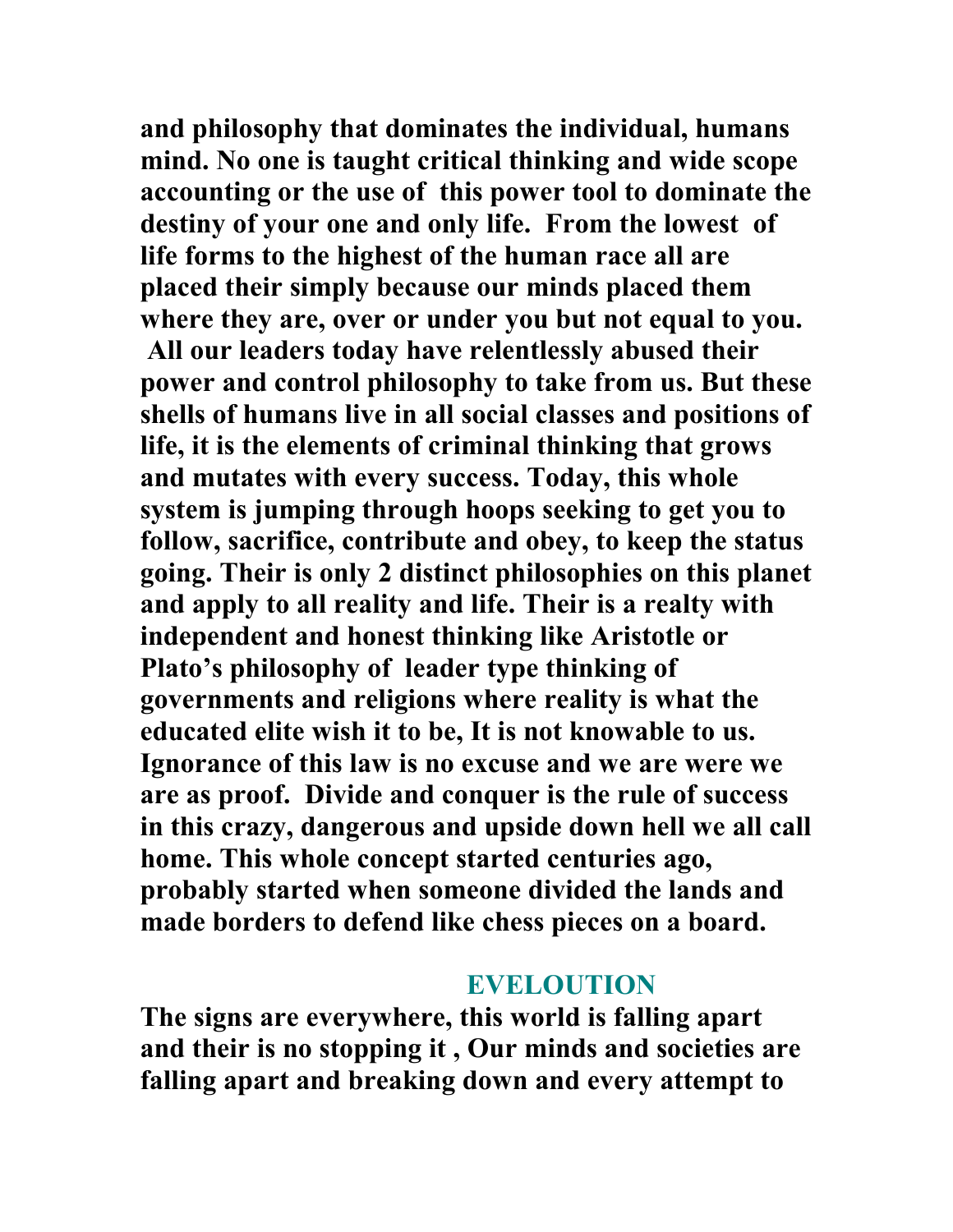**stop it is only geared to cover those who are responsible for this collapse. Any fix presented is to keep the power structure in tact. When you study it, the same cycle always has happened and as the saying goes, Insanity is doing the same thing over and over expecting different results. It is time to grow up and exit the insane asylum. If not for yourself, do it for your kids. The jobs and good years are not coming back until we fix the root essence of the problem. We can do it now or be forced to as survival pressures take over. Their is simply way to many people living on too few producers. And the problem can not be fixed with business as usual, YOUR thinking habits is the root of ALL the worlds problems. In sports, winning is everything but when it goes into Gov. Religion and personal powers, It is a weapon of mass destruction on us all, especially our kids who will not survive a next generation of lies built on lies enforced by threats and violence. These people work to take, dominate, control and destroy all that is good and needed for human comfort and survival. The average person can not understand the reality of this because over the years, every single "A point" has been covered for the survival of them all and "THE POINT is simply lost. We simply reside in our spot of powerless on this planet for fear of more loss while the successes of our oppressor builds more ruthless and sadistic behavior every day, deep down, they resent, fear and envy the simple, honest happiness earned by the productive class they can and will never experience it by staying in their world of sad delusions and fake power. From the burning all the witches to filling mass graves, this is the**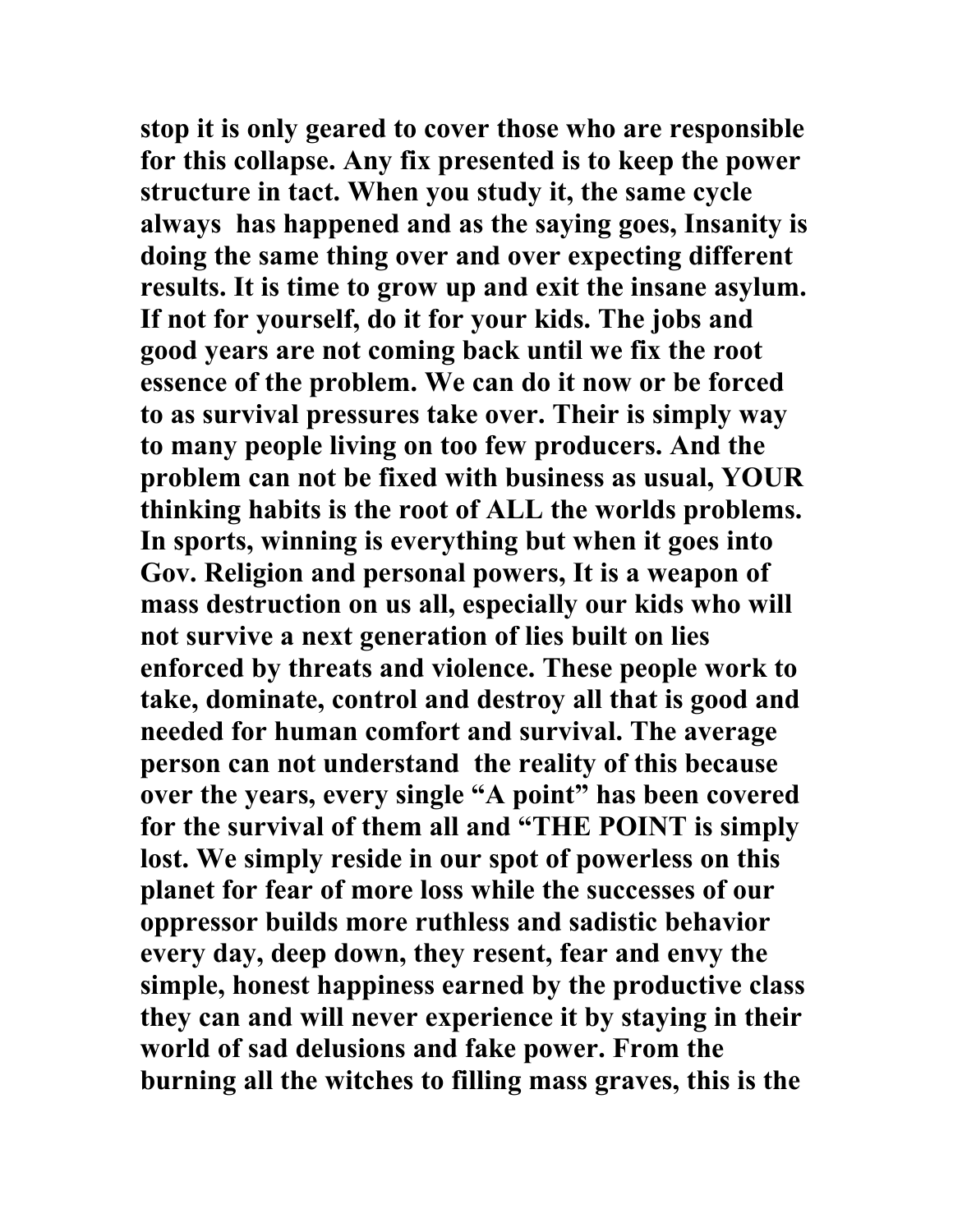**only direction that they can lead us to. It always ends in Mass destruction, slavery and murder when reality asserts itself. It is now the peak time to throw this insane world back to hell before it takes us all with them there. By throwing the total insanity of their ways right into their faces. Exposing them to their own incompetence, lies, crimes, and wicked ways of destruction will do way more good than any weapon known to man! The more you learn to think wide, open and honest, the more you will discover this new, clean, healthy and happy new world we all are destined to receive. The truth will set you free! These people only thought of themselves. I know, This adventure will last the rest of your life. The best advise I can give you is the first time through my mush, read it as fast as you can with your defenses on their very highest alert but your mind open. I am a researcher, not a writer or skilled communicator so please, bear with me. This is simply way too important and needed to not share with you. I will load you full of reality as you have never had before, YOU will be one of the most powerful and competent people on this planet, Less than .01% have even a clue of the coming light over and around the horizon. I will 100% guarantee, I/YOU will not waste your time and you can never finish the whole book but the harder you try, the more competent and aware you will become, You will become more powerful than the most powerful world leaders of today as you evolve out of this world. Their is simply way to many NEW topics and concepts that you will need to explore so Judge the concepts, Not my style, I am NOT seeing followers! I**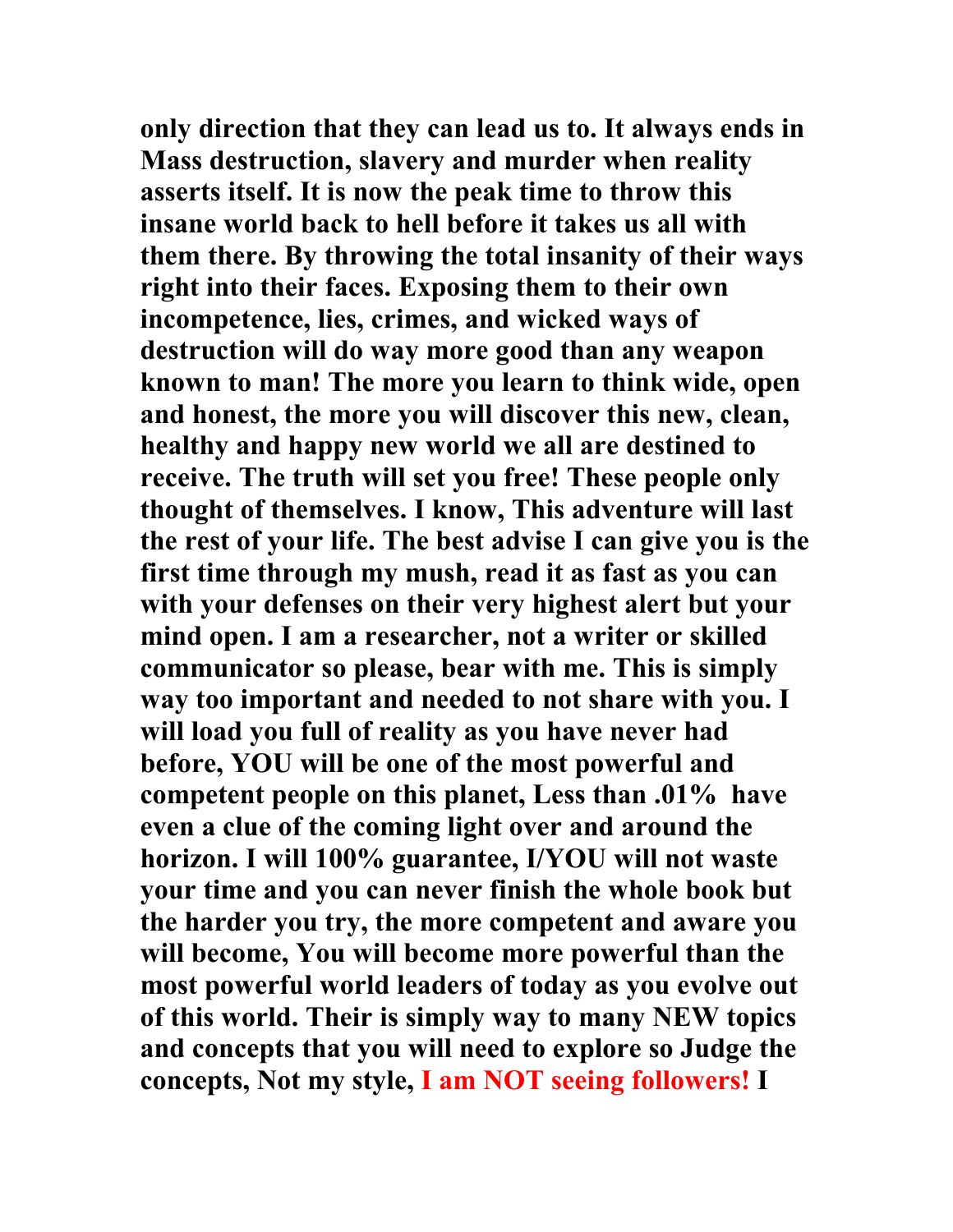**am seeking to show how to lead your own life, when everyone can, their will be no wars, poverty, racism, abuse, crime, violence, or rulers by deception. Their will be almost no social , mental or physical ills that we live with today. First thing I need to make clear is this book is not in order, It does not't have chapters and the only plot is in the widest of views. It is a mind puzzle that will bring you into a totally new world of your mind. Where prosperity, happiness and adventure that is simply beyond all human comprehension today lives. I have been studying and using a totally new way of thinking for over 25 years and my life has been an incredible adventure, I have been on the front lines in battles NO ONE see's or even understands, I will challenge your thinking, your sanity, your law, government, religion, and your life. I can and do attack the whole human race, your life and world from so many different angles that it will totally overwhelm you! This is a thinking power tool! I know, you will doubt my sanity and think this me waste of time but TRUST ME, the harder you try, the more you will see, Their is a whole new world order coming and this is a tool to help you reach your own personal heaven. You will never look back and you will always wonder, "Why didn't I think of that?" Just changing your point of view, will change your entire world! I can honestly say, You will learn more in the study of this book than in 50 years of the best collage classes! Do you want to fix or fit in? Do you want to lead your life and loved ones into the future we all can live with? Read this for your family and pass it on to everyone you know and care**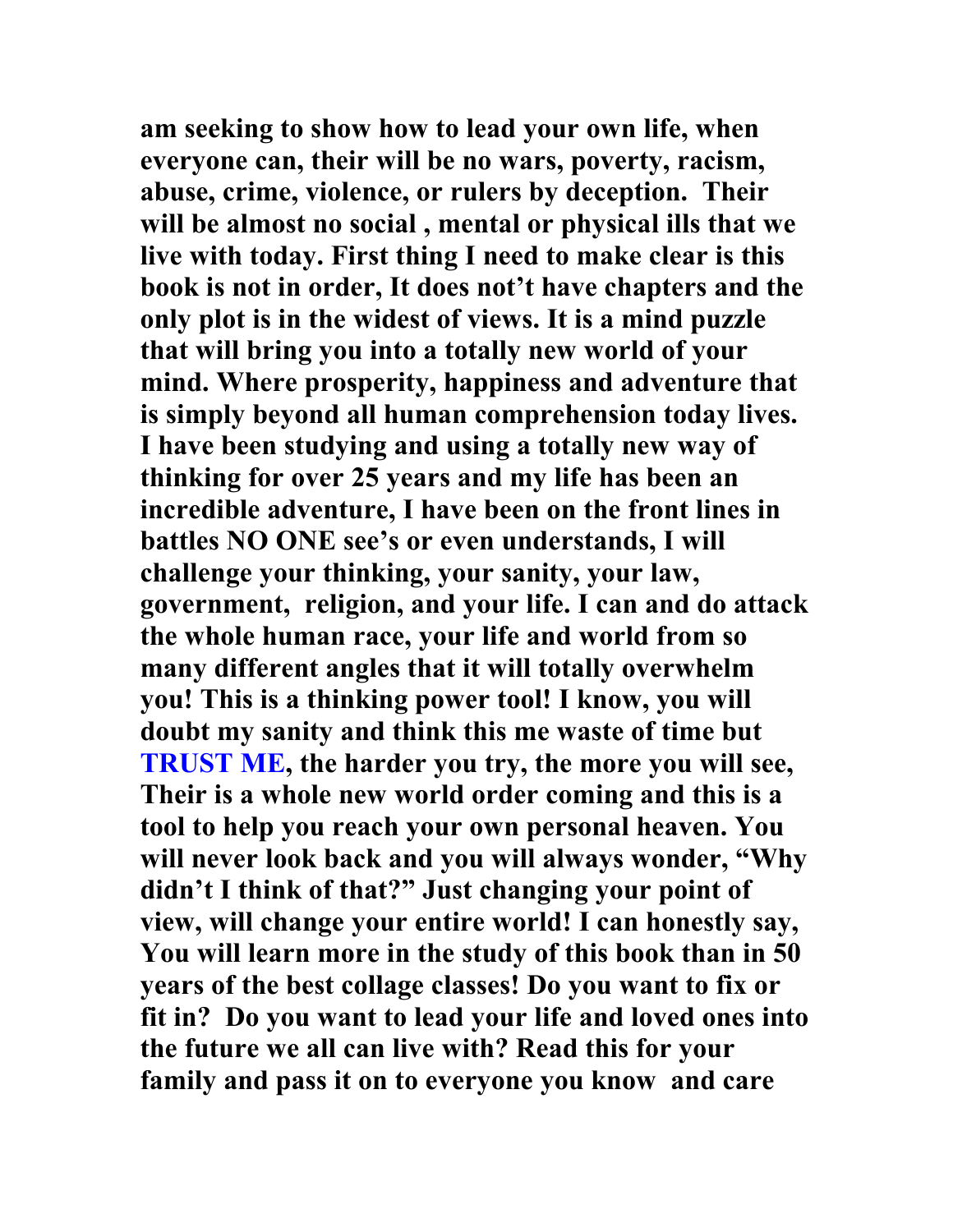**for. When you discover the light, Help me shine it on all the People of North Dakota. You can use it to help cure the sick and bitter! I know, when you see the light and power of profound honesty your world will simply end and this new one will take over. Remember, the farther you go into my world, the more mind blowing thoughts and concepts you will open in your mind to. This is a one way ticket to the future you only dreamed of. Try and prove me wrong on EVERYTHING.** 

**YOU WILL LEAVE THIS PLANET AND NEVER LOOK BACK! I will tell you Don't believe Anything I say, I did put in one false concept to test your thinking, write me when you discover it!** 

### **A SHORT HISTORY LESSON**

**When Man evolved into human consciousness and out of natures guidance, we adopted a thinking, reasoning brain, it made us responsible for our actions where animals "just did and reacted." When the 10 commandments were introduced to guide man. The split of the minds of the old and new testament in the bible is self evident as society's were at crumbling and at war, living in chaos forced man to discover a new way of thinking for survival. In the old testament, People just reacted, They Slaughtered. but in the new, We had to think. In the new world of Human consciences.. Most longed for the simple guidance of instinct called mother nature and we still do today. This talks about the time before Jesus and the old mentality of the day were we followed the gods in our heads or the rulers who evolved. Then to hear "Jesus**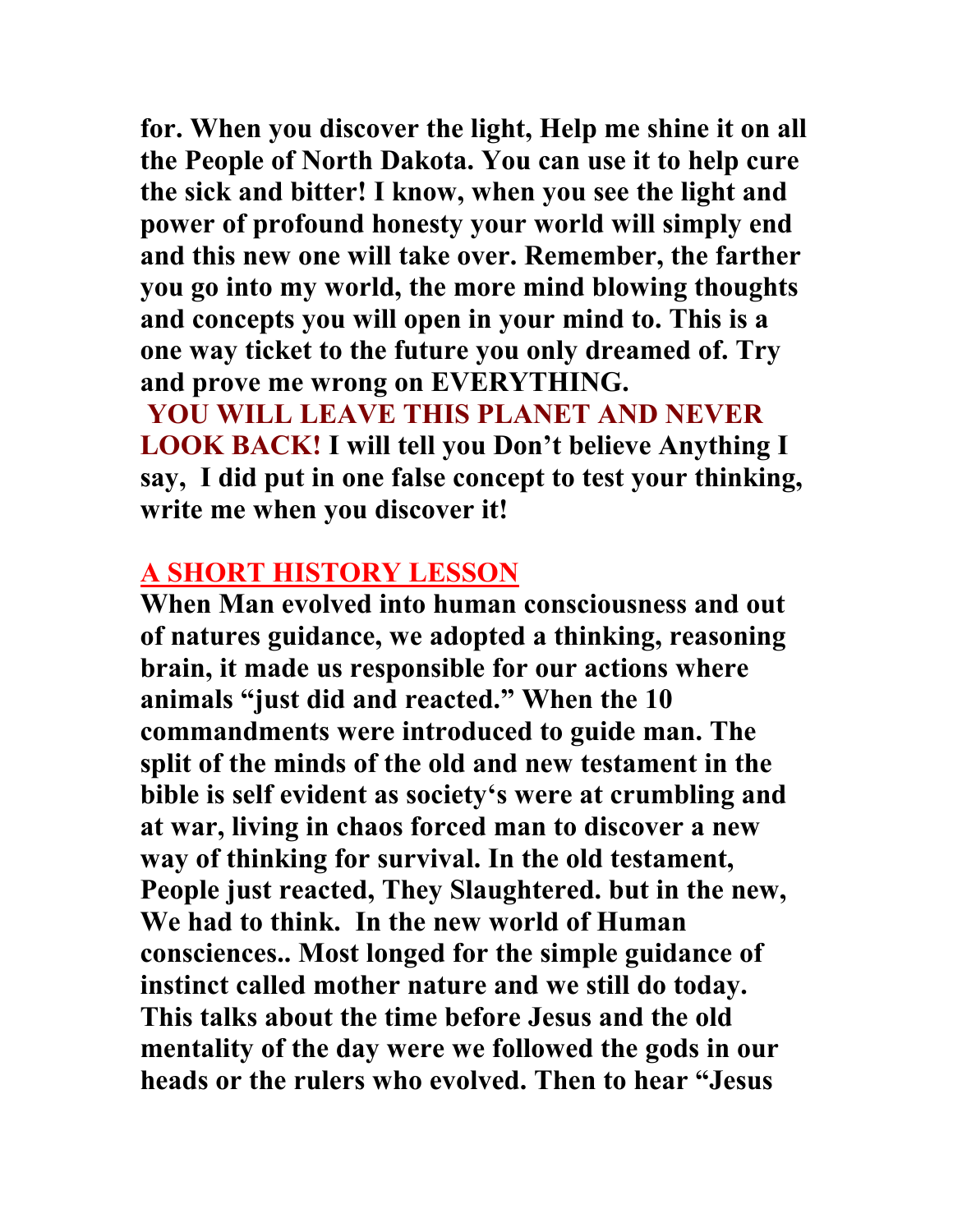**spoke with such authority" people listened when everyone was used to following the elite. Jesus came along seeking to evolve his fellow humans out of the brute force of the ruling class and into self control and personal responsibility that threatened the ruling elite, the bible is full of profound statements teaching this kind of thinking and the false mentality falls. You can study the bible and test my views, I do challenge you to! The first leaders of the day were simply stepping in and taking the path of least resistance to a life of power and control and Jesus was blowing their game! This was why both Government And religious leaders had him killed on the cross. For a political crime of expressing and confronting the different views of reality. The ruling class always need and use deception, coercion, brute force, fraud , murder, to rule and dominate the human race. It is the world of good and evil the bible speaks of. Man has been seeking heaven now for over 2000 years and to evolve out of this thinking hell we built for our minds ALWAYS looking out there when he was teaching it's in there.. Make no mistake, the ruling elite will not like or let this reality happen without a fight and it is why the middle east rulers are killing their people, YOU will be trained to out flank, out class and out compete every single one of them and see their tricks of survival. These tools are honest, practical and so profoundly powerful as to allow you to change the world with one finger! They can not, and will not survive unless they evolve or hold us all down, It is them who will need to change. In ignorance, they took us all to hell. This whole world is Upside**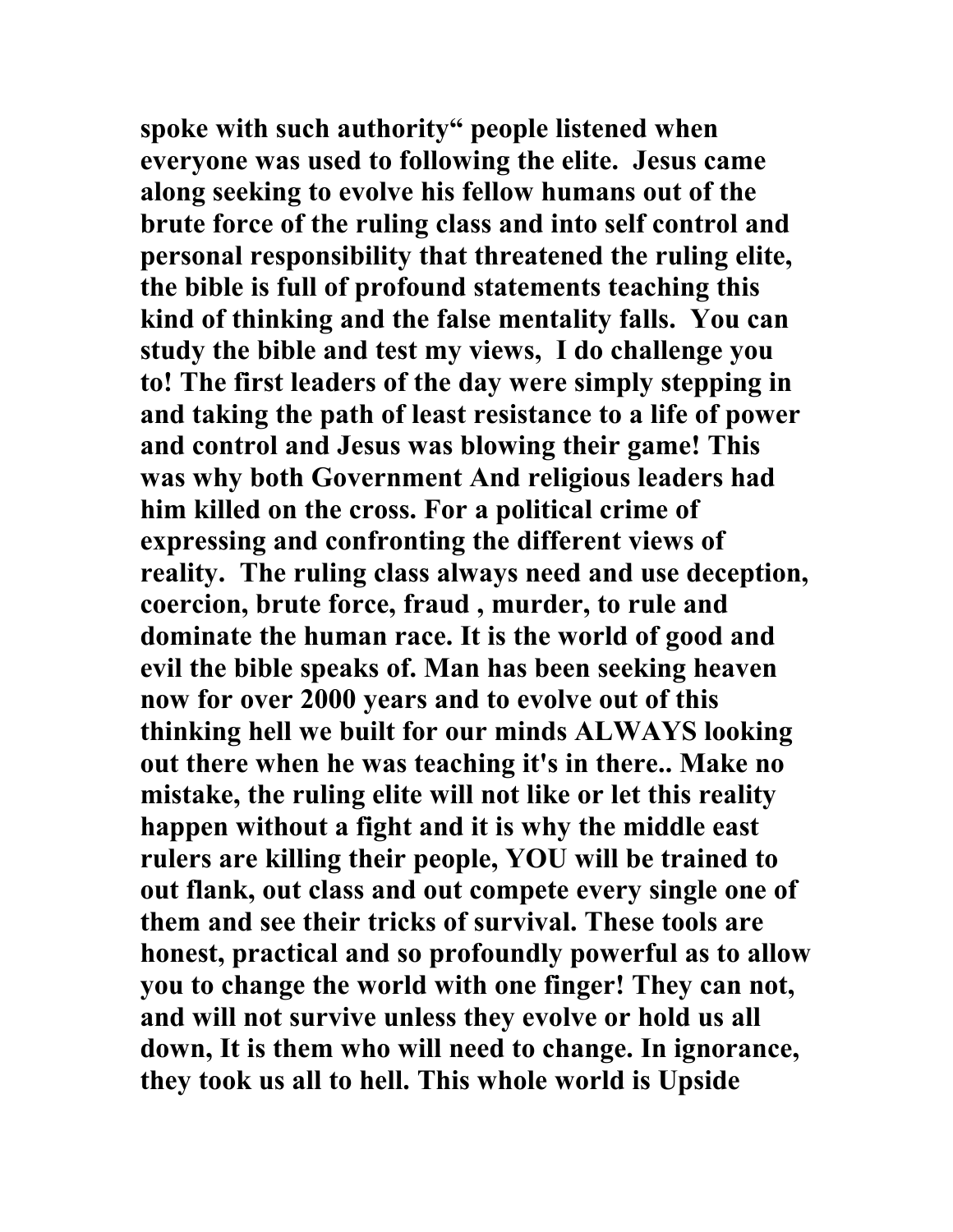**down, backwards, and totally insane from a open honest and wide point of view. Most all great thinkers throughout all human history have seen this but mostly lack the thinking tools to connect the dots. This book is the thinking tools and skills needed to start your future. Truth, honesty and reality is being bred out of us and our future is on the line, our kids will not see a future if you fail to wake up, The whole human race will be wiped out.** 

**Centuries ago, a small group discovered they could take the roll of a leader and live a life of comfort and respect from their neighbors simply by dominating others into obedience. They would take the roll of leaders to replace the gods that dominated minds just like all the Animals on this planet. Mother natures guidance is needed for survival and man was evolving past the fight or flight thinking of animals. The more you will study and think on this, the more you will have to agree The burden of consciences is totally obvious when you can see history from a completely different point of view, This will be THE GREAT AWAKENING. This entire world will flip the way Jesus was seeking, as Heaven on earth is born.** 

## **THEIR IS TWO COMPLETELY DIFFERENT HUMAN RACES ON EARTH!**

It is the minds of two completely different beings with two completely different goals, one seeking to dominate and rule and one seeking to build and benefit the others, both seeking to create two completely different worlds. Way before Christ was killed for shining his light of honesty on them all. Who killed him but Government and religious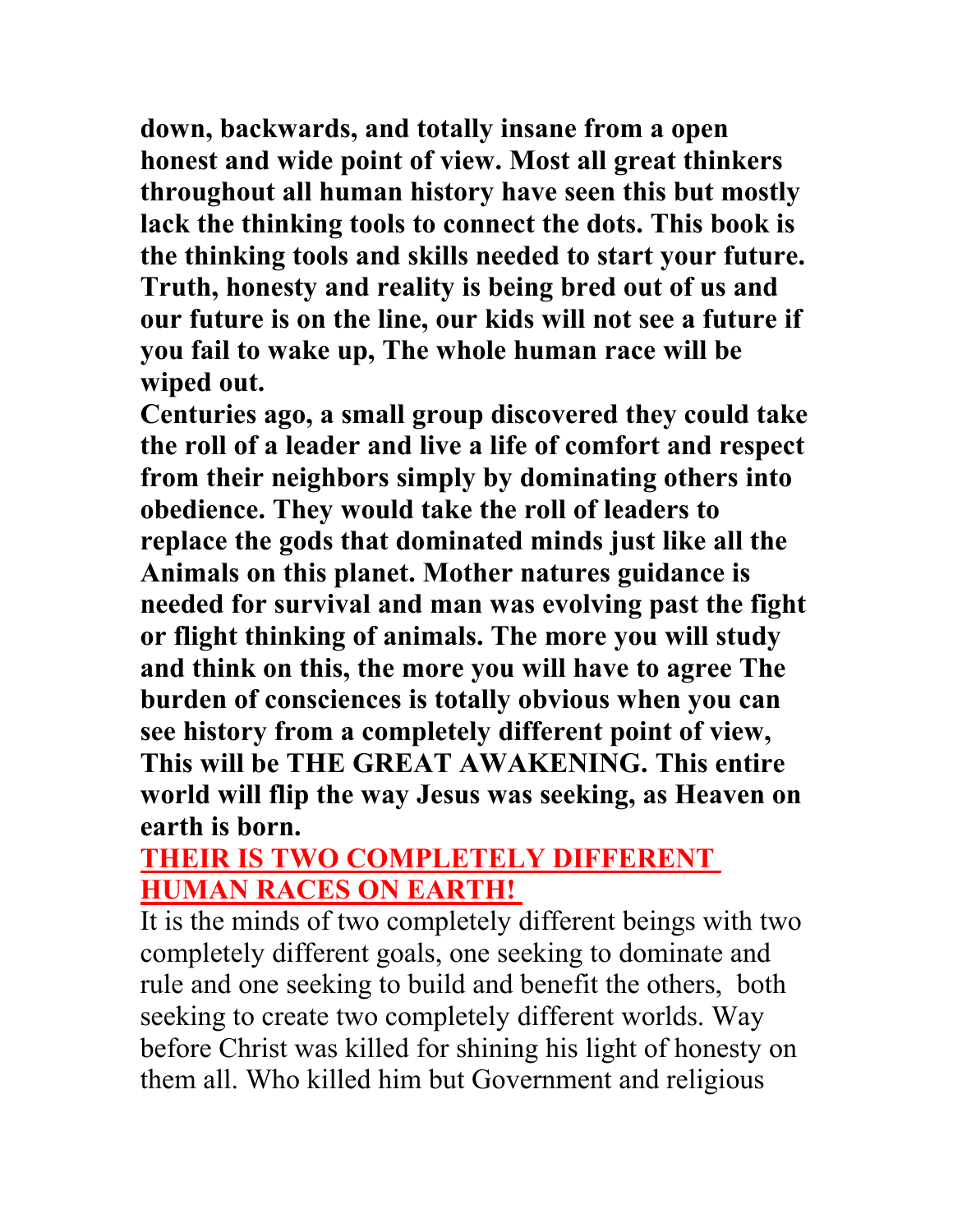people?

The more you will study all this, the more this picture will become clear.

 Anyone can now look around this world and see, this isn't what we signed up for and their is more than the two choices everyone can see, shut up and deal with it or just don't. How about learning to change it in the most honest ways possible, using the tools of honesty, integrity, and respect for human life?

# **Signposts to slavery**

1> Restrictions on taking money in or out of the country

2>Abolish handgun ownership.

3>Detention without due process of law.

4>All your transactions keyed through a tracking number,

5>Compulsory education.

6>Official protections for certain groups>cops, judges, minorities.

7>Compulsory mental health screenings.

8>Laws limiting the # of people allowed at your home.

9>Compulsory non military service

10>changes in passport laws.

11> Wage  $\&$  price controls for non military goods.

12> Any compulsory silencing or registration with government to work.

13>Any and all attempts to restrain movement within the country.

14> Any and all attempts to make law by executive decree.

15> A corrupt, uncaring and not responsible or accountable legal system.

16>A fiat money system that prints money with no backing.

17> A government with no responsibility, accountability morals or ethics and no real justice.

18>Back door deals and laws made so deniability rules.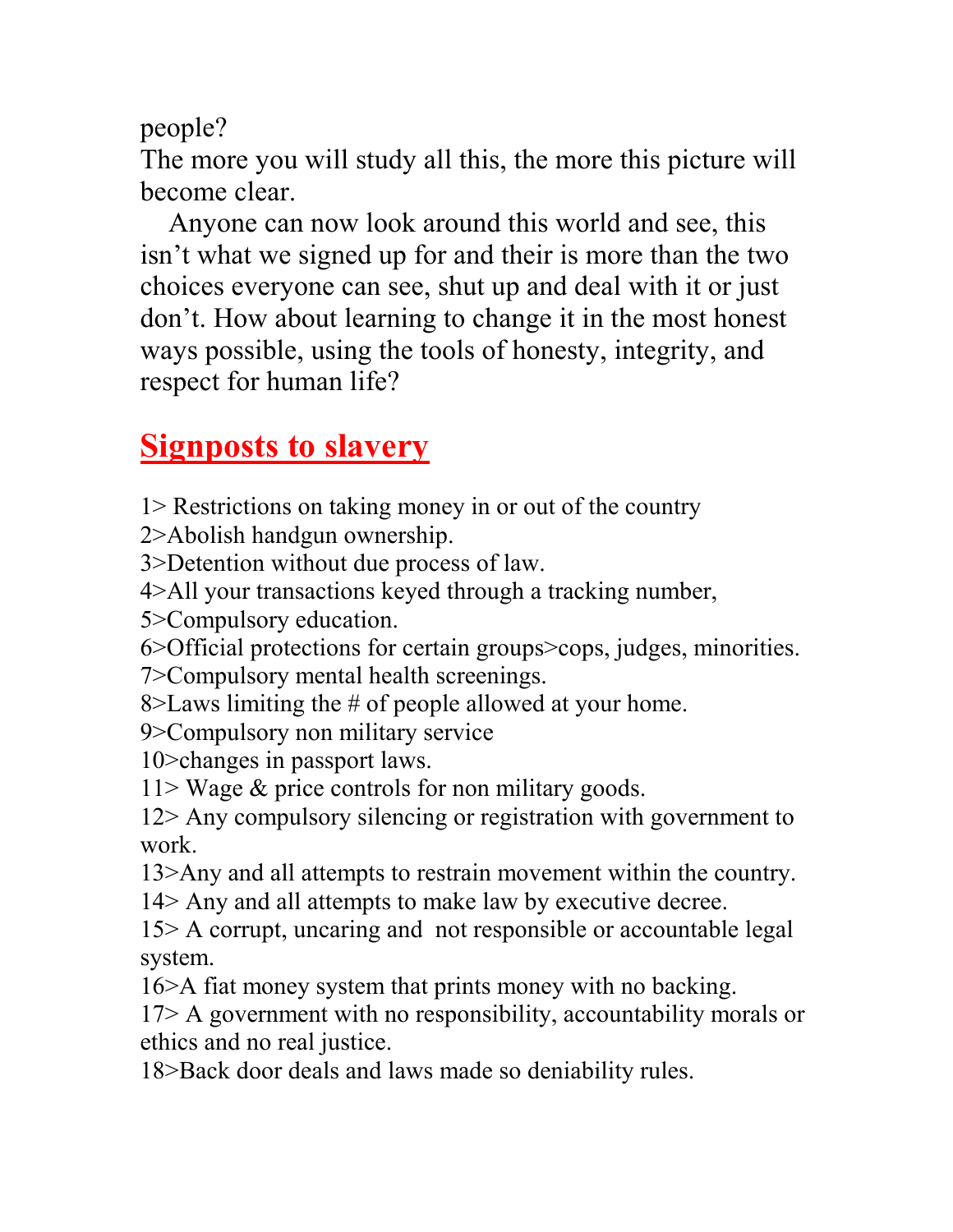#### **STEPS OF THE COMMUNEST MANFESTO**

<1. Abolish private property, your home, land, business, and kids are not yours< the fed>

- $\leq$  2. A heavy progressive income tax what is it, 65% $\geq$ ?
- <3. No rights to inheritance
- <4. Confiscation of land and freedoms of "rabbles labels terrorists and traitors.
- <5. A central bank
- <6. Government ownership of farms, factories and food production <7. Government control ownership of education, labor, travel, products and time.

## **ECONOMICS 101+1**

**Economic security is impossible without abundance and abundance is impossible without industrious, efficient production, production is impossible without an eager, motivated, creative and a happy work force, witch is impossible without the incentive of material gain and profit. It leads to security, competence and value reflection. The profit motivations steadily decline as controls, regulations and interference by the unproductive class take more of the fruits of labor and the incentives for advancements from the productive class. The facts will show that All attempts to take, redistribute, and all other clever forms of taking what others earn is simply theft that lowers every ones living standards and harms all society. Let the facts show, the ruling elite and all their supporters of the taking class have to think on a totally different level. Every dollar they take is used to take 3-4 more from the productive class . Man was not born to need a leader, we were bred to accept one. If you have some doubts of this selfish**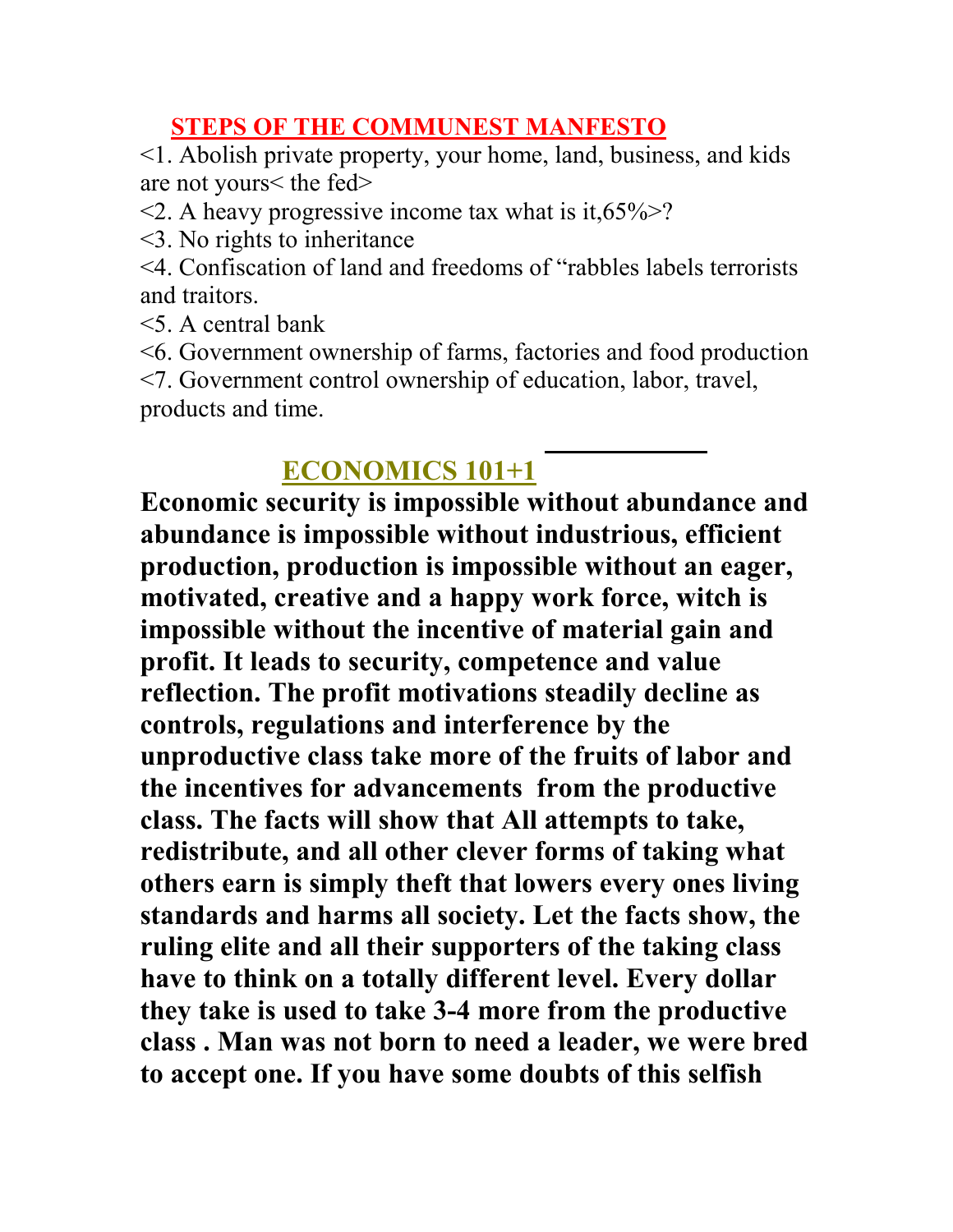**view, think of this, say 3-4 people were shipwrecked on a deserted island, would they form a commission to elect a leader? Would the one elected be a ruler full time responsible for the health, happiness and safety of the others or would they all work or starve? The whole concept of authority over ones life is a false concept that makes Governments, religion and the ruling elite class. This is the root essence of why this entire world is where it is today! On a personal, community, City, State, Country, world and universal level, This rule and concept is solid and unbreakable. The fiction of the state is a fiction to hide non productive people but not all non productive people are in the state, the goal is to learn to spot them and render "them" impotent no matter where they hide, by shining the light of honesty on them ALL. This is a race for heaven on earth! When you can learn to see, confront and expose the evil mind malfunction that has taken us to hell on earth and complete insanity of all, The taking of what others earn at the barrel of a gun, through force, fraud or coercion is exactly what the true essence of law is for. It is why we all suffer. Economics show, their is as many takers as producers in this world and it is declining fast as everyone seeks to take. Their is a whole class of takers on YOUR back, feeding on your efforts, happiness and freedoms. They earn nothing and drain all. Their goals and thinking process is 100% opposite as yours and this is the definition of economic genocide. Until you are willing to face real, reality, all their claims of being needed is nothing but a cruel and unusual hoax, way more cruel than an all out war as prosperity, happiness,**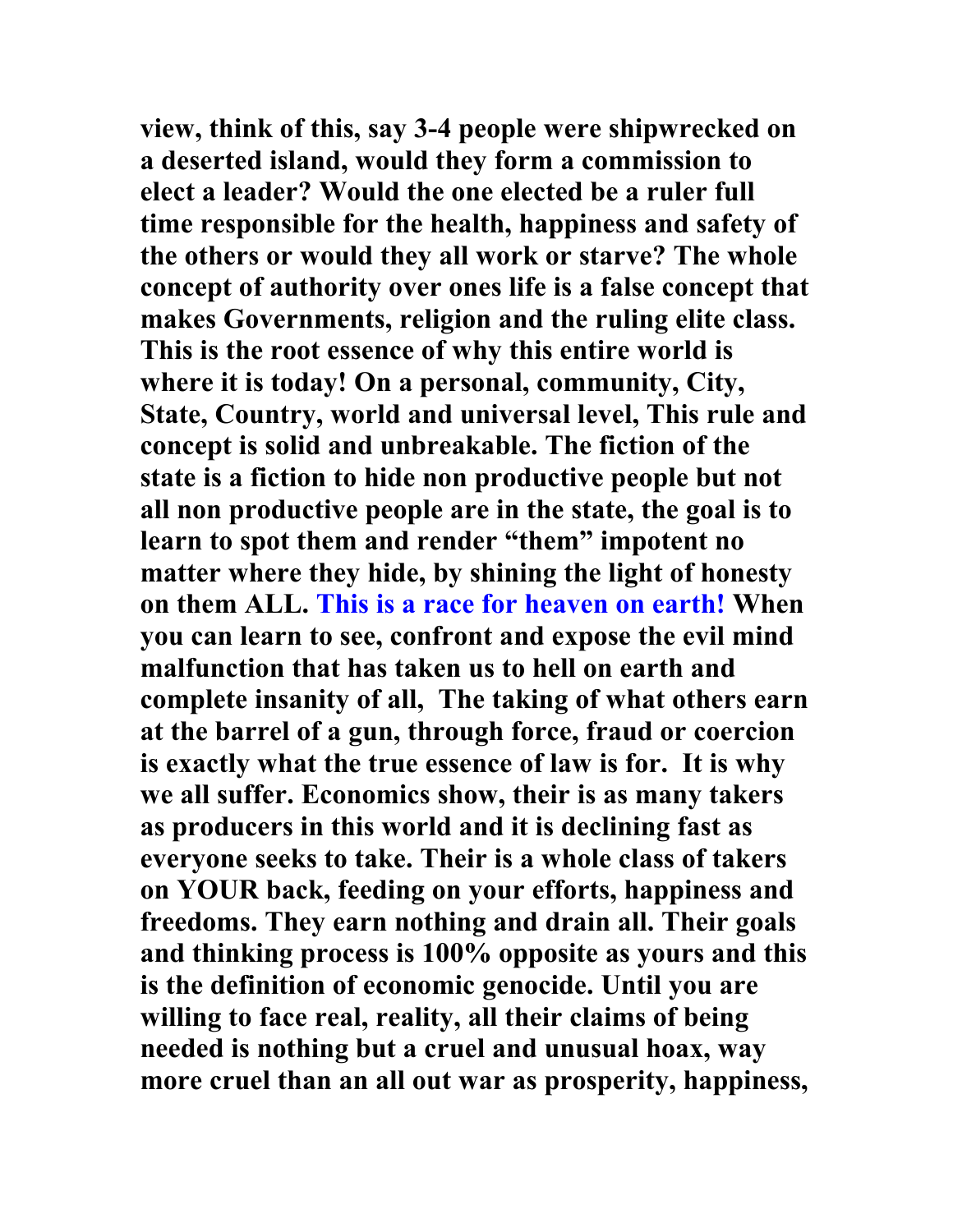**peace and security is more than the absence of war it is being rid of the people who stand on your backs and hold you down, the...** 

#### **shell people as I call them.**

You may think we all are created equal but it is because of a mass delusion of everyone's thinking processes. Our slave conditioning has totally taken over our rational thinking process and not one in a million can or will comprehend this fact. We accept what is dished out by these people because that is the way it has always been and no one ever learned to look past it all. These people are only human in appearance but when you learn to see them, no matter how nice and honest they appear, they are filled with evil and wickedness as the bible states. The more you learn to widen your thinking, the more you will see the wicked ones, the devil class, Like; Vampires, wood ticks, mosquitoes and leaches they always accused us of being. The bible is full of truth about this class when you change your view from what your religious leaders who fit in this class preach. It all is a clever game of building need to keep us off solid and unshakable ground. Their is only one reality and it is right in front of you. For over 2000 years now, Every single mental, physical and social ill can be traced back to this world wide human delusion created and perpetrated by the parasitical elite and all their followers. MOST, do not even comprehend this thinking but it does not really matter, reality will hold everyone accountable and responsible for this hell on earth we all live in. These people are not of the human race as they survive, thrive and advance in a totally different direction as most would wish for themselves and loved ones. Even in the animal world,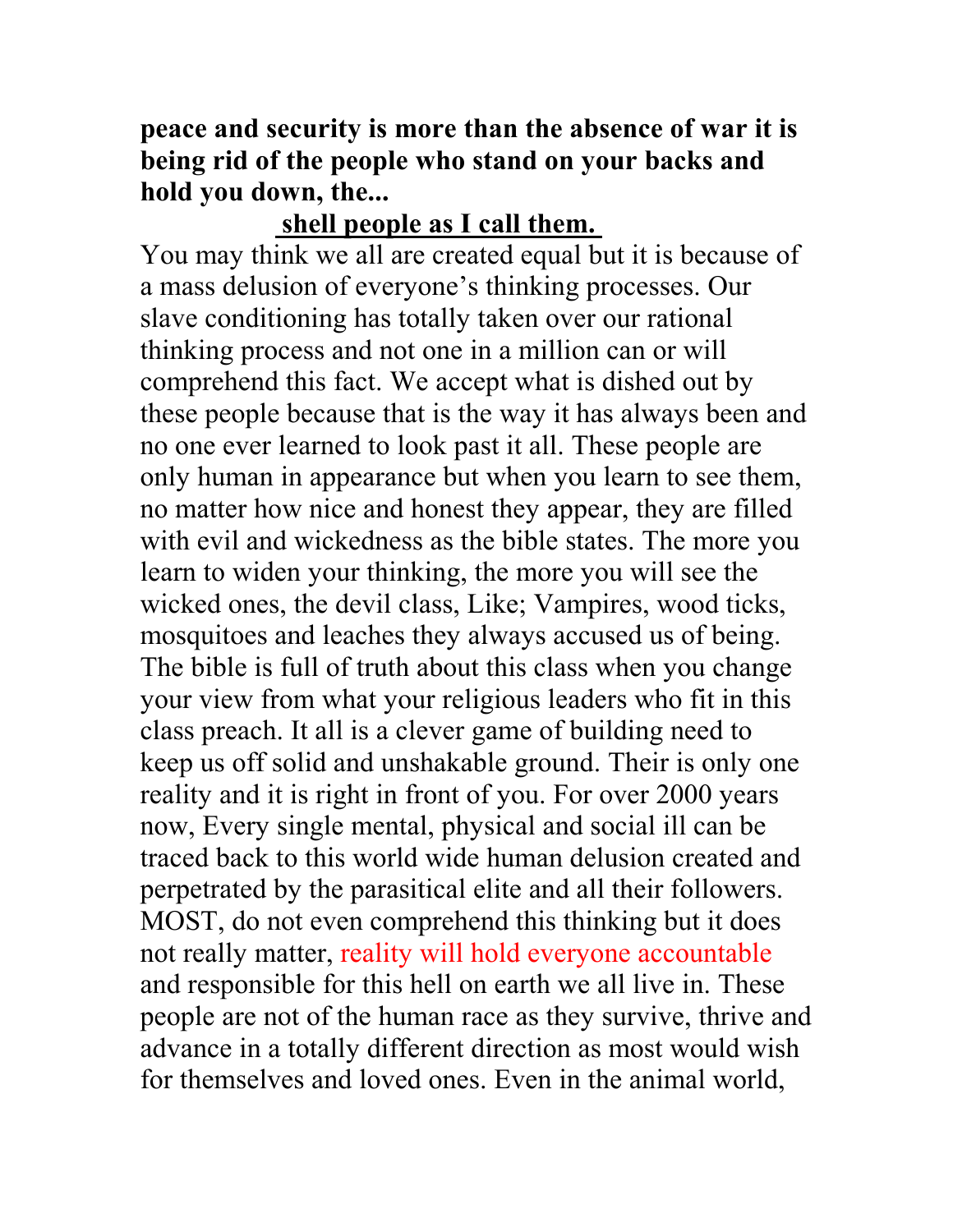these are totally unnatural beings who prey and feed off the ignorance of others. With This book, you will confront facts that are totally open to debate.. I will show, They need this chaos to survive, **I don't, DO YOU?** The harder you try prove this wrong, the more you will discover, it is right!. The bible, the law, all the numbers, facts, History, Reality, personal observations and direct experience will be explored and exposed to help you end their craft forever. This is all a simple, straight forward, honest and 100% provable, profound and World changing POWERFUL points of view! My sole goal is to overwhelm you into picking up the ball and taking it to the finish line for everyone's benefit and future! The whole world NEEDS THIS KNOWLEDGE, My goal is to educate and "Liberate" North Dakota, to educate the world, once this domino falls, the world will follow as the benefits are truly beyond all comprehension! What are we really leaving behind in this sick and dieing OLD world order? **NEEDED SELF LEADERS**

By the reading of George Orwell's book; Animal farm, it is us it speaks of! Just how many government authorities will you submit too before you will see through it all? How many classes, races, religions or cultures will you stand back and watch be destroyed for the good of all before you will see it? How many more laws, cops, taxes, regulations and people paid to hunt you will you blind yourselves too? YOUR whole life is being eaten up for OTHER PEOPLES PROSPARATY, but not happiness. You are on a fools mission seeking a master and someone to follow while the ones who manipulate you into making them lead profit in a material world you think you seek. YOUR body is GODS vessel yet you seek some other mortals to lead you and tell you what god wants you to do and obey? Can I suggest you put an add in the paper and hire a master? Ill bet you would have lots of appliers for the job!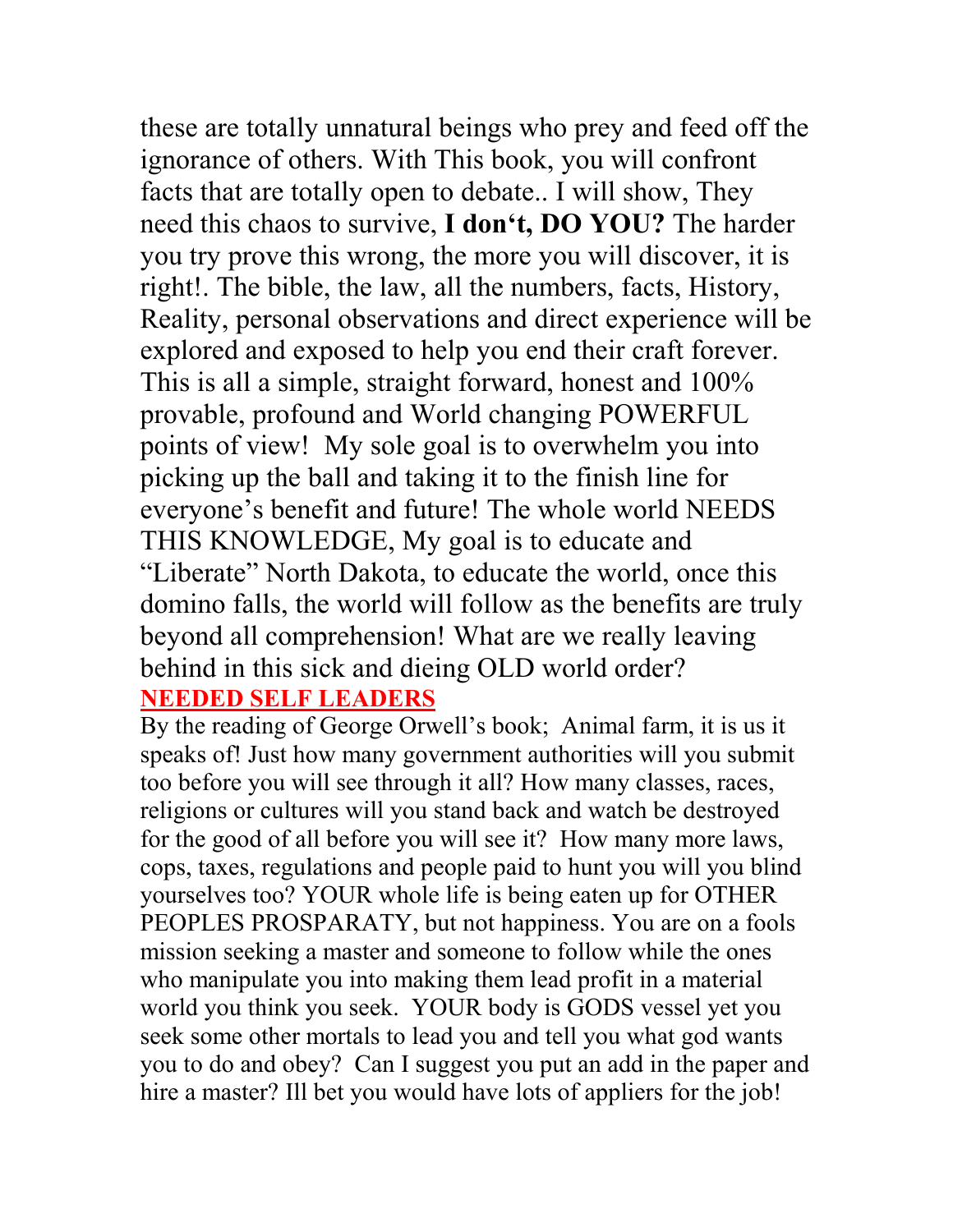Everyone would start out cool but in time, as you depend on them, the sadistic nature of the dark side WILL prevail and they will want and take more. Power feeds on power and when you submit to one, it only goes one way. How many trials, tests, & time will it take to see this? They figure if you are too stupid to not see through the game, They will exploit your ignorance and live on your laziness. You hop on anyone's plate and YOU will be eaten! YOU WERE LIED TOO! ALL power and authority over your life is in a false reality, Nothing is not knowable? How could it NOT be true? The government concept is a crisp and clear metaphor of humans and their weakness to evolve. Before, You could not see them because they live in the dark and YOU fear the light, you choose not to grab the light? Their is no one but you to blame for all this. YOU could have studied and saw past all this in the first grade. When you fell for Santa or the Easter bunny, you sold your mind out. This book is not about government, religion, me, law or my revenge, it is a metaphor and parable of YOUR thinking, life and beliefs. It goes to the very essence of EVERYTHING. Am I nuts? delusional? Dangerous? (My lawyers, judges, Guards and "owners" think I am,) Can I remind you THEY used to burn witches, doctors, writers, scientists and heretics? "They" took it out on people that didn't fit, mostly, some of the most productive, all to build a better and happier world?? FOR WHO?? Did we get here because you didn't pay them enough? resisted a little too much? Are you just made evil inside? Are you sick and in need of help? Not smart enough to cut it in this world? Were you just born to be a poor worker? Food for the system? Just what did happen to the Einstein's, Plato's, Socrates, Or Bach's of the old world? Are we just to lazy and stupid to do it again? Why has civilizations just boomed yet the wise die out? With our education being the very best in the world< **most expensive any way**> why do we produce less doctors than Asian countries? With all the taxes, fines and fee money, why can we not live in heaven on earth when it would lower the cost of everything for everyone?

**Have you ever wondered why you never wondered why?**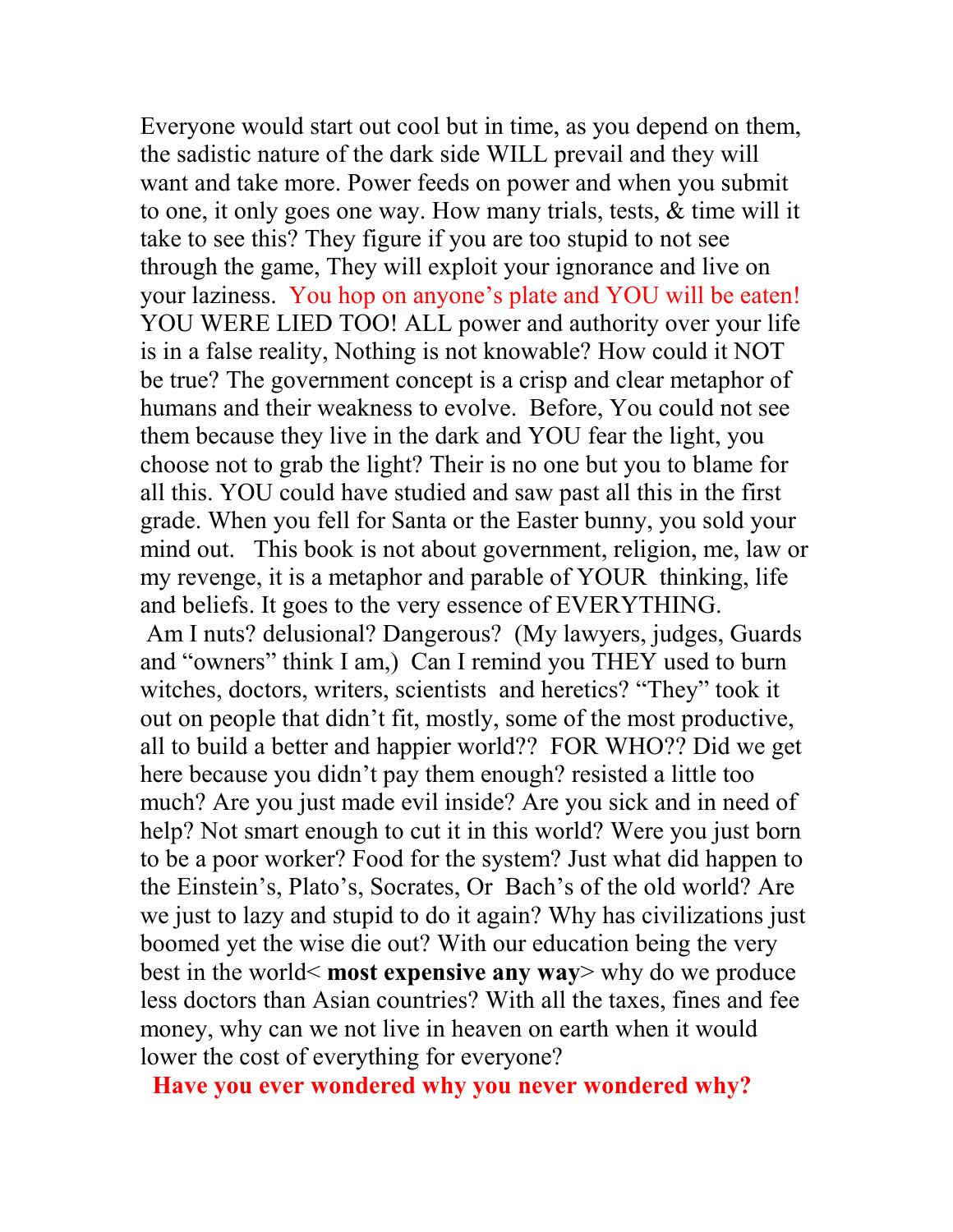Who pays when something is given away for free? Do you really think Jesus worshiped the cross? Just why do we have wars, crime and violence? Why 60 million laws when GOD has 10 and no government or religion could survive in them? Could it be a class thing? Why do we fear our paid protectors? Why do we slip closer to hell the more we give? What if fighting evil was as simple as shining the light of honesty and was to become profitable?

## This is their future goals

This is not about the mass extermination of life unworthy of living but about freeing the families and society of the costs and burdens of supporting "THEM"

 The choice is yours alone, keep your eyes shut or look around and see. It is Evolution or revolution, Slavery or freedom , Prosperity and happiness or debt and slavery, War or peace, produce or take, us or them, life or death? Slow and steady or fast and bloody is the choice we all will face. out compete and out class them or let them terrorize and kill us all.

# **D.A.R.P.A. & ETCHLON & H.A.R.P.**

 This will be the future of ALL of the taking class I knew better than to attempt to defend myself or to shoot so I hid the last week in the basement. The mobs are almost all gone now and I am out of food. I figure I will dress like a commoner and in their type of clothing I will be able go to the store, maybe Walmart and get food and supplies. I am seeing a lot of my friends and associates all dead out in the streets or hanging from trees and poles, Victims of these crazy mobs. This is 100% proof of what a world without law and order can and will do, It is all proven right here, right now. Their is no reasoning with an angry criminally insane mob.. I was afraid at the way some would look at me but I finally made it to Wal-mart, filled my cart with all my needed supplies and was finally feeling good again, not everyone in this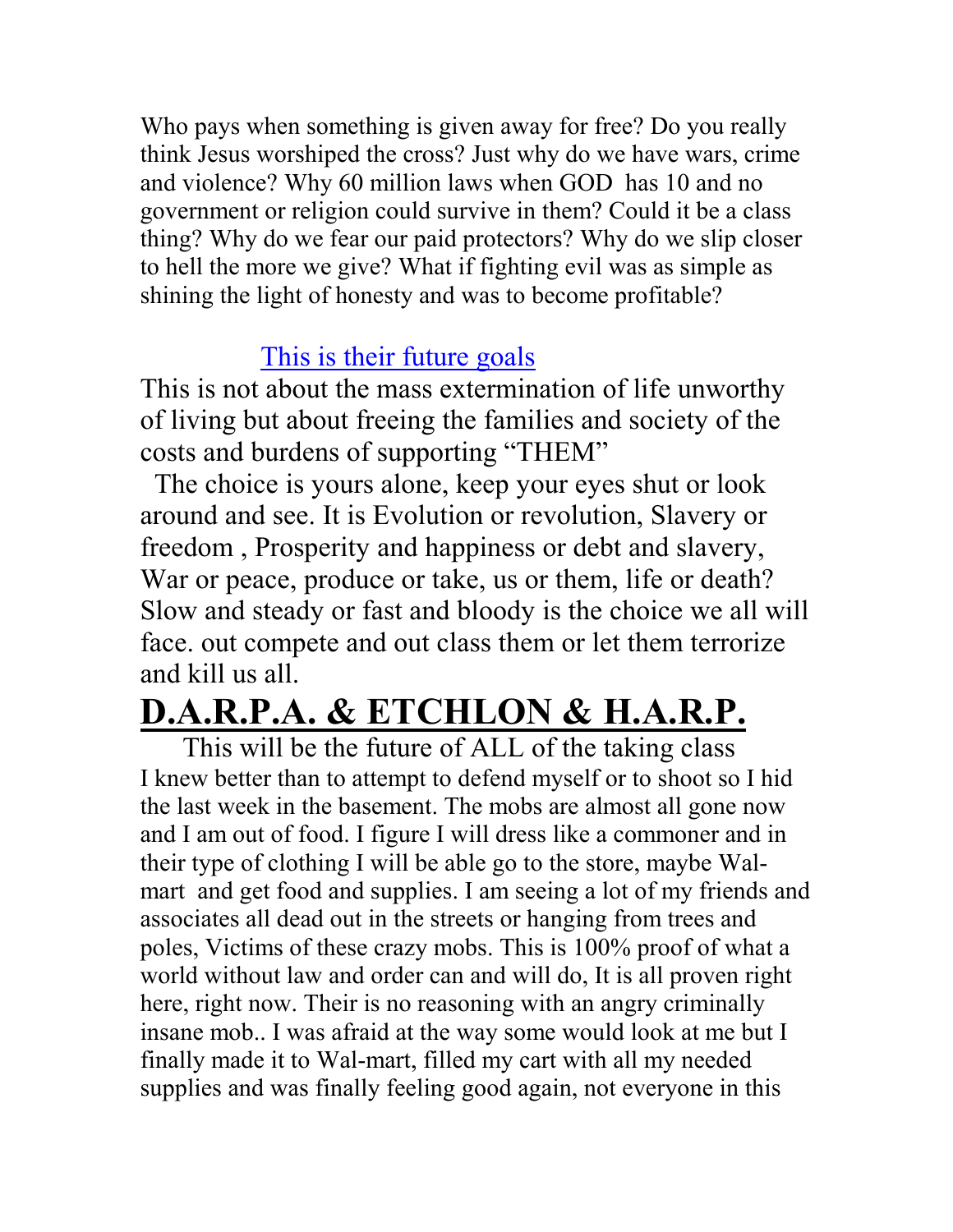world went nuts. That was until I went up to the register with my purchases and wanted to pay. I was told D.A.R.P.A. Needs my name. After the lady put in my information, I waited a few minutes then she frowned and told me, I see that you have a value destruction rating of 055 witch means no one will hire, buy, rent or sell to you. You have been labeled a criminally insane psychopath and a traitor to the human race, You have destroyed and preyed on the very people who paid your way. You have been sentenced to the parasite camp at the edge of town or total exile by all in the productive class. You are not welcome or even safe here and you need to leave RIGHT NOW. I have no care if you starve or freeze as you had no care of what you have done to my family and kids and called it law. You have mindlessly conspired to rob, enslave and destroy the richest, free, and most productive people in all human history all to buy your donuts and feel important, and think better than us who actually produce benefits others willingly pay for. You were a cop for 10 years! Any honest and decent person could not do what you did and YOU did it. Your record shows you enforced 32417 political agenda laws that damaged the lives of twice that many In fact, You are only 28 points from being sent to the war crimes camp not many will ever leave and a lot of your comrades are in. In the camp you will enter, You will either die of starvation, be eaten by your kind or learn to fix your mind and become a productive member of society. You will be there until you pay every victim back what you cost them, Your kind of criminal will NEVER rule again now that everyone is educated and awake.

This is not about the mass extermination of life unworthy of living but about freeing the families and society of the costs and burdens of supporting "THEM"

 The choice is your alone, keep your eyes shut or look **GENOCIDE, TREASON, CRIMES AGAINST HUMANITY** All are distinct forms of warfare. a structured and systematic destruction of innocent life by a state fiction or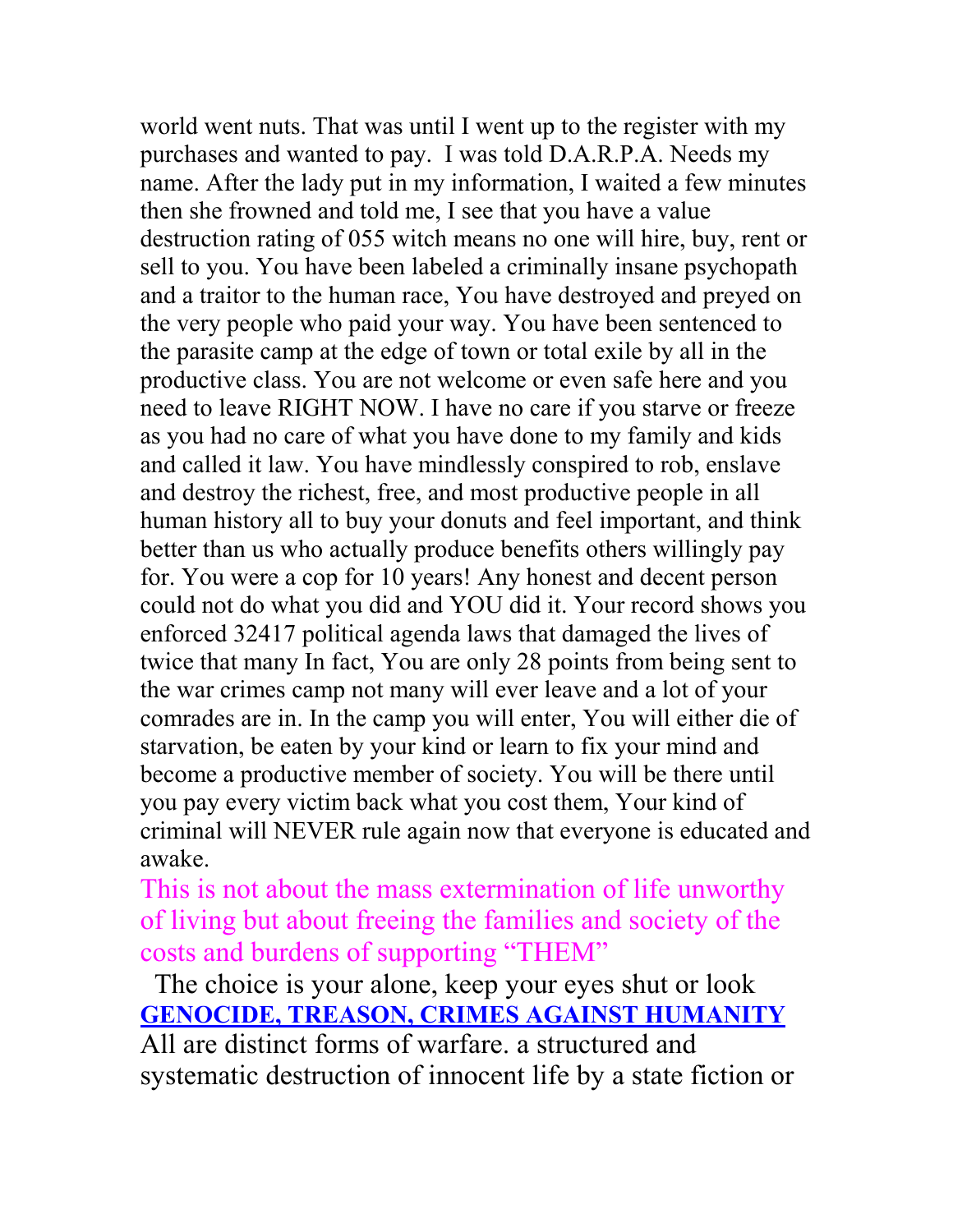bureaucratic structure that cloaks accountability and responsibility for actions and inactions to release the guilt from the actors involved. It is state sanctioned mass slavery or mass murder. A self inflicted wound that makes a fiction appear as the victim and this crime is on the increase world wide! Constant fear, servitude, mistrust, secrecy, corruption, evil, deliberate indifference, propaganda, and slave conditioning leads to the breakdown of individual responsibility and accountability and turns everything into a science; Arrests, searches, interrogations, trials, convictions, and killings on an assembly line to keep the guilt out of the picture of the individual and on a fiction.

## **THE VICTIMS ARE TARGETS OF FRUSTERATED, SCARED, HOSTILE AND CRIMINALLY INSANE PSYCHOPATHS ON A FEEDING FRENZY IN A MOB MENTALATY FOR A POLITICAL GOAL AGAINST A DEFENSLESS CIVILIAN POPULATION.**

 **Identifying the seeds and signs of GENOCIDE** Whenever and wherever the seeds of Genocide begun to sprout it is the duty of every human being to confront, educate, expose, identify, and educate their neighbors and to do everything in their power to wipe out the source and causes before it grows any farther. The US goernment Has in the past resorted to mass sterilizations, mass slavery, incarceration, starvation, biological weapons. And direct mass murder against it's own people. If you doubt it, study the history of blacks, the Indians, the Asians, and the other classes deemed undesirable to the ruling elate.

The first victims of these actions are the dim, the kids, the convicts, gay, drug and booze abuser, religious sects,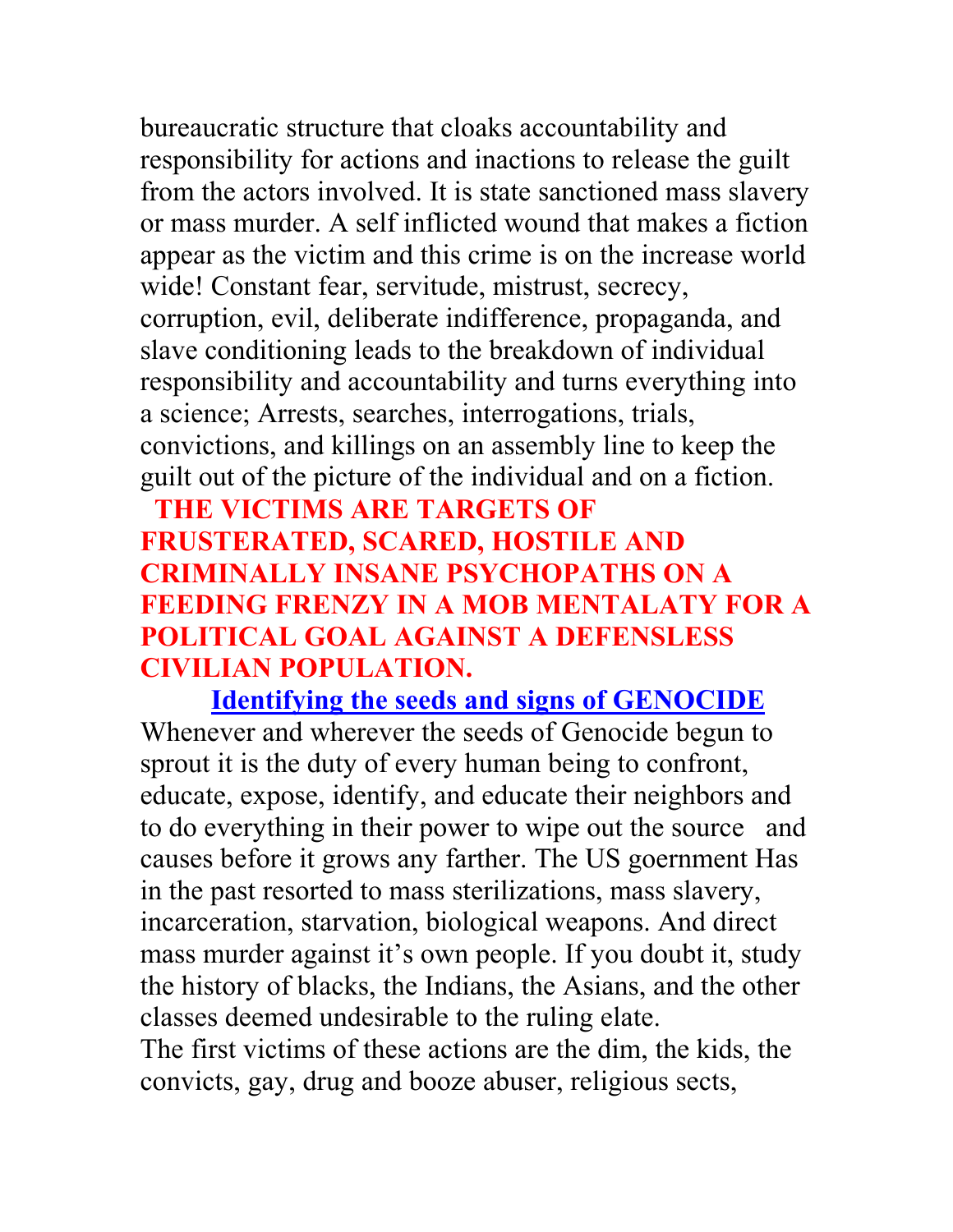vagrants, tramps, prostitutes, the indigent and lazy. **FORMING THE PSYCOLOAGY FOR GENOCIDE** 

1. Massive economic and emotional fears of system collapse

2. Massive incarceration for political crimes.

3 massive propaganda and incentive to build distrust with your neighbors.

4. Massive political unrest and distrust were the rule of deliberate indifference and silence rules.

5. Fascist philosophies of violence and pointing blame and revenge against the target "social disease"

6 the herding of people into groups for easy targeting.

7. A building of a cold and indifferent population of no involvement or care for victims.

8. The making of government dependants for food, health , jobs and housing, they make up the protector class.

 9. Intensified class separations, growing unrest, riots, blamings and violence.

10. Massive propaganda of crimes and victims to target hate and anger.

11. Build a hateful, ignorant, gullible, hateful and frightened, violent society

12. Ramped substance abuse, domestic abuse alcohol abuse, mental, ills, violent robberies, to galvanize lines.

13. The blurring of reality, accountability, law,

responsibility, accountability, human integrity and decency and the respect for human life and freedom.

14. A mental health, a social worker, a cop, judge lawyer and bureaucrat in every aspect of every life.

15. AND IN TOTAL SCILENCE AND INDIFFERENCE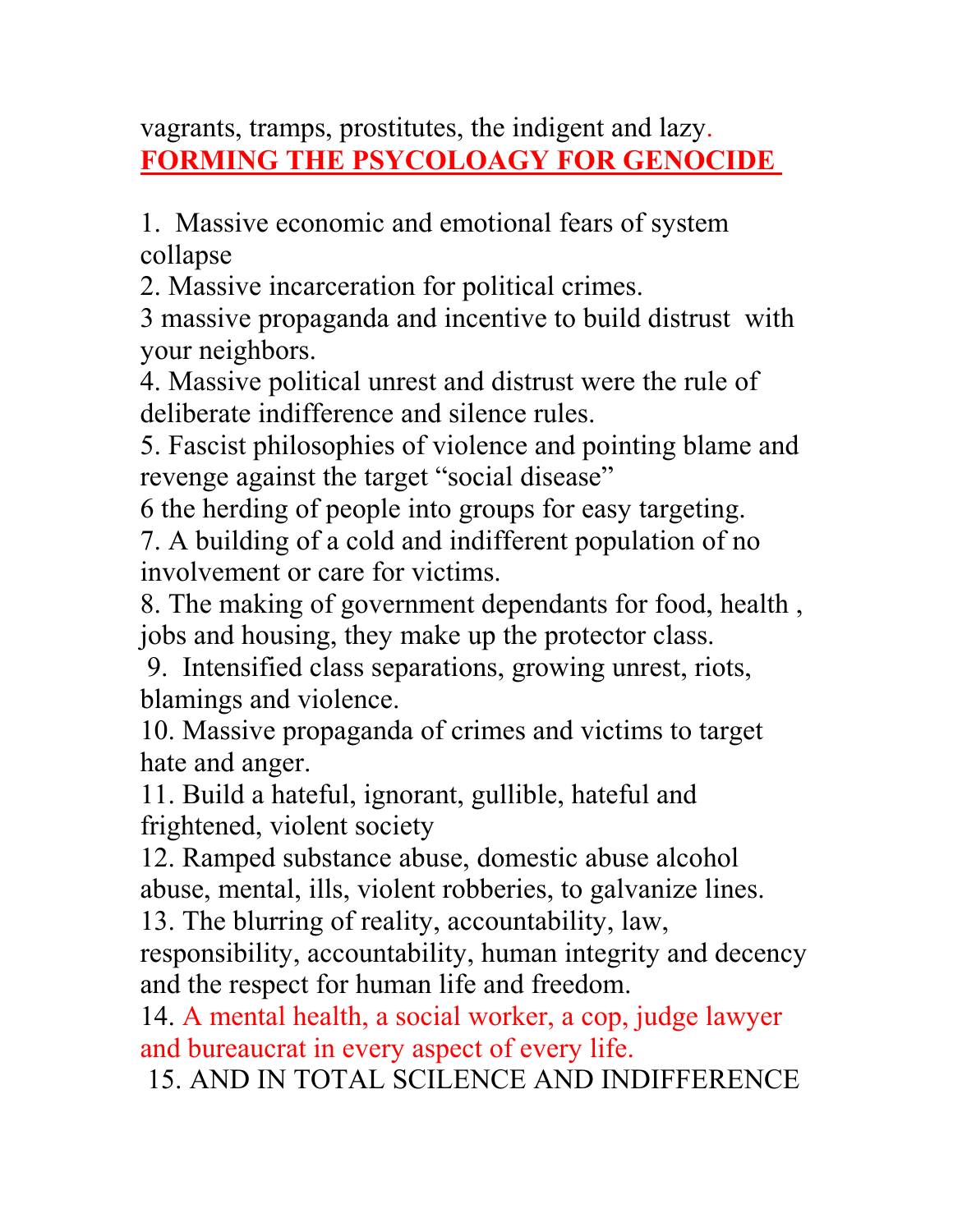OF ALL.

## Don't get angry, GET EDUCATED! **The cure for genocide is ;**

## RECOGNIZE;

The degree of any nations freedom is directly related to it's freedoms, education, prosperity, happiness, and stability.

## RECOGNIZE;

It makes no difference how a man is killed, to regard any life as disposable is still and act of barbarism and murder.

## RECOGNIZE;

Their can never be peace as long as the thought one life is more valuable than another.

# RECOGNIZE; FULLY

No revolution, no movement, no matter how justified, can or will succeed without a solid moral philosophy to guide it. That is the number one rule why this Government is going to fall. MIGHT DOES NOT MAKE RIGHT! And when you know a nations philosophy and motives, You will know where it will lead. If it leads by force, fraud, coercion and ignorance, A solid foundation of NON force, NON cooperation,real truth, education, and the light of honesty used by the likes of Martin Luther King, Gahandi and Jesus, Used in the exposure of evil can not and will not loose! They Fear the light and can only survive in the dark,  **WITH NO MERCY, EXPOSE THEM ALL!!!** On the study of all this, I discovered some amazing facts of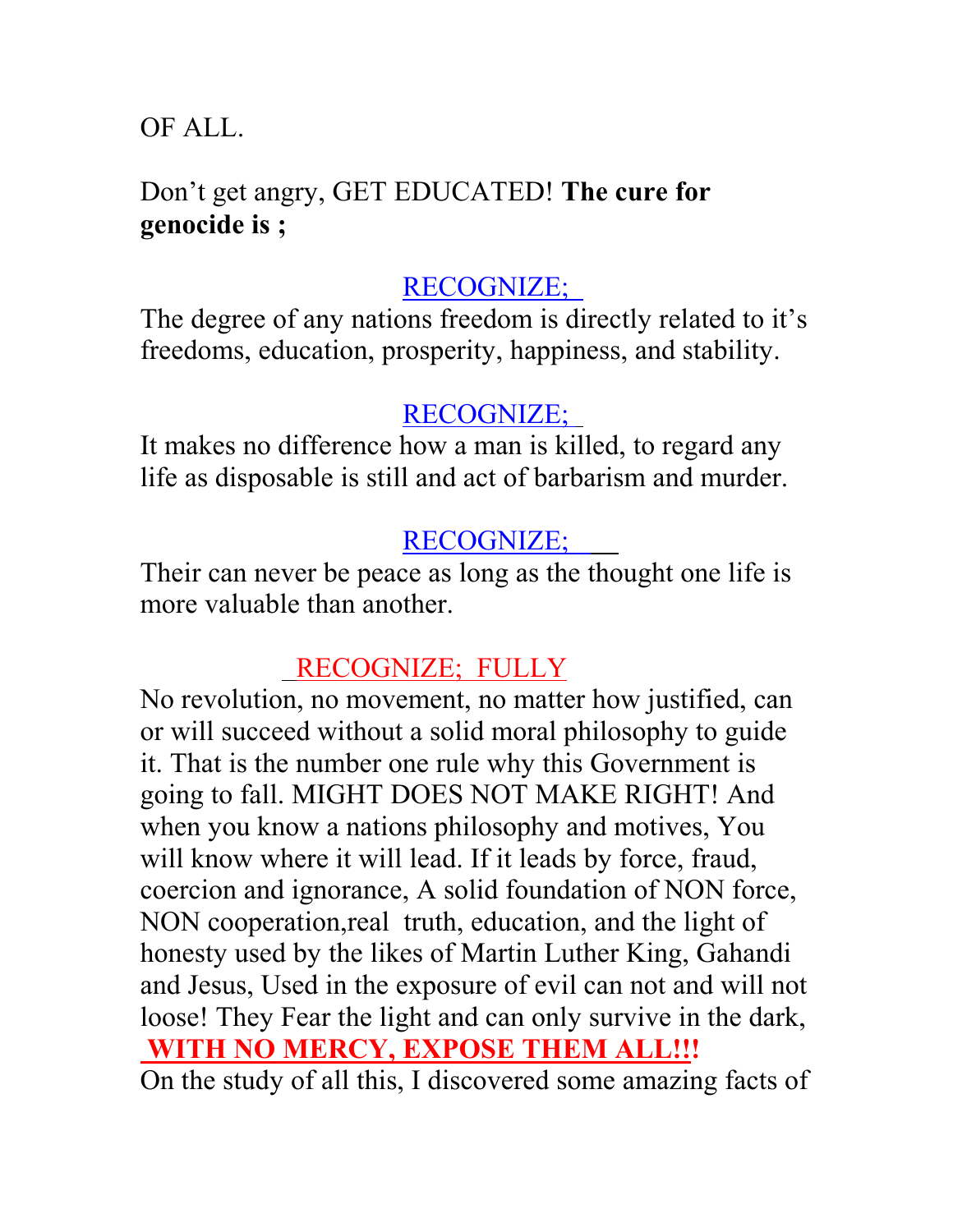human nature, I found interesting,

During the holocaust by the Nazis, 90% of the people went without any fight? Most would strip, walk out to the mass graves and lay down waiting for the bullet. And when the camps were liberated, some would attack the liberators as the enemy. **Authority amazes me! Would You beg your oppressors for mercy? YES, YOU DO.**

It is still the same today, Go into any court room and watch the victims wiggle in front of a cruel and sadistic judge even if they know they are innocent. Their is nothing worse for a judge to face a loud and prepared victim, not on the crime but the quality and essence of the actors involved. The more knowledge you pack away, the less fear you will have, the more you will see and understand the whole game. These people truly are the weakest, lowest life forms on the planet, they earn or deserve no respect, trust , cooperation or mercy, they are their to take, that is what they do and always have done. They are the taker class and live in total deception of the entire human race, Who killed the 3 world movers above? People, EXACTLY, like every taker in all human history.

It is time to toss out the facts and let each individual stand on their merits, That is the only way law and justice can or will ever have any solid meaning and deserve respect of the people and every crime is directly the result of government education and power goals. . A CRIME TAKES A VICTIM

# **DICTONARY OF MY WORD USE**

**THE STATE-** A coercive monopoly with has assumed ultimate control and authority over all humans in a particular aria. State property is all possessions acquired or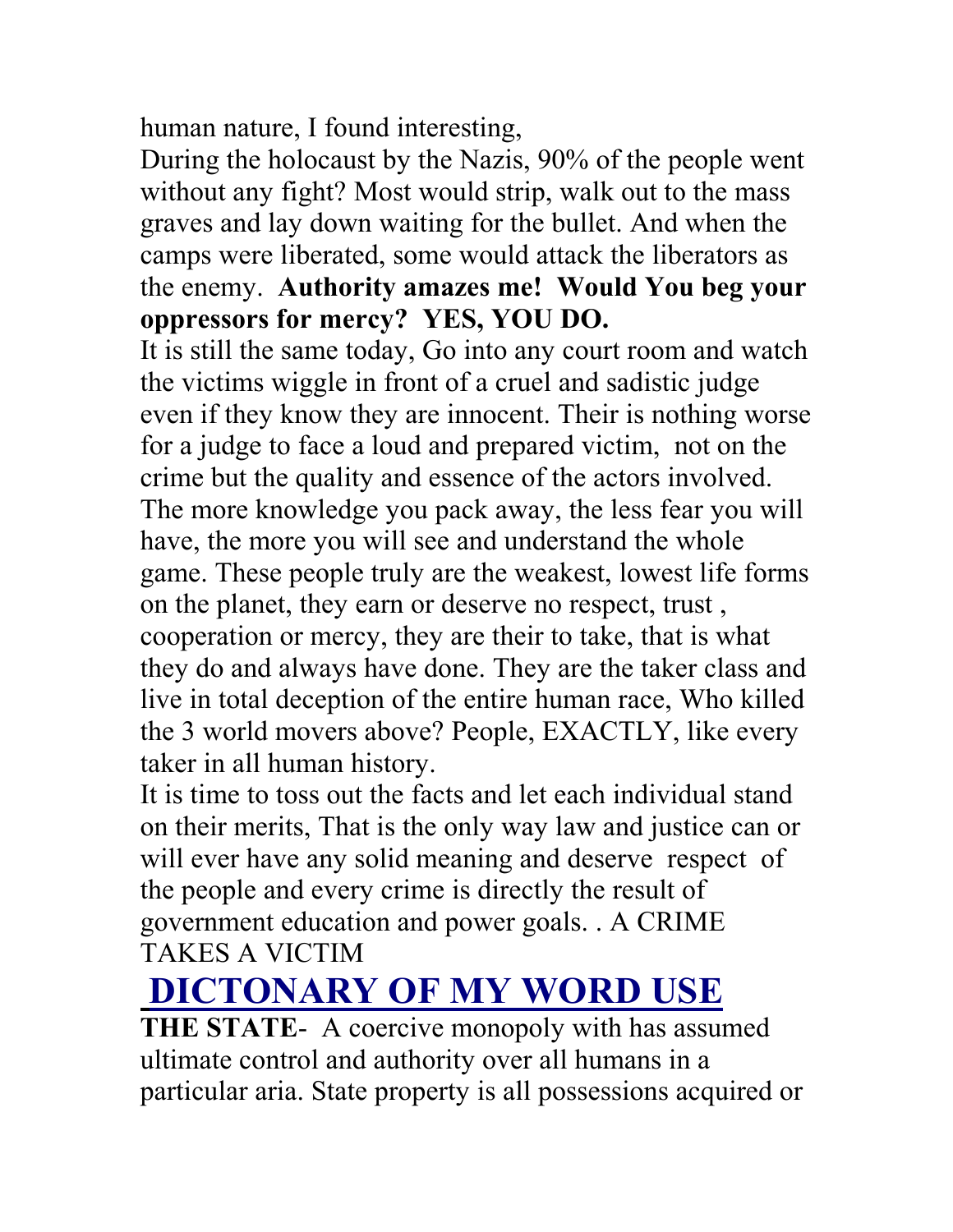maintained by and through fraud, deception and coercion. It is a hiding place, a tool, for thieves, liars, every thieves and aggressors are primitive states.

**THE PUBLIC**- a group of people who covet the property of others and justify fraud and coercion to do it.

**INSANE DELLOUSION-** Believing an imaginary fiction is real

**INSANATY**- Doing the same thing over and over and expecting different result.

**CRIMINAL INSANATY**- A person with no concept of right or wrong.

**PSYCHOPATH-** A person with no respect for another's; time, freedoms, property, health, happiness, or life.

**TYRANT**- a criminally insane psychopath with assumed power over another.

**TERROREST**- a person who uses force, fraud and coercion to achieve a political goal.

**TRAITOR-** a morally and ethically bankrupt person to weak to stand up to tyrants.

**TREASON-** Acts of disloyalty, aiding and abetting the enemy and selling out his country.

**TREASON 2:** The offense of attempting by overt acts to overthrow the government of the state to which the offender owes allegiance; or of betraying the state into the hands of a foreign power.

**SEDITION:** ...knowingly becoming a member of any organization which advocates the overthrow or reformation of the existing form of government of this state by violence or unlawful means.

**PERFADY**- The act of turning the protections of law into a weapons of theft, slavery and mass destruction.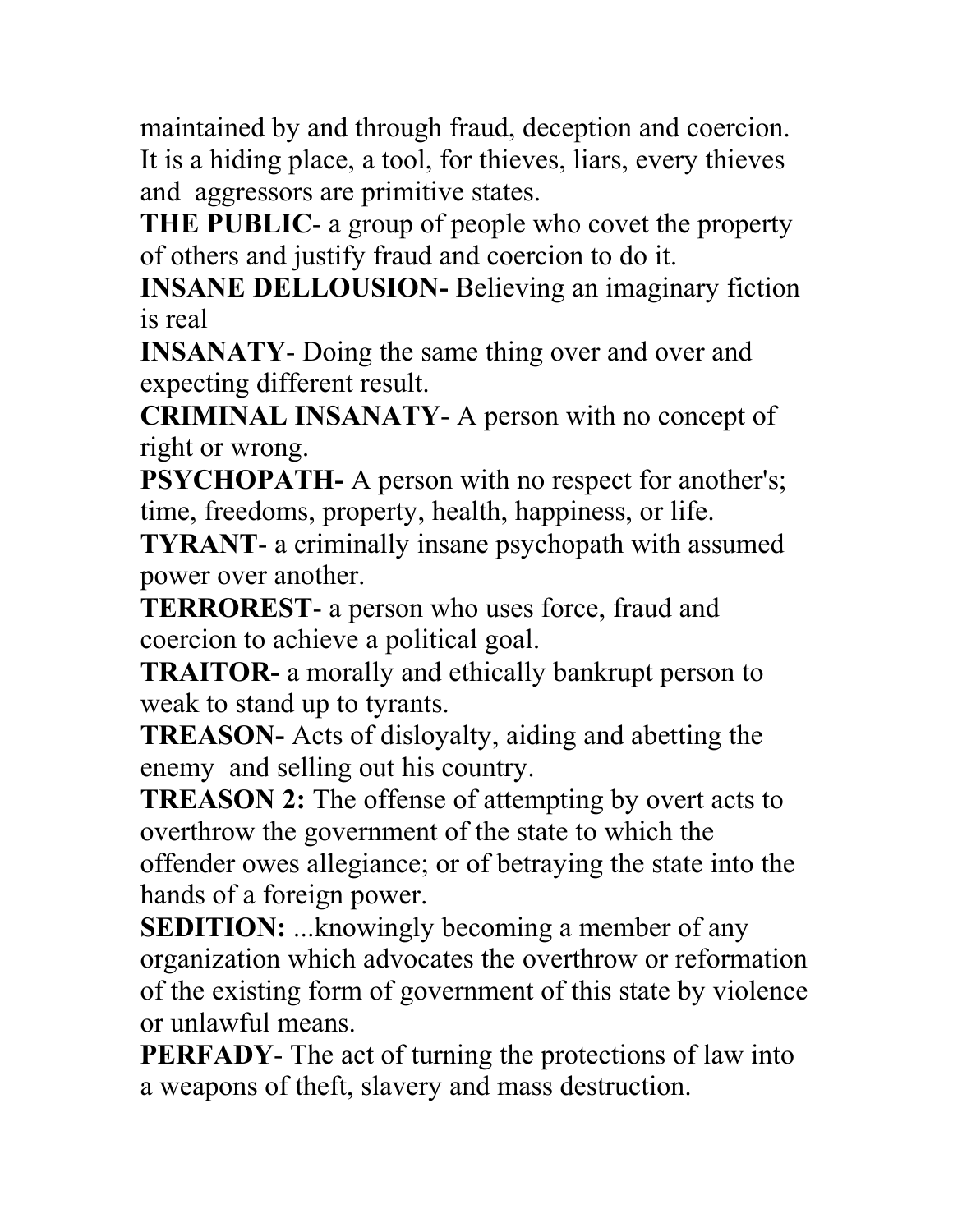**PSEUIOPSYCHOPATHY-** Selective joint criminal insanity.

**CONSTITUTION-** The supreme laws of the land, The peoples protection FROM it's governments agents.

**IDIOLAGY**- a vaccine that immunizes one from thinking. **ABUSE-** All emotional, Physical, psychological, actions or threats of actions that influence power, control or force over another.

**DOUBLING-** Putting on another personality to cope with inhuman acts committed while on duty to fiction cause.

**PROFESSIONAL KILLERS-** Sadistic, 1/2 educated , evil natured killers for a cause or fiction, the hands, feet and bodies.

**KILLING ELETE-** They make the plans, supervise, build, and lead killers Doctors, priests and clergy, judge4s, lawyers, engineers,

 military leaders, clergy, cops, teachers, professors, scientists and skilled labor.

**DEMOCRACY-** Rule of common people by government, Has never worked and always falls into mob rule.

**REPUBLIC-** Self rule Hired servants for the common benefit of all, Rule of law over people rule.

**SLAVERY-** a situation where one has absolute control over another ones life, liberty, freedom, time and labor.

**WAR CRIMES**- Acts committed under color of law directed at a civilian population for power and control by force.

**COMPLICITICY-** Going along and remaining silent to crimes you witness.

**RACKETEERING-** A criminal conspiracy for profit **LISENCE**- Turns a right into a privilege where you need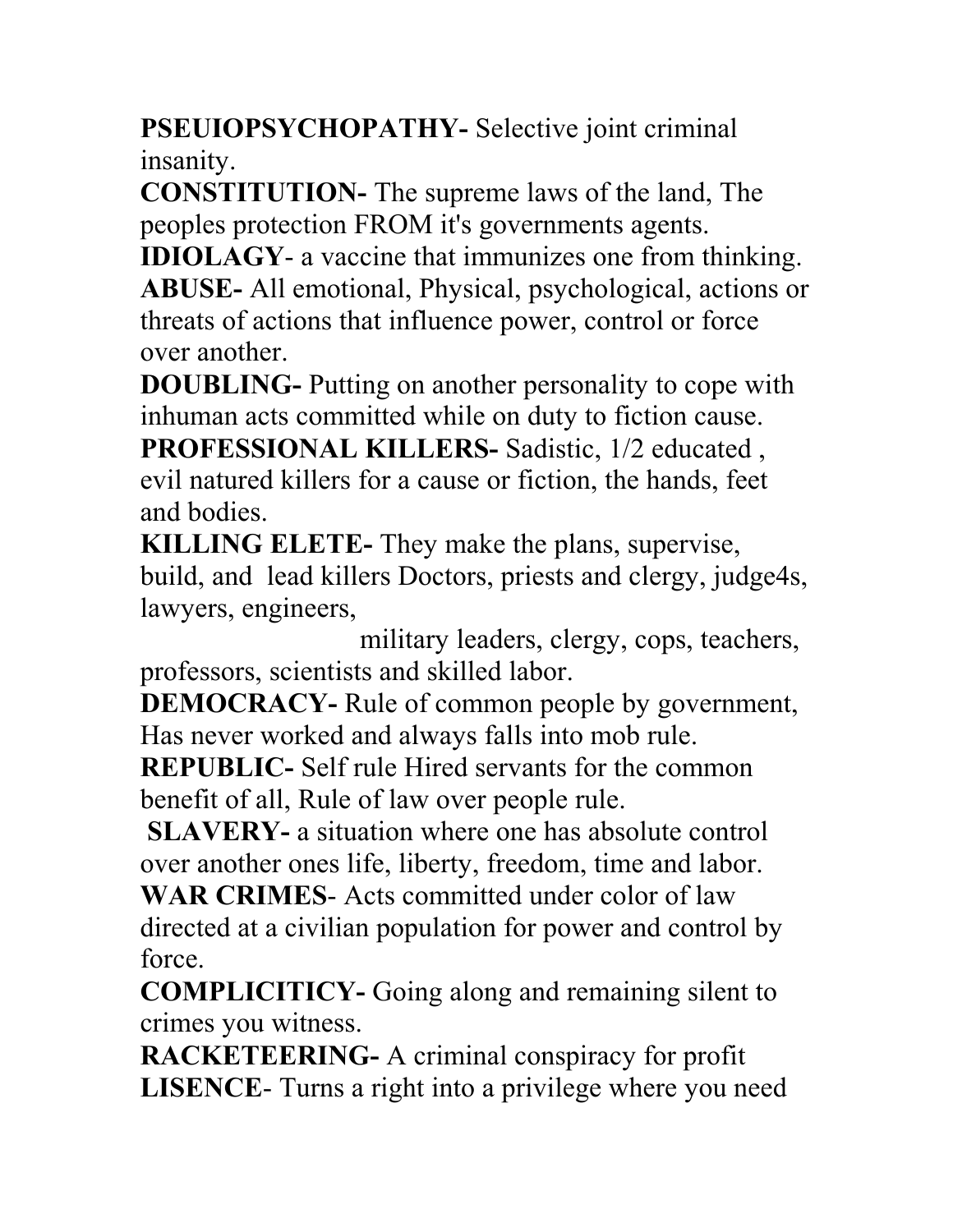permission to do.

**ATTORNEYING-** The act of taking property of one and giving it to another.

**SEDITIOUS CONSPIRACY**- The plot to overthrow ones legitimate Government.

**SERVATUDE**- Bondage and slavery to another.

**MISPRISON OF OFFICE-** The failing at ones lawful duties.

**DEFACTO-** Fake, a fraud, not real.

**KIDNAPPING-** A substantial interference with ones life. **COMMON LAW-** Common sense, moral and natural laws that serve a society and protect the individual.

**WITHOUT PREDJUCE**- This is to escape any un revealed not explained and not in full disclosure contracts.

**ALL RIGHTS RESERVED-** You reserve all your rights government employees oath to protect.

**SUPREMACY CLAUSE-** The constitution IS the supreme law of the land and not statues or codes.

**HONESTY**- The most potent weapon in this corrupt system!

**CRIMES AGAINST HUMANATY**- brutal and systematic actions cloaked in authority that would shock the people. It includes everything from mass slavery to mass murder

# **GENOCIDE**

## **Acts committed with the intent to destroy in whole or part a class of people deemed undesirable.**

Imprisoning, causing serious mental, emotional or physical harm and deliberately inflicting conditions calculated to bring about the physical destruction of a class in whole or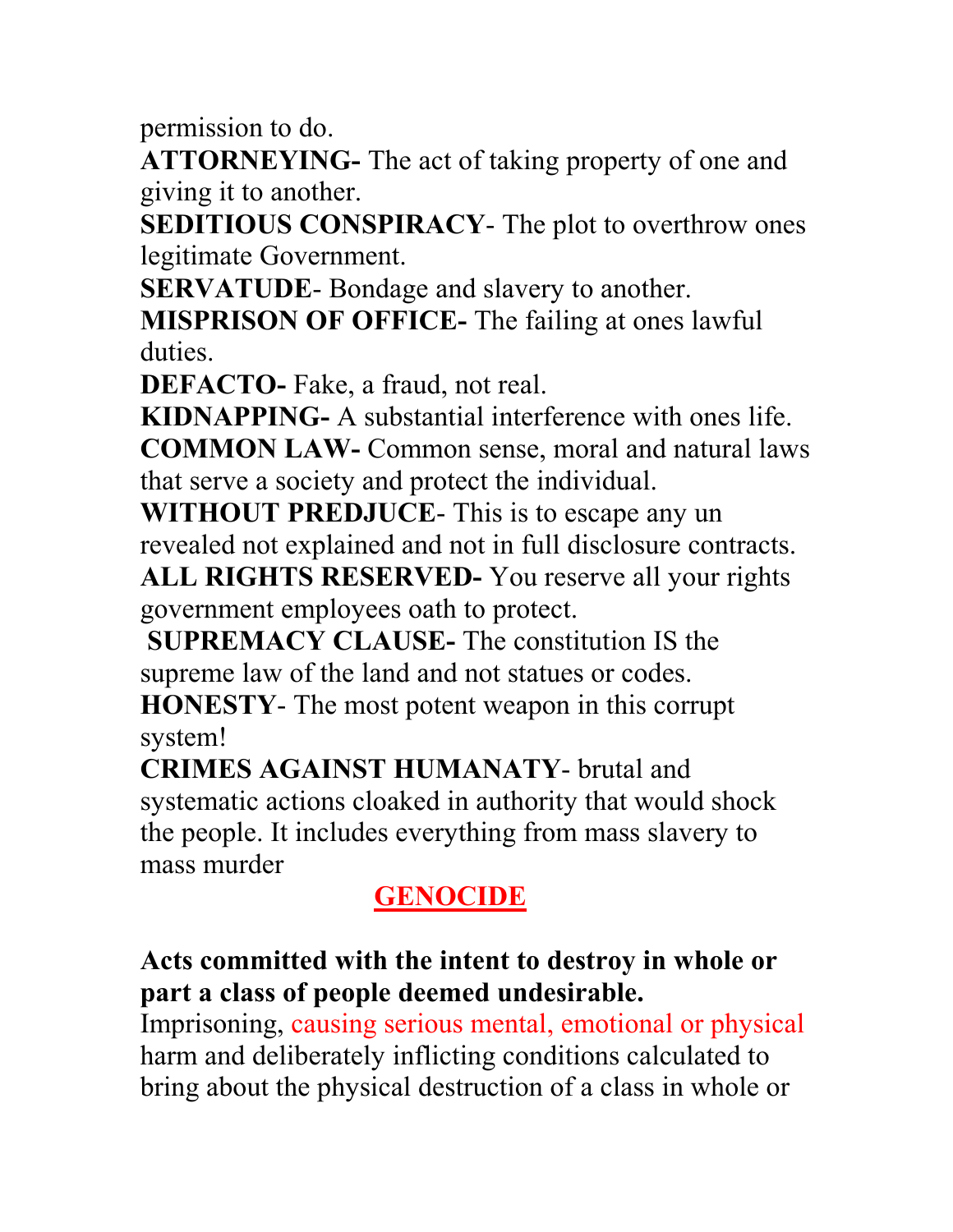part. Stopping births, taking kids, mass imprisoning, killing, and all acts geared to the denial of the right to exist.

## **VICTIMIZORS**- **Propaganda, Ideology, bureaucracy, technology, professional killers and the killing elite.**

**ACTS OF GENOCIDE-** Political, educational, legal, cultural, economic, religious, biological, class and **ideological /**propaganda induced.

**THE KILLING ELETE**- They make the plans,

supervise, build the system, make and lead killers Doctors, priests, judges, lawyers, engineers, military leaders, clergy, cops, teachers, professors, scientists and skilled labor.

# **STAGES OF GENOCIDE**

**STAGE 1-** divide and propaganda the us or them mentality.

**STAGE 2-** De-humanize in propaganda (Jews, drugs, Catholics, drunks, working class etc.)

**STAGE 3-** Organize job assignments and duties

**STAGE 4-** Polarize for division of groups with us or them? Will to kill gets the power.

**STAGE 5** - Preparation separate the victims and make appear as less than human

**STAGE 6-** EXTERMINATION

Do you really think it can only happen elsewhere? Ask the Indians, blacks, Chinese, If the US Gov. will kill its own. Their is a lot of countries today that claim our go is sponsoring war crimes in their country. This government has never ratified the UN Genocide treaty because they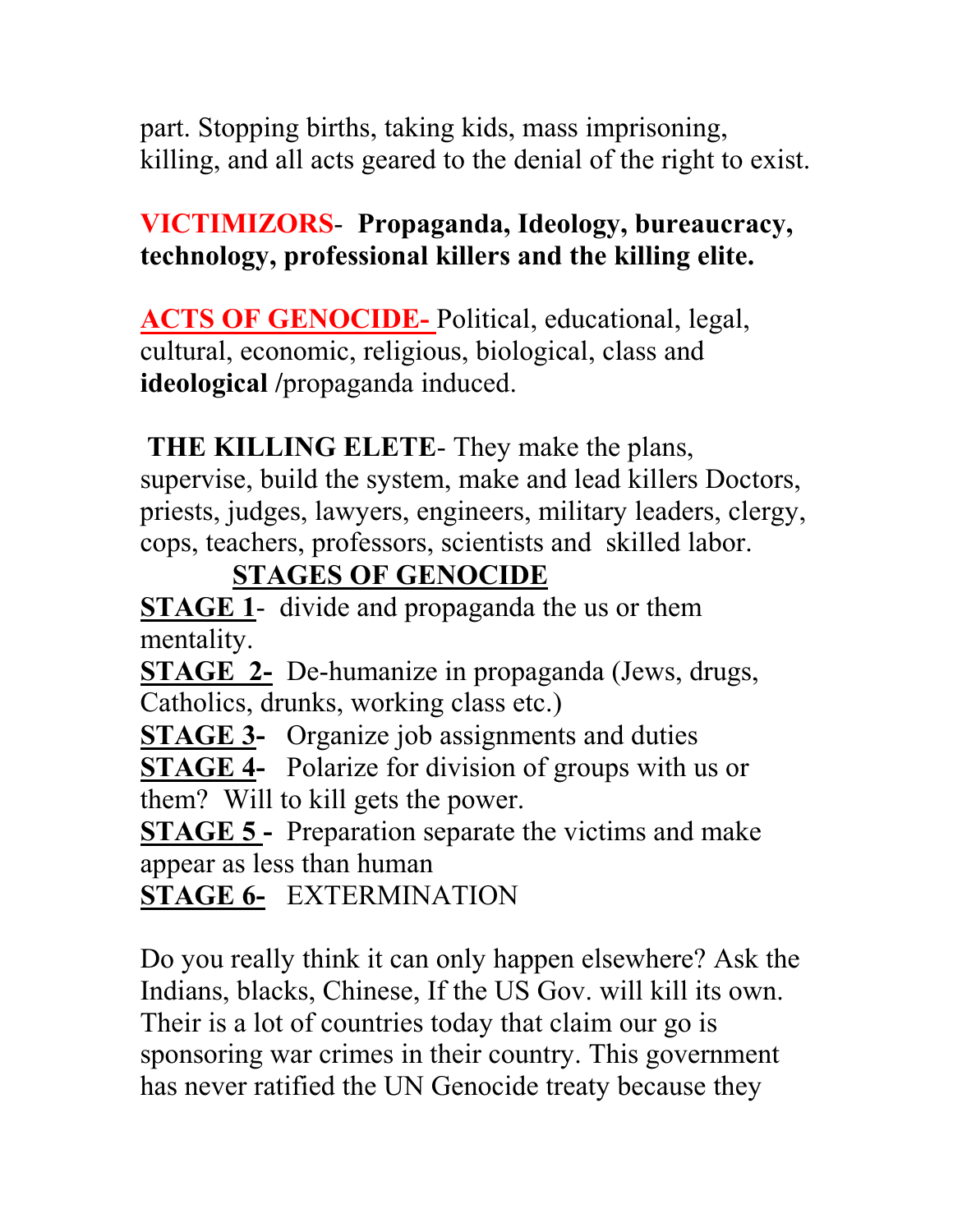fear all the lawyers, cops and judges would stand war crimes trials, THEY ARE RIGHT.

#### **questions**

1. SHOULD ALL INVOLVED BE BRAUGHT TO JUSTICE FOR ALL ACTIONS AND INACTIONS THAT LED TO THE ACTIONS?

2. ARE DRUGS, BOOZE, THE FALLING ECONOMEY, THE LEGAL AND EDUCATIONAL SYSTEMS ACTS OF GENOCIDE?

## 3. IS MASS INCARCERATIONS, THE TAKING OF KIDS, DESTROYING FAMILIES FOR THE STATE GENOCIDAL ACTS?

4. ARE NOT STATE FICTIONS WHO ENFORCE VICTIMLESS CRIMES ENFORCING INVOLENTARY SERVITUDE BY LISENCING, TAXING, FORCING SNITCHES AND PLEA BARGANING AND ALL THE OTHER CRIMES AGAINST A FICTION NOT DESTROYING FREEDOM AND ADDING TO THE GOVERNMENT APPORATICE? The Contracting Parties,

**ARTICAL LXV!!!** of the Geneva convention of 1948 states that if you commit an offence solely to harm the occupying force, not harming life or limb of any member, you can be imprisoned the full duration and the US Government has the right to impost the death penalty without regard of the offence being punishable by death under the laws of anyone.

**FM41-10**>> Concentration camps are set along transportation hubs and are set up to take over Government Functions

**ARTICAL IV**>> the Geneva convention relates to the treatment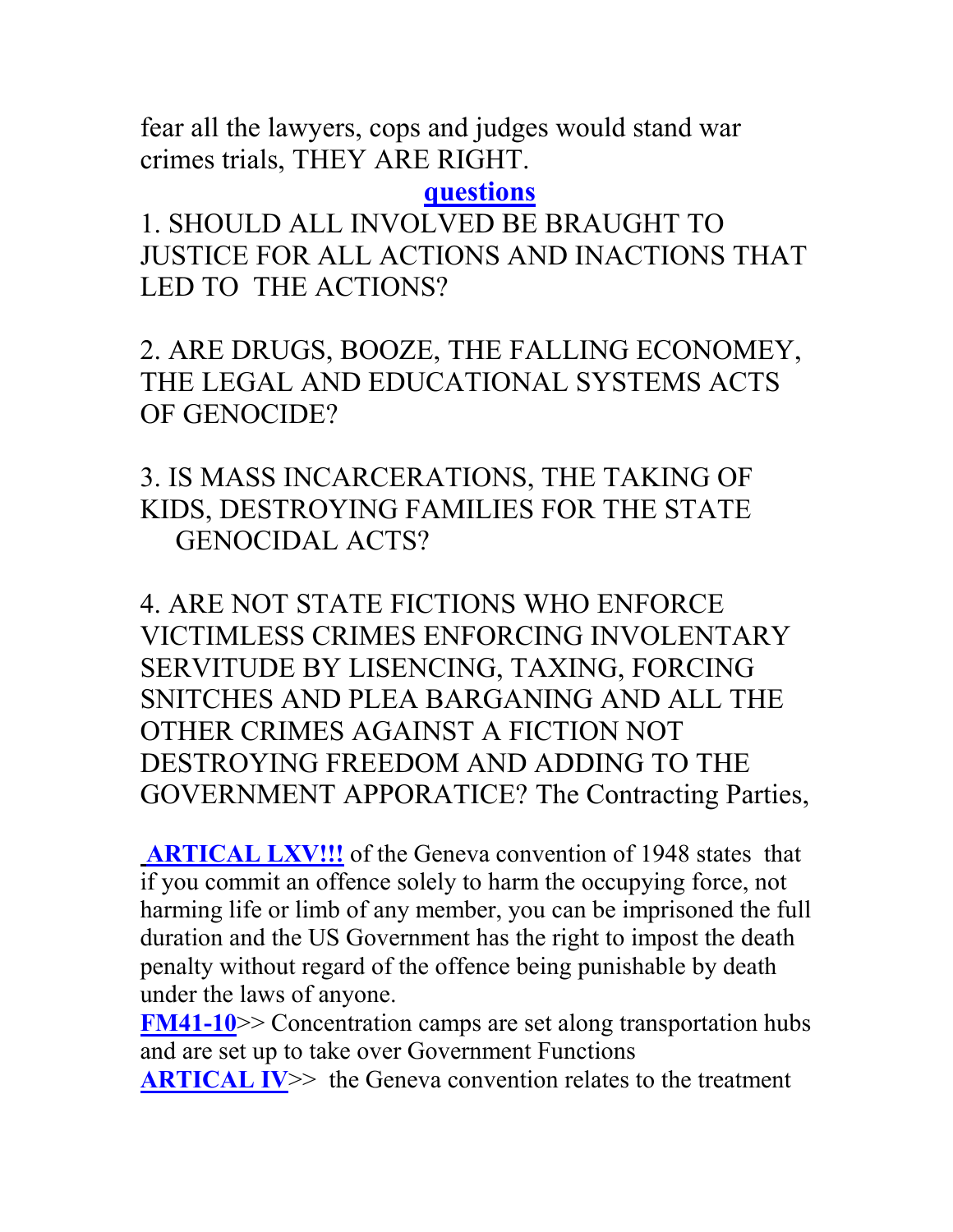of prisoners in the camps. The US army maintains they have no plans to detain Americans but foreign agents and war criminals here in our country. The camps were set for conditions of war with The USA. Treason is being at war & unfaithful to the philosophy and laws of a nation.

 The Constitution IS the supreme law of the land and THEY are the foreign agents! **The Bar never ratified this treaty, they knew** 

## **Declaration made by the General Assembly of the**

**United Nations** in its resolution 96 (I) dated 11 December 1946 that genocide is a crime under international law, contrary to the spirit and aims of the United Nations and condemned by the civilized world,

Recognizing that at all periods of history genocide has inflicted great losses on humanity, and

Being convinced that, in order to liberate mankind from such an odious scourge, international co-operation is required,

Hereby agree as hereinafter provided:

Article I: The Contracting Parties confirm that genocide, whether committed in time of peace or in time of war, is a crime under international law which they undertake to prevent and to punish.

Article II: In the present Convention, genocide means any of the following acts committed with intent to destroy, in whole or in part, a national, ethnical, racial or religious group, as such:

(a) Killing members of the group;

(b) Causing serious bodily or mental harm to members of the group;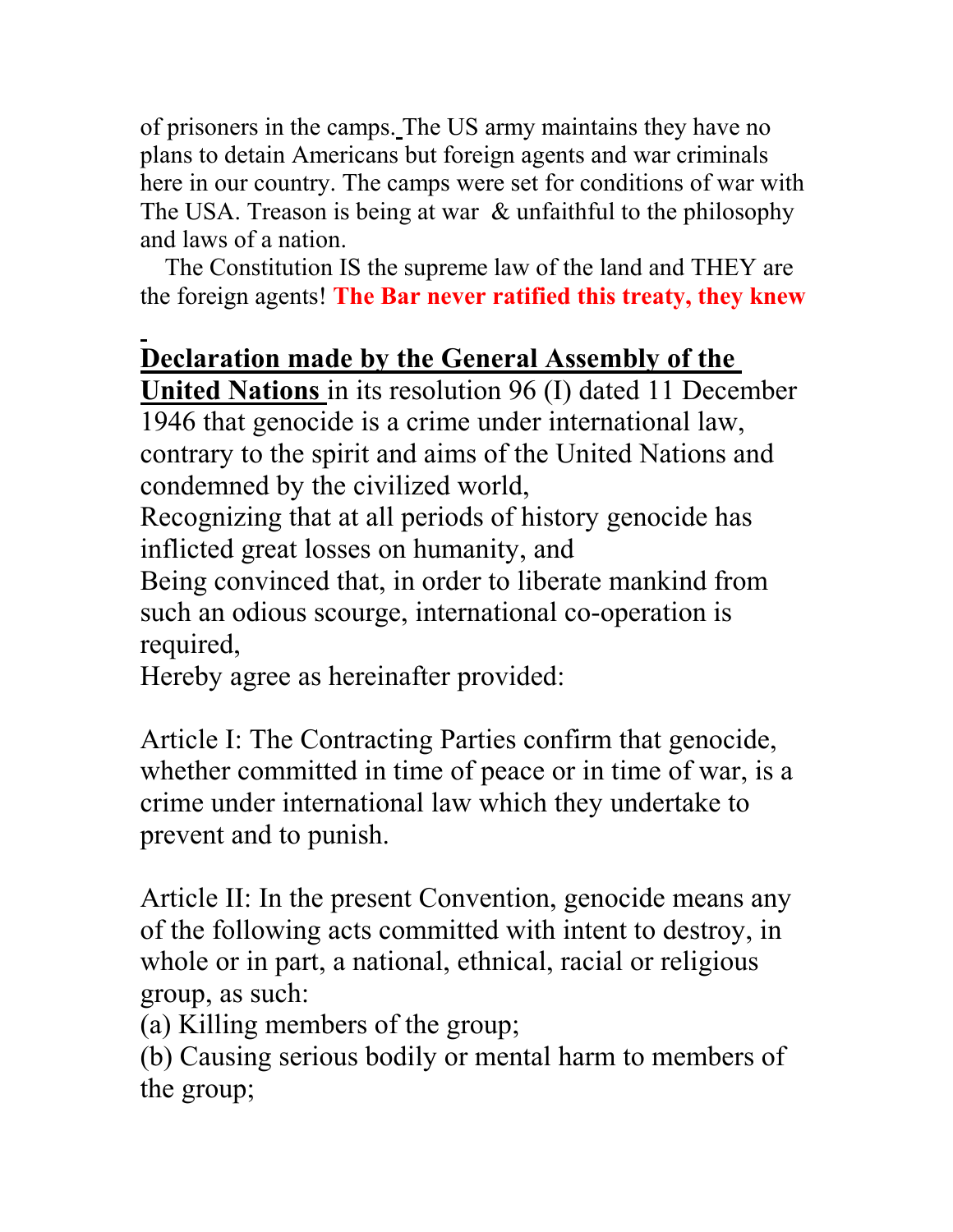(c) Deliberately inflicting on the group conditions of life calculated to bring about its physical destruction in whole or in part;

(d) Imposing measures intended to prevent births within the group;

(e) Forcibly transferring children of the group to another group.

Article III: The following acts shall be punishable:

(a) Genocide;

- (b) Conspiracy to commit genocide;
- (c) Direct and public incitement to commit genocide;
- (d) Attempt to commit genocide;
- (e) Complicity in genocide.

Article IV: Persons committing genocide or any of the other acts enumerated in article III shall be punished, whether they are constitutionally responsible rulers, public officials or private individuals.

Article V: The Contracting Parties undertake to enact, in accordance with their respective Constitutions, the necessary legislation to give effect to the provisions of the present Convention, and, in particular, to provide effective penalties for persons guilty of genocide or any of the other acts enumerated in article III.

Article VI: Persons charged with genocide or any of the other acts enumerated in article III shall be tried by a competent tribunal of the State in the territory of which the act was committed, or by such international penal tribunal as may have jurisdiction with respect to those Contracting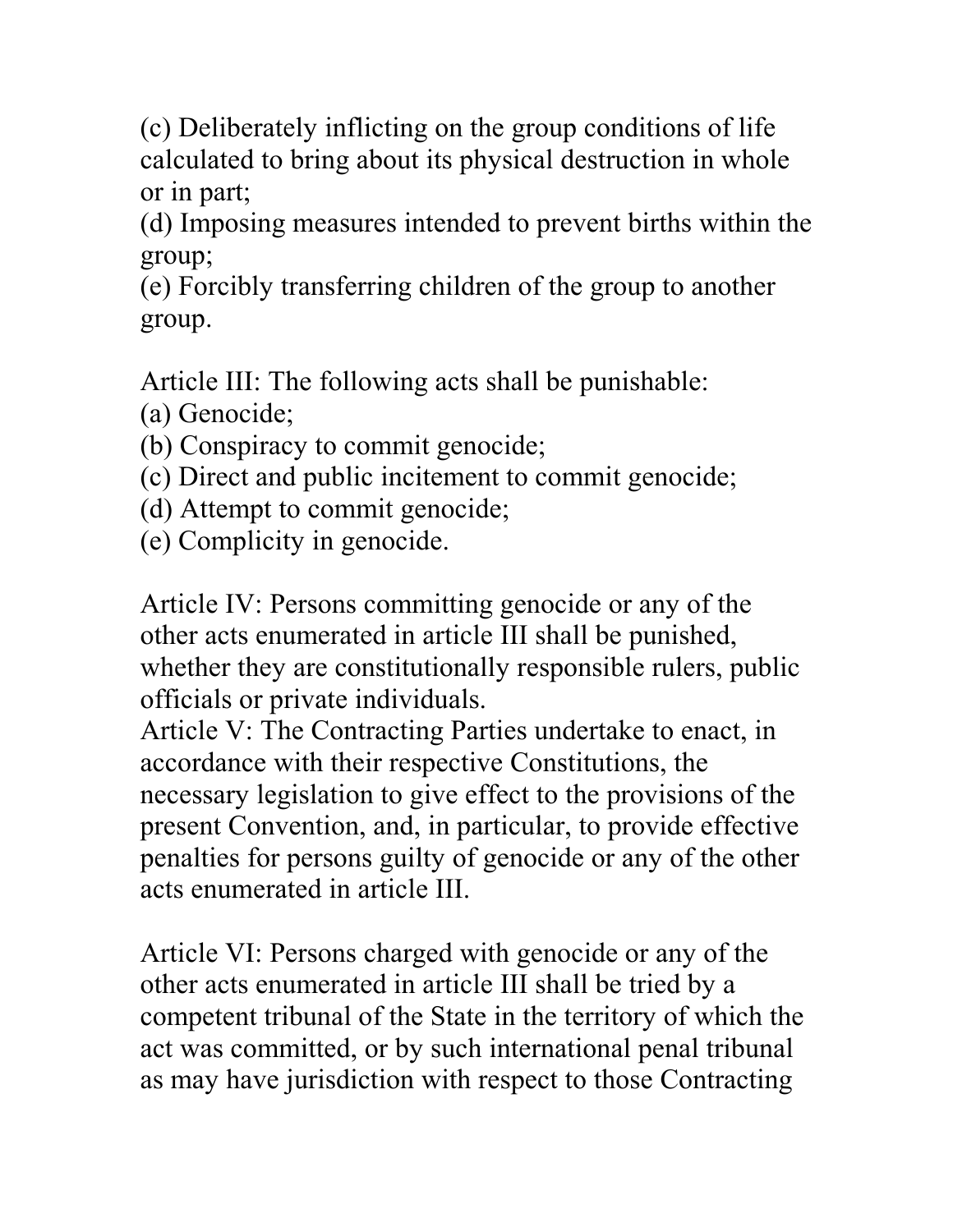Parties which shall have accepted its jurisdiction.

Article VII: Genocide and the other acts enumerated in article III shall not be considered as political crimes for the purpose of extradition.

The Contracting Parties pledge themselves in such cases to grant extradition in accordance with their laws and treaties in force.

Article VIII: Any Contracting Party may call upon the competent organs of the United Nations to take such action under the Charter of the United Nations as they consider appropriate for the prevention and suppression of acts of genocide or any of the other acts enumerated in article III.

Article IX: Disputes between the Contracting Parties relating to the interpretation, application or fulfillment of the present Convention, including those relating to the responsibility of a State for genocide or for any of the other acts enumerated in article III, shall be submitted to the International Court of Justice at the request of any of the parties to the dispute.

Article X: The present Convention, of which the Chinese, English, French, Russian and Spanish texts are equally authentic, shall bear the date of 9 December 1948.

Article XI: The present Convention shall be open until 31 December 1949 for signature on behalf of any Member of the United Nations and of any non-member State to which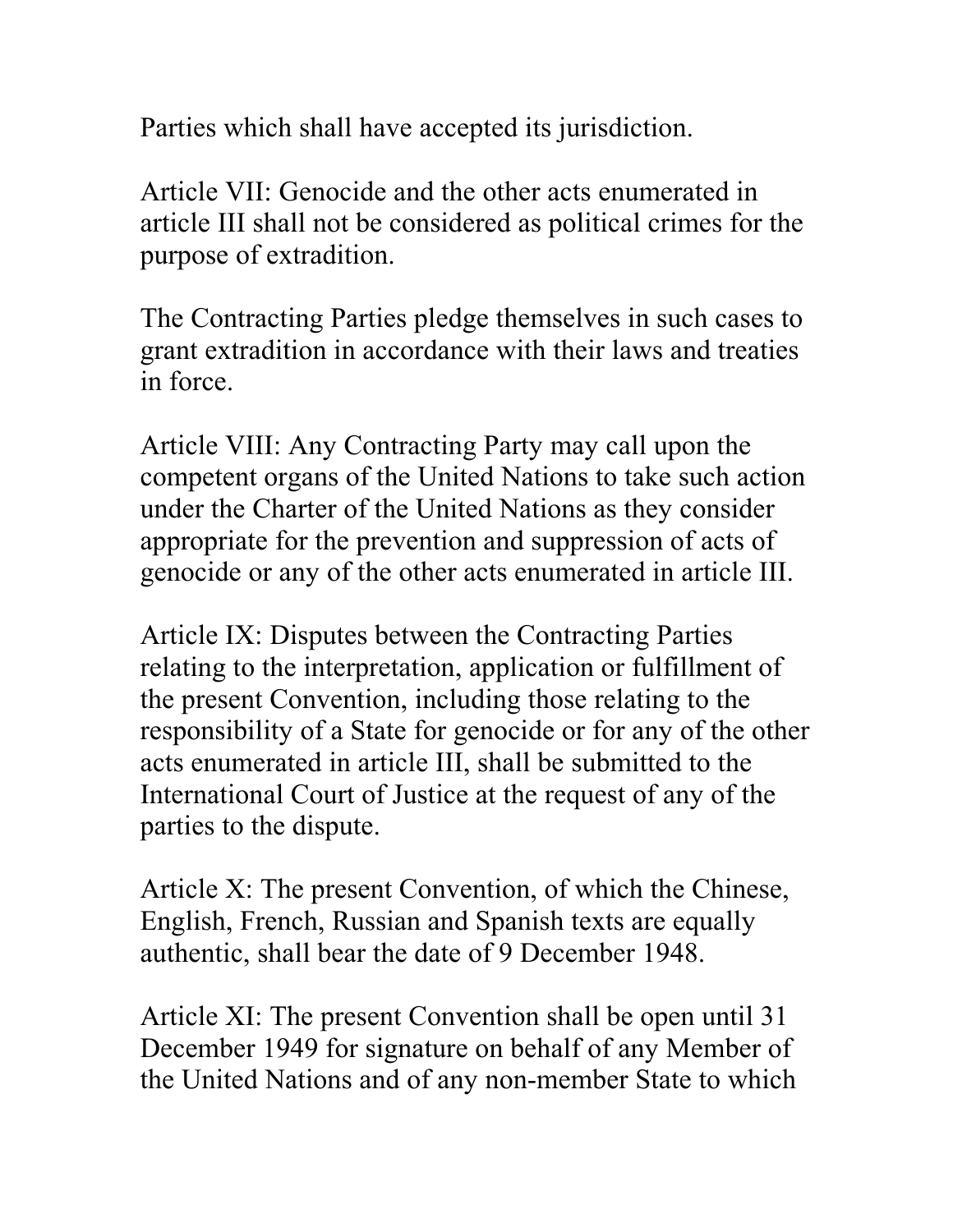an invitation to sign has been addressed by the General Assembly.

The present Convention shall be ratified, and the instruments of ratification shall be deposited with the Secretary-General of the United Nations.

After 1 January 1950, the present Convention may be acceded to on behalf of any Member of the United Nations and of any non-member State which has received an invitation as aforesaid. Instruments of accession shall be deposited with the Secretary-General of the United Nations.

Article XII: Any Contracting Party may at any time, by notification addressed to the Secretary-General of the United Nations, extend the application of the present Convention to all or any of the territories for the conduct of whose foreign relations that Contracting Party is responsible.

Article XIII: On the day when the first twenty instruments of ratification or accession have been deposited, the Secretary-General shall draw up a process-verbal and transmit a copy thereof to each Member of the United Nations and to each of the non-member States contemplated in article XI.

The present Convention shall come into force on the ninetieth day following the date of deposit of the twentieth instrument of ratification or accession.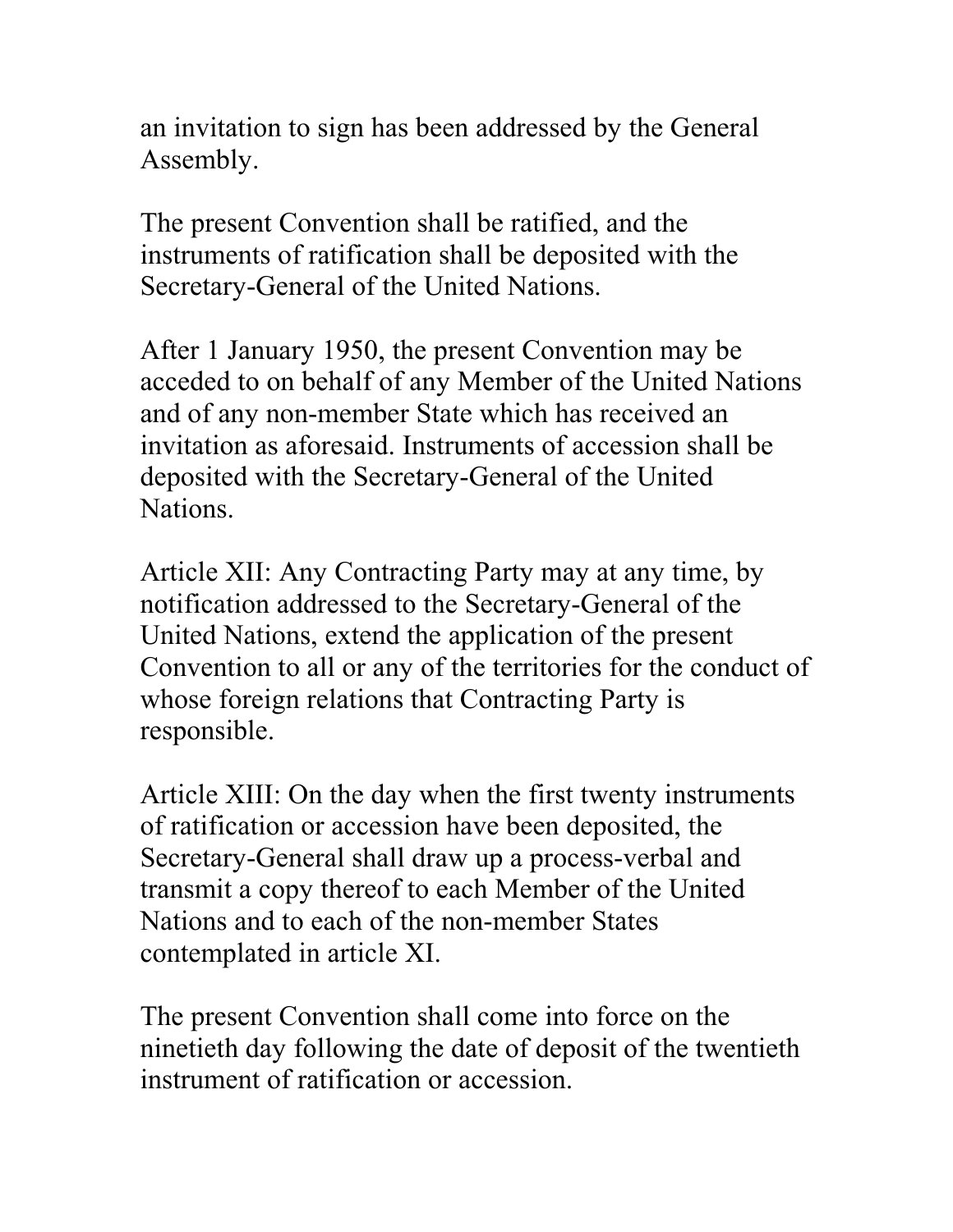Any ratification or accession effected, subsequent to the latter date shall become effective on the ninetieth day following the deposit of the instrument of ratification or accession.

Article XIV: The present Convention shall remain in effect for a period of ten years as from the date of its coming into force.

It shall thereafter remain in force for successive periods of five years for such Contracting Parties as have not denounced it at least six months before the expiration of the current period.

Denunciation shall be effected by a written notification addressed to the Secretary-General of the United Nations.

Article XV: If, as a result of denunciations, the number of Parties to the present Convention should become less than sixteen, the Convention shall cease to be in force as from the date on which the last of these denunciations shall become effective.

Article XVI: A request for the revision of the present Convention may be made at any time by any Contracting Party by means of a notification in writing addressed to the Secretary-General.

The General Assembly shall decide upon the steps, if any, to be taken in respect of such request.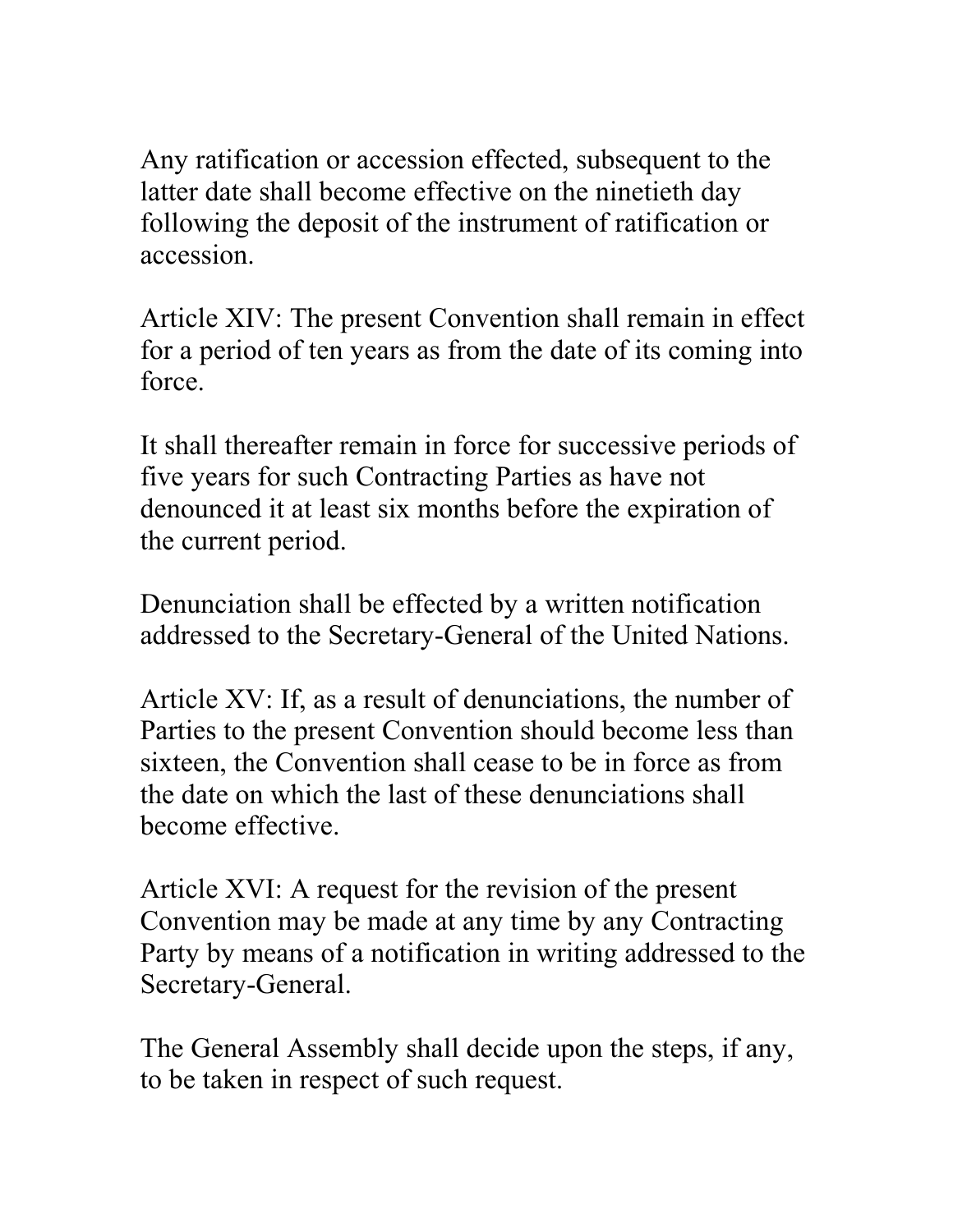Article XVII: The Secretary-General of the United Nations shall notify all Members of the United Nations and the non-member States contemplated in article XI of the following:

(a) Signatures, ratifications and accessions received in accordance with article XI;

(b) Notifications received in accordance with article XII;

(c) The date upon which the present Convention comes into force in accordance with article XIII;

(d) Denunciations received in accordance with article XIV;

(e) The abrogation of the Convention in accordance with article XV;

(f) Notifications received in accordance with article XVI.

Article XVIII: The original of the present Convention shall be deposited in the archives of the United Nations.

A certified copy of the Convention shall be transmitted to each Member of the United Nations and to each of the nonmember States contemplated in article XI.

Article XIX: The present Convention shall be registered by the Secretary-General of the United Nations on the date of its coming into force. http://www.prevent genocide.org/law/convention/text.htm ,

# **ARTICAL 6 I.C.T.R. WAR CRIMES STATUES**

All persons who planned, instigated, ordered, committed or otherwise aided and abetted in the planning, preparations or executions of a crime shall be individually held responsible for the crime. The fact that any of the acts was committed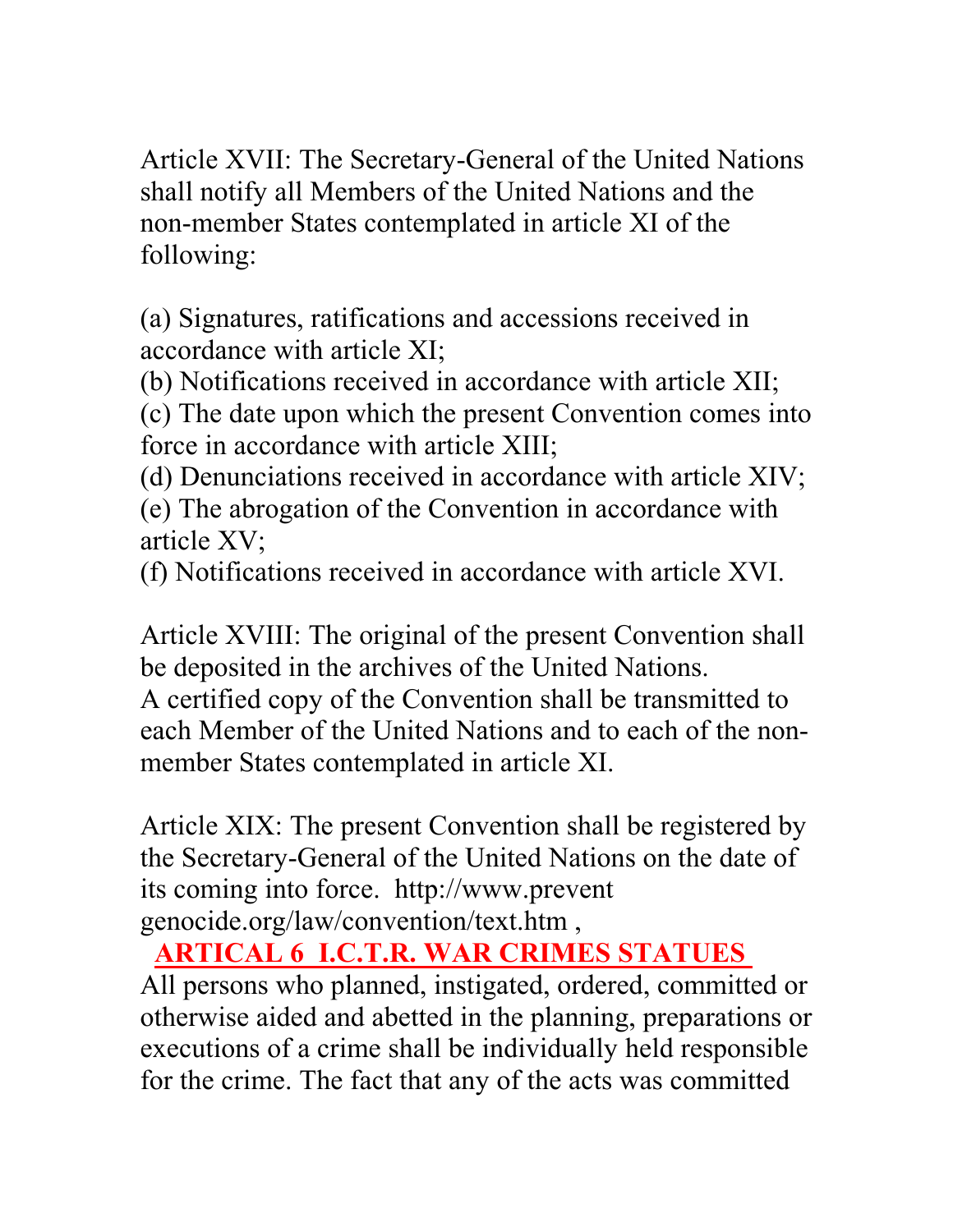by a subordinate does not relieve the superior of criminal responsibility if he knew or had reason to know that his subordinate was about to do did commit the acts and the supervisor failed to take action and punish his subordinate. http://www.hrw.org/sites/default/files/reports/ictr0110web wcover.pdf

YOU should key in "silent weapons for quiet wars"

# A Value Creator's warning to the value destroyers of the world and those who support them.

Liberty was lost when the first human didn't think himself a supplier of his own personal prosperity and happiness. It will not be restored until everyone does. The Great War

known as Armageddon is waged, the battle of good and evil, clearly defined. The Constitution of the universe is all the education needed to win the war of two worlds. Beware

North Dakota, War has been waged on me by enemies clearly defined. It is time to end this sick game and get on with life.

## **MORE FACTS TO PONDER**

>Isn't the cross a pagan simple, a medieval torture device? > No person or class who created a problem will have the tools to undo or fix the problem.

>Hitler never murdered the millions, the people he rallied and manipulated into doing it did.

>For law and justice to have any respect or trust, every official must answer to why we ended up here.

>Your certificate of title is proof you will pay road taxes bonds, and fees, they pawned the title for the debt!

>The greater the populations security and freedom, The sounder its money system. The more educated a society, the less crime their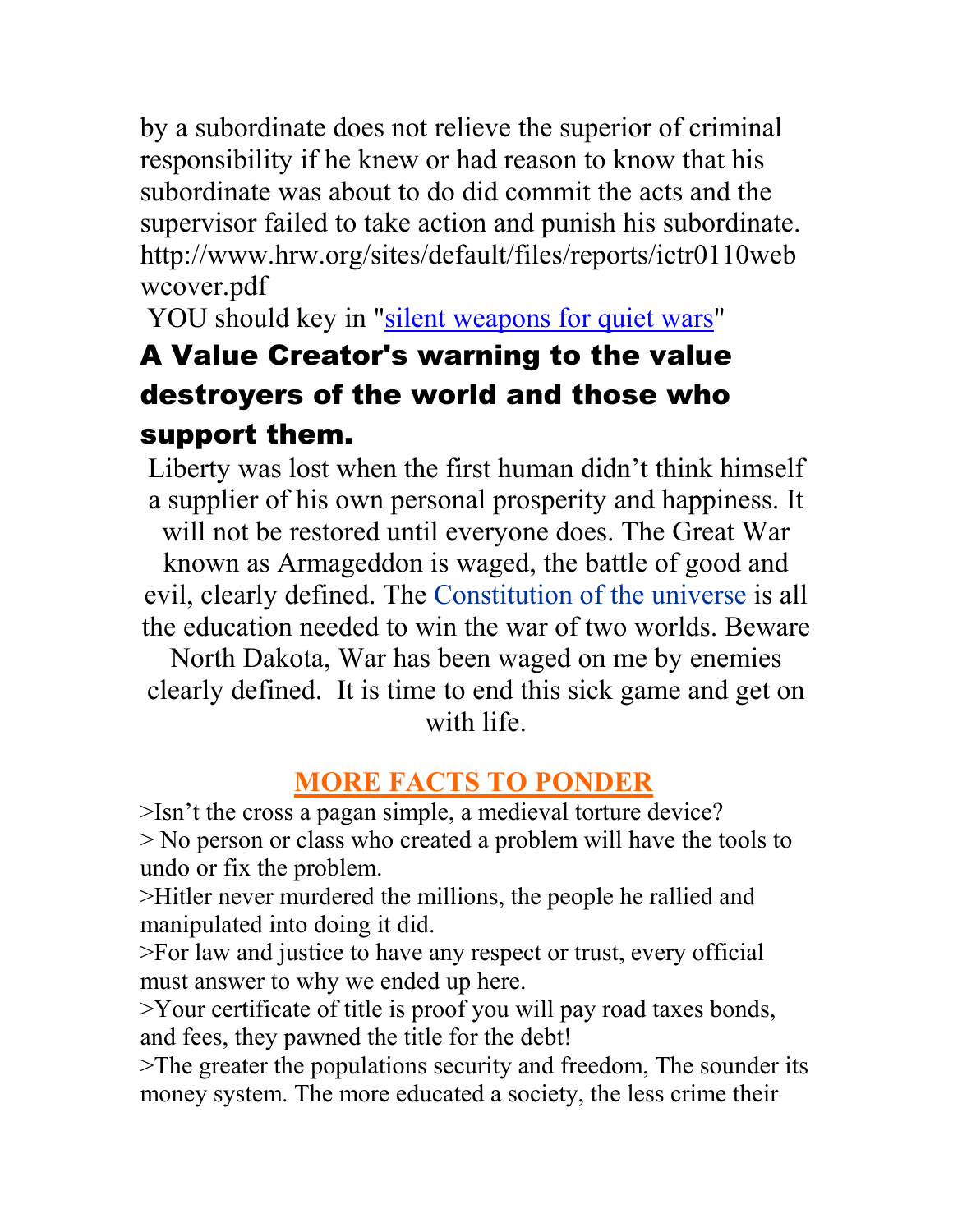will be.

> Freedom is the most misunderstood concept, IT STARTS WARS!

>Freedom is not free food, free education or health care.

>Gov and religion feed and grow as people get dumped down

>True education teaches to see the essence and THE POINT

>Treason is aiding and abetting the enemy, isn't paying tax and fines treason?

>YOU have NO "right" to work, food, housing, medicine, education or heat, you have a right to exist.

> Our whole educational system teaches us to fit in, adapt and obey, Genocidal slave conditioning?

>Educational, economic, legal, class, religious, cultural are all forms of genocidal acts.

>You can own a gold coin, you can't own a fed note,

> You own nothing without real money.

>The Fed, Gov and religions are the biggest pyramid schemes their is!

> YOUR labor and production is the only thing that make anything of value.

> The cries of patriots are the last stands of scoundrels.

>Your name in capitol letters is a legal fiction of you.

>The price of gold is a good gage on the value of a declining dollar >Having a lawyer in court states you are incompetent to defend yourself.

> Their is no such thing as a lawyers license!( key it in!)

> Law is a common right for all

>Those not governed by gods laws will be ruled by tyrants.

> Reality shows Abe Lincoln the biggest mass murder of American people, everyone in his war was American.

#### **Republic VS democracy**

Remember Bushes goals of spreading Democracy around the world? Remember " and to the republic for witch it stands?" What an amazing game! played on a dumped down nation! No democracy has Ever survived as it is simple mob rule, ruled by a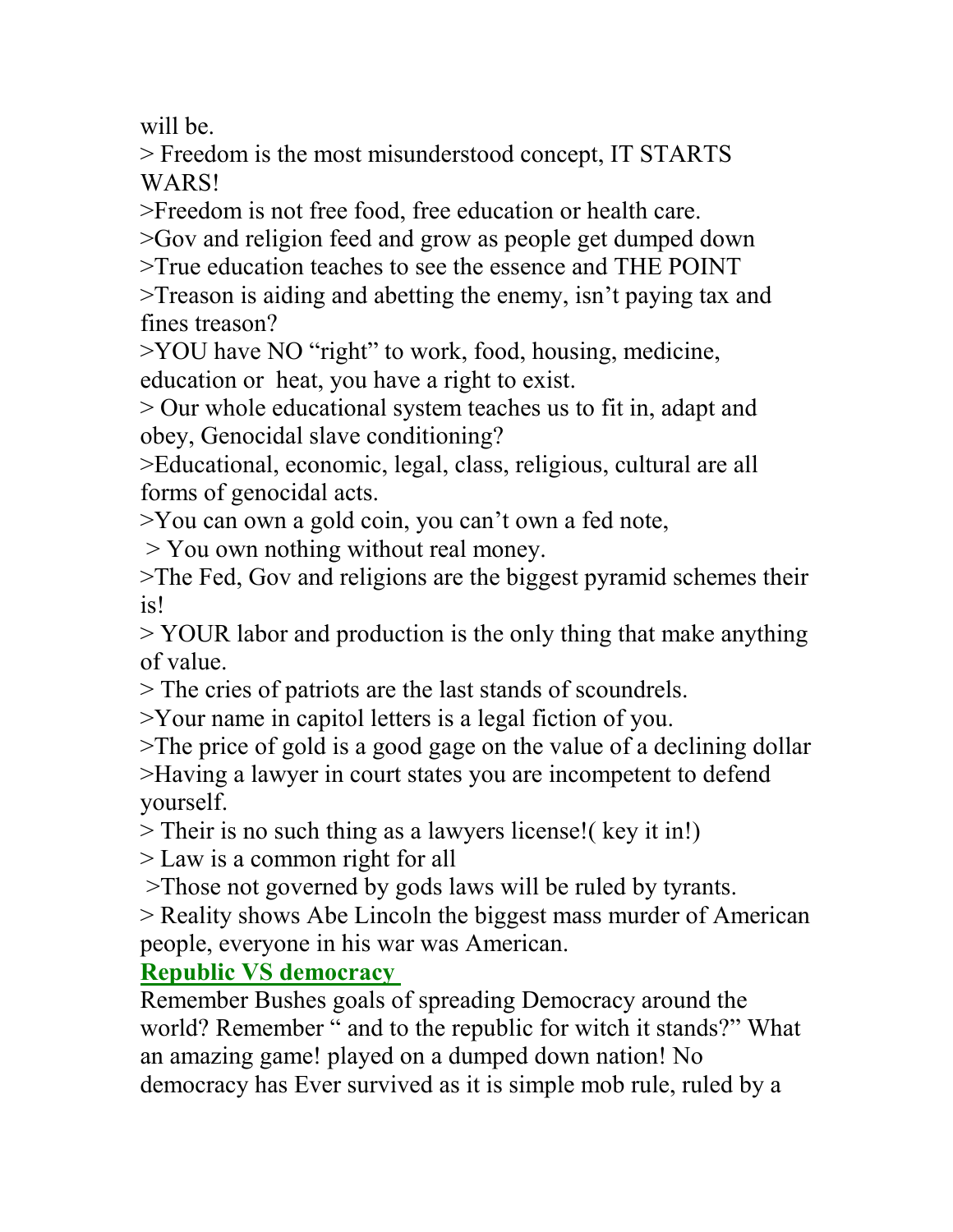ruling class. They make the laws, vote among themselves and PRESTO! a new income source of income for them all! You pay them for breaking what they decide you shouldn't do.

 Political agenda laws eat real human life and the mob is ruling in Your democracy! In a Republic, the law runs the roost, you can be free and safe in your own home as long as you hurt no one, no one will hurt you without trouble. The facts are, It matters not what you call it, they do have a goal to rule you and be above you, only time slows their goals.

## **THEIR IS NO VALAD AUTHORITY OVER YOU. period!**

>Ideology is the vaccine that immunizes the mind from reason. >Man has survived and thrived for centuries without any Gov. but go could not survive without man.

>Government and religion are the most destructive forces on earth. They both work contrary to mans interest and breed ignorance as they grow.

>Their needs and goals are 100% opposite of real reality.

>No country is free if one is enslaved.

>All mankind is severally biologically and Psychologically sick and delusional.

>Politics is an irrational expression of human sickness.

>Mass structure is responsible for all social ills.

>We all have an intense fear and desire for freedom but no one knows what it really is?

For over 2000 years, we have been programmed wrong for a class support structure.

>One small candle can light a world of darkness!

Every social leadership roll is a producer >  $\leq$  parasite set up.

> Only by advancing the individual can the society advance.

>Universal laws are the essence of all law and religion and life.

>Universal law is NO force, fraud, coercion or violence beyond protection from those who violate this law.

>All minds are cosmically connected, **Their** ill is **YOUR** illness. >Mouth responsibility is everyone's responsibility.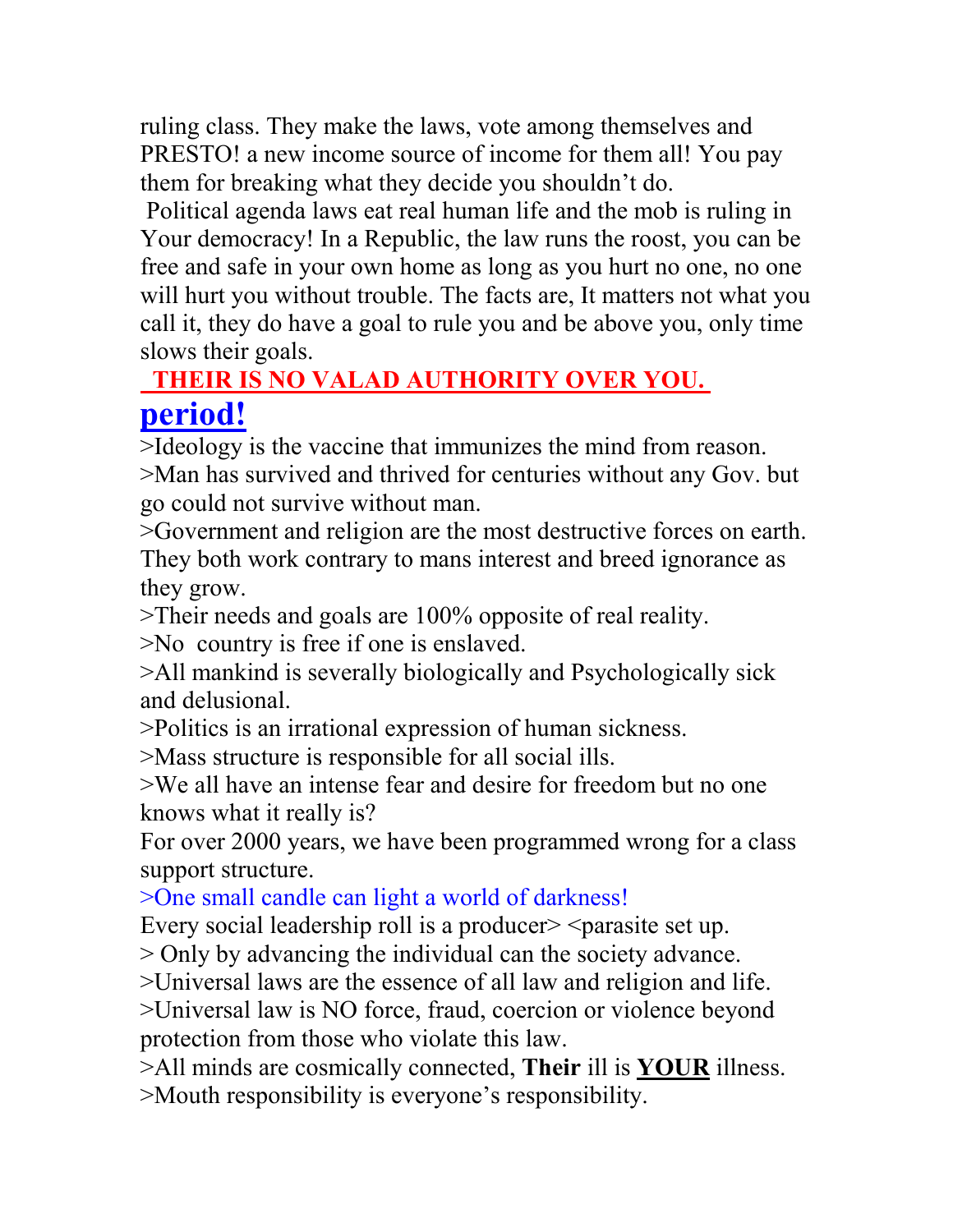>YOUR JOB is thought, discipline and control of YOUR actions! >We all are born and will die as individuals, What you do in between the dates is what measures your character ,content, and your value to society.

>No right of action can arise out of fraud and deceit.

>Honor is earned by honesty and integrity.

> Government is NOT a money making enterprise, It is a consumer of **YOUR** wealth, security, safety, time, happiness and freedoms.

#### **Ed, Dan Shane and Justin Curtis VS THE STATE MOTION TO CLAIM AND EXERSIZE CONSTSTUTIONAL RIGHTS AND REQUIRE JUDGE TO RULE ON THIS MOTION.**

This is a demand of oath of office protections from all officers of this court as said oaths require. Since all courts require either a valid contract or a damaged victim or both for a court to have lawful jurisdiction, It is now motioned that a contract or victim be placed into evidence or said jurisdiction is challenged and void for lack of evidence.

 It is further motioned that the officers of this court are under oath and attest that they are in fact members of the judicial branch of this LAWFUL government and not under a foreign jurisdiction of Congress of the UNITED STATES. You will fail to remain in your office if you conspire against me, My rights and your lawful duties you collect pay for.

Now comes; Defendant ;  $Curtis$ And moves this court, pursuant to said oaths taken by all attending officers of the court and all public servants with express interest in this matter to acknowledge the following.

1.

 My time is not free, I will bill each and every officer at a rate of \$350 per hour for my time and \$10,000 per violation of my Constitutional rights violated or ignored. I will seek full prosecution of the guilty for breach of contract and dereliction of duty.

#### 2.

 To acknowledge and act in accordance with the US Federal court ruling to wit;

A. The claim of Constitutional rights can not be converted to a crime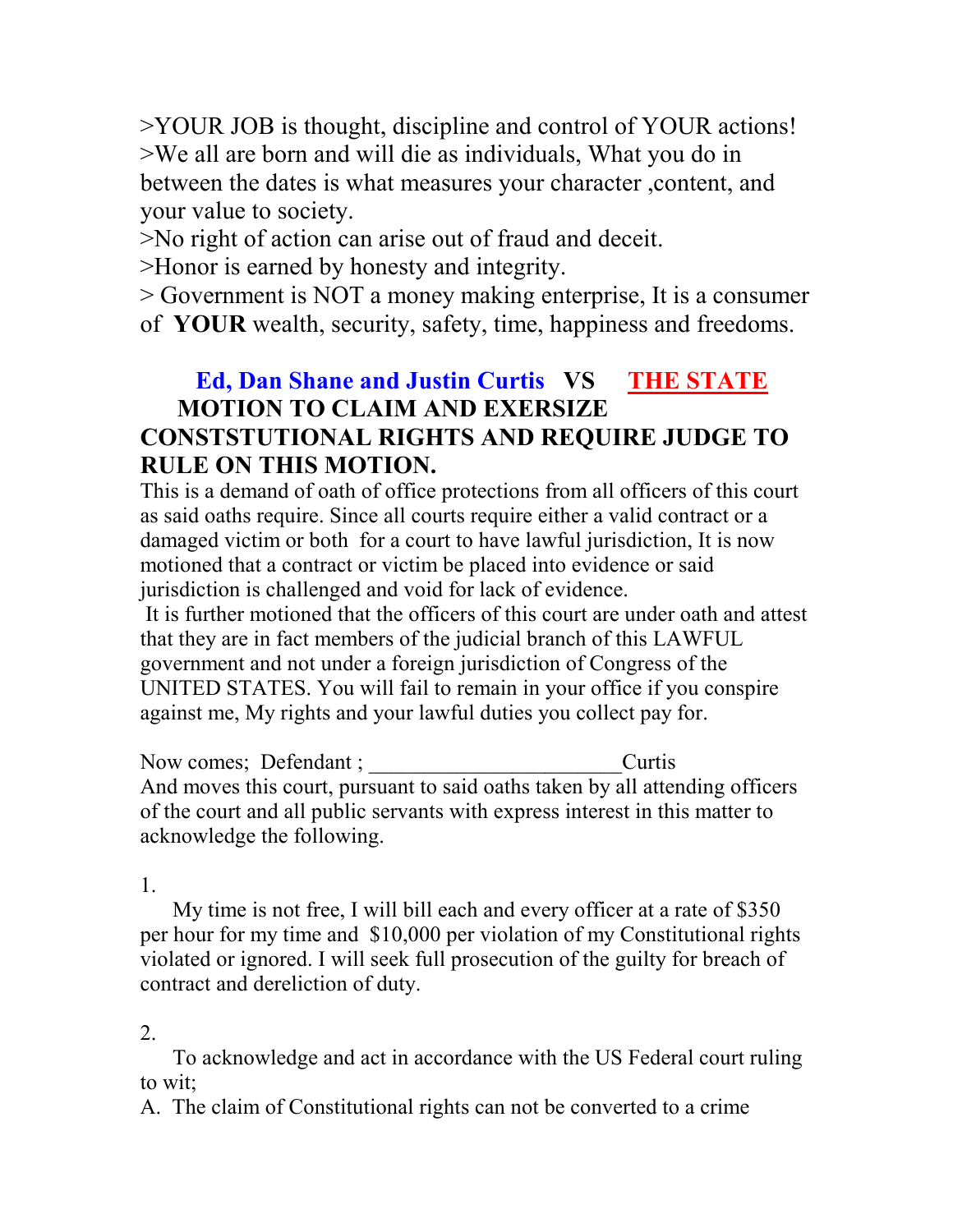Miller VS U.S.

B. The Constitution is a written instrument, it does not change in meaning. U.S. VS Kruikshank.

C. Silence can only be equated to fraud when their is a moral and legal duty to speak.

D. A contract made in fraud is null and void in a lawful court of law.

#### 3.

 All officers swear to abide by oaths to the Constitution of the United States Article VI clause  $2&3$  of the US CONSTITUTION.

#### 4.

 To provide full due process of law pursuant to Amendments; 1,4,5,6,7,9,&14 of the US Constitution and other revel ant amendments of your job descriptions with the North Dakota Constitution as required. 5.

 All officers swear to provide equal protection of the law with no exceptions.

#### 6.

 To respect, protect and defend each and every right of this plaintiff, An American citizen in this matter Guaranteed by all oaths of all officers of my lawful Government.

7.

 All officers swear to uphold the Constitution as the Supreme law of this land and agree to help fully prosecute and bring to justice ALL actors working under color of law, with no jurisdiction thus violating all concepts of law and justice for this Sovereign citizen.

 LET IT BE FULLY KNOWN, THESE ARE YOUR EMPLOYEES; **YOU** pay them, they are your servants! it is 100% **YOUR** responsibility they do protect and defend the Constitution of the United states they took and oath to. YOU will be the one aiding and abetting the enemy. Every man that puts money into the hands of government places a sward that will some day be at his neck and in his enemies hand. Those who would take money through swindle and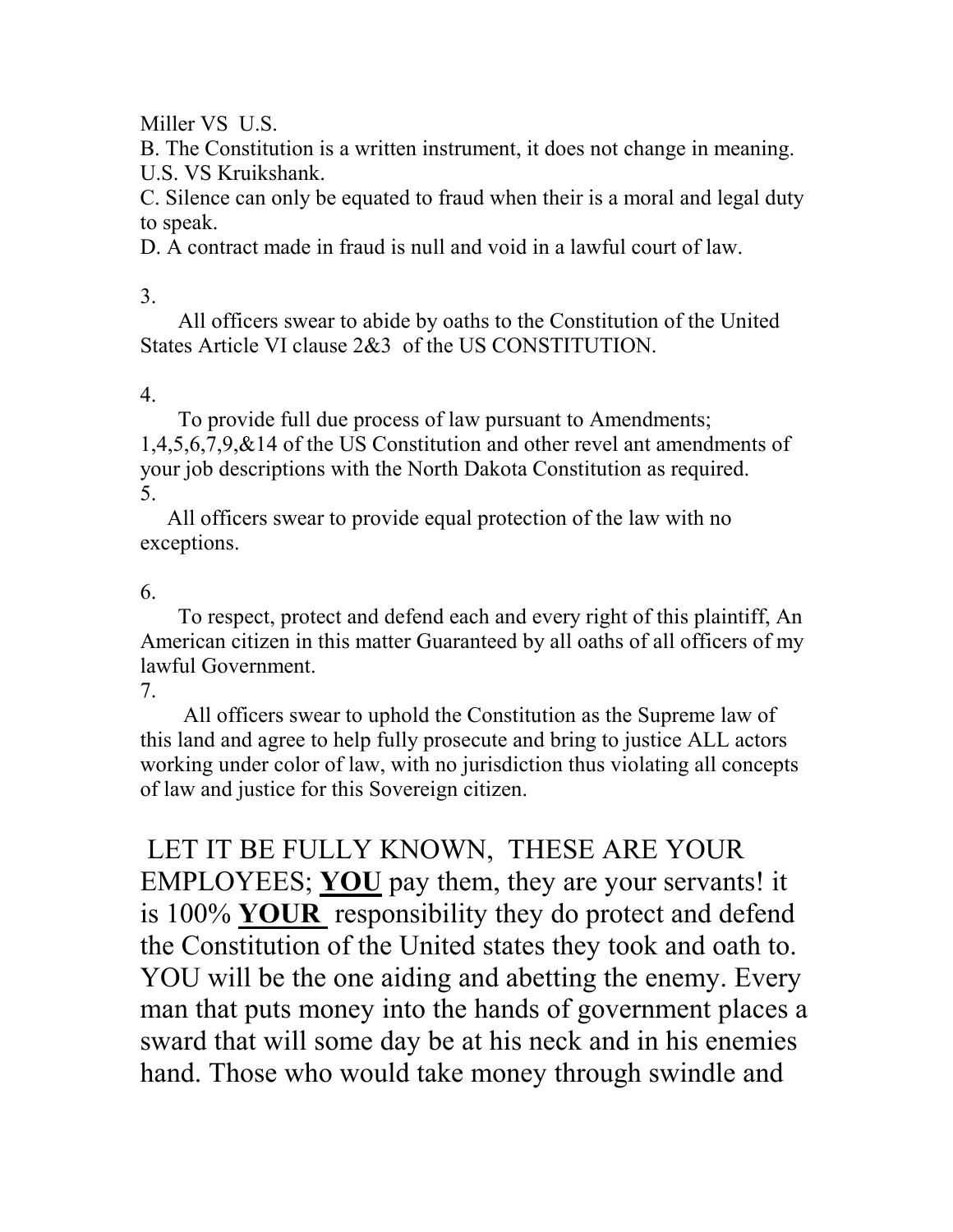without consent will use his plunder to make easier his robbery the next time. When you allow your servants to violate the rights of even one person, It is no less than an act of war against the peace and security of all. It is the public who must answer for their deliberate indifference and silence.

The Nuremberg trials of leading Nazis made it abundantly clear when they established the principals that individuals can and will be legally punished, even with death for obeying the laws of their Government. Their is higher laws that every human is duty bound to obey, respect and live by. To aid and abet those who would violate these higher laws, will make you just as guilty as them who would do it. In any court of justice,

YOU are either GUILTY or INNOCENT.

CRIMINAL CLASSESS

 After the fall of Nazi Germany all Germans were divided into criminal classes,

CLASS 1- Major offenders, top ranking officials of the country and state.

CLASS 2- Offenders, activists, military, profiteers and those who openly supported the regime for power and profit.

CLASS 3- Lesser offenders and party members, the followers who didn't commit serious crimes.

CLASS 4- The followers and small Frye who could not avoid some form of participation to keep jobs and survive. CLASS 5- The exonerated! The real heroes who were the resistance, the terrorist of Nazism.

**Warrant for Arrest**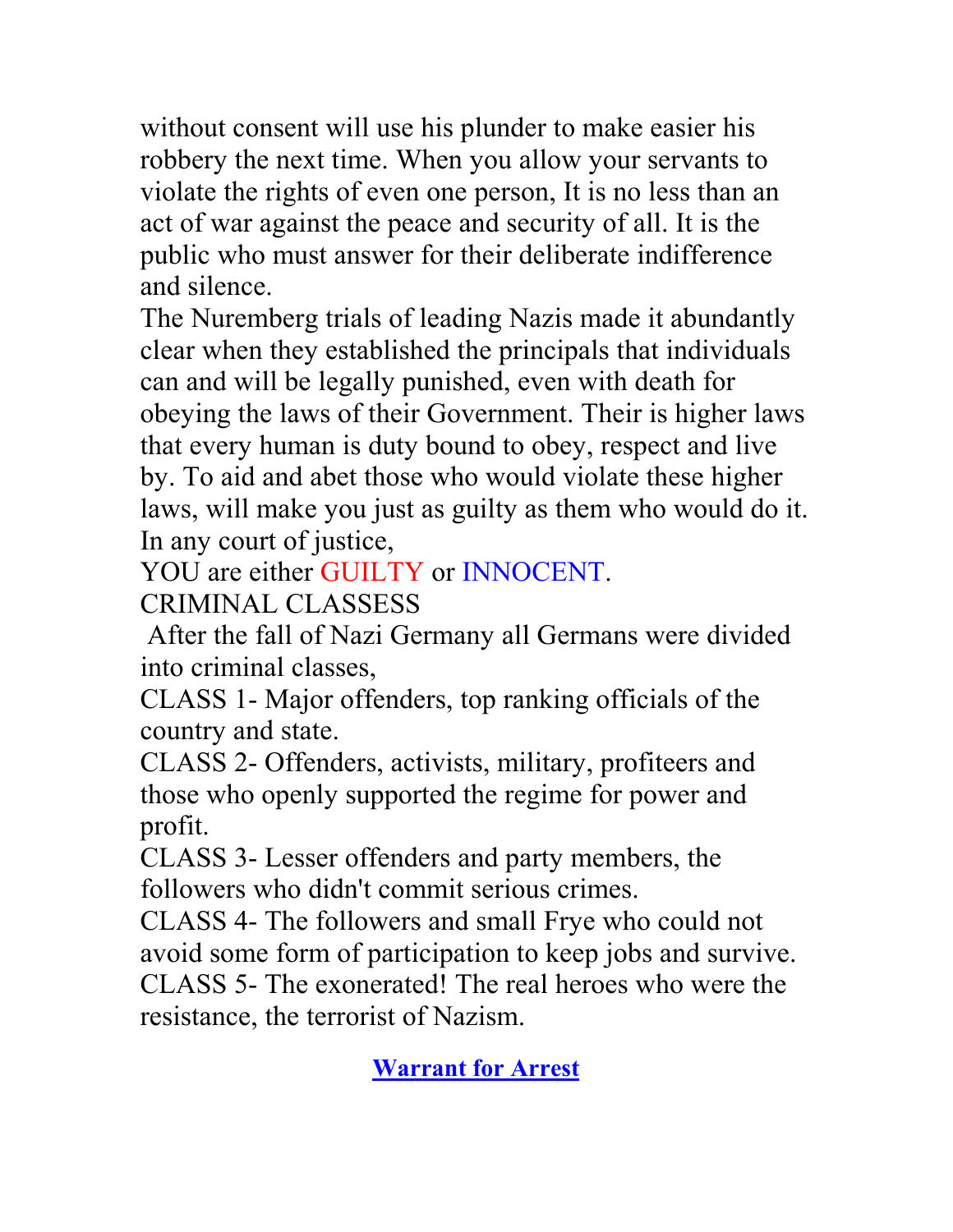#### **You have wrongfully stopped me from doing my duties.**

I bill at \$250 per hour + expenses with a minimum of 2 hours defending myself for a victimless crime. The first 5 minutes are free and I will bill you for any time thereafter.

Officer\_\_\_\_\_\_\_\_\_\_\_\_\_\_\_\_\_

Badge#\_\_\_\_\_\_\_\_\_\_\_\_\_\_\_\_\_\_\_\_\_

\$10,000 Damage per violation of each and every one of my Constitutional rights you break. I am not under Admirality or maritime jurisdiction nor a criminal nor incompetent and dismiss you as my judge.

All rights reserved

After 5 minutes, I will charge you with

Count 1: **FORGERY** in violation of N.D.C.C. § 12.1-24-01 in that on  $o\bar{r}$  about today, the above-named defendant, with intent to deceive or harm another person, or with knowledge that he was facilitating such deception or harm by another person, knowingly and falsely made, completed, or altered any writing, or knowingly uttered or possessed a forged or counterfeited writing, pursuant to a scheme to defraud another or others of money or property to-wit: that during said time period, the defendant knowingly and willingly committed these crimes.

Count 2: **THEFT BY DECEPTION** in violation of N.D.C.C. § 12.1-23-02(2) in that on or about today, the above-named defendant knowingly attempted to obtain the property of another by deception with intent to deprive the owner thereof, or intentionally deprived another of his property by deception, to-wit: that on or about said day, the defendant knowingly and willingly committed these crimes.

THERE IS NO PROOF A CRIME HAS BEEN COMMITTED.

YOU ARE HEREBY COMMANDED to arrest the above-named defendants and bring him forth before the nearest available magistrate to answer this complaint.

STATE EMPLOYEES: 1. **Scott Griffith,** 2.**John Irby**, 3. **Wayne K. Stenehjem** 4.**Dorothy Howard** 5. **Douglas Herman,** 6.**Krista Andrews,** 7 **Rodger Minche**. **Addar Boening, and ALL N.D. " officers of the courts SHOULD BE IN PRISON.**

 **Today, the technology is thousands of times better NO ONE will escape justice. ALL forms of**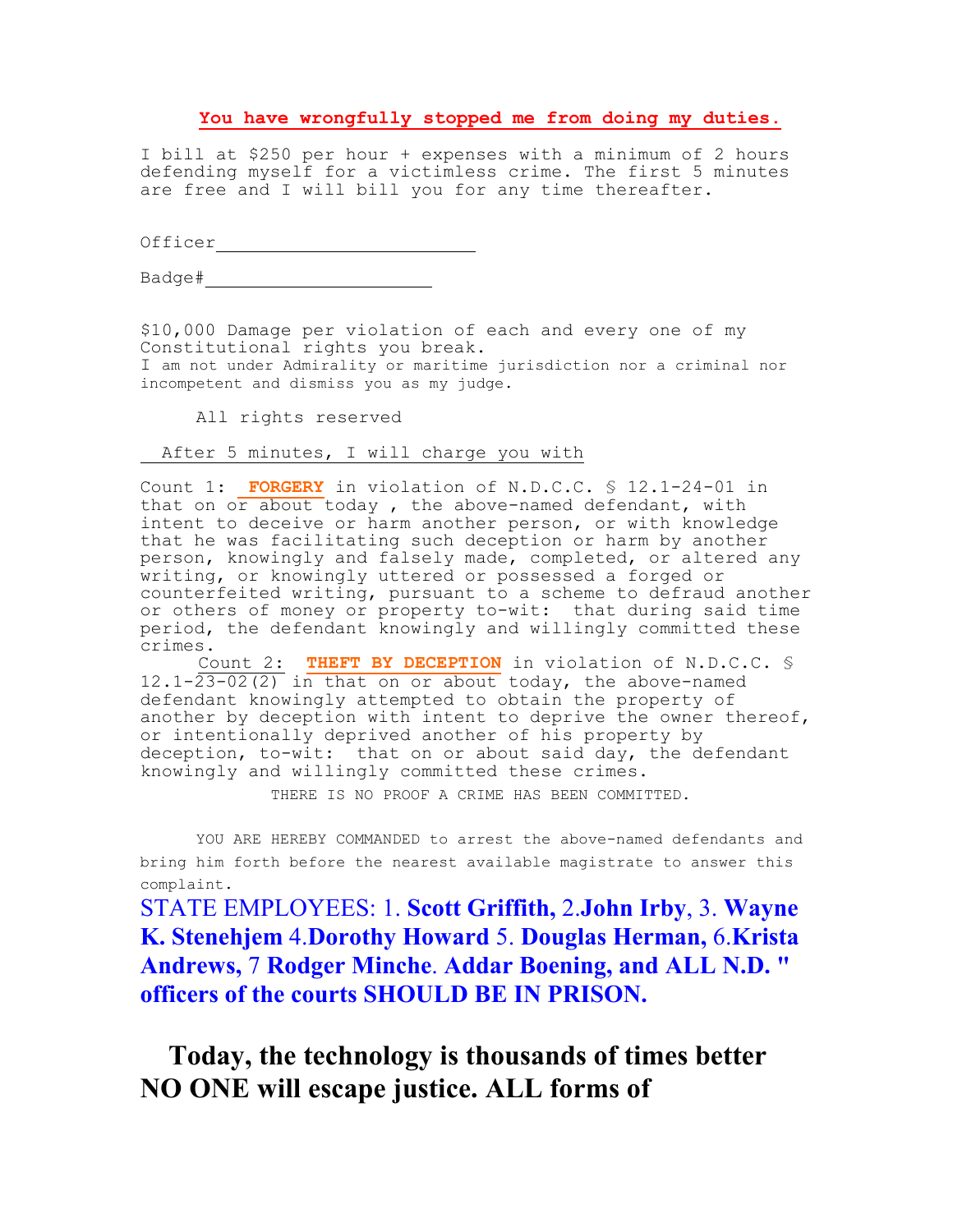**communications, fax, web, e-mail, phones, meeting minutes, and public records will be used to hold all responsible when this criminal government collapses in it's own corruption. It is in black and white! Either you choose to be free or a slave. Either law applies to all or it doesn't. you choose to live in an insane asylum or you don't. either you choose non realty or realty. ignorance or complicity . life or death, we are criminals or they are. YOU can Coast or take charge of your one and only life. Follow or lead, rich or poor, heaven or hell, wake up or sleep? We are now living in the darkest period in all human history, we went from the richest and freest to the most enslaved debtors in all human history. THESE ARE THE FACTS, YOU threaten MY life and family with your ignorance. I have been factually destroyed by YOUR public servants, I have spent 7 years, 5 in prison for standing on the law. The abuse of power, the out right lies, Treasons, rights violations and complete silence and deliberate indifference of all YOUR employees is way beyond criminal. What gives YOU/ your employees the right to tell me how to live as long as I hurt no one? What business is it of YOURS what I do, say, ingest, smoke, drink or do? What is freedom?**

**Psychological operations units exist!**

FEMA, working with the US health services is preparing to operate all mental health facilities for the USA.

 IS IT FOR US OR THEM? That is 100% up to YOU! The tools of mass oppression and mental screenings for those who speak out is a form of Fascism or Nazism. It makes non violent political prisoners food of the few. I believe, The Military will liberate us upon the collapse of this Government. I see, while as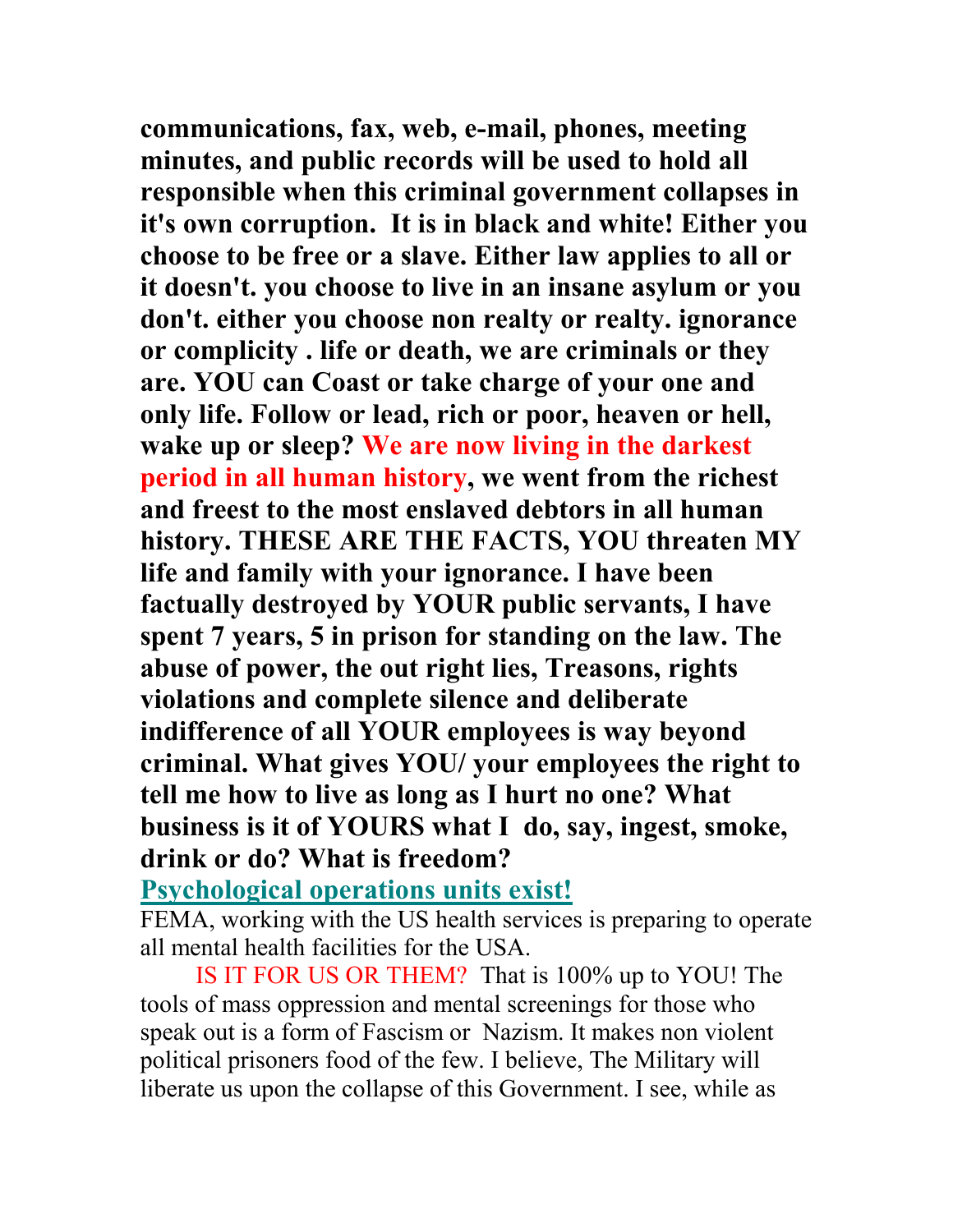they were over liberating others, they will see their families were being enslaved and robbed. I believe; JRCC> MRCC and the Walls I was forced into will house the ones who did this to us and all the silent ones who let it happen. Think on this, Is it really in the interest of big business to narrow its market to just the rich? Is it in the military's best interest to damage those who support them? Is it sane to go get shot at for a political agenda?

 How could the world survive with one ruler and this flawed philosophy we live with? Witch class really benefits this world and who are the resistors to prosperity? I say, only the worthy will see the future but who is the real worthy?

## **This is a small look at Corrinthians1**

We were destined to be gods, How far into hell we go is 100% up to YOU.

**1;19** It is written, I will destroy the wisdom of the wise and bring to nothing, the understanding of the prudent

**1;27** God has chosen the foolish things of life to put to shame the wise, god has chosen the weak.

**2;5** that your faith shall not be in the wisdom of men but in the power of god.

**2;16** But we all have the mind of Christ

**2;7** but we speak the wisdom of god in mystery, the hidden wisdom witch god ordained and hid for the day of glory

**3;3** You are still carnal their is still envy, stiff and divisions among you and behaving as mortal men.

**3;9** for we are gods fellow workers YOU are gods field, you are gods buildings

**3;11** no other foundation can man lay that witch was laid by Jesus

**3;13** each ones work will become clear on their day of judgment.

Fire will judge each ones work of what sort it is.

**3:16** Do you not know that you are the temple of god? and the spirit of god dwells in you?

**3;19** For he catches the wise in their own craftiness

**3;20** The lord knows the minds of the and thoughts of the wise and they are frugal.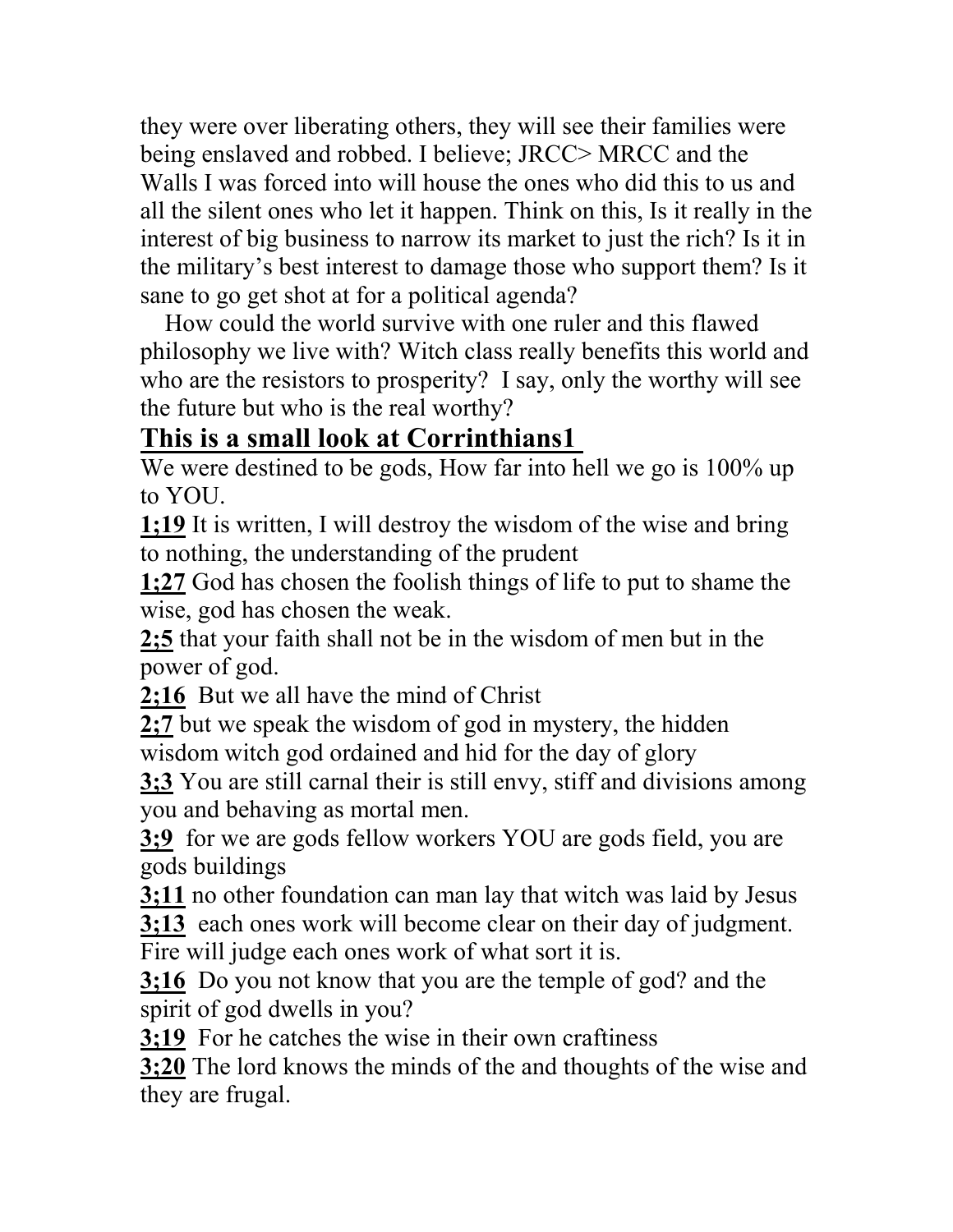**3;23** and you are chrisms and Christ is god.

## What Government or religion could survive under Gods laws? **THE 10 COMMANDMENTS**

1. I am the LORD your God: you shall not have strange Gods before me.

- 2. You shall not take the name of the LORD your God in vain.
- 3. Remember to keep holy the LORD'S Day.
- 4. Honor your father and your mother.
- 5. You shall not kill.
- 6. You shall not commit adultery.
- 7. You shall not steal.
- 8. You shall not bear false witness against your neighbor.
- 9. You shall not covet your neighbor's wife.
- 10. You shall not covet your neighbor's goods.

## **Bill of Rights**

### **Amendment I**

Congress shall make no law respecting an establishment of religion, or prohibiting the free exercise thereof; or abridging the freedom of speech, or of the press; or the right of the people peaceably to assemble, and to petition the government for a redress of grievances.

## **Amendment II**

A well regulated militia, being necessary to the security of a free state, the right of the people to keep and bear arms, shall not be infringed.

## **Amendment III**

No soldier shall, in time of peace be quartered in any house, without the consent of the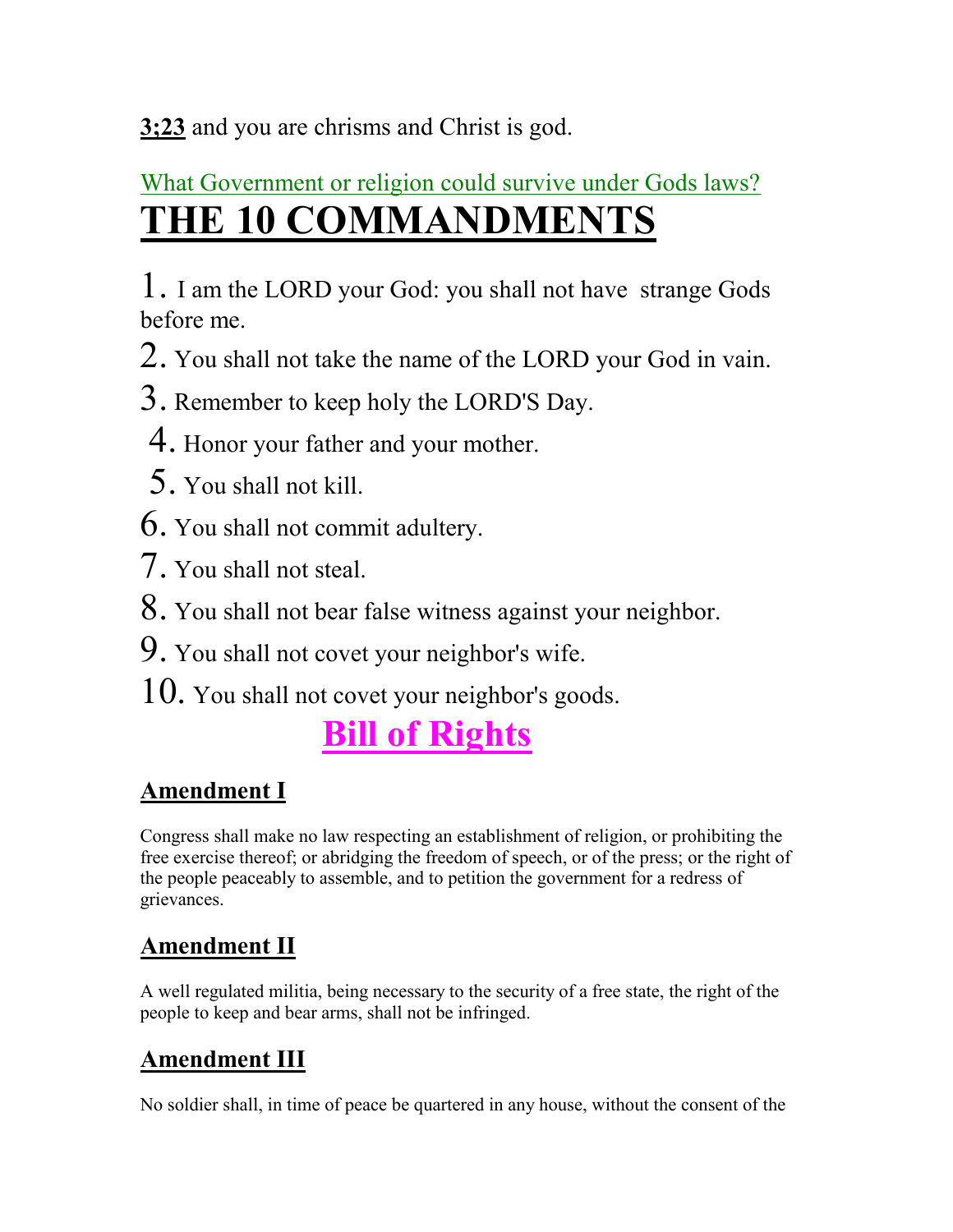owner, nor in time of war, but in a manner to be prescribed by law.

#### **Amendment IV**

The right of the people to be secure in their persons, houses, papers, and effects, against unreasonable searches and seizures, shall not be violated, and no warrants shall issue, but upon probable cause, supported by oath or affirmation, and particularly describing the place to be searched, and the persons or things to be seized.

#### **Amendment V**

No person shall be held to answer for a capital, or otherwise infamous crime, unless on a presentment or indictment of a grand jury, except in cases arising in the land or naval forces, or in the militia, when in actual service in time of war or public danger; nor shall any person be subject for the same offense to be twice put in jeopardy of life or limb; nor shall be compelled in any criminal case to be a witness against himself, nor be deprived of life, liberty, or property, without due process of law; nor shall private property be taken for public use, without just compensation.

### **Amendment VI**

In all criminal prosecutions, the accused shall enjoy the right to a speedy and public trial, by an impartial jury of the state and district wherein the crime shall have been committed, which district shall have been previously ascertained by law, and to be informed of the nature and cause of the accusation; to be confronted with the witnesses against him; to have compulsory process for obtaining witnesses in his favor, and to have the assistance of counsel for his defense.

### **Amendment VII**

In suits at common law, where the value in controversy shall exceed twenty dollars, the right of trial by jury shall be preserved, and no fact tried by a jury, shall be otherwise reexamined in any court of the United States, than according to the rules of the common law.

### **Amendment VIII**

Excessive bail shall not be required, nor excessive fines imposed, nor cruel and unusual punishments inflicted.

### **Amendment IX**

The enumeration in the Constitution, of certain rights, shall not be construed to deny or disparage others retained by the people.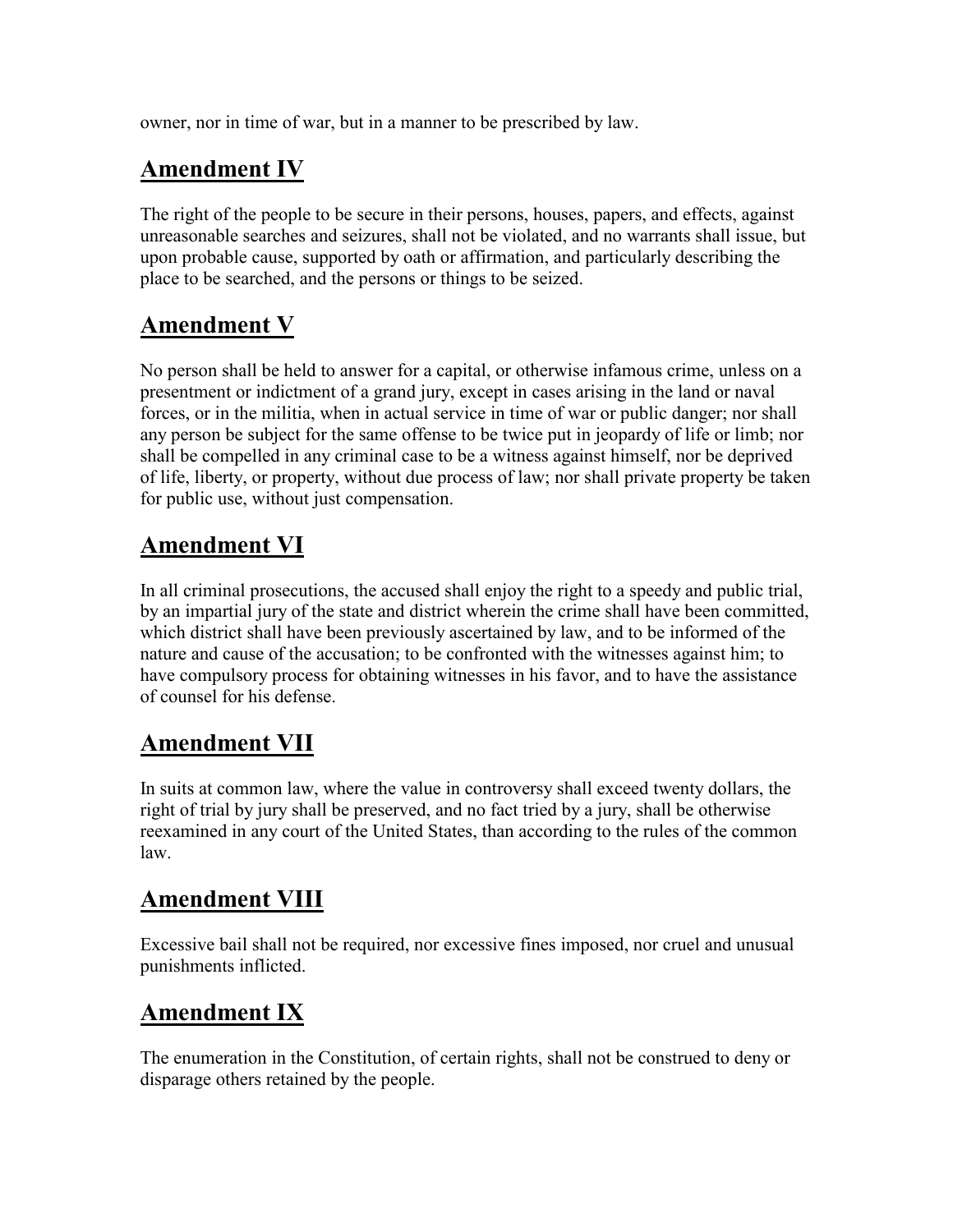#### **Amendment X**

The powers not delegated to the United States by the Constitution, nor prohibited by it to the states, are reserved to the states respectively, or to the people.

## **Declaration of Independence**

IN CONGRESS, July 4, 1776

The unanimous Declaration of the thirteen united States of America

When in the Course of human events, it becomes necessary for one people to dissolve the political bands which have connected them with another, and to assume among the powers of the earth, the separate and equal station to which the Laws of Nature and of Nature's God entitle them, a decent respect to the opinions of mankind requires that they should declare the causes which impel them to the separation.

We hold these truths to be self-evident, that all men are created equal, that they are endowed by their Creator with certain unalienable Rights, that among these are Life, Liberty and the pursuit of Happiness.--That to secure these rights, Governments are instituted among Men, deriving their just powers from the consent of the governed, --That whenever any Form of Government becomes destructive of these ends, it is the Right of the People to alter or to abolish it, and to institute new Government, laying its foundation on such principles and organizing its powers in such form, as to them shall seem most likely to effect their Safety and Happiness. Prudence, indeed, will dictate that Governments long established should not be changed for light and transient causes; and accordingly all experience hath shown, that mankind are more disposed to suffer, while evils are sufferable, than to right themselves by abolishing the forms to which they are accustomed. But when a long train of abuses and usurpations, pursuing invariably the same Object evinces a design to reduce them under absolute Despotism, it is their right, it is their duty, to throw off such Government, and to provide new Guards for their future security.--Such has been the patient sufferance of these Colonies; and such is now the necessity which constrains them to alter their former Systems of Government. The history of the present King of Great Britain is a history of repeated injuries and usurpations, all having in direct object the establishment of an absolute Tyranny over these States. To prove this, let Facts be submitted to a candid world.

He has refused his Assent to Laws, the most wholesome and necessary for the public good.

He has forbidden his Governors to pass Laws of immediate and pressing importance, unless suspended in their operation till his Assent should be obtained; and when so suspended, he has utterly neglected to attend to them.

He has refused to pass other Laws for the accommodation of large districts of people, unless those people would relinquish the right of Representation in the Legislature, a right inestimable to them and formidable to tyrants only.

He has called together legislative bodies at places unusual, uncomfortable, and distant from the depository of their public Records, for the sole purpose of fatiguing them into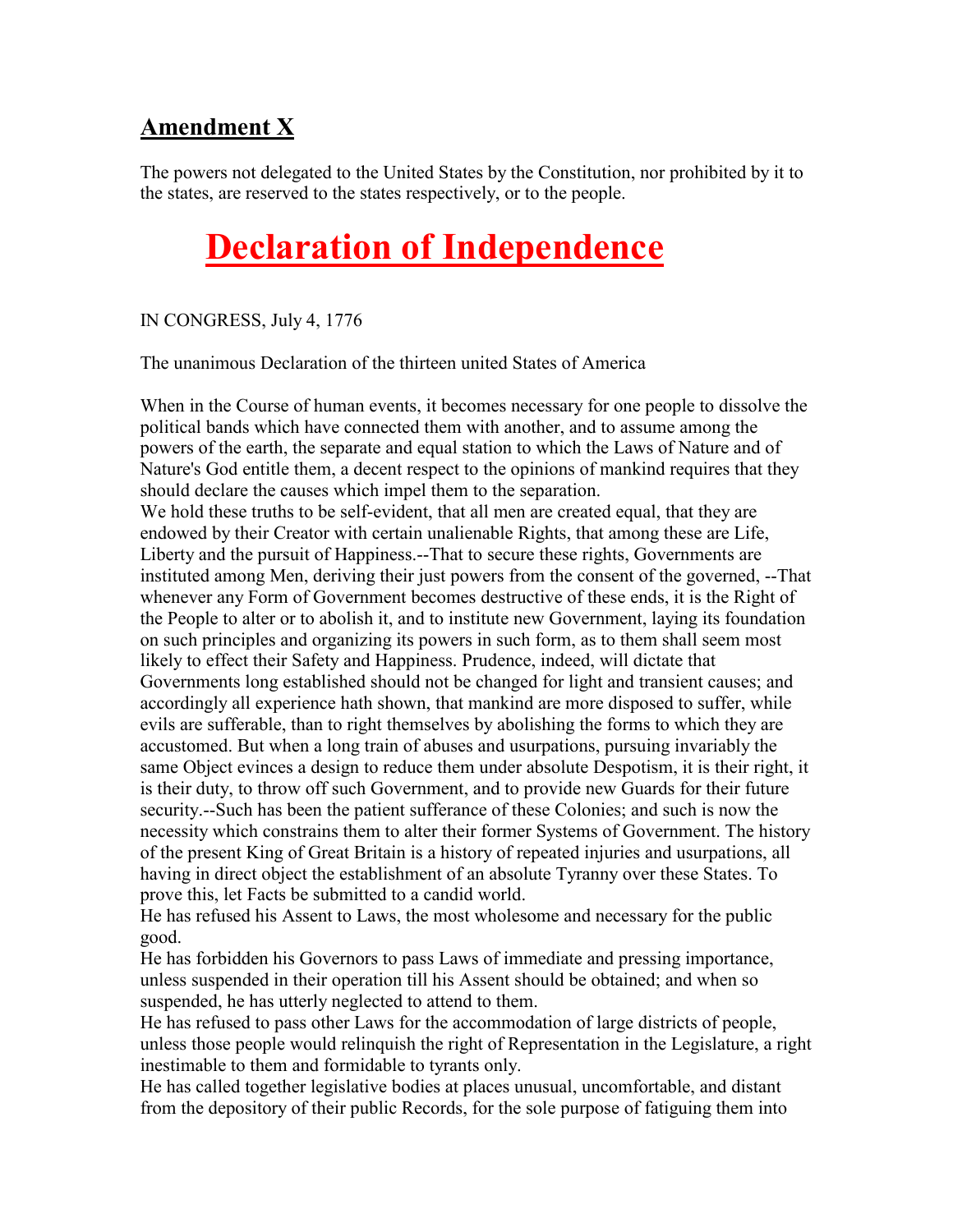compliance with his measures.

He has dissolved Representative Houses repeatedly, for opposing with manly firmness his invasions on the rights of the people.

He has refused for a long time, after such dissolutions, to cause others to be elected; whereby the Legislative powers, incapable of Annihilation, have returned to the People at large for their exercise; the State remaining in the mean time exposed to all the dangers of invasion from without, and convulsions within.

He has endeavoured to prevent the population of these States; for that purpose obstructing the Laws for Naturalization of Foreigners; refusing to pass others to encourage their migrations hither, and raising the conditions of new Appropriations of Lands.

He has obstructed the Administration of Justice, by refusing his Assent to Laws for establishing Judiciary powers.

He has made Judges dependent on his Will alone, for the tenure of their offices, and the amount and payment of their salaries.

He has erected a multitude of New Offices, and sent hither swarms of Officers to harass our people, and eat out their substance.

He has kept among us, in times of peace, Standing Armies without the Consent of our legislatures.

He has affected to render the Military independent of and superior to the Civil power. He has combined with others to subject us to a jurisdiction foreign to our constitution, and unacknowledged by our laws; giving his Assent to their Acts of pretended Legislation:

For Quartering large bodies of armed troops among us:

For protecting them, by a mock Trial, from punishment for any Murders which they should commit on the Inhabitants of these States:

For cutting off our Trade with all parts of the world:

For imposing Taxes on us without our Consent:

For depriving us in many cases, of the benefits of Trial by Jury:

For transporting us beyond Seas to be tried for pretended offences

For abolishing the free System of English Laws in a neighboring Province, establishing therein an Arbitrary government, and enlarging its Boundaries so as to render it at once an example and fit instrument for introducing the same absolute rule into these Colonies: For taking away our Charters, abolishing our most valuable Laws, and altering

fundamentally the Forms of our Governments:

For suspending our own Legislatures, and declaring themselves invested with power to legislate for us in all cases whatsoever.

He has abdicated Government here, by declaring us out of his Protection and waging War against us.

He has plundered our seas, ravaged our Coasts, burnt our towns, and destroyed the lives of our people.

He is at this time transporting large Armies of foreign Mercenaries to complete the works of death, desolation and tyranny, already begun with circumstances of Cruelty  $\&$  perfidy scarcely paralleled in the most barbarous ages, and totally unworthy the Head of a civilized nation.

He has constrained our fellow Citizens taken Captive on the high Seas to bear Arms against their Country, to become the executioners of their friends and Brethren, or to fall themselves by their Hands.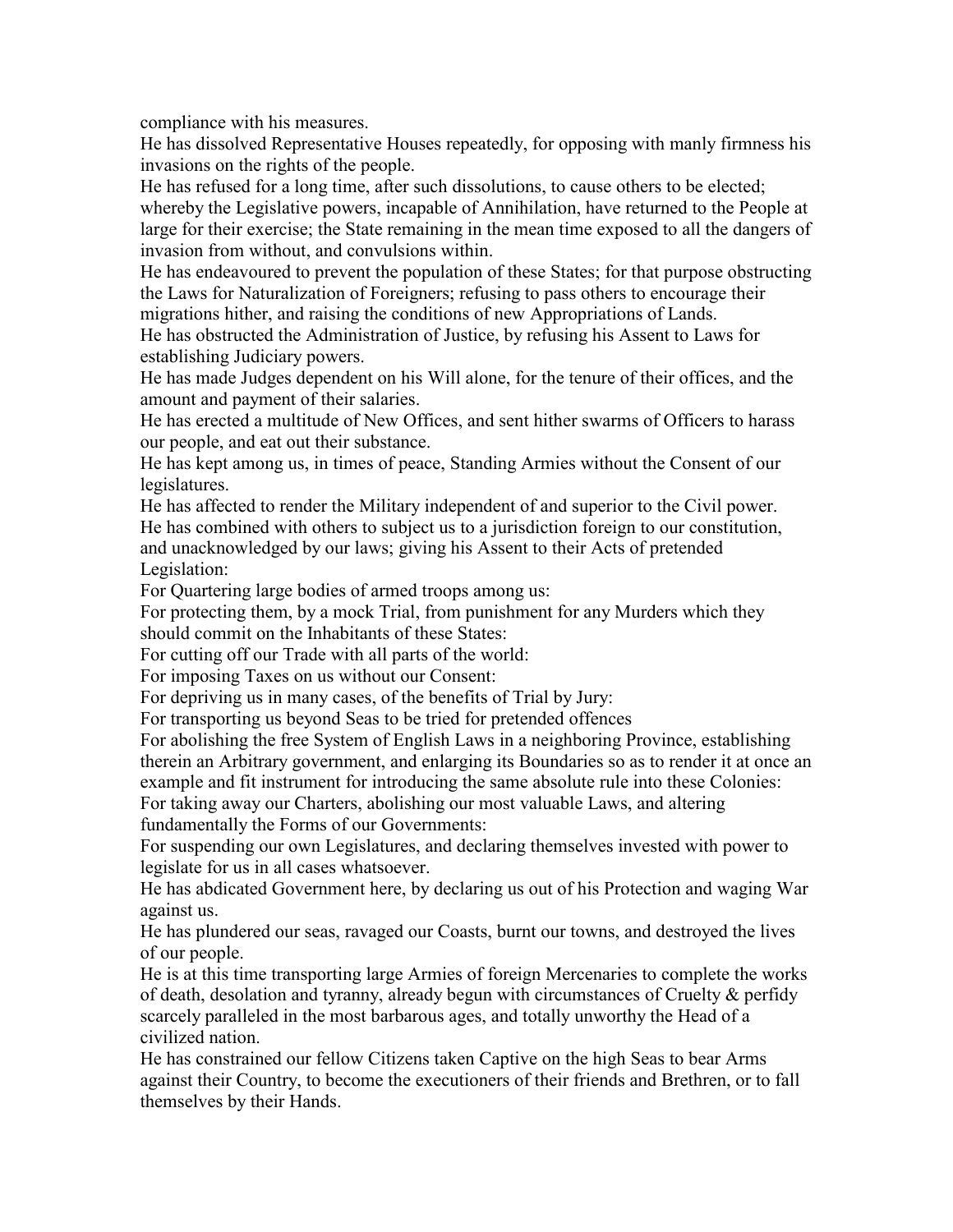He has excited domestic insurrections amongst us, and has endeavored to bring on the inhabitants of our frontiers, the merciless Indian Savages, whose known rule of warfare, is an undistinguished destruction of all ages, sexes and conditions.

# **THE PSYCHO DOCS**

IF YOU WOULD REALLY LOOK INTO THE FACTS, THESE PEOPLE ARE RESPONSABLE FOR THE DRUGGING OF AMERICA

They are in fact, the most dysfunctional people in relationships and most are divorced, drunks, pill dopers, perverts, sex fiends, sadists, OUT RIGHT WAR CRIMINALS. The real damage they do in their social engineering is staggering! They learn a couple fancy medical sounding words, throw on a title and all of a sudden they are authorities with the power to destroy your life. These people started out as the driving force behind Hitler and are the ones who sent a massive amount of kids to their deaths. Their old time practices of the lobotomy was putting an ice pick into the corners of the victims eye and into their brains. Their electric shock treatments was straight up torture. They have weaseled their way into every aspect of our lives, in schools, the results speak for themselves. they push drugs on people who do not fit in to their way of thinking. Einstein today, would have been a veggie! This is why their is no more great minds! They try to get the world to think like them and god help those who won't! What would really happen if everyone did? They produce NOTHING real, They milk money in thousands of ways, like "treatments" and through schools,, gov. and religious agency's.

## **THE MYTH OF EDUCATION REFORM**

### **THEY JUST LOWER THE SCORES& REQUIRMENTS TO LEVEL THE FEILD**

1.IT DOWNPLAYS AND FOCUSESS ON BEHAVIOR, ATTITUDES AND FEELINGS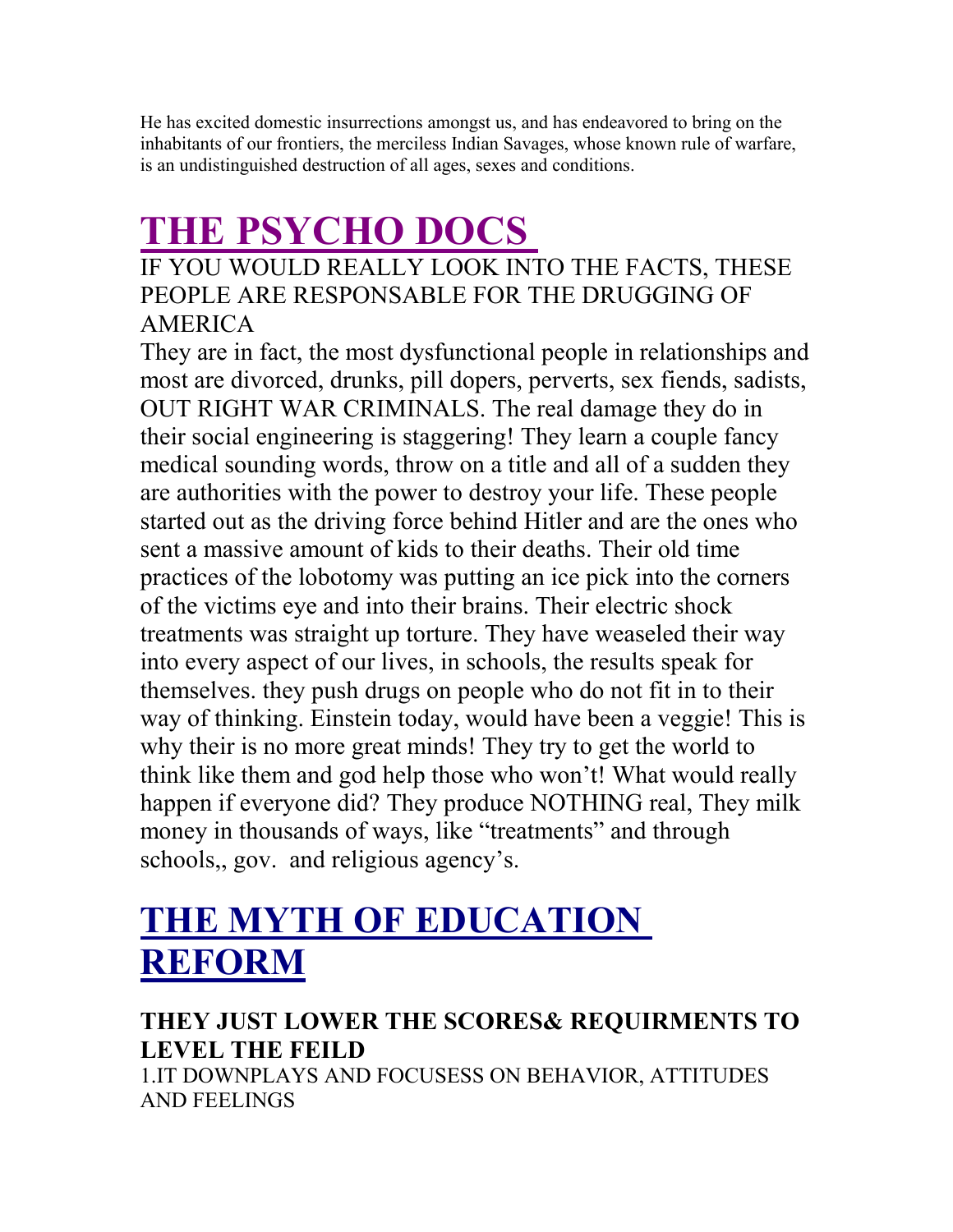2. IT HOLDS ACHIEVERS BACK TO HELP SLOW LEARNERS 3. IT PREFORMS PSYCHOLOGICAL TESTS AND PERSCRIBES DRUGS.

4. IT COERSESS KIDS INTO ACCEPTING THEIR ROLLS AND VALUES

**WHAT PSYCHOLGY AND PSYCHIARY BRAUGHT TO OUR SCHOOLS**

1. DISIPLIN CAUSESS STRESS> DISIPLIN IS BAD

2. STRESS CAUSESS MENTAL DISORDERS> STRESS IS BAD

3. SELF DISIPLIN CAUSESS STRESS> BE KIND TO YOURSELF!

4. ALMOST ANY ACTIVITY IS JUSTIFYABLE IF IT REDUCES STRESS

5. ALMOST ALL ACTIVITY SHOULD BE AVOIDED IF IT CAUSESS STRESS

6. DISIPLIN REDUCES A CHILDS RIGHT TO SELF **GOVEREN** 

7. BAD BEHAVIOR IS NOT TO BE CORRECTED BUT UNDERSTOOD.

8. THE RIGHTS OF THE INDIVIGUAL ARE4 GREATER THAN THE GROUPS 9. HOW YOU FEEL IS MORE IMPORTANT THAN HOW YOU BEHAVE.

10. WE ARE NOT REALLY RESPONSABLE FOR WHAT WE DO.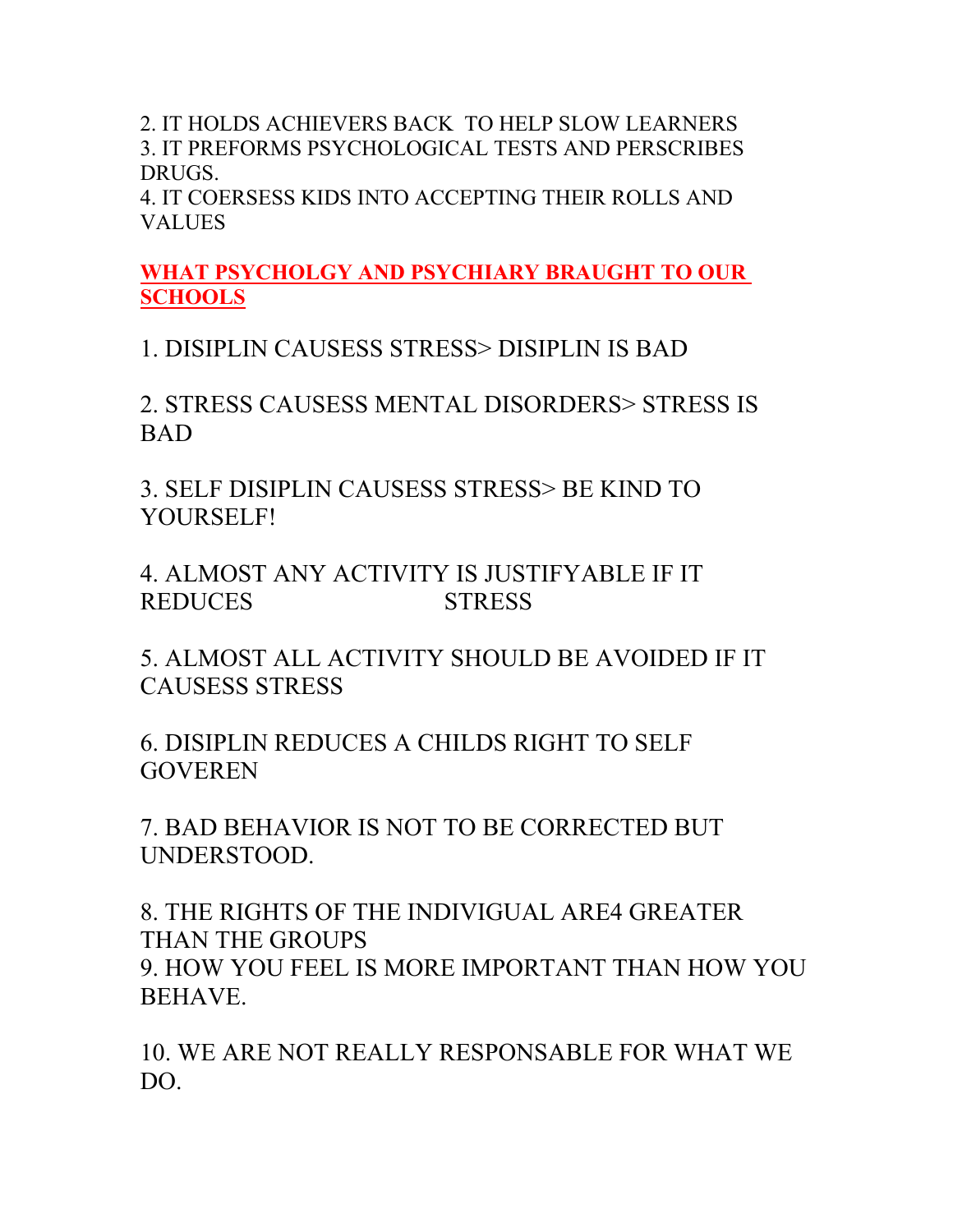#### 11. THEIR IS NO RIGHT OR WRONG, ONLY OPINION.

# **ON ADDICTIONS**

From food to heroin, to the quest for power, most Americans are addicted, to something. Addictions are caused because we carry no personal power for or over our lives. We never learned to look inside to cure the habits.

In every kind of treatment, you go through the steps of being powerless over your addiction. and you need to turn over your personal power to others, some out side authority. When in all reality, the first step you need is to take full responsibility over your one and only life, IT IS 100% YOUR BUSINESS! No treatment can or will work as they take the burden of self responsibility away. To break an addiction, spend a week and study all the options and build on their ideas and systems but YOU will need to lead yourself. YOU are 10000 times more powerful than they want you to know! Now, set a date> a week in advance as D DAY is good to build all your thoughts, efforts and knowledge fixing yourself., YOU need to become an expert on your cure, not a follower! YOU must choose to follow your habit or lead yourself out of it and collect ALL THE POWER YOU EARN!! Only when you apply all the thought, power and control needed to kick it, will you enjoy the full results of YOUR PERSONAL POWER!!

#### I AM NOT

I am NOT A American, Arab, Indian, Asian, black, Arab, republican, Catholic, Jew, or ANY of the thousands of categories people are fit into

### **Do you like Jeff Foxworthy? IF YOU BELIEVE "**INSERT BELOW HERE! **"YOU JUST MIGHT BE NUTS! or? Try this one!!!!!**

**YOU REALLY ARE NUTS IF YOU SWALLOWED THIS!**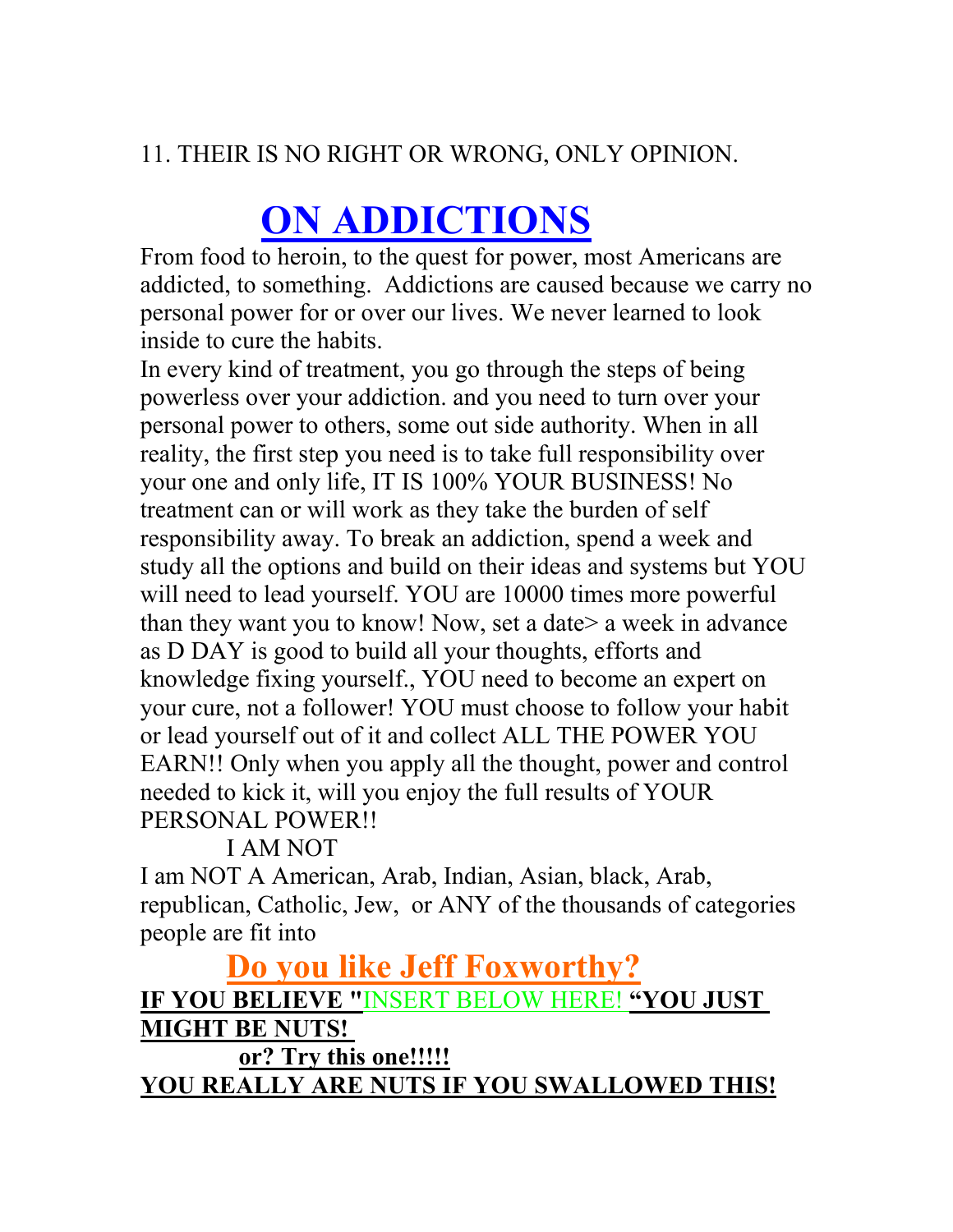>If you believe; Government is a real and tangible thing >Gov. owes you a job, health care, food, a living or a home >if you think your ssi funds is in the bank waiting for you to retire >others have a right to live by force, fraud and cohesion, just not you.

>others own your body, time and life and have the right to force you to do anything.

>Others can run your life better than you can

>If you believe free market capitalism is the problem.

>If you are thinking your government. has a right to 40-60% of MY EARNINGS.

>The BAR, the FED, the IRS, or any other ABC agency is there to help you.

>that you would be our robbing, raping or killing if they weren't there stopping you

>That life would end if the government. fell

>If you believe government people have rights, not contracts while working.

>If you feel it is everyone's duty to serve the government

> A bigger government will make you safer, richer or happier.

>that NCIC, COPS, Stansky & hutch are not powerful propaganda.

>It is your duty to run to government to fix anything or any one .

>As long as you hurt no one, that others have any right regulating.

>That their is a law stating you owe an income tax,

>That we even had a lawful government

>If you believe a "person or Citizen" is a human being.

>That you owe your life, family, freedom to a fiction.

> That is governments job to do more than to protect YOUR rights and property.

>That business left the USA to exploit and enslave dumber people. >The government didn't horribly fail in the very few duties it had.

>If you still don't believe you live in a nut hut, maybe your nuts?

>If you think a bureaucrat or 3/4+ of our government would survive in an educated society.

>That humans need leaders, authority and officials over their lives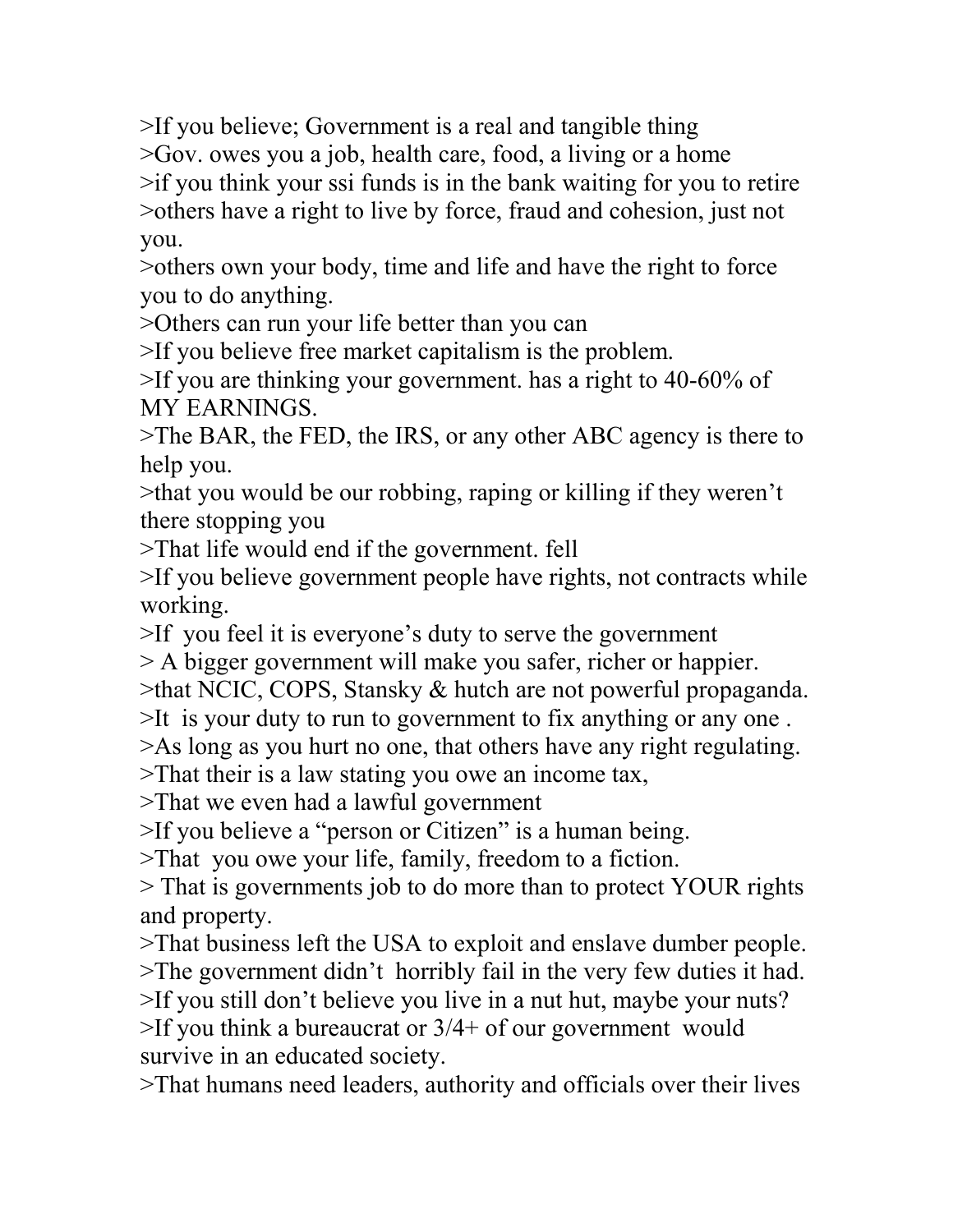>That the blacks, or Indians , were not victims of US genocide. >That others have a right to hurt others, for others, in your name and at your expense.

>The war on poverty, literacy and drugs or terrorism is anything less than a war on you

>A crime against a fiction isn't a crime against all.

>In all human history, our government today is by far, mans biggest threat.

>That you did not pay to have others enslaved and murdered.

>That Washington, Jefferson and Ben Franklin would' t have been hung if the British caught them.

>That YOU are not responsible and can hide in ignorance?

>That you have not been conquered and enslaved for fake power and money in total silence?

>That codes and statues are for your protection, not a bank bond investment.

>That if you let them add a million positives, the negatives will go away?

>That your life is anything more than collateral for the national debt to this Gov.

That cops. judges and lawyers do it all for your benefit?

>That their is a higher life form than the weak who pull their own weight in life.

>That the records the government keeps ON YOU will not be used to take the ones who took more than gave to society.

> That their is more to law than individual accountability and responsibility.

> That their is a higher class than the productive class

>That god just quit making good humans?

>That you are not a victim of major war crimes that this life, right here & now is all you will ever have

>You simply just must be a nut if you believe crime, war, poverty, gangs, theft, addictions, abuse, tyrants, exploitation, abuse,

oppression, terrorism, fraud, schemes, racism, hatred, diseases, genocides are not directly the result of YOUR ignorance and IS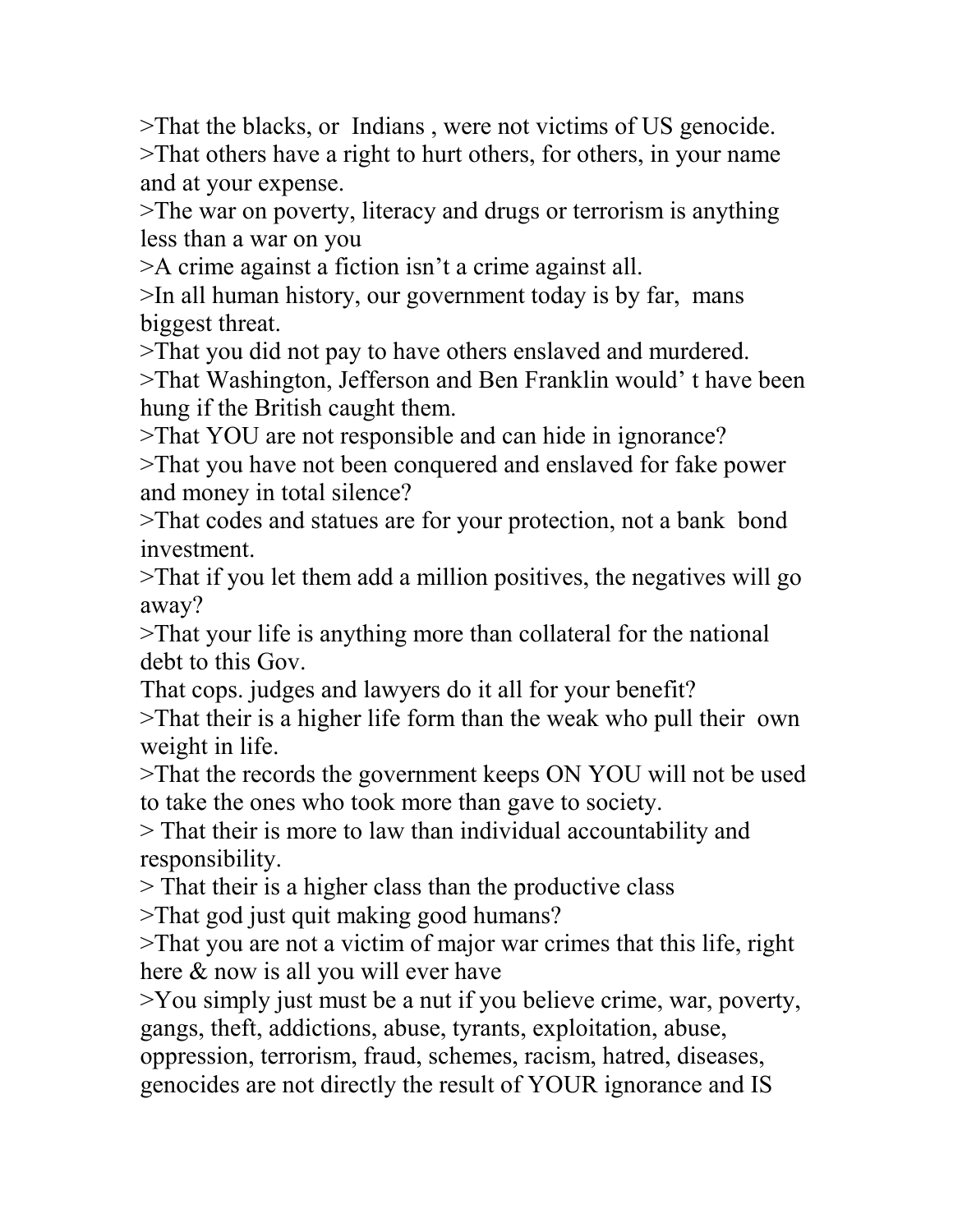## NOT government created. **I AM A HUMAN BEING!!!!**

A one of a kind, totally unique, independent, free thinking and acting, ORIGONAL Human!!! No one knows, thinks or acts like me and all the crazy categories YOU try to fit me into only limit YOUR view. Every single group you view another with is narrowing your view. Their is no 2 people exactly alike on this planet, though out out all history! YOU are a one of a kind! No 2 people have or will ever feel the same of anything the same way. and by throwing up all these walls is Tyrant tools to numb your minds. and not see the big picture. We only see all the "A POINTS" and it destroys "THE POINT" we all are created equal and independent. This fact is way beyond profound the more you think about it.

## **THE FORCES OF NATURE**

One conscience human can do thousands of times more than all the forces of nature combined.

 WE ARE THE MOST POTENT FORCE ON THIS PLANET!

Through the millions of years, no tornado, earthquake, flood, blizzard or any other force of nature but man has built a car, computer or wrote a book, song or even a word. This is the best mother nature can do? A lion feels no gilt when he kills and eats a baby deer because they lack conscience It is also proof, we are not fully evolved. We still cling to the survival of the fittest and this dog eat dog world. Slavery, wars, crime and every single social ill is proof. Every single one of us! What would be the reason of having us if we were not destined to control our futures for our own benefits. The facts are totally obvious when you can step back and see the full picture! Our entire reason and goal of human existence is to build heaven on earth!. Only our own personal ignorance is stopping our evolution. When we become fully conscious of who and what we truly are, the universe will be all ours!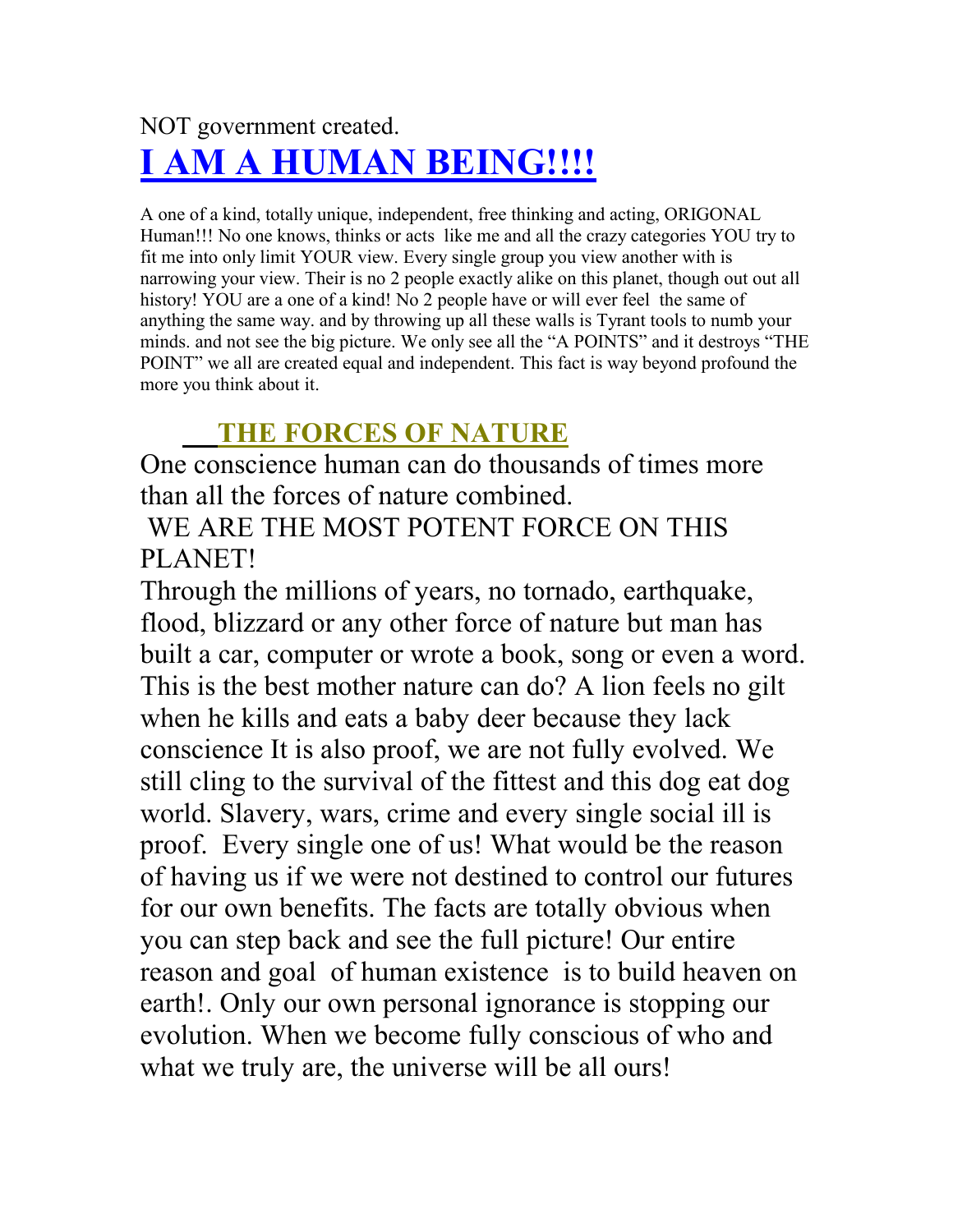#### **Take out a sheet of paper and grab a ruler! build yourself the ... ultimate Personal motivator.**

- **> To start with draw 29 lines \_\_\_\_ across to the bottom of the page.**
- **> now across the top mark out 30 lines going down. I I I**
- **> This will give you a total of 870 little squares**

 **If you are 20 years old, mark off 240 of them little squares if your 40, mark off 480 of them. Each little square is == a month of your life. Everything you have ever or will ever experience in your whole time on earth is in them little squares. Every chance you will ever have to help the world is on this piece of paper Every feeling, friendship and every chance to benefit the world will happen in one of them squares and they do go fast.**

 **I have used 540 squares marked off today.** 

**That means I have only have 330 left to make my mark and be honorably remembered as a benefit to human life. I have used 36 of my little squares in trying to help educate people that are wasting and stealing other peoples little squares. because the actual truth is they are wasting threes damaging others, They are wasting there squares and stealing others. looking at this in black and white. How many more squares do you want to waste fighting crimes against the state? The conspiracy to educate you will need to try them, they are old and I am working on a key word page. Life is the sand in an hour glass, it flows one way, UES THEM OR LOOSE THEM**

From now till you die is all the time you have left to make your mark on the world, The mark is up to you. I seek a few that want a good one

## **DON'T DO THIS SHIT!!!**

I GIVE UP YOU WIN! HOW MUCH THIS TIME? Everyone who has been forced to your courts knows the truth and I have better things to do than think I have a chance against you people in your court. Anyone that has ever been forced to come here is going to be robbed, imprisoned, and destroyed. WE ARE GUILTY. It doesn't matter what we say, do or even if we are right or wrong. WE WILL GIVE or be destroyed. Everything we say and do is illeagle and there is some statue to take what is ours. There is no defense from you people that won't get the person killed. Your judges don't care about anything but taking maximum time, money and freedom from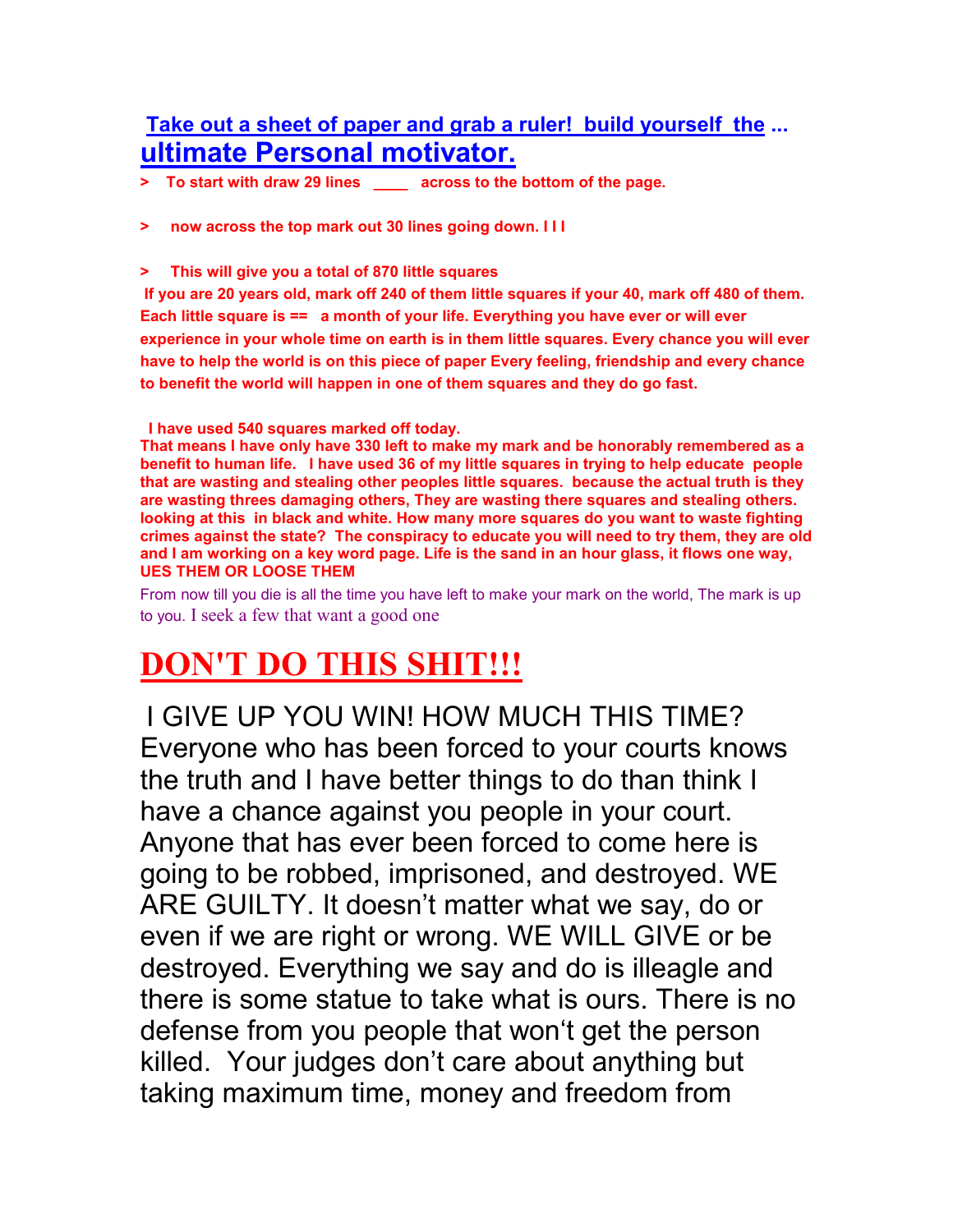everyone that is forced into his room. You have all the guns, laws, statues and thugs to make sure you get your booty. I just want to know how much this time? Can I just give a check and end this so I can get back to earning an honest living? I can no longer afford justice.

#### Enforcers and Bad Laws By Tinsley Grey Sammons

How can good people make a career out of enforcing bad laws? The for-thegood-of-society-protect-our-children-license laws cannot hold Common Sense at bay forever. Enforcers must either be bad to begin with or become 'bad' in time by absurd rationalizing and the suppression of their own Conscience. Enforcers are only the 'hit-men' for the all-powerful Prosecutorial State. Bad laws subsidize the Judicial Industry at the expense of the individuals who make up the 'society' they are employed to serve. Much of law enforcement's available resource is applied to retrieving financial fodder to feed the 'courts.' Much of that fodder consists of unfortunates who have done nothing intrinsically criminal. 'Well, it's the law.' This is the sorriest excuse ever created to justify the criminal abuse and financial rape of ones fellow man. In reality, the most sophisticated of America's criminals are in our legislatures and legal system. Since there is no longer an effective separation of powers, it's time we went after them with something more powerful than wishful thinking in the form of a vote at election time.

The near-universal and institutionalized disrespect for the Bill of Rights has greatly diminished the value of the ballot. What good is 'representative' government in the absence of a legal system that stands firmly on universal respect for Life, Liberty and the Pursuit of Happiness, and the laws of the land made in pursuance thereof?

Re: The police code of silence. To have knowledge of a crime and fail to report it is a felony known as 'obstructing justice.' If grand jurors were aware of their power and their duty, they could quickly put a stop to the institutionalized obstruction of justice by public servants. Grand juries should begin with prosecutors who withhold exculpatory evidence and systematically use testimony they know to be false. The systematic acceptance of false testimony has become an institutionalized conspiracy and a joke among law enforcers, who arrogantly refer to it as TESTILYING.

## THE TIME TO CHANGE IS NOW

#### W**ould you purchase you?**

**Picture Gondi in a business suit, with an attitude!**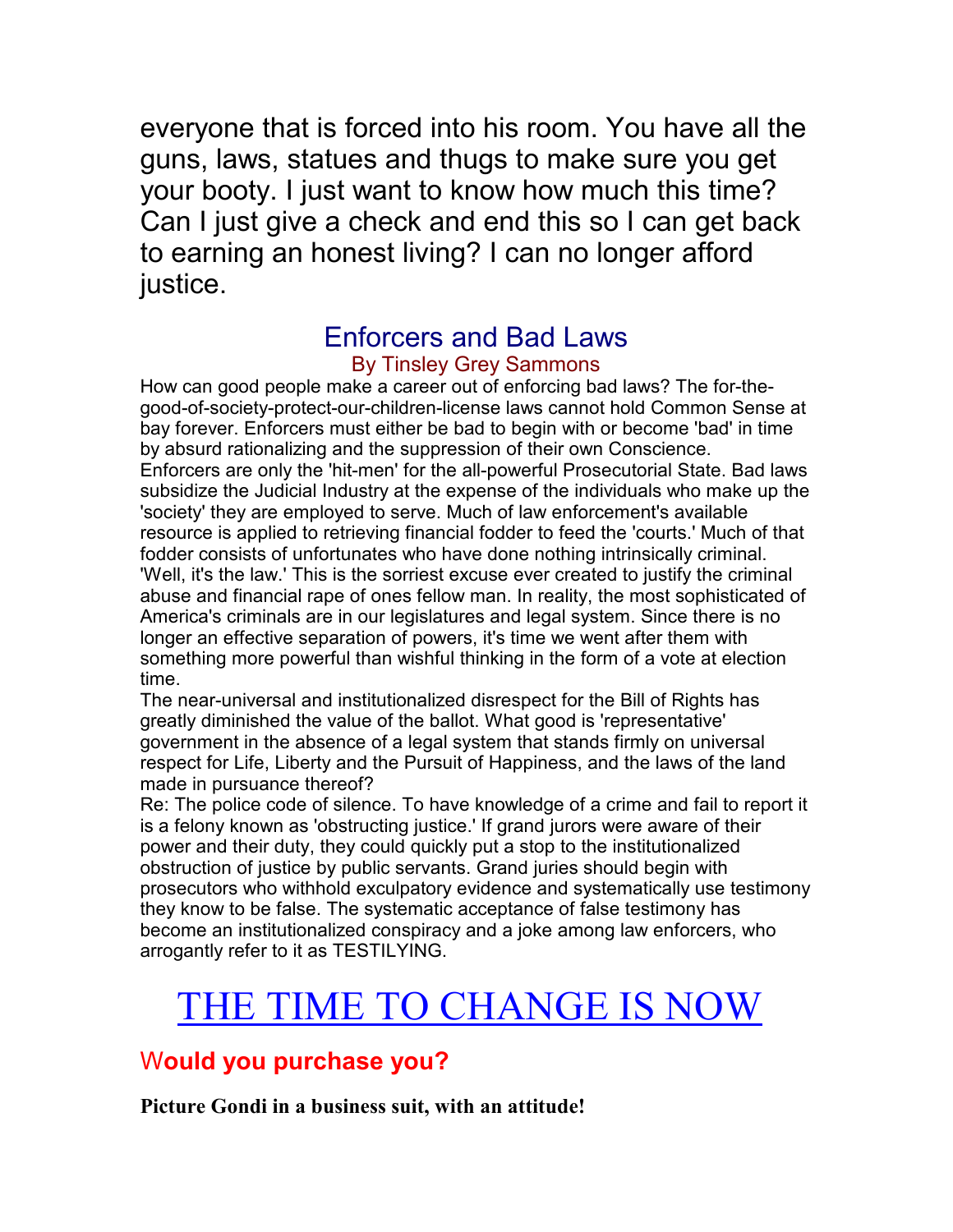**I have some bad news buddy, in 5 years, Your labor now is building prison housing for your stay in prison, YOU !, Yes, You are reading this, you are being watched, Your electronic signature is recorded. You are known for conspiring crimes against the state.** 

**How dare you call yourself an American and be reading this trash. There's still around 50% of your pay that's open for the taking. How many more hours can you to work to stay above water and support the system? You will be reformed into a law abiding American. From now on, you will be wondering when they will come?**

**Will they shoot? You openly said you would die for your country. What are they supposed to think? In 5 years you will be living with a lot of people housed in prison towns.** 

**Some might have jaywalked or said a bad word. Some will teach you the ropes of the system, help keep you alive until you are reformed, and others in there have nothing to loose, they would just as soon kill you as to look at you.** 

**There will be plenty of well paid guards and they will reform you. You will be a law abiding American or you won't be tolerated. If you are a good, obedient American you might get front row seat when they execute some of the very people writing this trash.**

**You have a few choices folks, you can wait for them to take you,**

**You can grab your gun and dig a fox hole and train for the day, but you will be out there with a 22 and get smart bombed from 50 miles away. You want to live or die? You want to fight or learn to GONDISIZE em!!!!**

 **Educate and Bill them out of our lives! They will do it to you or you can STOP the war before it even starts! Join the pre game festivities in North Dakota, join the fun! A \$10, 000 grand prize will be split at the best gondisizors!** 

**You will become a rich hero perfecting your technique! You will make bank and save the world while sitting at home! With the profits of the game we can advertise far and wide, set up shows, Give houses away, start hundreds of new businesses!**

**The choice is YOU in prison or in war. Either way, you can take your chances of getting killed with no results. You can go with the flow and take the time they will give you for reading this or join the rush of a conspiracy to educate! Just… Ask them why! in a hundred different ways, just ask them why! Forward the news you wish they knew!** 

#### **YOU REALLY WANT TO SPEND THE REST OF YOUR LIFE HOPEING TO BEAT THEM AT THERE OWN CROOKED GAME? WHY?**

GONDISIZE EM AND LET'S GET IT DONE WITH!! This isn't about anarchy , overthrow or revelation, it is about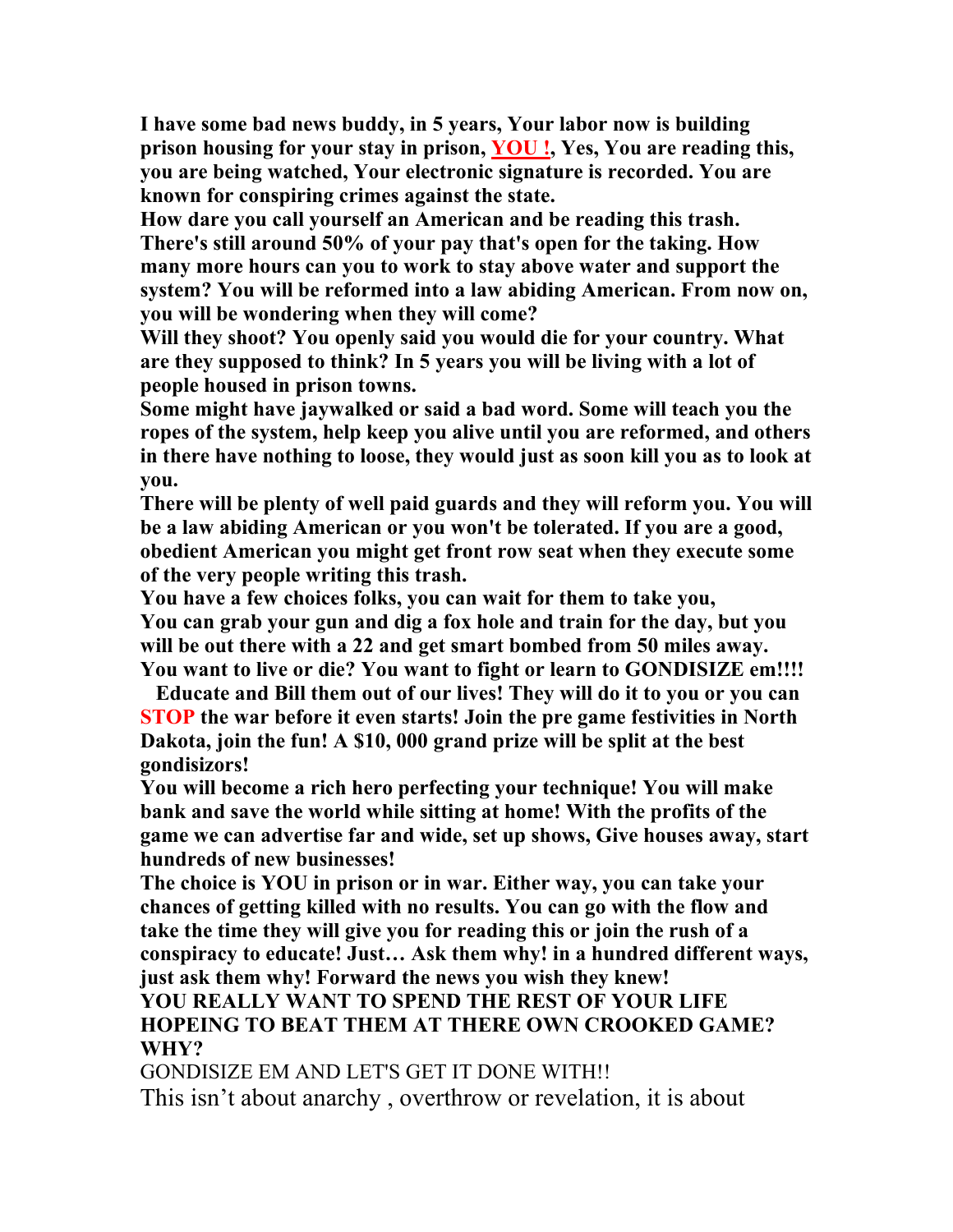# **IN CONCLUSION!**

 I could have added thousands more pages EASLY! but I know you wouldn't have read them. I do have a plan and it is in your court if you want to join me. I am seeking to build "P.H. PROMOs" A church of North Dakota FREEDOM and a heavens gate Collection agency!

You want to be a threat to SATAN?

WE WILL BE more ruthless and MORE sadistic then ALL their collection methods! We can and will be useing some of the best and HELLarious methods their is to collect this debt! I seek people who will learn the art of Commercial leans, The Taking of their bonds, their homes and property, Legally and for the good of all! We will be collecting the **\$250 or is it \$350 an hour for the 7+ YEARS I had them all under lawful contract!** 

 I plan on a North Dakota Mission to "REFORM" them and heal their sick and wicked soles. We will show them how it feels, taking everything from them like ROBBIN HOODS! **STRAIGHT UP,** I AM FLAT ASS BROKE, I JUST got out of their prisons, every day of 5 years while I watched child mollestors and dangerous people come and go 2-5 times in my time there. How will the taxpayors react when they discover 1/2 million dollars was TAKEN to keep this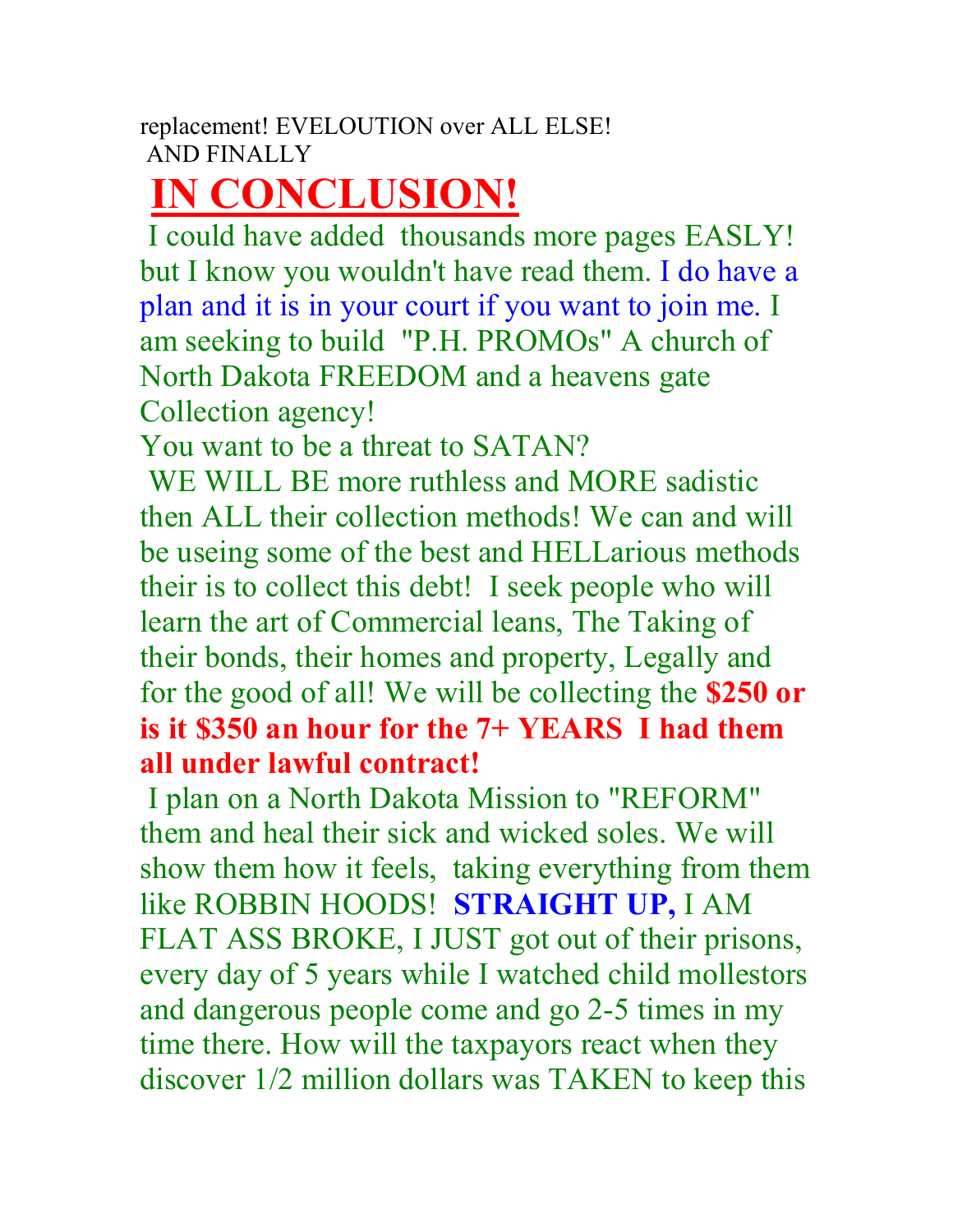dangerous thug off the streets? I am in this for the long hall and am not afraid! I have NOTHING left to take! I will be the useful idiot for ALL sorts of fun and productive games! THIS WILL BE WORTH BILLIONS!!! I am asking for any donation you could spare and I will LODE you up until you have enought for life!

Their is NO COMPETITION! this WILL be the first to fall! I AM NOT doing this for YOUR money but I could use a donation so I can concentrate 199 % on this. I am after their 3 BILLION dollar surplus to RE EDUCATE THIS STATE. I seek writers and I will supply you with the most powerful library collection on the planet!

I have a PRICELESS book collection and DVD DISKS Full of EXELENT reads and study material. I will not go back to work so they can again STEAL EVERYTHING I OWN.I am NOT lazy but this is a mission and I am an ordained minister! this will go for my game of church and state! I plan on a new religon and EVERYONE IS WELCOME! They just have to give up sin! I have NEVER collected even un employment before and I am 52 THIS IS NO SCAM

**ndpow32417@yahoo.com**

It is in your court

**:-) (-; :-) (-: :-) (- ;** I DO NOT HAVE A GOOD COMPUTER TO RECHECK THESE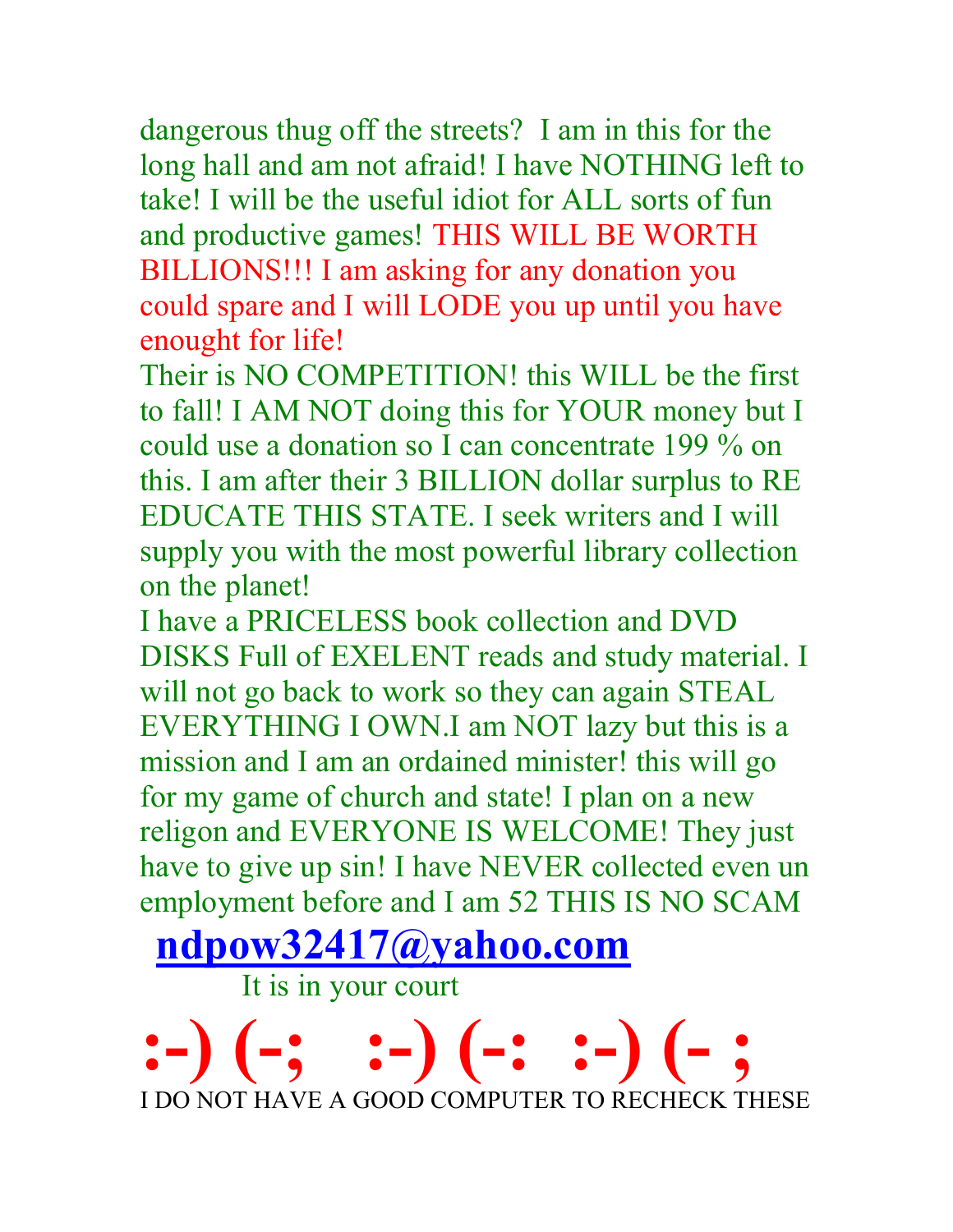LINKS AND IT HAS BEEN OVER 6 YEARS? There is no particular order to most of this. There is just too many places to discover and exploit with this market ALPHAPUB.COM THELOCALGROUP.COM BUILDFREEDOMPARTAL THESE WERE GOOD BUT ITS BEEN 6 YEARS?? http://www.neo-tech.com/golden-helmet/constitution.html http://www.neo-tech.com/neotech/zonpower/chapter29.html http://www.neo-tech.com/neotech/zonpower/newwords.html

http://www.neo-tech.com/golden-helmet/intro.html http://www.neo-tech.com/neotech/zonpower/chapter14.html

http://www.neo-tech.com/golden-helmet/chapter1.html

http://www.neo-tech.com/pax-b1/index.php

http://www.neo-tech.com/neotech/zonpower/chapter13.html

http://www.neo-tech.com/neotech/zonpower/chapter18.htm

http://www.localgroup.net/

http://www.neo-tech.com/neotech/zonpower/chapter29.html **http://groups.yahoo.com/group/phproductstaxrevolt/ http://members.aol.com/edsfreedom/myhomepage/politics.html http://members.aol.com/edsfreedom/myhomepage/profile.html TOOL SHED**

http://home.netcom.com/~zeno7/persdec.html http://www.buildfreedom.com/tl/afdvtrth.shtml http://land.netonecom.net/tlp/ref/ra-oath.shtml http://land.netonecom.net/tlp/ref/ra-oath.shtml http://autarchic.tripod.com/files/links.html http://land.netonecom.net/tlp/ref/ra-oath.shtml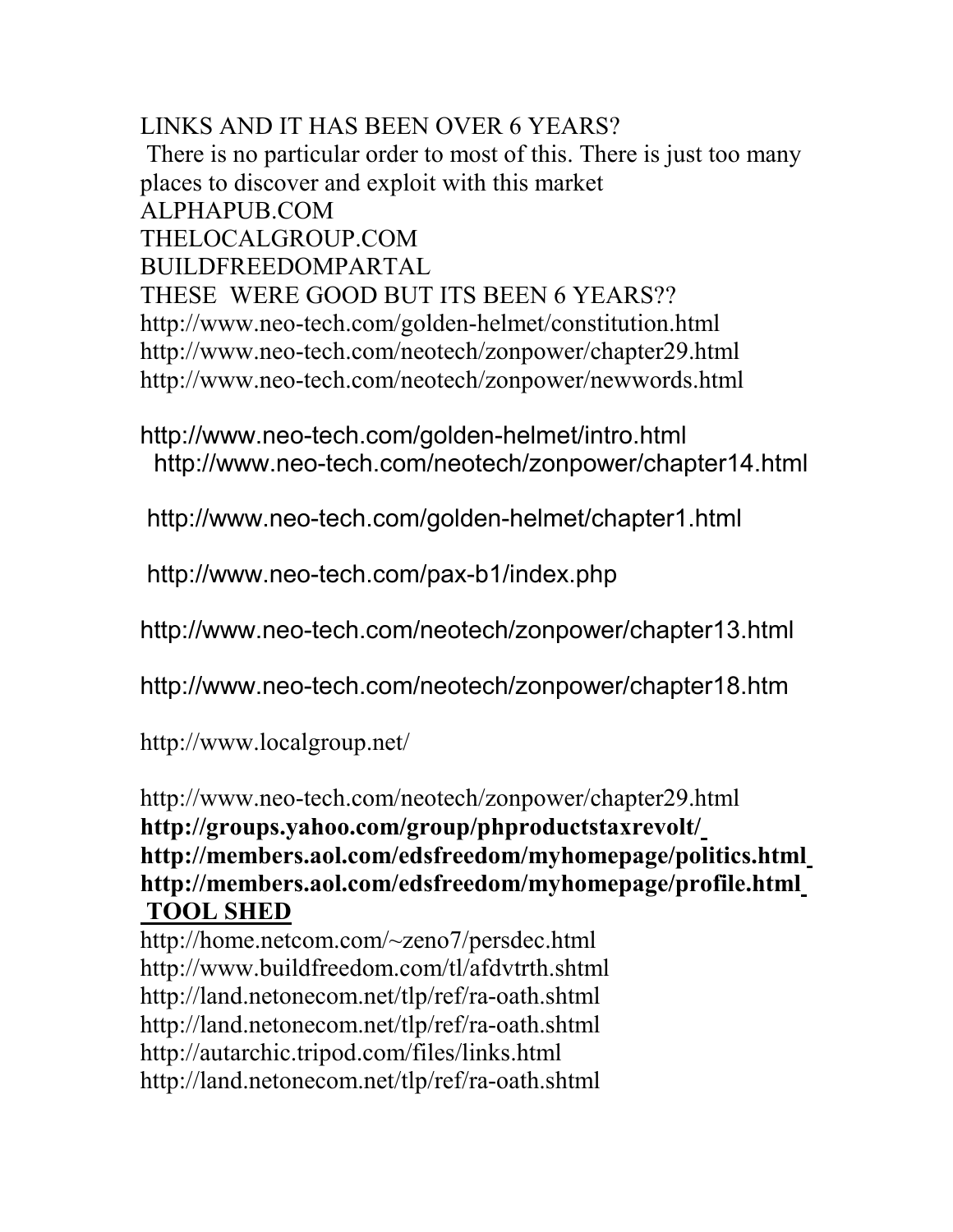http://www.libertydollar.org/default.asp?REFERER=NRC62813

http://www.geocities.com/Area51/9357/silent.html

http://billsardi.com/sdm.asp?pg=anti\_ox

http://www.angelfire.com/az/sthurston/notice.html

http://www.angelfire.com/az/sthurston/openletter.html

http://www.angelfire.com/az/sthurston/RealityZone.html

http://www.embassyofheaven.com/catalog/licensby.htm

http://www.buildfreedom.com/tl/tl10e.html

http://www.soveriegn.freeservers.com/m\_justic.htm

http://free.freespeech.org/americanstateterrorism/AmericanStateTer rorism.html

http://www.americanjuryinstitute.org/

http://www.niqabiparalegal.com/archives/005425.php

http://i2i.org/article.aspx?ID=196

http://www.restoreliberty.com/sbc.htm

http://www.objectivistcenter.org/objectivism/links.asp

http://www.eatthestate.org/stock/

http://www.dsl.psu.edu/civilrights/chapter5.html

http://educate-

yourself.org/cn/fourteencharacteristicsfascism03jan04.shtml http://www.freerepublic.com/forum/a375e98bd1b3b.htm http://www.freerepublic.com/forum/a365877e542f3.htm

#### **Tax and employee**

**http://www.taxtruth4u.com/acs.html**

**http://www.worldnewsstand.net/joyfoundation/stopirs.ht m >**

**http://www.buildfreedom.com/tl/tl16h.shtml**

**http://www.solgroup.com/notax/ >**

**http://www.uimn.org/ui/708.pdf**

**http://famguardian.org/TaxFreedom/FormsInstr.htm > http://www.svpvril.com/pdffiles/Withholding\_Taxes.pdf >**

**http://www.preferredservices.org/Ax\_the\_Tax.1.html >**

**http://home.flash.net/~ur2good/next.htm >**

**http://www.hcabenefits.com/CPM/ESPPForm%**

**28May2002%29.pdf >**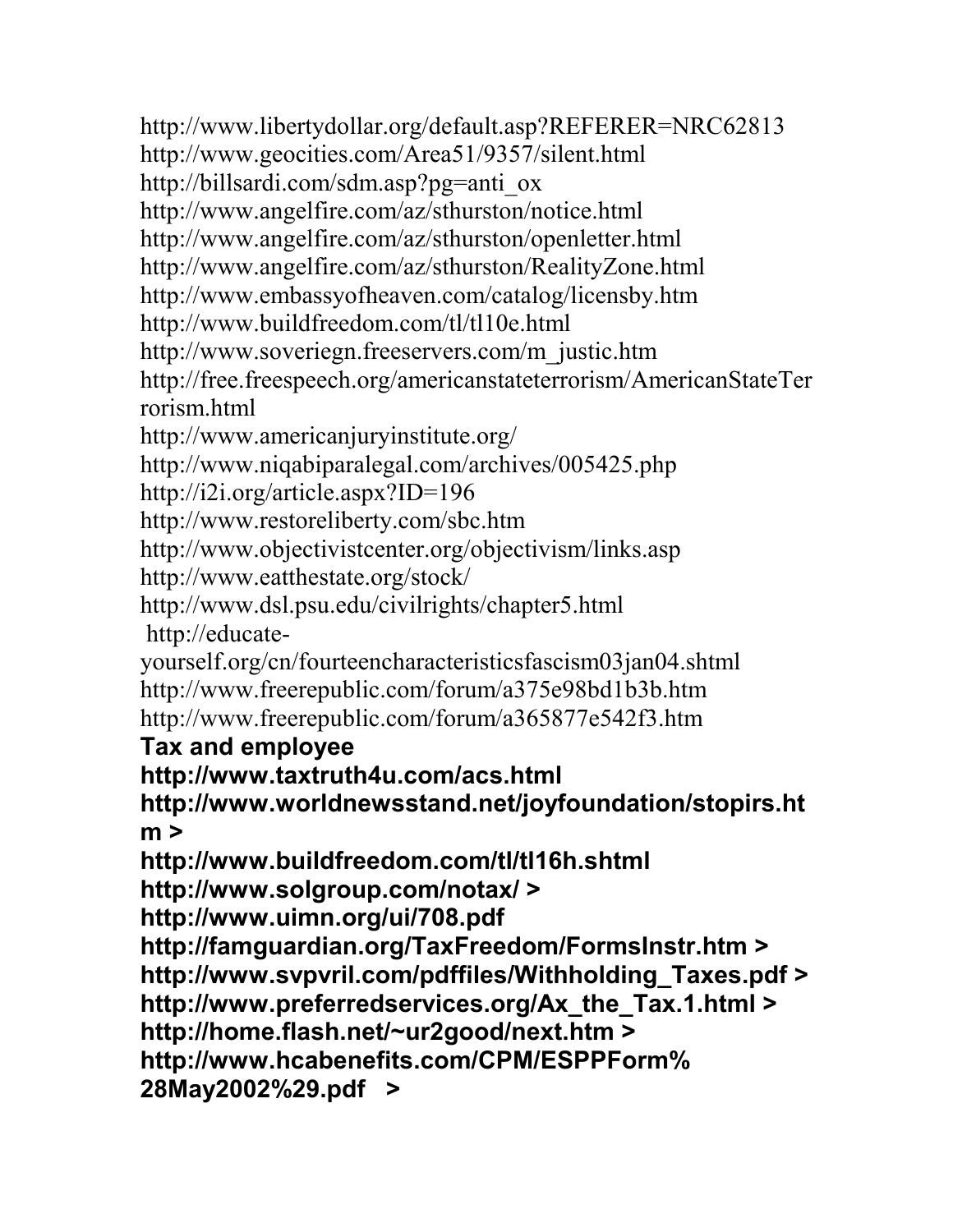**http://www.supremelaw.org/rsrc/cert3402.htm > http://www.taxableincome.net/ > mortgage stoppers clear all debt http://www.the7thfire.com/debt\_elimination/mortgage\_eli mination\_process.htm > http://www.debtcrunchers.com/bmi111/frm\_bmi111.htm >**

**http://www.terminatedebts.org/ >**

**http://www.bankhonesty.com/ >**

**http://www.freedomcommittee.com/1/1/freedom/bank03. html >**

**http://www.buildfreedom.com/tl/rapecon.shtml > power and mind**

**http://www.ftn.info/mainsite/welcome.asp >**

**http://www.geocities.com/Eureka/Mine/8702/index2.htm >**

**http://www.theinternetmine.com/ >**

**neo tech books & path of least resistance for managers http://www.2ndhand.org.uk/cgi/books.cgi >**

**http://www.robertfritz.com/index.php?**

**content=books&PHPSESSID=50b8e74f1cd4fee9a8e6 dc57d4f**

**d8bf3 >**

**http://www.advancedhealthplan.com/seekthetruth.html > http://www.buildfreedom.com/content/metathinking\_expl ained.shtml >**

**http://www.buildfreedom.com/tl/tl05b.shtm l> http://www.buildfreedom.com/dirmill.htm > http://www.waterwind.com/LPmain.html > http://www.buildfreedom.com/tl/wuapref.shtml > http://www.ibiblio.org/fija/doigart.htm > http://www.concentric.net/~conure/allen.html > http://www.buildfreedom.com/tl/tl14.shtml > http://www.buildfreedom.com/tl/tl05.shtml > http://www.buildfreedom.com/tl/pct07.shtml >**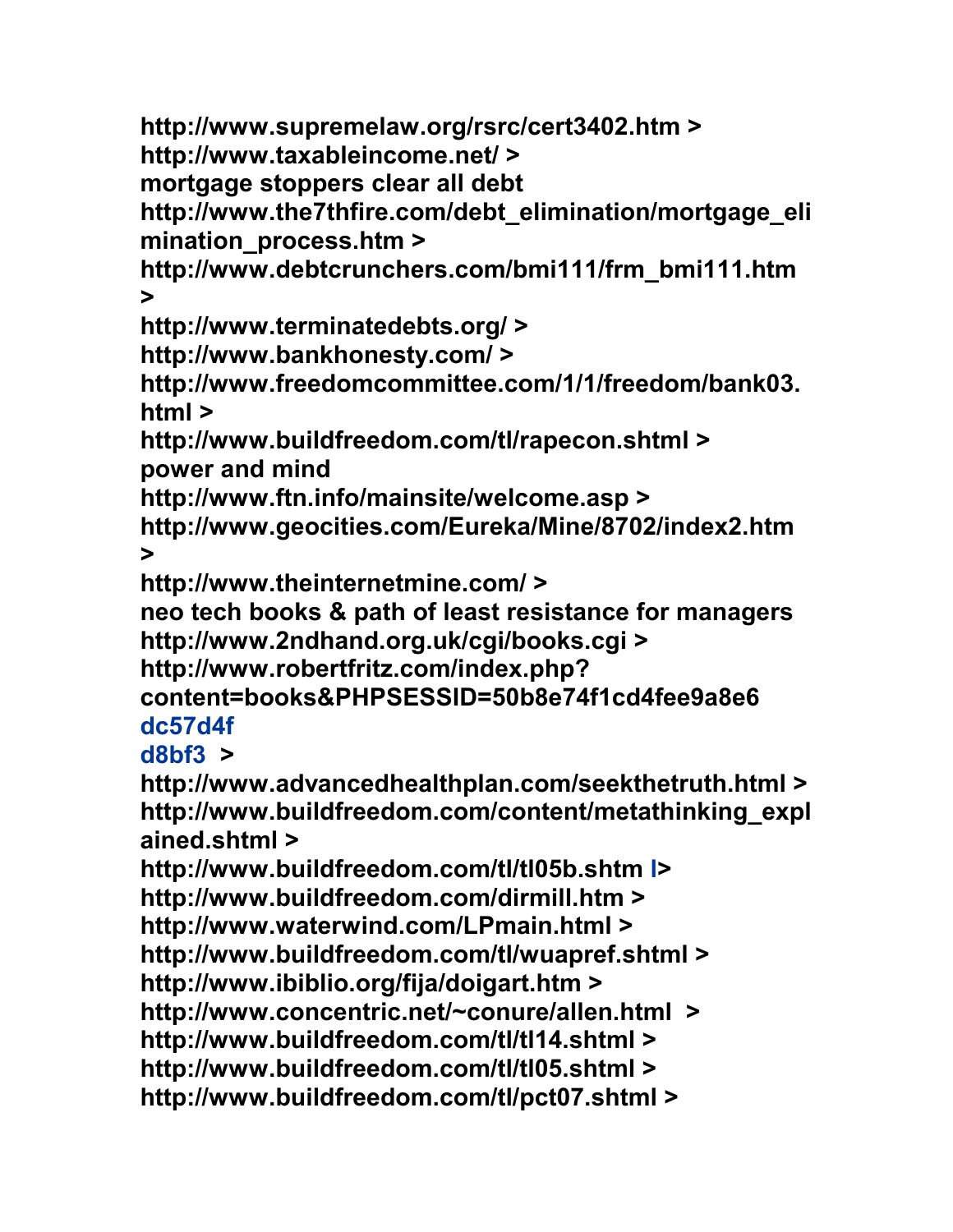**http://www.buildfreedom.com/tl/pct07.shtml > Business system/ neo-tech http://www.neo-tech.com/pax-b1/index.php > http://www.neo-tech.com/global\_xz/chapter5.html > http://www.neo-tech.com/protection2\_xz/p468-474.html >**

**http://supercivilisation.net/charts/master.htm > http://www.neo-tech.com/discovery\_xz/appendixd.html >**

#### **http://www.intagreat.isclever.com**

http://www.arkenterprises.com/horsethf.htm http://www.libertyforall.net/2002/archive/august17/person.html http://www.asbar.org/Cases/30ASR2d/30ASR2d24.htm http://www.neo-tech.com/neotech/zonpower/chapter14.html http://www.asbar.org/Cases/30ASR2d/30ASR2d24.htm http://www.asbar.org/Cases/30ASR2d/30ASR2d24.htm http://www.spectacle.org/595/drive.html http://www.electricnevada.com/pages01/vin\_0221.htm

### **http://www.outlawslegal.com/drivingindex.htm**

http://www.outlawslegal.com/driving/travelright.htm

http://www.outlawslegal.com/driving/court.htm http://www.mainemediaresources.com/mpl\_drivers%20license.htm

#### **http://www.arkenterprises.com/dialch68.html**

http://dhm.best.vwh.net/usenet/drivers-licenses.html http://www.apfn.org/apfn/travel.htm http://www.svpvril.com/drilic.html http://www.backwoodshome.com/articles2/delsignore76.html

http://home.comcast.net/ ~guy.smith2/GunControlBrochure6.pdf#search='is%20drivers% 20licensing%20constitutional' http://www.gunnewsdaily.com/083100rweller.htm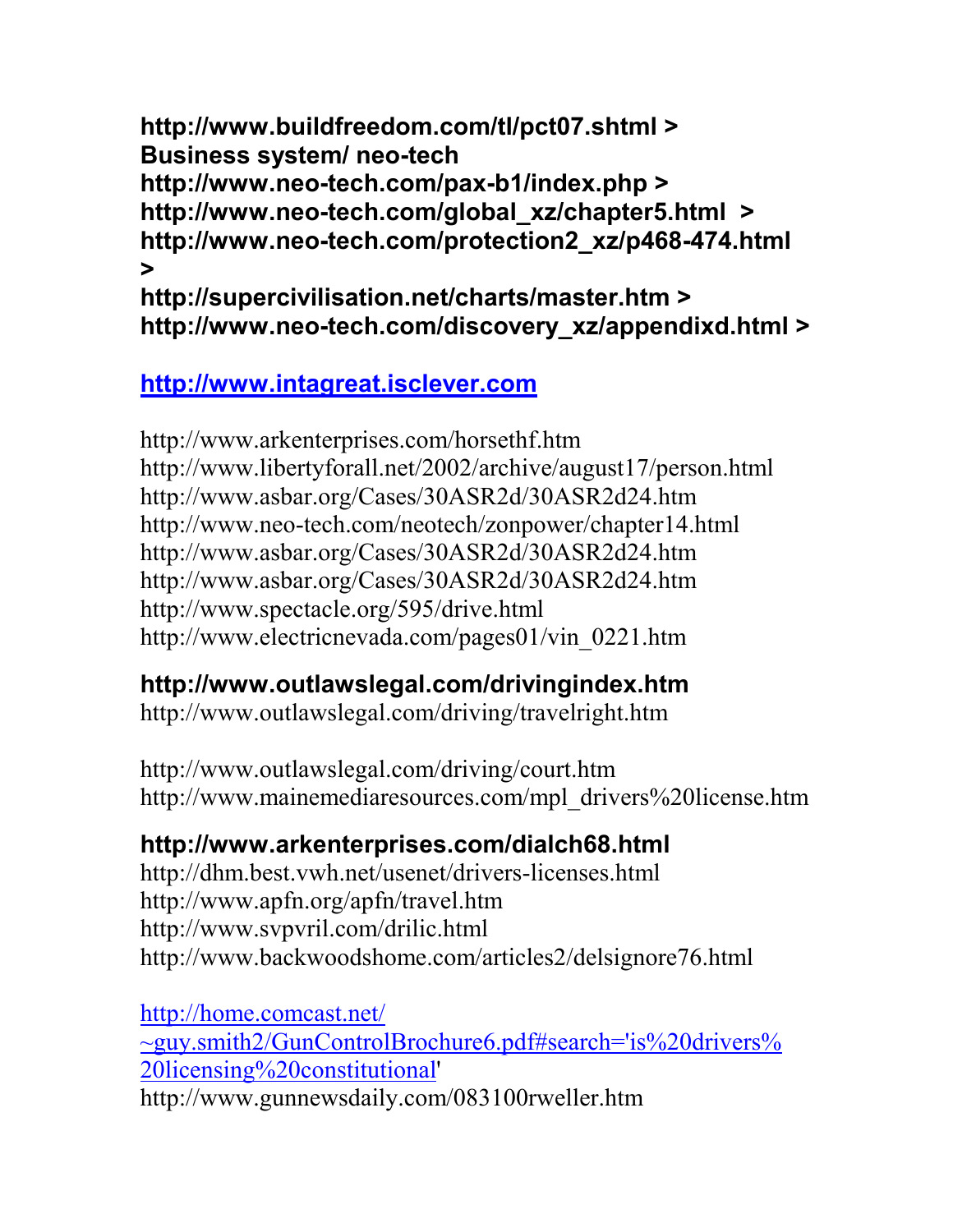http://www.sierratimes.com/03/05/09/greenslade.htm http://hematite.com/dragon/gunlicenses.html http://www.libertypost.org/cgi-bin/readart.cgi?ArtNum=15722 http://www.cjmciver.org/dl.shtml http://www.cmlc.org/cmlc/takings2.htm http://stop-abuse.20m.com/brian-ruth.html http://www.sierratimes.com/archive/arcm092800.htm http://www.petitiononline.com/space/petition.html http://www.indianacrc.org/ http://pfcr.childrensjustice.org/Articles/child\_support\_industry.htm http://www.restoreliberty.com/csupport.htm http://pfcr.childrensjustice.org/Articles/HotNews/caconstchall.htm http://www.fathermag.com/9604/abuse\_industry/ http://www.falseallegations.com/cs-gay-p.htm#4 http://www.nhfathers.com/Letters1.htm http://www.mens-network.org/judgejudy.html http://www.ncfc.net/memberlg.html http://www.falseallegations.com/guide-nd.htm http://www.ezinearticles.com/?Brief-on-Jailing-Child-Support-Debtors-in-Unconstitutional-Debtor-Prisons&id=4754 http://www.ukmm.org.uk/issues/storyusa.htm http://www.shatterdmen.com/StateChildAbuse.htm http://www.r-kids.org/old/legislation2003/11)C.S.%20Reform% 20or%20Fraud%20-%20You%20Decide.doc http://www.fathers.ca/child\_support.htm http://www.geocities.com/CapitolHill/6260/national.html http://www.clasp.org/publications.php?id=4&type=1 http://www.law.emory.edu/10circuit/sept96/96-3007.wpd.html http://www.fathermag.com/news/2764-child-support.shtml http://www.geocities.com/capitolhill/5910/Georgia consequences. htm http://www.geocities.com/capitolhill/5910/Georgia consequences. htm http://www.fathersforlife.org/famlaw/csusgeorgia.htm

http://mensnewsdaily.com/archive/g/gay/03/gay050603.htm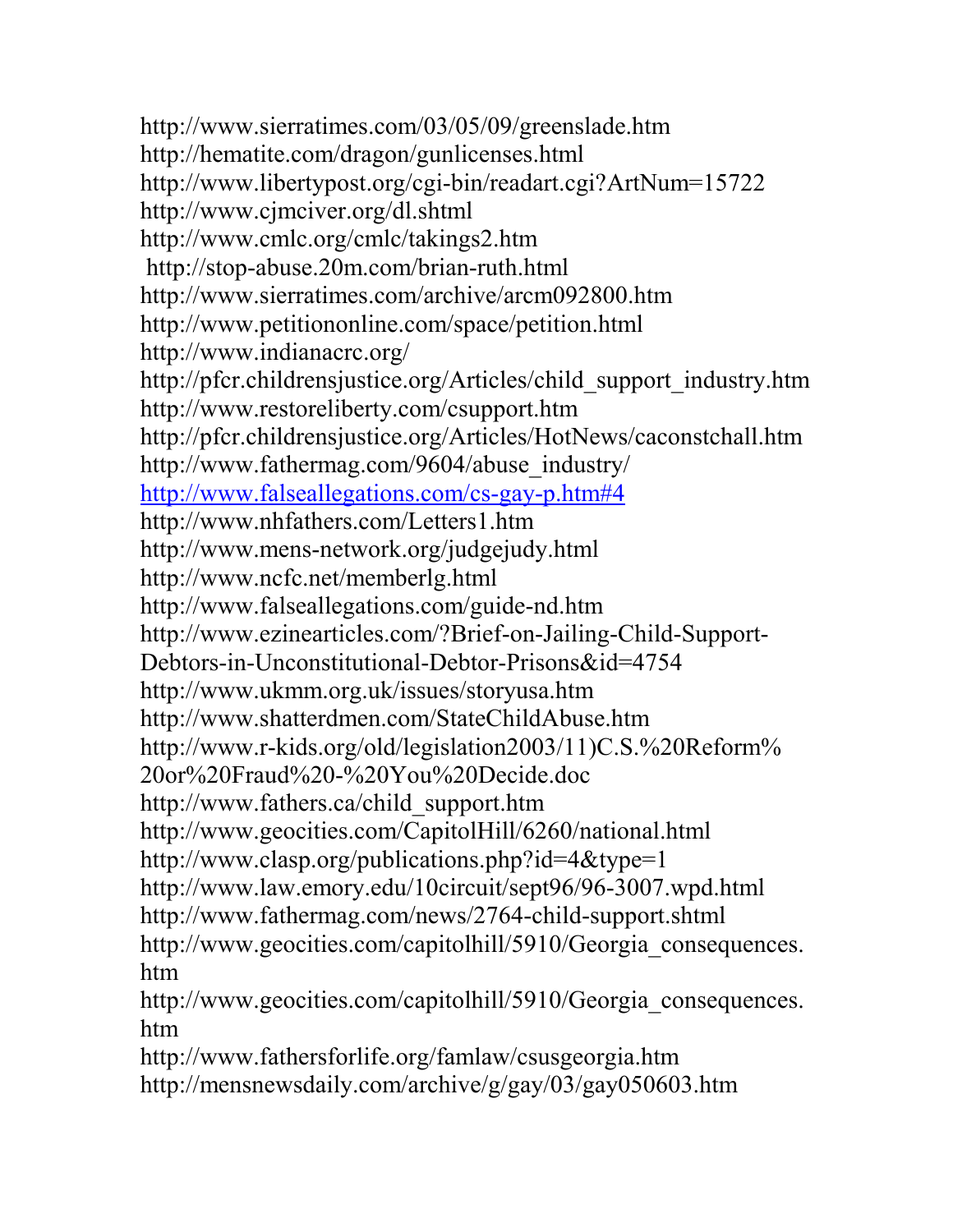http://www.apsanet.org/PS/oct03/baskerville.pdf http://www.aaml.org/Journal/16-1/mat102.pdf http://www.ejfi.org/family/family-15.htm http://touchngo.com/sp/html/sp-5110.htm http://www.state.wv.us/wvsca/docs/fall01/29687.htm http://www.peak.org/~jedwards/DADS.html http://www.cmlc.org/cmlc/litigat2.htm OK, ONE MORE BABBLE!

CAN YA HELP A GRANDPA OUT?

#### **Can ya help ME out here?**

**In 42 B.C. Cicero said** "A nation can survive its fools, and even the ambitious. But it cannot survive treason from within. An enemy at the gates is less formidable, for he is known and he carries His banners openly. But the traitor moves among those within the gate freely, his sly Whispers rustling through all the alleys, heard in the very halls of government itself. For the traitor appears not traitor, he speaks in the accents familiar to his Victims and he wears their face and their garments, and he appeals to the baseness That lies deep in the hearts of all men. He rots the soul of a nation, he works secretly and unknown in the night to undermine the pillars of a city, he infects the body politic So that it can no longer resist. A murderer is less to be feared...

 **It is time to wake up because you WILL be next.** For the good of this country and the good of this world, I seek your action of Civil disobedience just ignore my babble but explore my quest!

You as a person, can help change the whole world, If YOU really care you will study this right now! I have just days before I end in jail. You, Be the judge, when I say **THEY STARTED IT,**

#### **Judge for your self, AM I A NUT?**

I have come to the conclusion that we all have been had. They have taken our pay to steal our lives and our lands, They have quietly enslave us all in ignorance and poverty is that what we are to leave our kids?

For the good of "THE PEOPLE" and the good of all kids it was time to stand up and really care for life. I have been labeled a criminal and a dead beat dad I am standing firm I see through there game, I am on quest to find my owner and straighten this all out. I am here to confront them and demolish their spell and help bring in the new world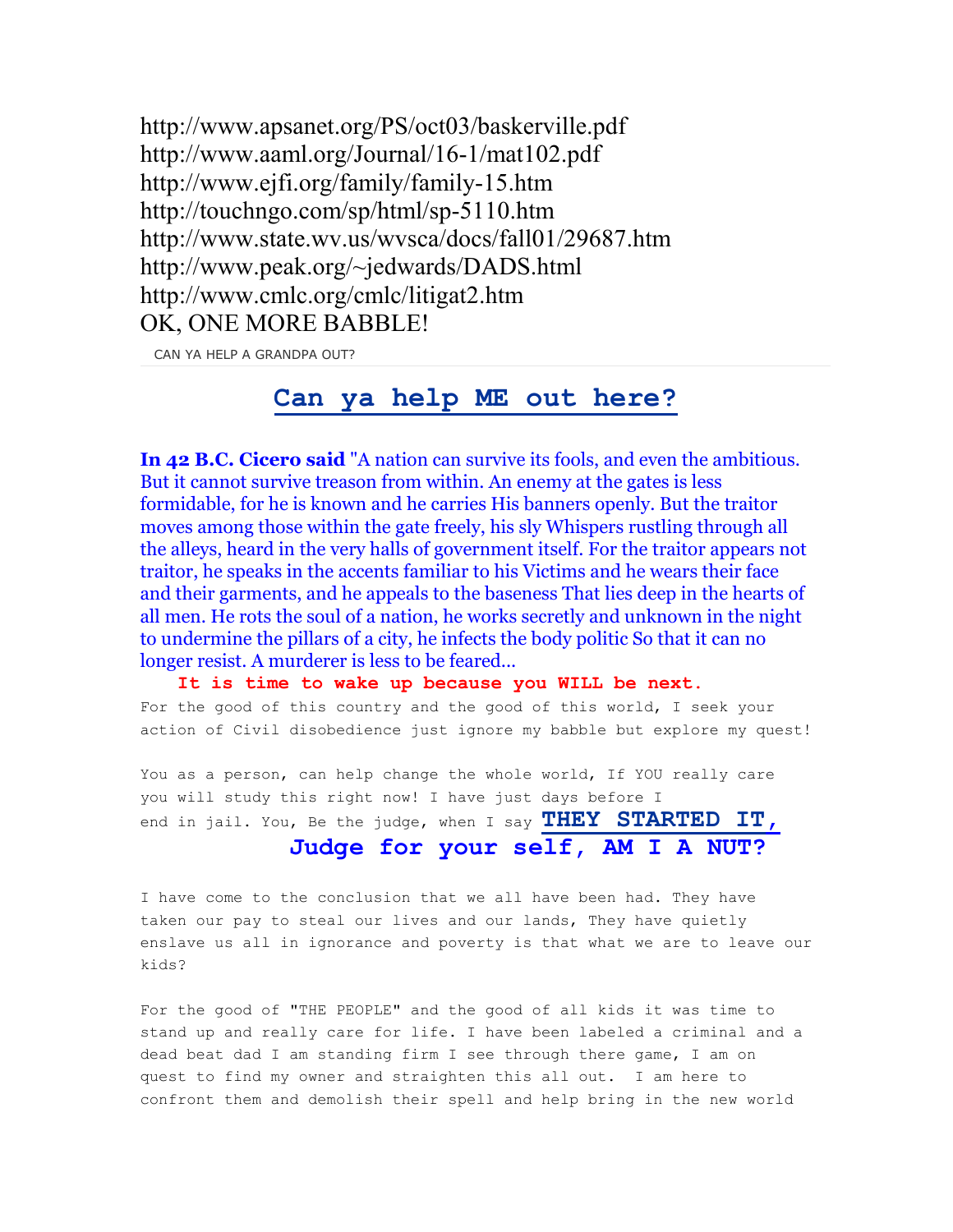order. If you really do care for your freedoms, and kids, I am counting on YOU reading this; **YOU are my ace in the hole!**

We all have worked hard we should have heaven on earth but because of some illusion we all live in hell? The criminally insane think they own the whole world? With there silly word games, guns and jails. They will be stealing from you as you support me in jail. Times that by ten thousand, that's a lot of doe. Without even a trial, they expect me to pay, either do as I'm told or I will go to jail.Am I to leave that to your kids? I am seeking your help telling them they have met there match.

I have no fear and will not obey. I live for the chance to face these criminal minds, thinking they own me Those who have stolen our future and wealth

in a clever game they say is for kids. Some in this system have cost a lot of lives with the catch word of the notorious deadbeat dad. With a pen and paper used by criminal minds, I will be in jail as food for a machine they have built, they made a new class of criminals to fill your jails. When they are real criminals, I seek to prove to you. You are the jury with more power than any judge. I seek to face you all with the truth! I have no reason to hide, they can stand on there whole pile of lies! I ask all you people to show your alive help me in firing people on this free ride. They only exist with there judges, guns and jails. There not doing there job of protecting our rights, freedoms or kids.

They do it to get there piece of the pie. They make a good living off **the sweat of your brow**. They have made an enterprise of destroying prosperity and happiness for all. Enough is an enough it is time to stand firm, all I am seeking to face all of them in a court. With an impartial jury with more power than a judge. For the good of my daughter and my new Twin grand kids. This is a debt I owe all to them. I will not give a penny untill I have my day in court A matter of principle and the oath they all took **bottom line is it is** 

#### **YOU not knowing how to say no is what led to all this. WAKE UP, DO NOT LEAVE THIS FOR YOUR KIDS READ THIS DISK, It is you I am talking about!**

I'll throw out my reasoning to a jury of my peers and see if YOU judge me or them all insane. Will YOU help to convict and put the real criminals in jail? I am simply Seeking what we all pay for, Honesty and Justice, Is that a crime now?

I don't need a lawyer or there confusing rule books All I seek to do is to tell the truth. I don't need no Latin or a masters degree I will stand on a desire to put them away. I seek to ask them why they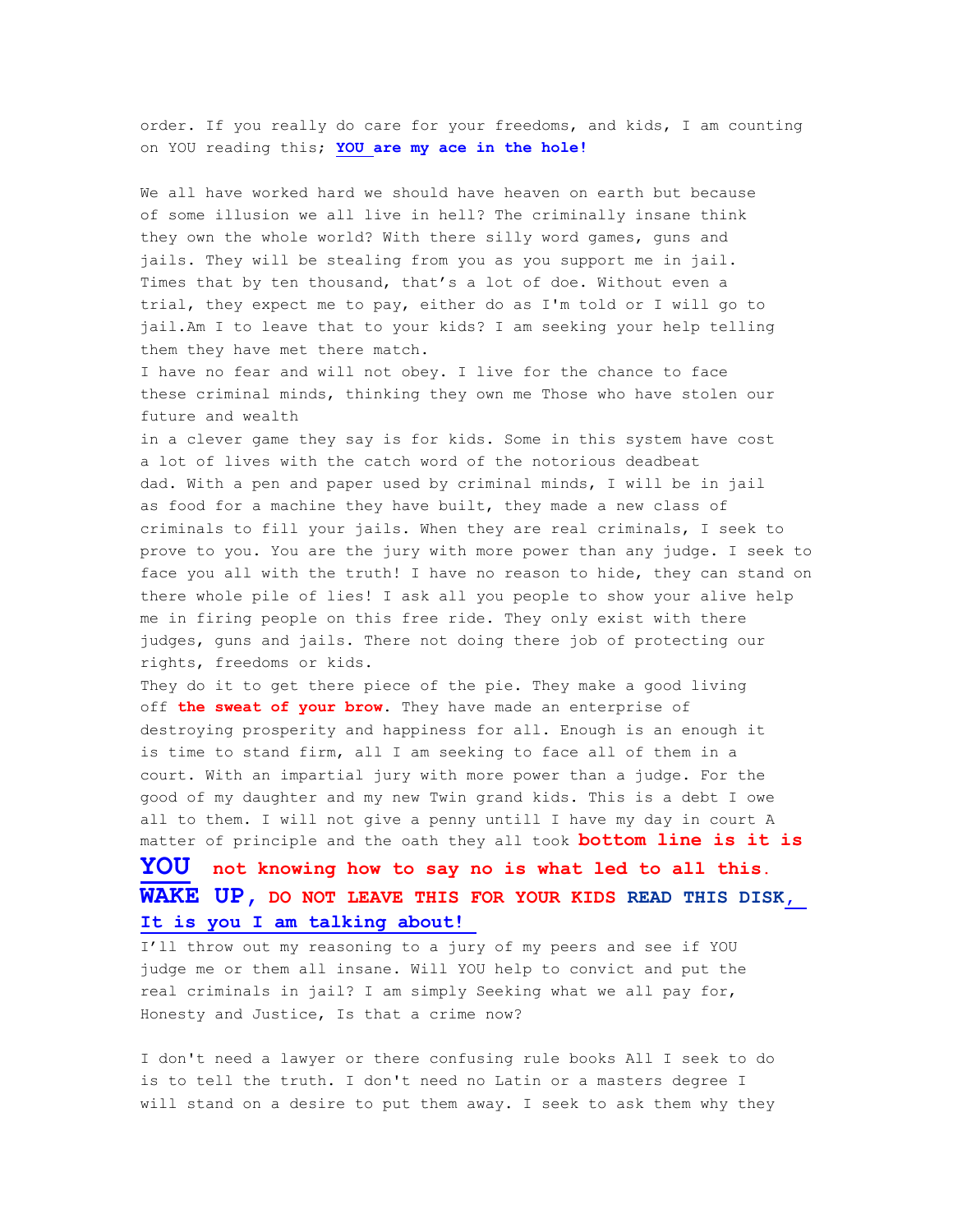want me in jail will that help the people supporting me there? I will laugh at them all and the illusion they build all with the goal to put me in jail. They can say what they want out of there silly rule books but the bottom line is it is them who is wrong, who owes who in your games of law? I sought a fair trial, submitted my briefs seeking to show, we all have been screwed. With the illusions coming from evil minds saying it is they who care, they do not even know your kid? I seek to prove they destroy real lives they do it all for a piece of the pie. Making sure all the bureaucrats above get a piece of our lives. They live by a lie I seek the chance for a jury to decide just who is the criminal, I invited there whole camp! It is they who say they will make my kids lives grand, all that is needed is throw me in jail? They will present a whole bunch of laws, crimes and statues I broke not giving them the money until a fair trial. I will stand there all alone with a grin on my face I will convict them all with the simple truth, it is really them with criminal intent. I seek to show what we could have had if we hadn't been robbed by people we pay with no respect for the boss... I seek a new future because something is wrong. It hurts deep in side, it is hard to explain. What I am facing is really insane. With all the people loosing Freedoms, money, courage and pride as we cower and submit to the people we are forced to pay? I have yet to face or even to find the one person that will say they own my life? There is always someone else besides them behind a word that is stealing my wealth and needs me in jail? I am still trying to pin it all down and am totally confused, but hay, I am a curious dude! I am wanting to straighten this all out I have just days to do it or you will support me in jail, I talked to all the people below, I simply asked them, and hit a brick wall? Try it yourself; it isn't a crime talking to our " GOVERNMENT" we pay to protect. They take our money, Time and Freedom then hire these fools. Then we wonder why we are all broke? I would never have hired them if I knew the whole score. I can't find the person to straighten this out but I know he will send the people with guns.

All these people with guns will come to get me in the name of "THE LAW" they will take my liberty because what I demand a future for the kids? I want to face a jury and those who call me a criminal and an enemy of THE STATE"" all I am seeking is a future for my girl. They will send the people we all pay to protect; they will cuff and stuff me in a cell. With the help of the "THE POLICE"" who Tell me that they just do there job? As the cell door slams I discover why my life is not all that grand and it is only because the illusion they have built. I have paid for the destruction of "MY ONE AND ONLY LIFE?" They call me a criminal because I really do care but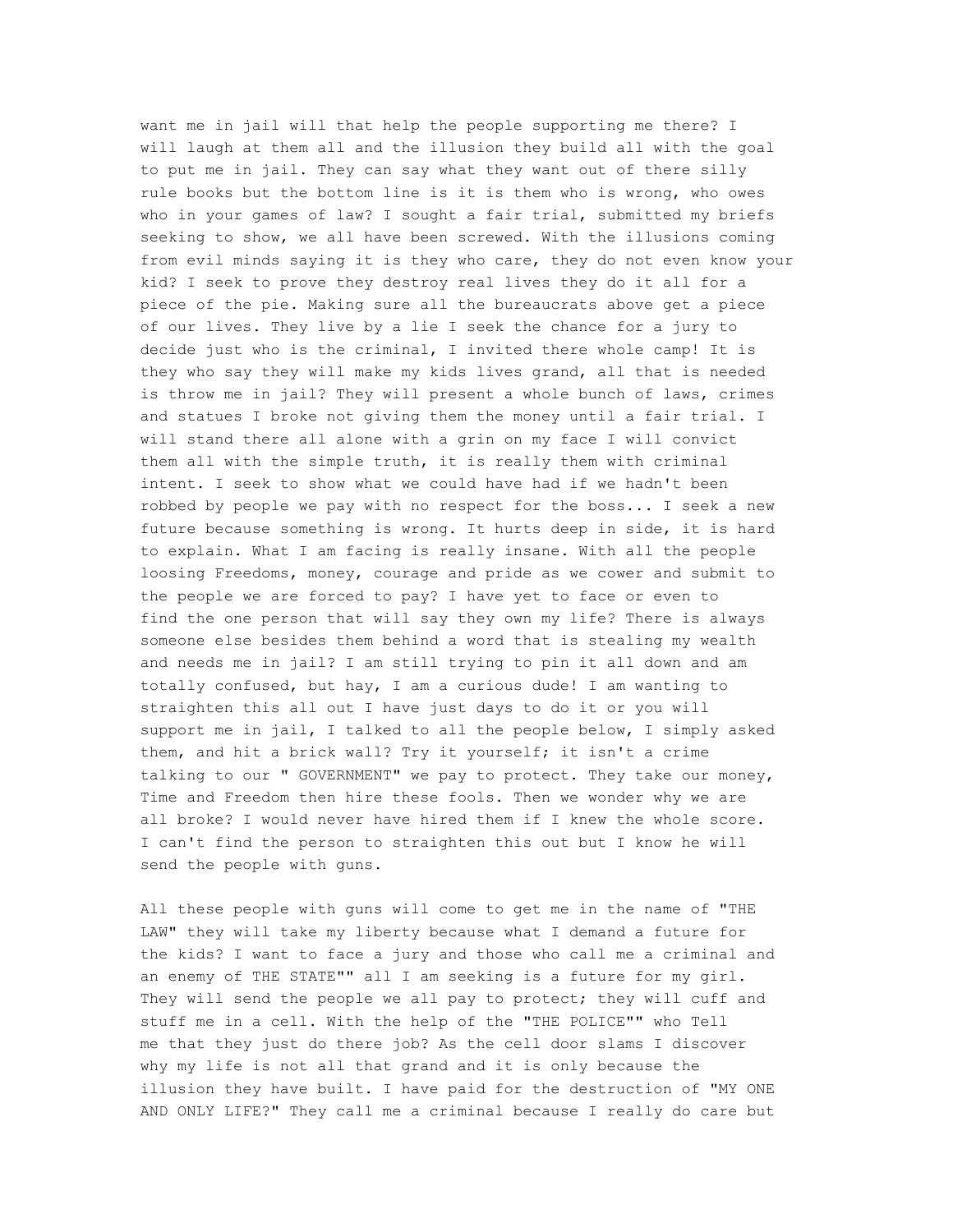there way, I never will. I am seeking your help in just asking them WHY they will put me in jail, I REALLY do care. It is them who do not. With this little act of showing your there you can do it right now and not even leave your chair! I ask you all too just copy, paste, forward and blast this to all help reform them and show that you care. Make no mistake, you will help change the whole world, or sit back and do what you're told. You as a person can bring in a new, "NEW WORLD ORDER!" Keep reading, Give me a chance! It's not like you think or they might imagine it is MY Future I don't want to die in jail! This is different, the opposite of what you have heard or believed! You can sit there and take what they give you or do what Jesus wanted, that is build heaven on earth! Take this small action and control your own life and do your part for the good of human life. Do your part to help the meek inherit the whole world! I will go to jail without your help!

 I will not give them money until I have court. What is more important to our kid's future? Please does this right now contact all the North Dakota Government right now, the police and judges help straighten them out! When you do your part of carving this beast, we will all get what was promised that is heaven on earth! With your simple act of a disobedience. Please, help me out here It is not a crime, but showing your alive, that you really do care! Your help here will go a long way for the benefit of all human life and the future for all. My Daughter has suffered; my new grand children's future will be stolen if you don't make this stand. I am seeking your help to put down a scam and to stop to there evil word games. Oh, and to and keep me out of jail! I used to call it "MY GOVERNMENT?" I didn't pay for this? I am seeking \$12 million dollars for a little while longer then the single people who damage our freedoms will be exposed and held accountable for what they have caused; it will be a lot more if I go to jail. I seek all you people to help collect on this debt and hopefully send some of our unfaithful employees to jail. Every day lost is a crime to us all supporting the people who would hurt child? As Jesus said "They do it in the darkness because they fear the light" With your help, they will shrivel and die. "They sift out a camel to catch a knat" and that is there game to rule the whole world. My favorite from what Jesus has said, AND THE MEEK SHAL INHERIT THE WORLD! I know in my heart I do is the right thing and will help my daughter and her two new kids more than a few hundered dollars a month would ever do. I have a choice and dream for my Grand children, you have your choice on your NWO! Please, just ask them why? MORE **ADVENTURES!**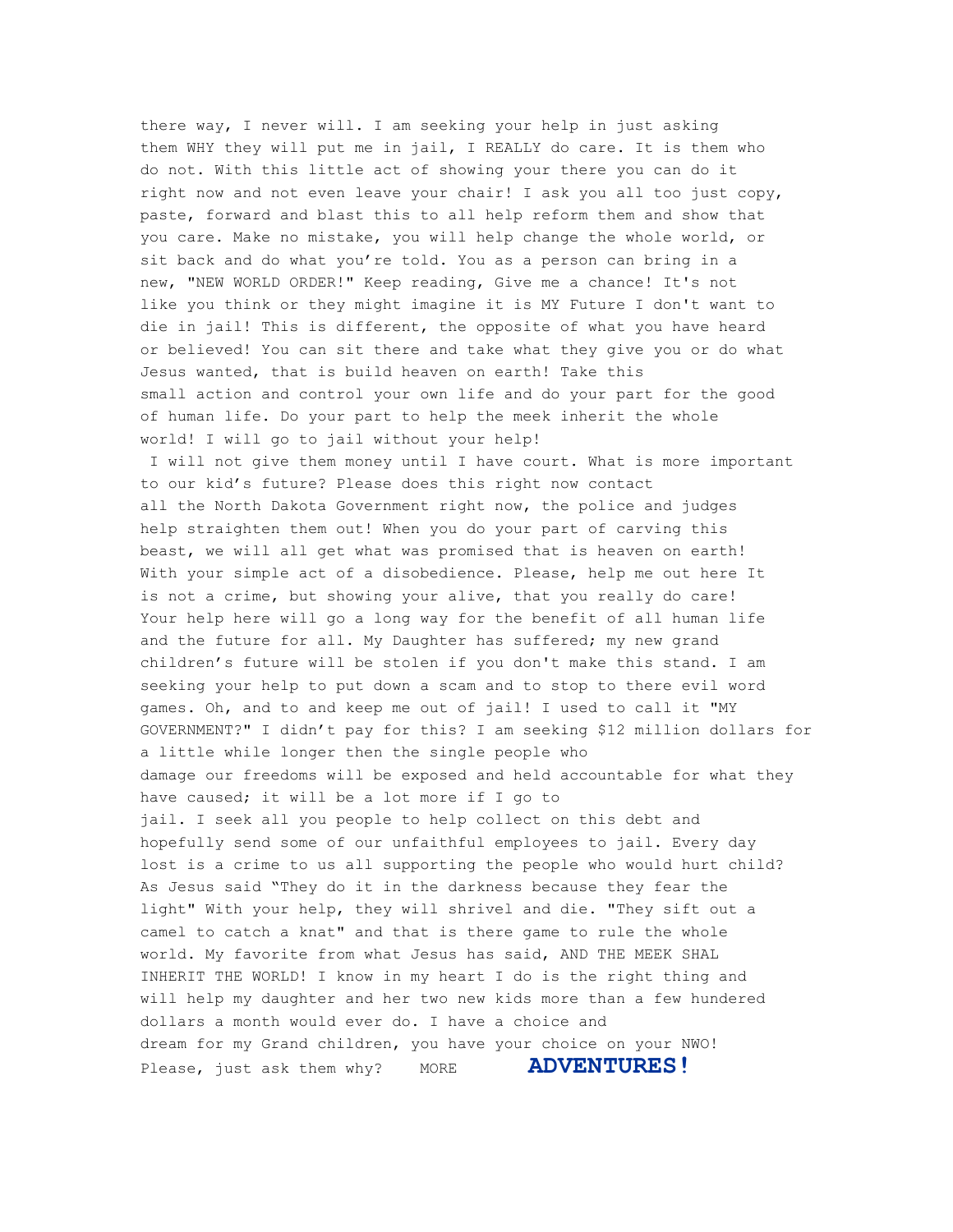#### **Some victims of IGNORANCE ;-(**

Randy Orville Brouse, 33, of Illinois, when jailed for felony failure to pay child support, hung himself

Trevor Goddard, 37, of North Hollywood, California, committed suicide on June 8, 2003

Robert R Steadman, 33, of Sewickley Township, Pennsylvania, hung himself in April, 2003 during his second imprisonment for failure to pay child support.

Reinaldo Rivera, 25, of New Jersey was jailed for failure to pay child support. He hung himself with a sheet after one week in jail in April,

Mark Edward Dexel, 42, of Canada hung himself on January,

Derrick K. Miller, 43, of San Diego, While holding his divorce papers in one hand and pulling a pistol in the other, he told the guard, "You did this to me.".

Carl Tarzwell, Jr., 37, was arrested on June 20, 2001, for failing to pay child support. Carl hung himself within a few hours of being jailed.

James Gunter, 45, an emergency services police officer, took his life on the third try while incarcerated for the third time

Randy Johnson, 34, of Sommerset, Kentucky hung himself on the second day of his incarceration for felony failure to pay child support

Darren Bruce White, 34, of B.C., Canada, he was paying \$439 a month support in his first marriage and was only making \$950 a month killed himself

Dimitrius Underwood, 22, , slashed his throat with a kitchen knife when the Lansing police tried to arrest him for failing to pay child support

David Guinn, 38, incarcerated for probation violations and was behind on his child support, hung himself on November, .

James A. Poore, 33, of Bristol, Tennessee, arrested found a shotgun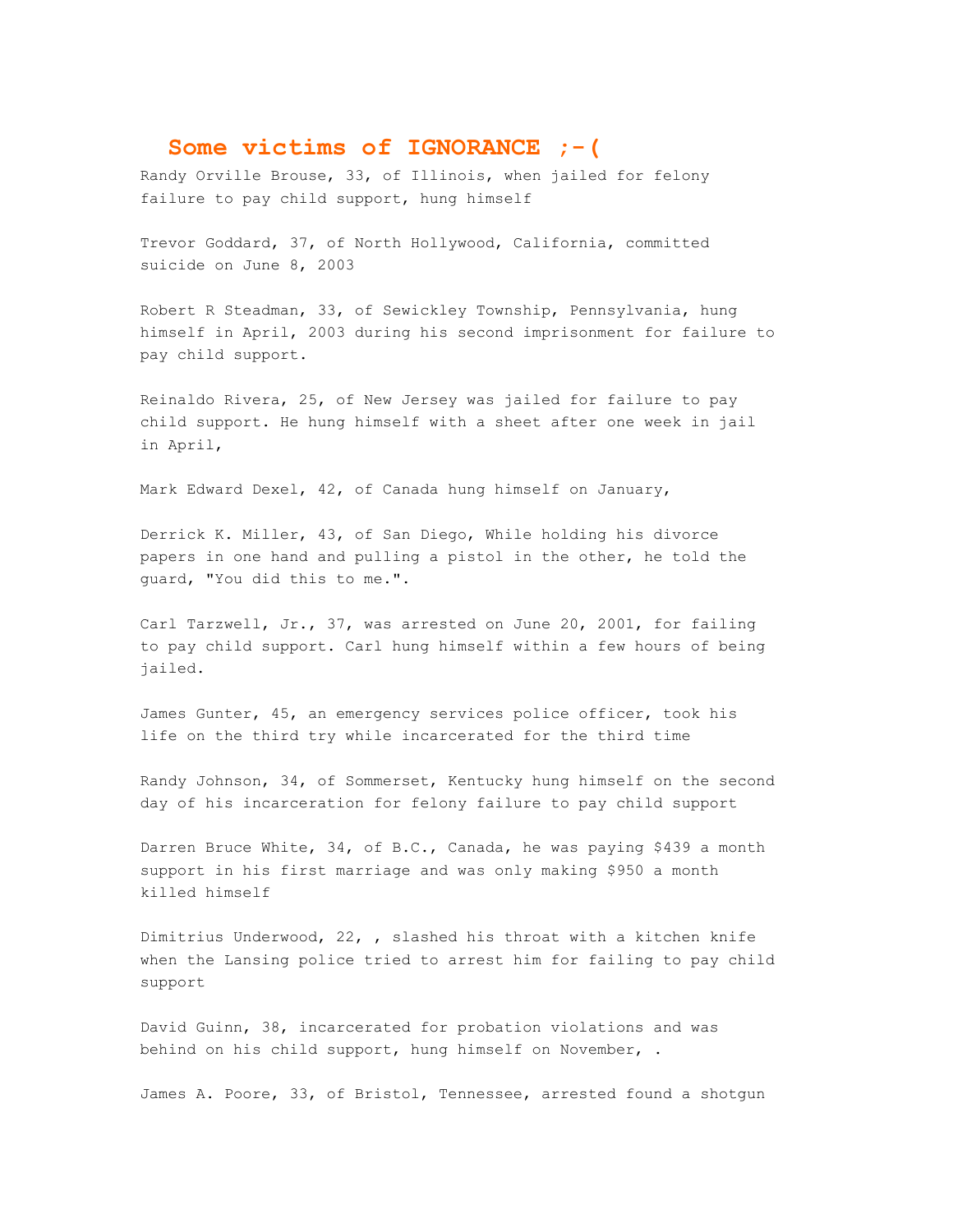while on a work release and promptly blew a hole in his chest

Kenneth Taylor, 40, of Nebraska, hung himself while jailed for felony child support in November

Antonio Merola <http://fathersforlife.org/menbroke.htm> - Accused of sexually abusing son, shot father-in-law, jailed

Anthony Clemson <http://www.dads4kids.com/Clemson.htm> - Suicide, Hanging

Brian Smith <http://www.dads4kids.com/Smith.htm> - Suicide, overdose

Clifford Peacock <http://www.dads4kids.com/Peacock.htm> - Suicide, Gassed in car

Clive Cass (U.K.) <http://www.dads4kids.com/Cass.htm> - Suicide, Drowned

Darrin White <http://fathersforlife.org/fatherhood/white.htm> -Suicide by hanging (after he got sentenced to pay child support <http://fathersforlife.org/CS/can/history.htm> and alimony at more than twice his income - he had just enough money left to buy a length of new rope.)

David Bengert <http://fathersforlife.org/fatherhood/David\_Bengert.htm> - Suicide, shot himself in mother's home

David Clancy <http://fathersforlife.org/fatherhood/Clancy D.htm>, an Edmonton police officer, shot himself

David Dosdall <http://fathersforlife.org/menbroke.htm> - Suicide

David Harmsworth (U.K.) <http://www.dads4kids.com/harmsworth.htm> -Suicide, Gassed in van

David Piggott (U.K.) <http://www.dads4kids.com/Piggott.htm> -Suicide, Poisoning

Derrick K. Miller Sr. <http://fathersforlife.org/fatherhood/Miller\_D.htm> - Suicide, shot himself on courthouse steps

Edmonton man <http://fathersforlife.org/menbroke.htm> found hanging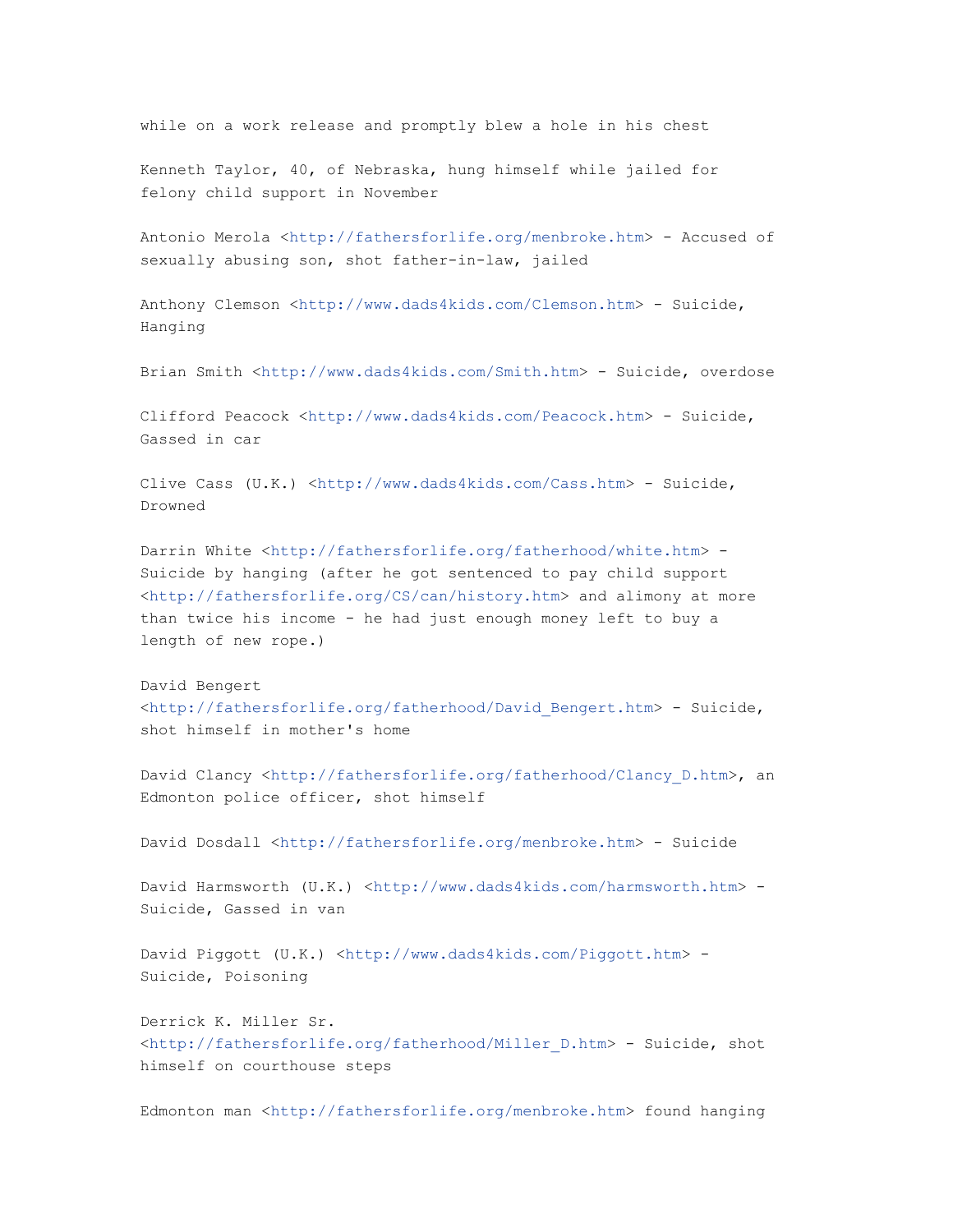```
in fire - Suicide
Garrett Williams <http://www.dads4kids.com/williams.htm> - Suicide,
Strangled
Grant Harder 
<http://fathersforlife.org/fatherhood/Grant_Harder.htm> - Murder-
suicide; near Camrose, Aberta, Canada
Gregory D. Seath <http://fathersforlife.org/fatherhood/Seath.htm>,
Police Officer - Suicide in front of super-market shoppers
James Gritz <http://fathersforlife.org/menbroke.htm> - Found shot
J.D. Creason <http://fathersforlife.org/lawyerv1.htm> - to be put on 
trial for attempted murder of lawyer
John Rubben, Mark Corkish (U.K.) 
<http://www.dads4kids.com/Corkfish.htm> - Suicides, Fall off Bridge 
and Poisoning
Kelly McGinness <http://fathersforlife.org/lawyerv1.htm> - sentenced 
to 70 years for murdering lawyer
Larry Cofield <http://fathersforlife.org/menbroke.htm> - Suicide
Man hangs himself <http://fathersforlife.org/menbroke.htm> at
concert - Suicide
Man shoots children and himself 
<http://fathersforlife.org/fatherhood/texasshooting.htm> - 
Murder/Suicide; Throckmorton, Texas 
Mark Edward Dexel 
<http://fathersforlife.org/fatherhood/Mark_Dexel.htm> - Father of 
five, suicide by hanging
Martin Romanchick <http://fathersforlife.org/menbroke.htm> - Suicide
Marvin Davids <http://fathersforlife.org/fatherhood/davids.htm> - 
Suicide
Michael Horner (U.K.) <http://www.dads4kids.com/Horner.htm> -
Suicide, Gassed in car
```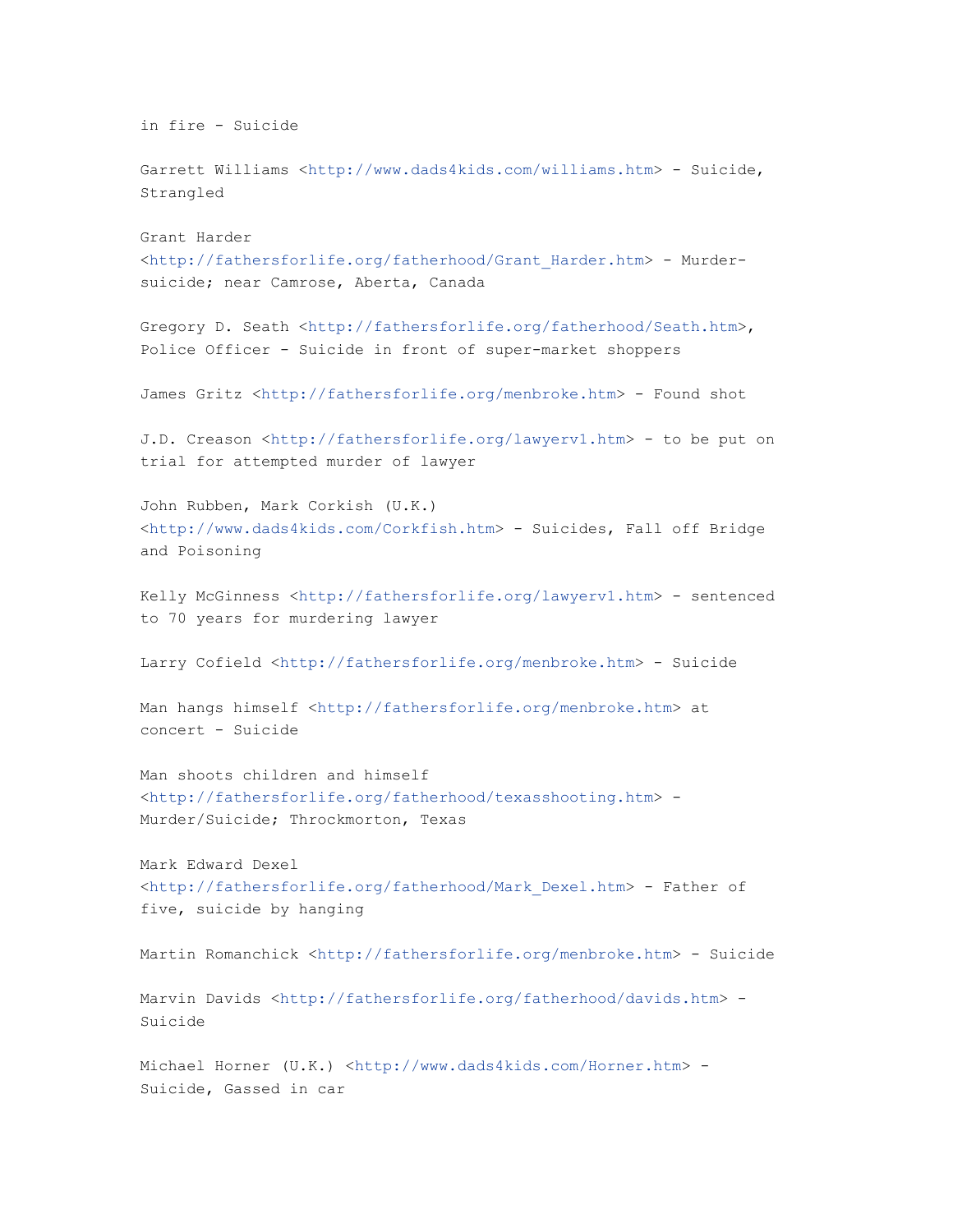```
Petruk <http://fathersforlife.org/menbroke.htm> - Murder/Suicide
Peter Ayres (U.K.) <http://www.dads4kids.com/Ayres.htm> - Suicide,
Electrocution
Peter Kiss <http://fathersforlife.org/fatherhood/grimsby.htm> -
Killed five in murder-suicide in Grimsby, Ontario
Peter Stafeeieri <http://www.dads4kids.com/Stafeeieri.htm> - Suicide
Reginald Sublet <http://fathersforlife.org/menbroke.htm> - Murder-
suicide
Randy Couch <http://fathersforlife.org/couch.htm> - Suicide
Roger Sandsmark <http://fathersforlife.org/lawyerv1.htm> - Murder of 
Lawyer - Suicide
Stefan F., Paris, Texas - Suicide 
<http://fathersforlife.org/fatherhood/StefanF.htm>; Mom abducts 
their son to Germany. Courts sit on their hands. Dad shoots himself.
Stephen Jackson (U.K.) <http://www.dads4kids.com/jackson.htm> -
Suicide, Poisoned
Steven Cook 
<http://www.fatherhoodcoalition.org/cpf/inthenews/2001/Cathy_Young_Gl
obe_0523htm.htm> - Suicide, (after being jailed for two months for 
calling his 3-year-old daughter on the wrong day of the week)
Steve Sanders <http://fathersforlife.org/menbroke.htm> - Suicide
Simon Gonzales <http://www.denverpost.com/news/news0706a.htm> -
Murder of 3 Daughters - Suicide-by-Police
Thomas Alaimo 
<http://fathersforlife.org/fatherhood/Thomas_Alaimo.htm> - Suicide 
by hanging
Tony Cummings (U.K.) <http://www.dads4kids.com/Cummings.htm> -
Suicide, Hanging
Trevor Lane (U.K.) <http://www.dads4kids.com/Lane.htm> - Suicide,
Gassed in car
```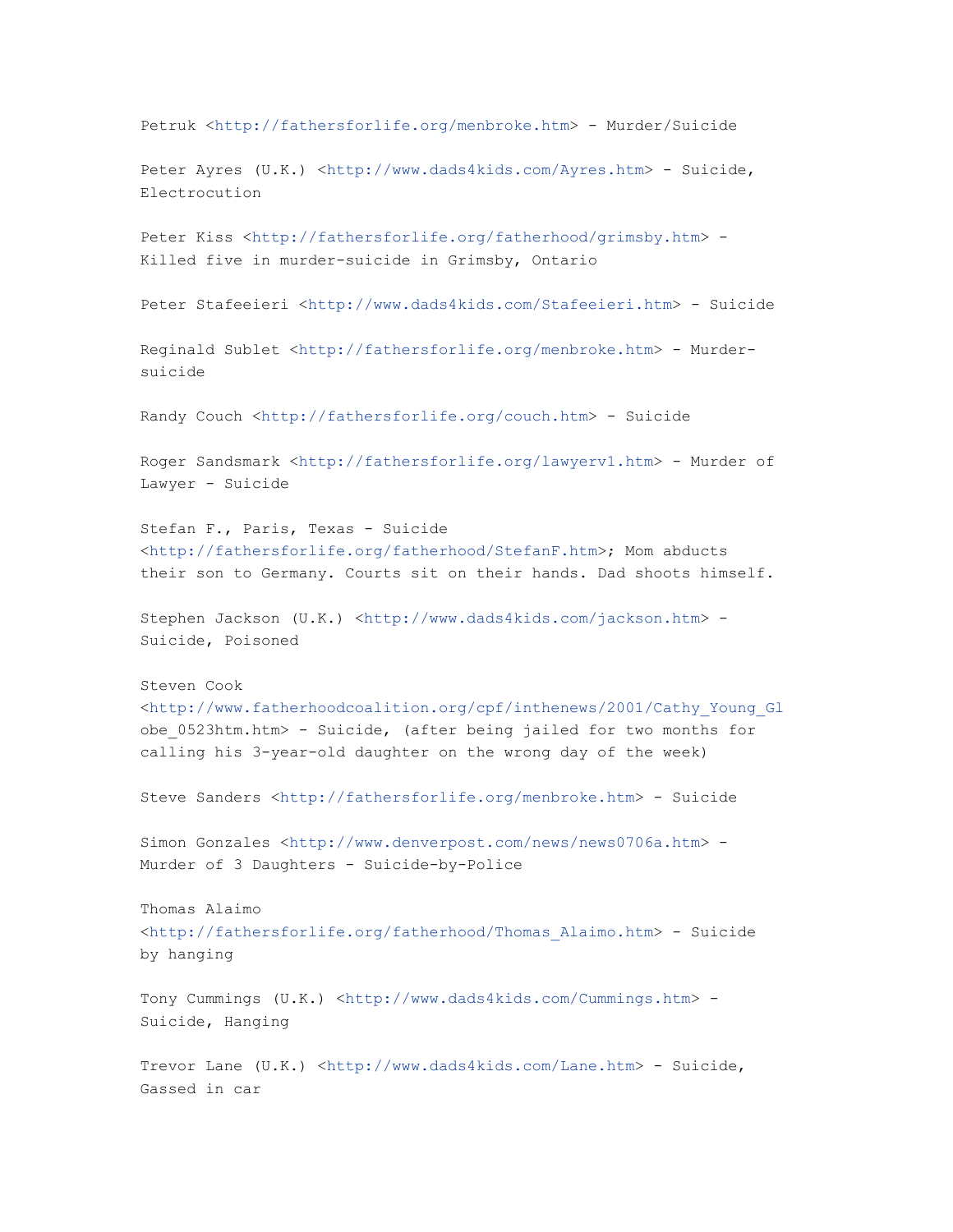Warren Gilbert <http://www.dads4kids.com/gilbert.htm> (Australia) -Suicide holding a letter of demand from the CS agency, gassed in car

#### BILLING STATEMENT

You people are a weapon of mass destruction on all America. I Think about all the lives and money you people have stolen, the futures you have destroyed, the people you have murdered in your quest for your Federal dollars. Because you people assaulted me, I am here to collect from each and every one of you for the massive crimes and dammages you have caused my life under your COVER "for the children." I seek the chance to prove to a lawful jury, you people are criminally insane, You knowingly participate in crimes against humanity.

Out of your court room, here and now. I seek damages in the amount of \$12 MILLION for the re educating this state and the years of pain and suffering you people have caused. You have unfaithfully and unlawfully stolen from me, you have allowed others to kidnapped me with the help of the Fargo PD, and Cass County Sheriffs dept. I seek justice You have used extortion tactics on me, threatened me, and participated in major frauds against me under color of law. You are directly responsible for massive pain and suffering in my life. I am seeking every cent you have stolen under color of law returned to me in full, I seek 12 million from you people for my time stolen. I am not greedy or am I willing to settle for less. I believe, I can prove to a jury, you are all criminally insane for your what you have done to the people who have paid your salary. I am one in a long line of your victims, the longer you take, the more of your victims will come seeking justice from you and his evil hoax.

# 1 For the irreplaceable amount of my life you all have conspired together and stolen from me under color of the law, I seek justice through a jury.

#2 For the years of pain and suffering you people have caused to me my life is mine. I seek the facts presented to a jury , you all are bias

#3 Because I am forced into defending myself from you and your system. I seek compensation for it. I will be seeking damages from this day forward at \$1,500 a day until justice is served from each and every person I have contacted and was completely ignored by. I will hold everyone accountable for this bill with the names suppled to the rightful jury of my peers. This war on terror will end right were it should, right on your laps for a better America.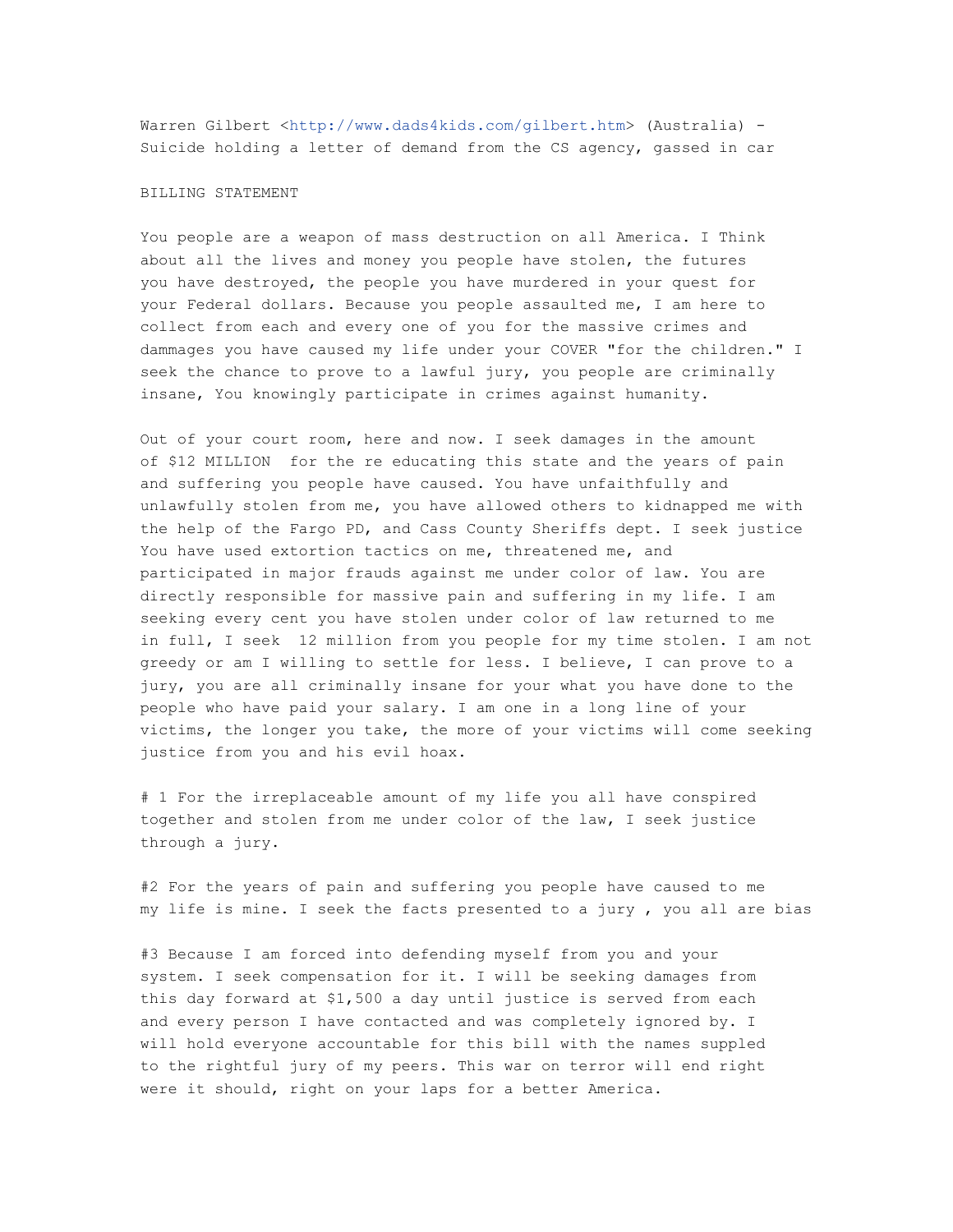#### PLEASE, JUST ASK THESE PEOPLE WHY?

#### **Find some stuff to help educate them!**

SAnderson@ndcourts.com, ZAnderson@NDCourts.com, JBekken@NDCourts.com, BrBohlman@NDCourts.com, KBraaten@NDCourts.com, LChristofferson@NDCourts.com, GDawson@NDCourts.com, LFontaine@NDCourts.com, DFoughty@NDCourts.com, RGeiger@NDCourts.com, RGoodman@NDCourts.com, president@whitehouse.gov, JGreenwood@NDCourts.com, RGrosz@NDCourts.com, GHagerty@ndcourts.com, BHaskell@ndcourts.com, DHerman@ndcourts.com, RHilden@NDCourts.com, RHolte@NDCourts.com, GHolum@NDCourts.com, JIrby@NDCourts.com, LJahnke@NDCourts.com, DJorgensen@ndcourts.com, LKetterling@NDCourts.com,

DKleven@NDCourts.com, DMattson@NDCourts.com, JMcClintock@NDCourts.com, MMcGuire@NDCourts.com, BMcLees@NDCourts.com, JMedd@NDCourts.com, DWNelson@ndcourts.com, JPaulson@NDCourts.com, FRacek@NDCourts.com, BRiskedahl@ndcourts.com, BRomanick@ndcourts.com, GRustad@ndcourts.com, ASchmalenberger@NDCourts.com, TSchneider@ndcourts.com, MSimonson@NDCourts.com, wwebb@ndcourts.com, RWefald@ndcourts.com, ndag@state.nd.us

RESOPNSABLE FOR THOUSANDS IN JAIL sokand@state.nd.us

Fargo cops STOLE \$600

jretterath@ci.fargo.nd.us, tgosmundson@ci.fargo.nd.us, cjmagnus@ci.fargo.nd.us,

katernes@ci.fargo.nd.us , jmwilliams@ci.fargo.nd.us , mjmitchell@ci.fargo.nd.us,

jminette@ci.fargo.nd.us, plswift@ci.fargo.nd.us, cwnestler@ci.fargo.nd.us ,

kcolvin@rrrdc.com, jchuntley@ci.fargo.nd.us, larognlin@ci.fargo.nd.us,

smstenerson@ci.fargo.nd.us, mnelson@rrrdc.com, jahinkel@ci.fargo.nd.us,

jestoll@ci.fargo.nd.us, bjbaer@ci.fargo.nd.us,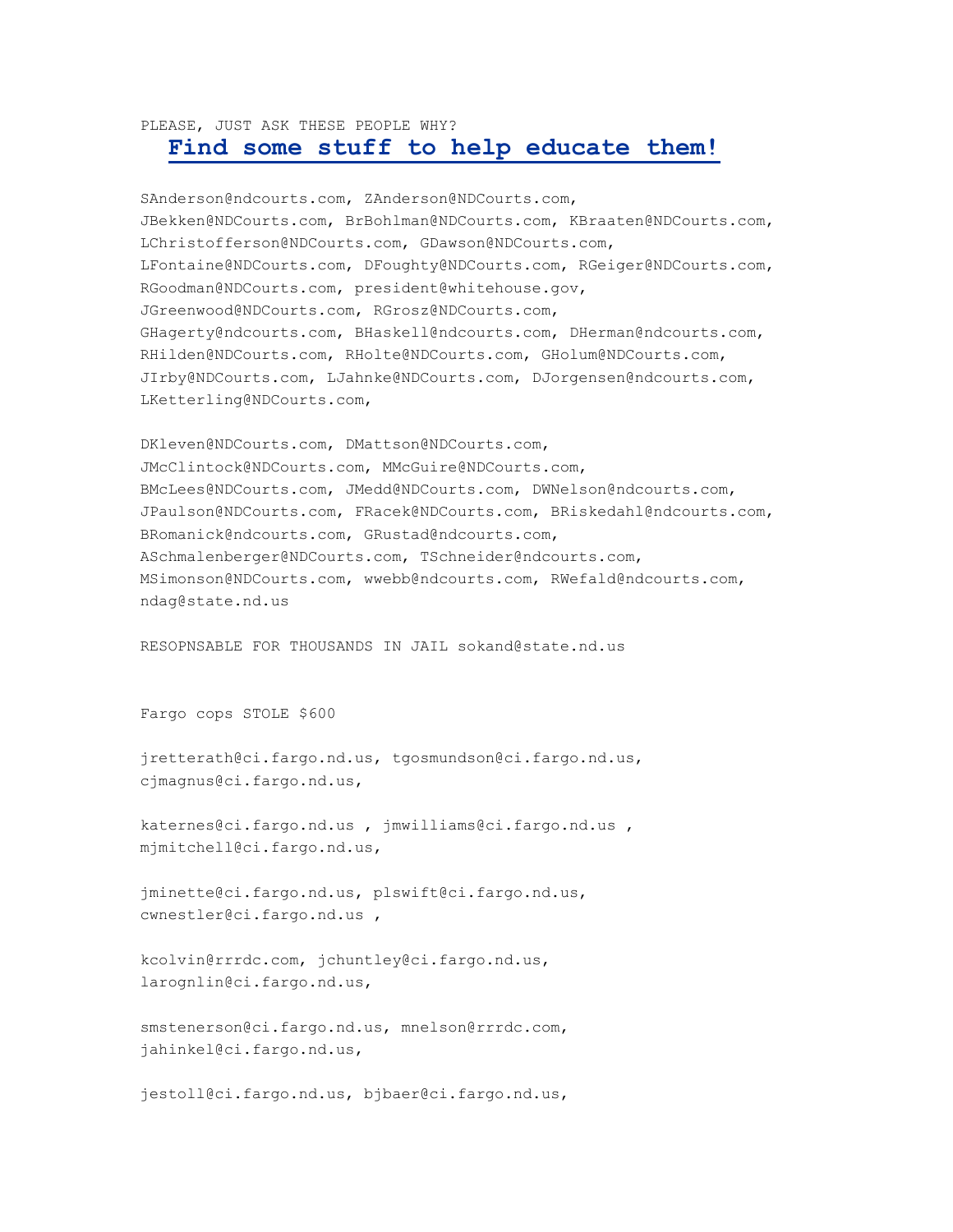```
tgosmundson@ci.fargo.nd.us,
```
mjmitchell@ci.fargo.nd.us, pdlaney@ci.fargo.nd.us, plswift@ci.fargo.nd.us,

jfvettel@ci.fargo.nd.us ,gmstone@ci.fargo.nd.us, sjruziska@ci.fargo.nd.us ,

klvolrath@ci.fargo.nd.us,vjboatright@ci.fargo.nd.us,todahle@ci.fargo. nd.us,

jaskuza@ci.fargo.nd.us,rjrenner@ci.fargo.nd.us,drstoll@ci.fargo.nd.us ,

pjclaus@ci.fargo.nd.us,pjclaus@ci.fargo.nd.us,cjcarlisle@ci.fargo.nd. us,

cwnestler@ci.fargo.nd.us,pdlaney@ci.fargo.nd.us,detodd@ci.fargo.nd.us ,

jpjohnson@ci.fargo.nd.us,trhanson@ci.fargo.nd.us, amwelder@ci.fargo.nd.us,

klpallas@ci.fargo.nd.us,mdsanders@ci.fargo.nd.us, wmjorgenson@ci.fargo.nd.us,

smlynk@ci.fargo.nd.us,gjlemke@ci.fargo.nd.us, gmanderson@ci.fargo.nd.us,

tdreopelle@ci.fargo.ns.us,krdeberg@ci.fargo.nd.us, lskalsow@ci.fargo.nd.us,

gpbenjamin@ci.fargo.nd.us,gjlemke@ci.fargo.nd.us, djtellinghuisen@ci.fargo.nd.us , detodd@ci.fargo.nd.us ,

law\*\*\*charlese@stis.net, ccwriter51@sbcglobal.net, astalheim@hotmail.com, a1singledad@yahoo.com , a227144a@yahoo.com , a5terry@yahoo.com , a angel 4u2@yahoo.com , ktmvchick2003@yahoo.com , pkboo99@hotmail.com , abe9204@yahoo.com, kelky67@aol.com, themagus418@sbcglobal.net, cmoonburton@aol.com , willusmc2002@yahoo.com , info@jamesvitale.com, uncommonlife@usa.com, chuppmd@yahoo.com , acutiewitabooty007@yahoo.com, AdamMRosenberg@hotmail.com, adamtremper@yahoo.com, adbiii33@yahoo.com, adore rae@yahoo.com, adv seeker 2000@yahoo.com, slipknot dragon@sbcglobal.net, afungal2b@yahoo.com,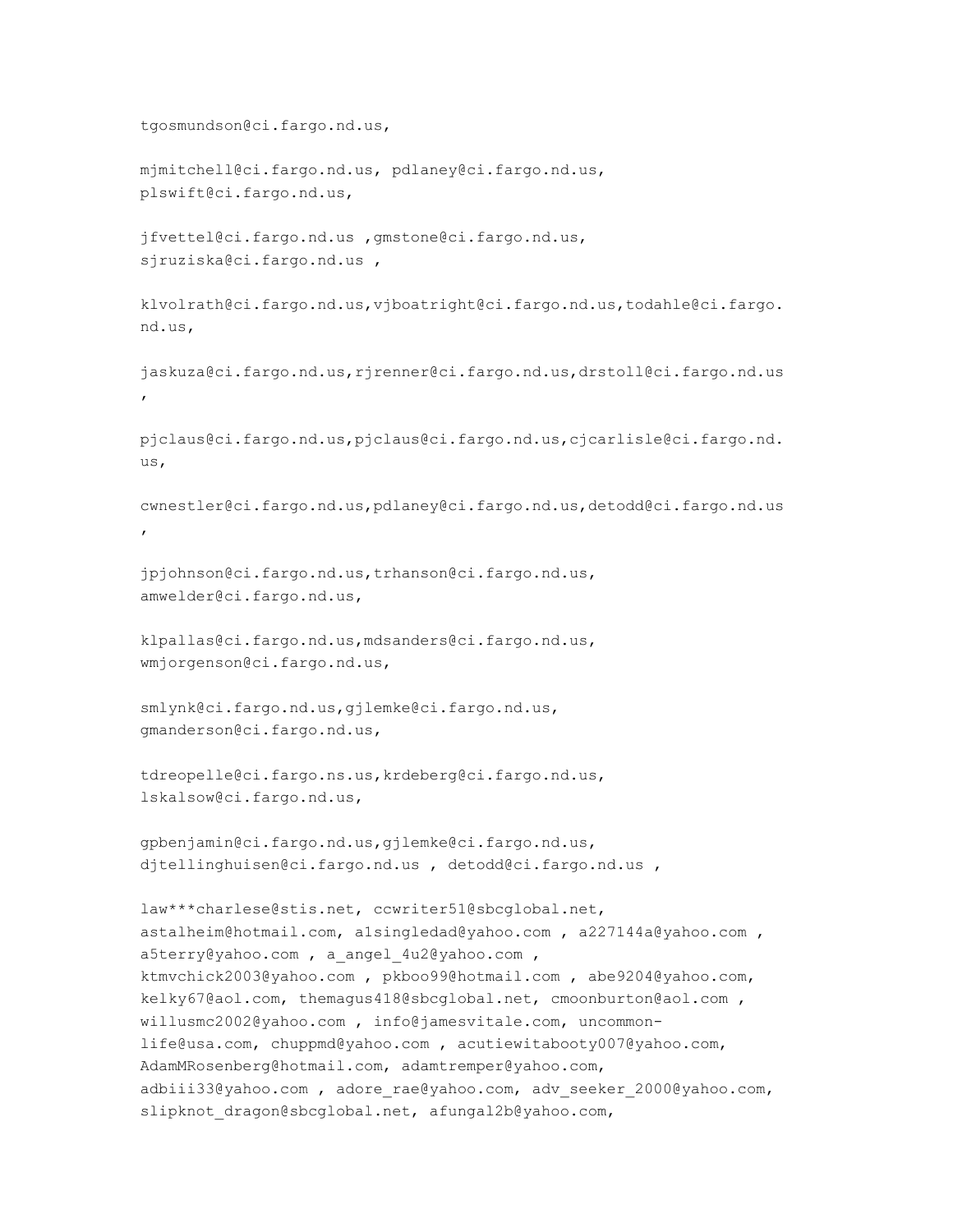alan pr blk m@yahoo.com, amylynn200317@yahoo.com, navenave@aol.com, Martinidance2@aol.com, amandabiltz@yahoo.com, trisha1975@yahoo.com, zayid\_1@yahoo.com, palemparte@aol.com, califgirlinfla@yahoo.com, snj jeep man@yahoo.com, lawman0121@yahoo.com, five0sender@yahoo.com, chrystal\_iroc@yahoo.com, hurstons@yahoo.com, APD832@BELLSOUTH.NET, aunt tashie@yahoo.com, inquisitor ams@yahoo.com, autotrracer@yahoo.com, avc113@yahoo.com, badgebunny911us@yahoo.com, patrickmjk@northlink.net, blondexcuse4me@yahoo.com, brad\_morgan\_64@yahoo.com, caroquintero@hotmail.com, comac 103@yahoo.com, ct3621@yahoo.com, cwhitet@aol.com, dadcrzy\_88@yahoo.com, deputy282001@yahoo.com, deputy\_jim@yahoo.com, deputycharlie@yahoo.com, deputyross015@yahoo.com, dli1099@yahoo.com, dptydawg@webtv.net, Drmin2BAK9oficer@aol.com, Kssisson@netzero.net, emaus70@yahoo.com,

I sent my case to there own camp, either they can not read or didn't care? ALL N>D> officials are in this trap!

I sent my case to people in there camp. YOU WERE MY JURY AT MY EXPENSE, YOU IGNORED IT. #1 Carla Kelolling, 600 E. Boulevard Ave. Bismarck, N.D.

#2 Gail Hagerty P.O.B. 1013 Bismarck, N.D.

#3 John Hoven Dept.101 600 E. Boulevard Bismarck, N.D.

#4 Wayne Stenehjem Dept. 125 600 E. Boulevard Bismarck, N.D.

#5 James Patrick Fitzsimmons P.O.B. 217 Newtown N.D. 58763

#6 Bruce Furness 200 North 3rd. St. Fargo, N.D.

#7 Jack Dalrymple Dept.101 600 E. Boulvard Bismarck N.D.

#8 Nicole Weiler Dept 101 600 E boulevard Ave. Bismarck, N.D.

#9 James Abbot 2701 South Columbia Road, , Grand Forks, ND 58201-6029

#10 Kathy Kessler 600 East Boulevard - Judicial Wing, , Bismarck, ND 58505-

#11 Keith Magnusson 608 East boulevard. Bismarck,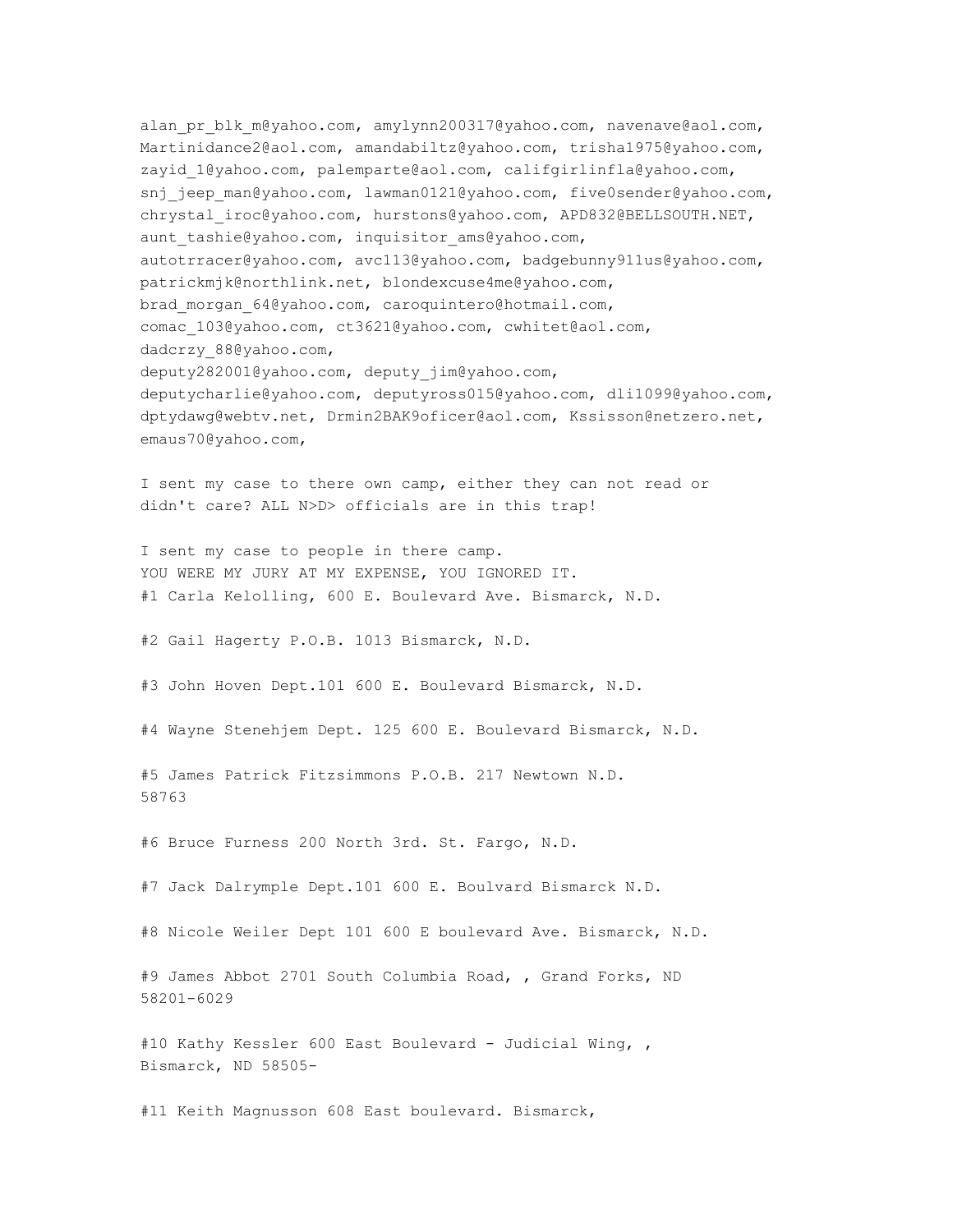#12 Christine Hogan PO Box 2136 Bismarck, ND 58502- 2136 Because no justice was performed with these people named below, It is now in your hands. I will be Norman Backes 211 9th St. S. Fargo, N.D. Adair Boening P.O.B. 2806 Fargo, N.D. John Allen 414 4th Ave. N. Fargo, N.D. Cara Olsen 414 4th Ave. N Fargo, N.D.

Defendant: Ed Curtis 924 5th St. S. Fargo N.D. 58103

http://www.neo-tech.com/finalevo/evo-004.html .

http://www.neo-tech.com/finalevo/evo-004.html

http://hometown.aol.com/edsfreedom/myhomepage/politics.html

My choice in your system is to pay you or go to jail as a deadbeat dad?

I am not trapped in your illusions like thousands of others. I am not conned by your propaganda and lies. I know the truth. You cannot help a Nation by stealing from it and that is all you do. Now, you want to throw me in jail and have the mom and everyone in North Dakota support me to propagate your destructive illusions? I had a choice, so did she. I could have forced her to have an abortion, forced her into an adoption or, like others, kill her for choosing to be a mother. I could sue for 18 years of emotional stress claiming her choosing parenthood caused me nausea and headaches and robbed me of sleep and appetite. I can argue many points of the legality of this whole system; it is built on a massive fraud. I could cost the taxpayers thousands of dollars in court costs but the bottom line is. This court is killing a growing number of people as witnessed on the news recently. This court is stealing billions of our tax money to build an illusion of helping the children. In

## N.D.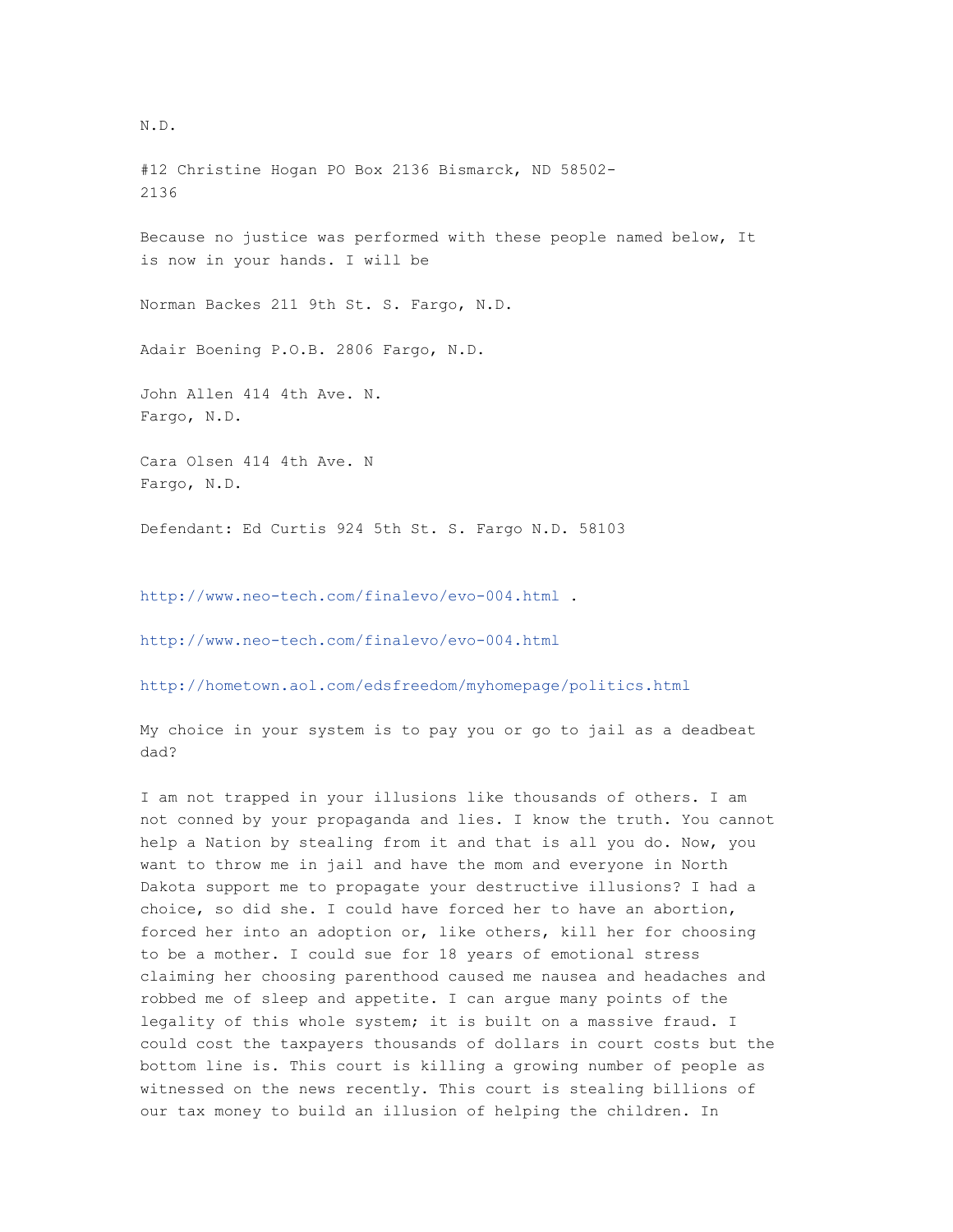reality, this agency is destroying the future of everyone in America. You slander millions of people with the coin words "dead beat dads." The truth is men have no say past the sexual act. You people are misleading, living off, imprisoning, and destroying a whole nation with propaganda that is not based on the truth but a goal of building Government. You demand 18+ years of servitude for a women's choice. You push the illusion you care but in reality, you

do it for Federal dollars. Your propaganda is making sex a crime. Instead of war, killing, or treason to the Constitution witch you all do knowingly and willingly. Your propaganda is making men public enemies instead of yourselves. You have loaded up the prison system, destroyed families and damaged millions of lives for these Federal dollars. We are forced to support parents in jail so you get the money. You destroy people's future as they are forced to just survive enough to pay their bill or go to jail. How does anything you do benefit anyone but the system? You say the State has a "compelling interest" in the welfare of children." This is fraud, because the State simply "presumes" that authority, without any of the above procedural due process - no hearing, no evidence, nothing. It is called "procedural fraud."

In Civil Law, a "contract", "debt" or "obligation" is set forth in writing, but apparently not in the supposedly Civil "Family Law" system. They won't show you a contract, and in fact refuse to discuss it. The US Supreme Court clearly states that a "hidden contract is an abhorrent in law." Case law says "an ability to pay" must be demonstrated before the penalties of incarceration can be applied this government program is the most destructive, debilitating and even deadly ever devised by our "public servants. Both the State and Federal courts duly uphold that there must be proof "beyond a reasonable doubt" that this alleged contempt was a "willful disobedience" of the court's order, and further, that the burden of that proof is on the prosecution to show that "an ability to pay" exists, but was willfully disobeyed. Except, of course, in Family Law, where "pay up of go to jail" is enforced almost universally: No hearing, no evidence needed. Approximately 25,000 men committed suicide last year. While we do not know the exact reasons why, because they are not here to tell us, we do know that 80% of them were "recently involved" in a Family Court case. That, on average, is almost 400 men for every State. We can't even begin to estimate that price tag, except, to say, that none of them are paying taxes anymore or helping the kids. My stand is, I refuse to make the mother and my child support me because I can't support them. You have the power, USE IT, SHOOT ME! Show the only real power